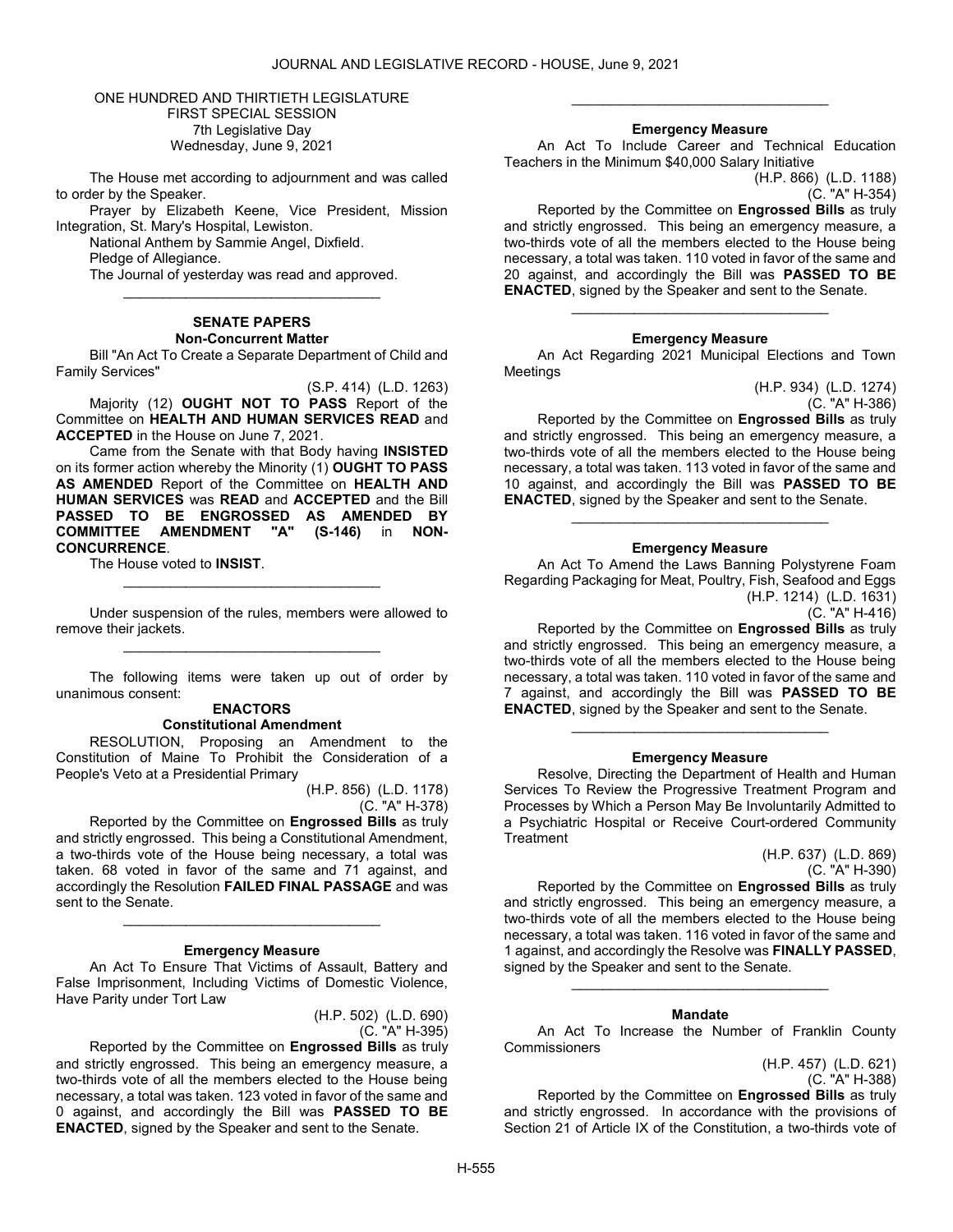all the members elected to the House being necessary, a total was taken. 119 voted in favor of the same and 7 against, and accordingly the Bill was PASSED TO BE ENACTED, signed by the Speaker and sent to the Senate.

#### **Acts**

\_\_\_\_\_\_\_\_\_\_\_\_\_\_\_\_\_\_\_\_\_\_\_\_\_\_\_\_\_\_\_\_\_

 An Act To Resolve Conflicts in and Make Other Changes to the Laws Governing the Efficiency Maine Trust

(H.P. 269) (L.D. 385)

(C. "A" H-371)

 An Act To Protect the Health of Students and Educators by Requiring School Emergency Management Plans To Address Health and Safety

> (H.P. 309) (L.D. 429) (C. "A" H-366)

 An Act To Provide a Sales and Use Tax Exemption for Certain Educational Collaboratives

(H.P. 315) (L.D. 435)

(C. "A" H-408)

 An Act To Increase the Number of Intensive Case Managers

(H.P. 375) (L.D. 512)

(C. "A" H-389)

An Act To Accelerate Weatherization Efforts in the State

(H.P. 396) (L.D. 551) (C. "A" H-376)

An Act To Increase Accountability for Wage Violations

(H.P. 452) (L.D. 616)

(C. "A" H-398)

An Act Regarding Motor Vehicle Registration Violations

(H.P. 475) (L.D. 644) (C. "A" H-353)

 An Act To Stabilize Student Count in Maine's School Funding Formula

(H.P. 478) (L.D. 651)

(C. "A" H-357)

 An Act To Ensure Public Ways Are Compliant with the Federal Americans with Disabilities Act of 1990

(H.P. 496) (L.D. 669)

(C. "A" H-383)

 An Act To Provide for Judicial Review in Compliance with the Federal Family First Prevention Services Act

(H.P. 570) (L.D. 765)

(C. "A" H-394)

 An Act To Amend the Length of Time and Circumstances for Which a Sheriff May Furlough Individuals Incarcerated in a County Jail

(H.P. 581) (L.D. 776) An Act To Provide Equity in Access to Applications for the National School Lunch Program and School Breakfast Program (H.P. 707) (L.D. 961)

(C. "A" H-360)

 An Act To Expand Access to Certified Substance Use Disorder Recovery Residence Services

(H.P. 710) (L.D. 964)

(C. "A" H-393)

 An Act To Establish the Rare Disease Advisory Council (H.P. 718) (L.D. 972)

(C. "A" H-391)

 An Act To Protect Minor Political Parties That Seek To Retain Qualified Party Status

> (H.P. 790) (L.D. 1061) (C. "A" H-384)

 An Act Concerning Marina-based Restaurants in the Shoreland Zone

(H.P. 839) (L.D. 1161) (C. "A" H-382) An Act Authorizing an Increase to the Maximum Annual Fund Balance for Public School Districts (H.P. 876) (L.D. 1198) (C. "A" H-361) An Act Shielding Fire Departments That Install Smoke and Carbon Monoxide Detectors from Liability (H.P. 920) (L.D. 1254) (C. "A" H-407) An Act To Clarify All-terrain Vehicle Registration Requirements and Establish Regular Maintenance of Designated State-approved All-terrain Vehicle Trails (H.P. 1055) (L.D. 1439) (C. "A" H-326) An Act To Clarify Safety Issues in Schools with Respect to Health-related States of Emergency (H.P. 1112) (L.D. 1502) (C. "A" H-404) An Act To Restrict the Use of Perfluoroalkyl and Polyfluoroalkyl Substances in Firefighting Foam (H.P. 1115) (L.D. 1505) (C. "A" H-418) An Act To Fund Broadband Internet Infrastructure for Marginalized Groups in the State (H.P. 1160) (L.D. 1555) (C. "A" H-377) An Act To Protect Drinking Water for Maine Residents (H.P. 1167) (L.D. 1570) (C. "A" H-392) An Act To Ensure Full Payment of the State's Salary Supplement Obligation to Teachers with National Board **Certification** 

> (H.P. 1271) (L.D. 1716) (C. "A" H-401)

 Was reported by the Committee on Engrossed Bills as truly and strictly engrossed, PASSED TO BE ENACTED, signed by the Speaker and sent to the Senate.

\_\_\_\_\_\_\_\_\_\_\_\_\_\_\_\_\_\_\_\_\_\_\_\_\_\_\_\_\_\_\_\_\_

# Resolves

 Resolve, Directing the Department of Education To Review and Assess State-mandated Instruction and Training for **Students** 

> (H.P. 381) (L.D. 518) (C. "A" H-358)

 Resolve, Directing the Department of Education To Develop Training for School Counselors and Review Limitations on Autism Spectrum Disorder Course Work for Special Education Certification

> (H.P. 470) (L.D. 639) (C. "A" H-365)

 Resolve, Directing the Maine Vaccine Board To Review and Make Recommendations Regarding Expanding the Universal Childhood Immunization Program To Include Adults (H.P. 550) (L.D. 745)

(C. "A" H-399)

 Resolve, Establishing the Commission To Study Strategies To Assist Working-class Families in Building Wealth and Achieving Upward Mobility

> (H.P. 743) (L.D. 1005) (C. "A" H-396)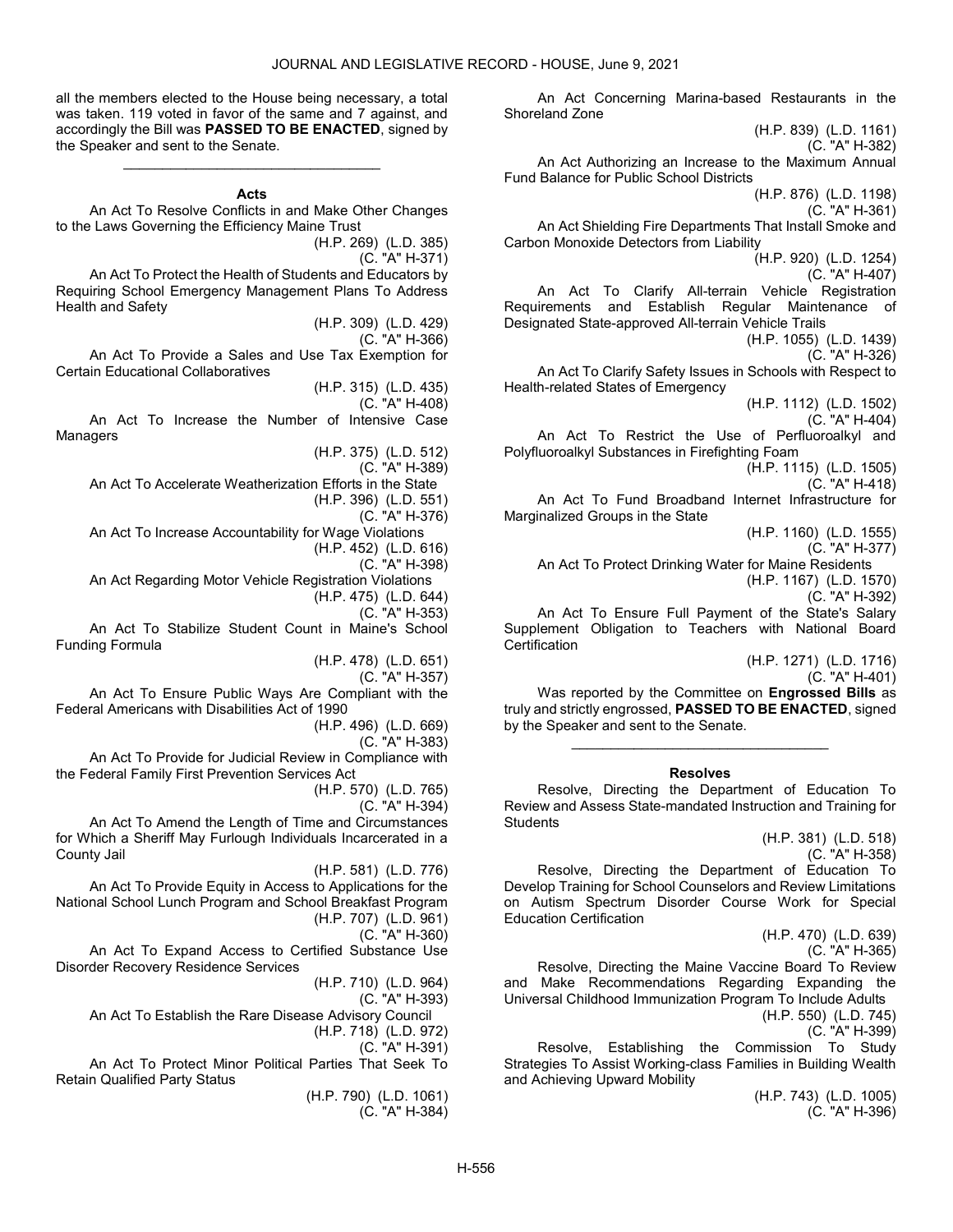Resolve, Directing the Department of Transportation To Develop and Adopt an Active Transportation Plan

(H.P. 1004) (L.D. 1370)

(C. "A" H-367)

 Resolve, Directing the Department of Economic and Community Development To Create and Share Measures of Progress

> (H.P. 1091) (L.D. 1476) (C. "A" H-400)

 Resolve, To Study the Establishment of the Office of the Education Ombudsman

(H.P. 1120) (L.D. 1512)

(C. "A" H-355)

 Resolve, To Alleviate the Disproportionate Impact of COVID-19 and Public Health Outcomes

(H.P. 1153) (L.D. 1548) (C. "A" H-412)

 Resolve, Directing the Department of Economic and Community Development, the Department of Labor and the Department of Transportation To Develop Partnerships with Businesses, Unions and Educational Programs and Institutions To Provide Training and Transportation for Workers

(H.P. 1202) (L.D. 1613) Was reported by the Committee on Engrossed Bills as truly and strictly engrossed, FINALLY PASSED, signed by the Speaker and sent to the Senate.

\_\_\_\_\_\_\_\_\_\_\_\_\_\_\_\_\_\_\_\_\_\_\_\_\_\_\_\_\_\_\_\_\_

 An Act To Create a Graduated Real Estate Transfer Tax (H.P. 302) (L.D. 418)

(C. "A" H-373)

Was reported by the Committee on Engrossed Bills as truly and strictly engrossed.

On motion of Representative DILLINGHAM of Oxford, was SET ASIDE.

The same Representative REQUESTED a roll call on PASSAGE TO BE ENACTED.

 More than one-fifth of the members present expressed a desire for a roll call which was ordered.

 The SPEAKER: The Chair recognizes the Representative from Turner, Representative Morris.

 Representative MORRIS: Thank you, Mr. Speaker. Mr. Speaker, I rise today in opposition to the enactment of LD 418. I believe this is a bill that the same objections that I raised two days ago, I raise today. I think that this is something; I've had many folks that are realtors that have reached out to me to express their opposition to this bill. I think the real concern is that these are people that have paid property taxes on their property for many years and now they're being taxed at a higher rate when they go to sell it. Please follow my light and oppose the pending motion. Thank you.

 The SPEAKER: A roll call has been ordered. The pending question before the House is Passage to be Enacted. All those in favor will vote yes, those opposed will vote no.

# ROLL CALL NO. 193

 YEA - Arford, Babbidge, Bailey, Bell, Berry, Blume, Brennan, Brooks, Bryant, Caiazzo, Cardone, Cloutier, Collings, Copeland, Crafts, Craven, Crockett, Cuddy, Dodge, Doore, Doudera, Dunphy, Evangelos, Evans, Geiger, Gere, Gramlich, Grohoski, Harnett, Hasenfus, Hepler, Hymanson, Kessler, Lookner, Madigan, Martin, Mathieson, Matlack, McCrea, McCreight, McDonald, Melaragno, Meyer, Millett, Morales, Moriarty, O'Connell, O'Neil, Osher, Paulhus, Pebworth, Perry A, Perry J, Pierce, Pluecker, Reckitt, Rielly, Riseman, Roberts, Roeder, Sachs, Salisbury, Sheehan, Stover, Supica, Sylvester, Talbot Ross, Tepler, Terry, Tucker, Tuttle, Warren C, Warren S, White, Williams, Wood, Zager, Zeigler, Mr. Speaker.

 NAY - Alley, Andrews, Arata, Austin, Bernard, Bickford, Blier, Bradstreet, Carlow, Carmichael, Cebra, Collamore, Connor, Corey, Costain, Dillingham, Dolloff, Downes, Drinkwater, Ducharme, Faulkingham, Fay, Foster, Gifford, Greenwood, Griffin, Hall, Hanley, Hutchins, Javner, Johansen, Kinney, Kryzak, Landry, Lemelin, Libby, Lyford, Lyman, Mason, Morris, Nadeau, Newman, O'Connor, Ordway, Parry, Perkins, Pickett, Poirier, Prescott, Quint, Rudnicki, Sampson, Skolfield, Stanley, Stearns, Stetkis, Theriault, Thorne, Tuell, Underwood, Wadsworth, White.

 ABSENT - Fecteau, Grignon, Haggan, Harrington, Head, Martin J, Martin T, Millett, Roche, Sharpe.

Yes, 79; No, 62; Absent, 10; Excused, 0.

 79 having voted in the affirmative and 62 voted in the negative, with 10 being absent, and accordingly the Bill was PASSED TO BE ENACTED, signed by the Speaker and sent to the Senate.

\_\_\_\_\_\_\_\_\_\_\_\_\_\_\_\_\_\_\_\_\_\_\_\_\_\_\_\_\_\_\_\_\_

# REPORTS OF COMMITTEE Divided Reports

 Majority Report of the Committee on TRANSPORTATION reporting Ought to Pass as Amended by Committee Amendment "A" (S-192) on Bill "An Act To Create Appropriate Standards for the Secretary of State To Follow When Approving the Assignments of Vanity Registration Plates"

(S.P. 65) (L.D. 130)

 Signed: Senators:

> DIAMOND of Cumberland CHIPMAN of Cumberland

Representatives:

 MARTIN of Sinclair BRYANT of Windham MARTIN of Greene O'CONNELL of Brewer PERKINS of Oakland WHITE of Waterville

 Minority Report of the same Committee reporting Ought to Pass as Amended by Committee Amendment "B" (S-193) on same Bill.

 Signed: Senator:

FARRIN of Somerset

Representatives:

 CEBRA of Naples PARRY of Arundel WHITE of Mars Hill WILLIAMS of Bar Harbor

 Came from the Senate with the Majority OUGHT TO PASS AS AMENDED Report READ and ACCEPTED and the Bill PASSED TO BE ENGROSSED AS AMENDED BY COMMITTEE AMENDMENT "A" (S-192).

READ.

 On motion of Representative MARTIN of Sinclair, the Majority Ought to Pass as Amended Report was ACCEPTED.

 The Bill was READ ONCE. Committee Amendment "A" (S-192) was READ by the Clerk and ADOPTED.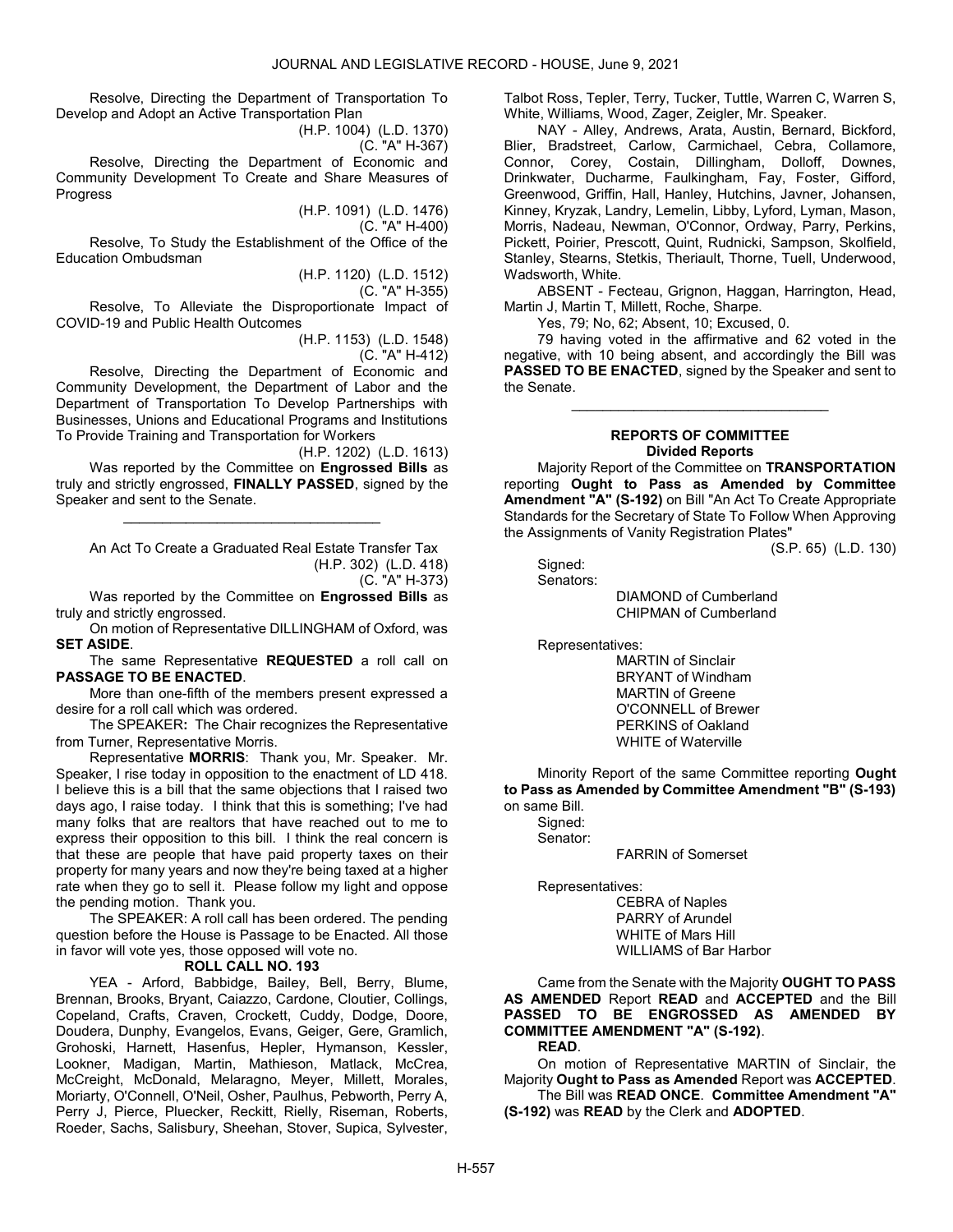Under suspension of the rules the Bill was given its SECOND READING WITHOUT REFERENCE to the Committee on Bills in the Second Reading.

 Under further suspension of the rules the Bill was PASSED TO BE ENGROSSED as Amended by Committee Amendment "A" (S-192) in concurrence.

\_\_\_\_\_\_\_\_\_\_\_\_\_\_\_\_\_\_\_\_\_\_\_\_\_\_\_\_\_\_\_\_\_

 Majority Report of the Committee on VETERANS AND LEGAL AFFAIRS reporting Ought to Pass as Amended by Committee Amendment "A" (S-195) on Bill "An Act To Establish Open Primaries"

(S.P. 99) (L.D. 231)

 Signed: Senators:

 LUCHINI of Hancock HICKMAN of Kennebec

Representatives:

 CAIAZZO of Scarborough McCREIGHT of Harpswell RIELLY of Westbrook SUPICA of Bangor TUTTLE of Sanford WOOD of Portland

 Minority Report of the same Committee reporting Ought Not to Pass on same Bill.

Signed:

Senator:

FARRIN of Somerset

Representatives:

 COREY of Windham DOLLOFF of Milton Township HARRINGTON of Sanford KINNEY of Knox

 Came from the Senate with the Majority OUGHT TO PASS AS AMENDED Report READ and ACCEPTED and the Bill PASSED TO BE ENGROSSED AS AMENDED BY COMMITTEE AMENDMENT "A" (S-195).

READ.

 Representative CAIAZZO of Scarborough moved that the House ACCEPT the Majority Ought to Pass as Amended Report.

 Representative KINNEY of Knox REQUESTED a roll call on the motion to ACCEPT the Majority Ought to Pass as Amended Report.

 More than one-fifth of the members present expressed a desire for a roll call which was ordered.

 The SPEAKER: The Chair recognizes the Representative from Westbrook, Representative Rielly.

 Representative RIELLY: Mr. Speaker, I rise today to speak in support of the motion. LD 231 will be a key part of our lowercase-D democratic toolset in helping push back on the cynicism in our politics, engage voters who feel unheard and want to be involved and encourage civic engagement. LD 231 is another example of Maine leading the way in democratic reforms. Thank you, Mr. Speaker.

 The SPEAKER: The Chair recognizes the Representative from Kennebunk, Representative Babbidge.

 Representative BABBIDGE: Thank you, Mr. Speaker. Mr. Speaker, Ladies and Gentlemen of the House, perhaps this is the time or the time has come for this bill. It's a well-written bill, it's the best semi-open primary bill that's been proposed for this Body.

 I will be voting against it. And the reason I will is because this is about political parties and the role they play in the democratic process. There's no doubt that all of us should be able to vote in a general election without any strings. The strings that are identified with political primaries have been identified as major obstacles. They are not. The American system has two parties that are big-tent parties. There are no dues, there's no oath to be taken. A political party is a group of people with similar priorities who work together to elect candidates to implement policy. That party platform that is achieved by the members of a party help to identify what a party is at a given time. They identify their priorities and what they will work for.

 I think that a primary is the opportunity for that group of like-minded people, and when I say likeminded, we all know that's very loose, but it's an opportunity for those people to vet candidates and choose a standard-bearer that will promote their priorities to put into policy. There is the possibility that an open primary will allow for strategy to interfere with that process. Now, and what I mean by that is, I know that a Republican can't change at the polls in order to vote in a Democratic primary and vice versa. That is not permitted now, it's not permitted in this bill. It's really designed to allow people who are unenrolled and not in the process to be able to join a political party sort of as a visitor in order to choose their standard-bearer. But the fact of the matter is that there is the possibility for; what's the word, I don't know, I wouldn't call it malice, but for impropriety, and my word would be impropriety, because tactically speaking if my candidate has no serious opponent and I want to disenroll, unenroll in my party and become an unenrolled voter enough in advance, that gives me the opportunity to participate in my opposite political primary in order to vote for who I might consider to be the best candidate in my mind, the person who would do the least damage to my values or whatever. But that's unfair to the folks that are promoting their own candidate. I love my next-door neighbors, but they don't get a vote in where my family goes on vacation.

 There are certain things that are decided by the group of people who have taken the very small step to say okay, I will check this box and I will participate and join a party. To do what? To tell the party what direction it should take. There is no obedience, there is no conformity, it is an opportunity to join a group and direct that group to achieve policy that will improve the lives of all people.

 So, my defense today is that what's wrong with our political parties, in my mind, is the fact that people don't join them. They need to be encouraged; if we had a hundred percent of the people joining two parties or five parties or whatever; I happen to be a believer in the two-party system, to clarify the choice. But the point is that participation is what I'm after. There's no reason to malign political parties. The rules of the parties are very democratic. The parties are as good as the people who are members of them and if parties work properly, they're a grassroots organization that work from the bottom up.

 So, as a long-time government teacher, maybe you can tell that's where I'm coming from, but the framework is there for it to work. An informal message in this bill, to me, is that political parties are bad. They are as good or bad as the people who choose to join. When I'm having difficulty with my colleagues playing basketball, I don't take my basketball and go home, we work it out within the group. And democracy is not an individual task, it is a group task. Because you can have your own opinion but in order to make change, you need to talk with others and work as a group to get things done. We all know that as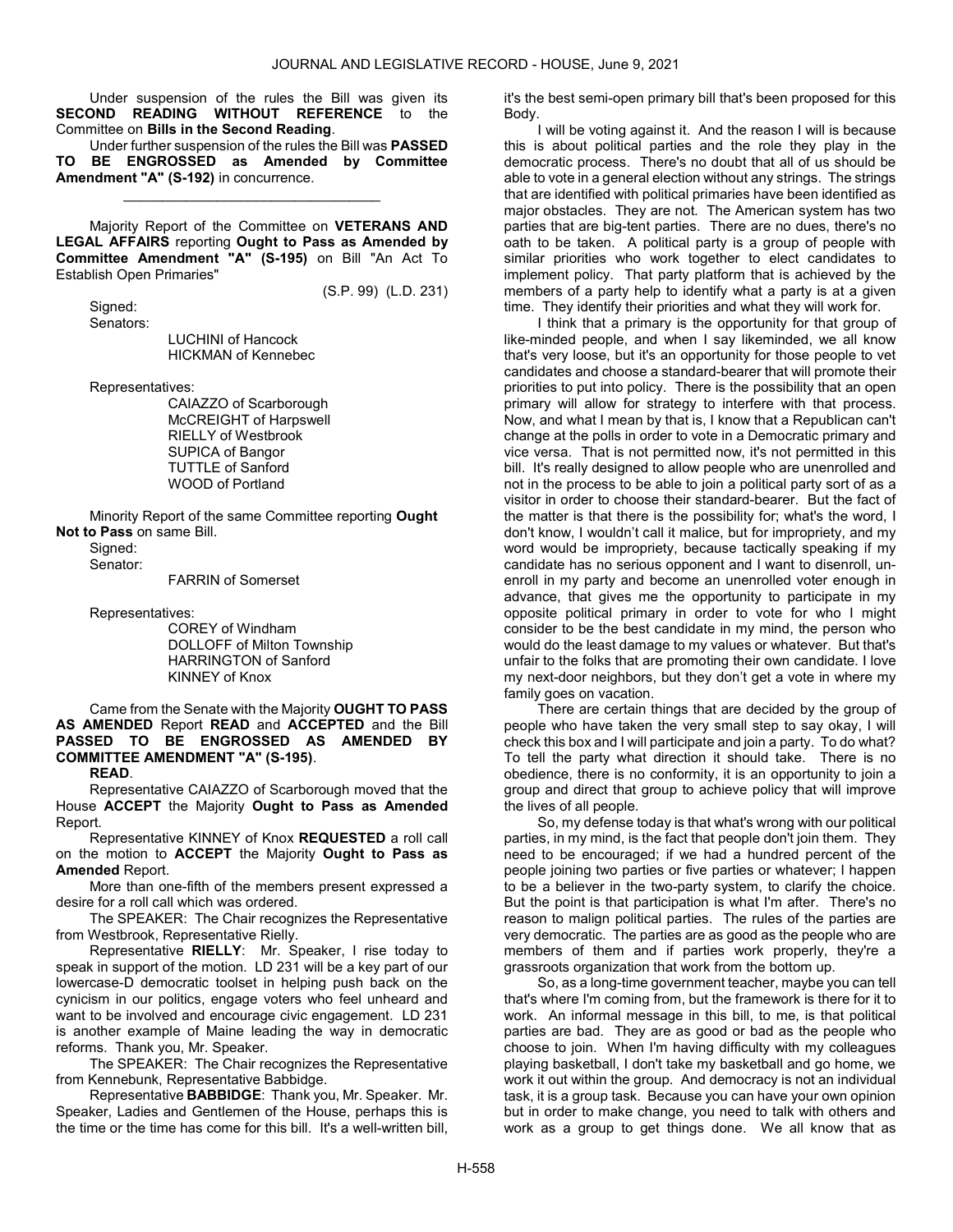Members of the Legislature. So, just for myself, I will be voting against the motion based on these items. Thank you, Mr. Speaker.

 The SPEAKER: The Chair recognizes the Representative from Scarborough, Representative Caiazzo.

 Representative CAIAZZO: Thank you, Mr. Speaker. Mr. Speaker, there might be some confusion as to the title of this bill. The bill title in the print is "An Act to Establish Open Primaries". The committee amended the bill and it should probably have amended the title as well to say semi-open primaries. And the reason that's important is in an open primary, anybody can vote in any primary regardless of your party affiliation. In a semi-open primary, the way this bill is structured and the amendment was written is if you are an unenrolled voter, you have the option of voting in either party's primary; you can elect on that day to get a ballot for that party. However, if you are an active member, an enrolled member in a party, you may not vote for another party's primary.

 The rules have not changed in the State regarding your ability to disenroll or un-enroll from a party and reenroll in a new party. You have the ability to do that currently and then once you disenroll from a party, you can vote in the other party's primary for that day, but there is a 15-day grace period before you can then un-enroll in that party and re-enroll in a new party. That does not change with this bill or this law. A couple of statistics I want to bring to the Body's attention, Mr. Speaker, is that 36 states currently have some form of open primary laws. Maine is only one of 14 that has no version of open primaries. We heard loud and clear in our committee from veterans' groups; 49% of the veterans in our State are registered unenrolled and they cannot participate in the primary process. These are the people that served to allow us to have the privilege to vote and I think it's critical that we give them the opportunity to participate in that process. Sixty-five to 70% of the legislative races in Maine are decided in a primary and 32% of all Mainers are unenrolled. So, almost a third of voters cannot participate currently in the primary process. So, this is about making sure that every Mainer can vote in every election and I would please urge you follow my light. Thank you.

 The SPEAKER: The Chair recognizes the Representative from Friendship, Representative Evangelos.

 Representative EVANGELOS: Thank you, Mr. Speaker and Men and Women of the House. I'm an Independent and I wanted to thank the Good Representative from Kennebunkport for making the case of actually why we need this bill and one of the reasons why I became an Independent. And if you don't think we have a conformity problem in this House, read the big board; 80 to 62 every vote. You go into caucus and you get a conformity and there is no freedom of thought and that's why here we are in the back row, so –

 The SPEAKER: The Member will defer. The Chair would remind the Member not to impugn the character of other Members in the Body.

On POINT OF ORDER, The Speaker objected to the comments of Representative EVANGELOS of Friendship because he was questioning the motives of other members of the House.

 The SPEAKER: The Member may proceed. The Chair reminded all members that it was inappropriate to question the motives of other members of the House.

 Representative EVANGELOS: Making a reference to the big board and the numbers on it; they kind of speak for themselves. But, anyways, I'm supporting this bill. It's part of an election reform to allow more diversity of opinion into our system and I'll leave it at that. Thank you.

 The SPEAKER: The Chair recognizes the Representative from Knox, Representative Kinney.

 Representative KINNEY: Thank you, Mr. Speaker, Men and Women of the House. I just want to clarify with mentioning from the Representative from Scarborough who said that people unenrolled cannot participate in a primary is simply not true because you can on the day of a primary register in a party. You can't switch parties, that is true, but, because you have to do that 15 days prior before you can switch your party, but you can, as an unenrolled voter, on primary day, go to the polls, change your party affiliation to the party you would like to vote with, and if you want to vote in the primary, you do have the option if you want to go back to being an unenrolled, there is a waiting period but you can turn around and become unenrolled again. And that process has been working for the parties and I want to thank the Representative from Kennebunk for his words as well, explaining how this does work. Thank you.

 The SPEAKER: The Chair recognizes the Representative from Bar Harbor, Representative Williams.

 Representative WILLIAMS: Thank you, Mr. Speaker. I do support this bill and will be voting for it. I just want to point out one thing that hasn't been mentioned; the voters of Maine, our State and our municipalities, pay for these elections and these elections are excluding some registered voters.

 The SPEAKER: The Chair recognizes the Representative from Pittston, Representative Hanley.

 Representative HANLEY: Thank you, Mr. Speaker. Mr. Speaker, Ladies and Gentlemen of the House, everybody can vote in a primary. All you have to do is join the party of your choice. Very simple. No one is denied that right. I'm wondering, though, when you go to a union hall and you elect the president of your union, if nonunion members are allowed to come in and vote in those elections? Or should we have legislation to force that? I'm wondering, as a member of the Knights of Columbus, when we elect our leadership, if the Presbyterians can come over and vote in that election.

 So, as you can see where I'm going with this, I have no support for this because there are no rights being denied, there is no one being left out or locked out. All you need to do is join the party of your choice. Follow my vote and defeat this motion. Thank you.

 The SPEAKER: The Chair recognizes the Representative from Kennebunk, Representative Babbidge.

 Representative BABBIDGE: Mr. Speaker, thank you. I had the good fortune to bring a class to Washington and Senator Cohen and Senator Mitchell spoke to them at the same time, which was a wonderful thing. And Senator Cohen ended his talk by saying to my students; and be sure to register Republican. And Senator Mitchell piped in right behind him and said; you can register Republican, but vote Democratic. That does tell you that political parties do not dictate which way you go, but to choose their champion, they do have a preliminary meeting in order to put their best candidate forward. That is something that is entitled to every citizen who can create a party if they aren't a member of one that they want to be a member of. So, thank you, Mr. Speaker. I ask if a Roll Call has been asked for?

The SPEAKER: A Roll Call is in order.

 Representative BABBIDGE: Thank you very much. Thank you, Mr. Speaker.

 The SPEAKER: The Chair recognizes the Representative from Berwick, Representative O'Connor.

 Representative O'CONNOR: Thank you, Mr. Speaker, Ladies and Gentlemen of the House. I rise in support of this motion. The reason being that I think that we should open up our primaries and the reason is, as it has been said, that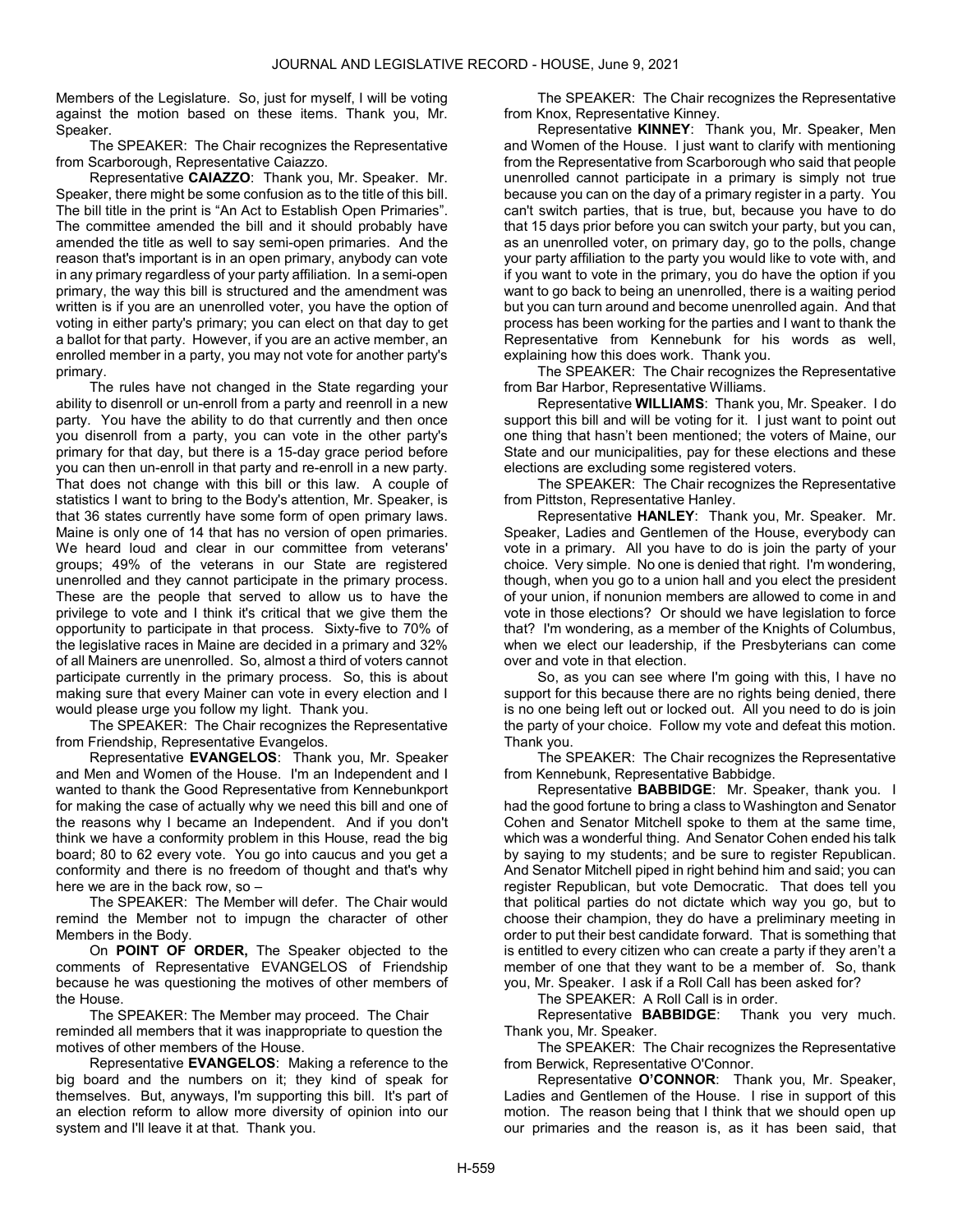individuals pay for these elections but they also pay for all the choices that we make in this Body. They know, regardless of what the candidate is, what those decisions are going to be, they can align with a candidate and then they can go a select a ballot. Just because you are a Republican or a Democrat doesn't mean that any independent will agree with everything from either platform. This gives you the opportunity to have your voice heard and you shouldn't have to change from independent with independent thoughts to sign up for a party that you might not agree with everything that they have to say. Thank you, Mr. Speaker.

 The SPEAKER: The Chair recognizes the Representative from East Machias, Representative Tuell.

 Representative TUELL: Thank you, Mr. Speaker. I know everybody says they truly weren't intending to speak, but after the Representative from Berwick spoke, I felt compelled to stand up with her and agree with her. You know, for years, I've kind of been a little bit of an outcast at times in my own party. Those who are long-time Members of this Body know that quite well. But, in doing so, I think we need more of that. We need more Susan Collins and more Joe Manchins in politics today. And I think this bill will encourage that. A good friend of mine who gave me the starfish on my lapel, Joyce Maker, reached out to me earlier in the week to support this bill. I know others who support it as well; one who has given these civility pins which some of us are wearing, also support and encourage it. And I say this not to disparage anyone who opposes it for legitimate reasons. There are great folks on both sides who legitimately do, and I truly understand that. But I think the way politics is going, we kind of probably might be time for this. So, that's why I'll be supporting it. Thank you, Mr. Speaker.

 The SPEAKER: The Chair recognizes the Representative from Naples, Representative Cebra.

 Representative CEBRA: I thank the Speaker. I am loath to stand up and speak on any issue these days. The polarity in politics, in my estimation, has gotten markedly more divisive and worse. And I was going to say what the Good Representative from somewhere in York County over there, Beth O'Connor said, but she said it all. So, rather than stand up for 20 minutes and speak, I'm just going to say listen to Representative O'Connor and follow our light. Thank you, Mr. Speaker.

 The SPEAKER: A roll call has been ordered. The pending question before the House is Acceptance of the Majority Ought to Pass as Amended Report. All those in favor will vote yes, those opposed will vote no.

### ROLL CALL NO. 194

 YEA - Alley, Andrews, Arford, Bailey, Bell, Berry, Bickford, Blume, Brooks, Caiazzo, Cardone, Carlow, Cebra, Cloutier, Collings, Copeland, Corey, Crafts, Crockett, Cuddy, Dodge, Doore, Doudera, Downes, Drinkwater, Dunphy, Evangelos, Evans, Fay, Fecteau, Geiger, Gere, Gramlich, Grohoski, Harnett, Hasenfus, Hepler, Hymanson, Kessler, Landry, Lookner, Madigan, Martin, Mathieson, Matlack, McCrea, McCreight, McDonald, Meyer, Millett, Morales, Moriarty, Newman, O'Connell, O'Connor, O'Neil, Osher, Parry, Paulhus, Pebworth, Perkins, Perry A, Perry J, Pierce, Pluecker, Reckitt, Rielly, Riseman, Roberts, Roeder, Sachs, Salisbury, Sampson, Sheehan, Stanley, Stover, Supica, Sylvester, Talbot Ross, Tepler, Terry, Tucker, Tuell, Tuttle, Warren C, Warren S, White, Williams, Wood, Zager, Zeigler, Mr. Speaker.

 NAY - Arata, Austin, Babbidge, Bernard, Blier, Bradstreet, Brennan, Bryant, Carmichael, Collamore, Connor, Costain, Craven, Dillingham, Dolloff, Ducharme, Foster, Gifford, Greenwood, Griffin, Hall, Hanley, Harrington, Hutchins, Javner, Johansen, Kinney, Kryzak, Lemelin, Libby, Lyford, Lyman, Martin, Mason, Melaragno, Millett, Morris, Nadeau, Ordway, Pickett, Poirier, Prescott, Quint, Rudnicki, Skolfield, Stearns, Stetkis, Theriault, Thorne, Underwood, Wadsworth, White.

 ABSENT - Faulkingham, Grignon, Haggan, Head, Martin, Roche, Sharpe.

Yes, 92; No, 52; Absent, 7; Excused, 0.

 92 having voted in the affirmative and 52 voted in the negative, with 7 being absent, and accordingly the Majority Ought to Pass as Amended Report was ACCEPTED.

 The Bill was READ ONCE. Committee Amendment "A" (S-195) was READ by the Clerk and ADOPTED.

 Under suspension of the rules the Bill was given its SECOND READING WITHOUT REFERENCE to the Committee on Bills in the Second Reading.

 Under further suspension of the rules the Bill was PASSED TO BE ENGROSSED as Amended by Committee Amendment "A" (S-195) in concurrence.

\_\_\_\_\_\_\_\_\_\_\_\_\_\_\_\_\_\_\_\_\_\_\_\_\_\_\_\_\_\_\_\_\_

 Majority Report of the Committee on AGRICULTURE, CONSERVATION AND FORESTRY reporting Ought to Pass as Amended by Committee Amendment "A" (H-487) on Bill "An Act To Support Farms and Address Food Insecurity"

(H.P. 503) (L.D. 691)

Signed: Senators:

 DILL of Penobscot BLACK of Franklin MAXMIN of Lincoln

Representatives:

 O'NEIL of Saco GIFFORD of Lincoln HALL of Wilton LANDRY of Farmington McCREA of Fort Fairfield OSHER of Orono PLUECKER of Warren SKOLFIELD of Weld

 Minority Report of the same Committee reporting Ought Not to Pass on same Bill.

 Signed: Representative:

UNDERWOOD of Presque Isle

### READ.

 On motion of Representative O'NEIL of Saco, the Majority Ought to Pass as Amended Report was ACCEPTED.

 The Bill was READ ONCE. Committee Amendment "A" (H-487) was READ by the Clerk and ADOPTED.

 Under suspension of the rules the Bill was given its SECOND READING WITHOUT REFERENCE to the Committee on Bills in the Second Reading.

 Under further suspension of the rules the Bill was PASSED TO BE ENGROSSED as Amended by Committee Amendment "A" (H-487) and sent for concurrence.

\_\_\_\_\_\_\_\_\_\_\_\_\_\_\_\_\_\_\_\_\_\_\_\_\_\_\_\_\_\_\_\_\_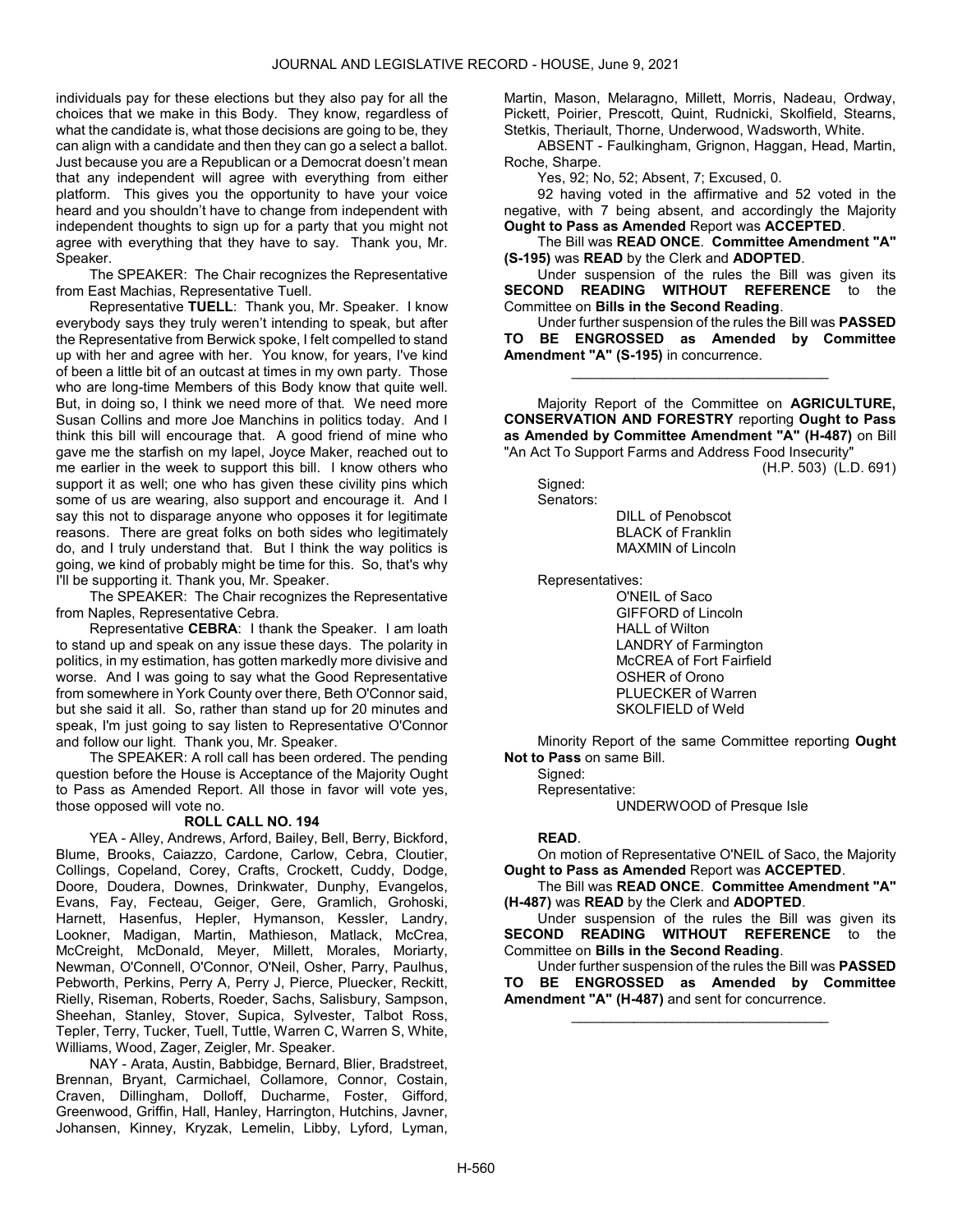Majority Report of the Committee on ENERGY, UTILITIES AND TECHNOLOGY reporting Ought Not to Pass on Bill "An Act To Repeal the Changes Made by Public Law 2019, Chapter 478, 'An Act To Promote Solar Energy Projects and Distributed Generation Resources in Maine'"

(H.P. 426) (L.D. 583)

Signed:

Senators:

 LAWRENCE of York VITELLI of Sagadahoc

Representatives:

 BERRY of Bowdoinham CUDDY of Winterport GROHOSKI of Ellsworth KESSLER of South Portland ZEIGLER of Montville

 Minority Report of the same Committee reporting Ought to Pass on same Bill.

 Signed: Senator:

STEWART of Aroostook

Representatives:

 FOSTER of Dexter GRIGNON of Athens WADSWORTH of Hiram

# READ.

 Representative BERRY of Bowdoinham moved that the House ACCEPT the Majority Ought Not to Pass Report.

 Representative HANLEY of Pittston REQUESTED a roll call on the motion to ACCEPT the Majority Ought Not to Pass Report.

 More than one-fifth of the members present expressed a desire for a roll call which was ordered.

 The SPEAKER: The Chair recognizes the Representative from Pittston, Representative Hanley.

 Representative HANLEY: Thank you, Mr. Speaker, Ladies and Gentlemen of the House. Let's explain, first of all, what this bill does. The title is a little confusing because the Revisor's Office, you know, they do their magic. But what the bill does, it repeals what is now known as the Dow Bill, the Dow Solar Bill, LD 1711, which was enacted in the 129th and signed into law by the Chief Executive.

 What did the Dow Bill do? What did the Dow Solar Bill do? It instructed the Public Utilities Commission to undertake a process of accepting solar proposals for new installations of solar grids. And that legislation in our hearing at that time, the PUC issued a table illustrating the possible impacts of this bill on the ratepayers in the State. This is in June of 2019 and this is the total impact of LD 1711 was \$81 million. They were wrong. The PUC got it terribly wrong. Their first bid proposals came in at \$161 million, above market value, that would be put on the backs and in the meters of the citizens of this State on their electric bills. This bill that I've introduced would repeal that law and take that burden off our citizens. By the way, that's only the first year's impact. In all probability, it would get higher.

 Let me explain to you in a nutshell, and by the way, I have no issue with solar panels. My problem is with solar policy. And let me in a nutshell explain Maine's solar policy. You have a really nice young man, he's going door to door, he knocks on your door, you open it, and he has a contract and he says I'd like to sell you electricity. And, for 20 years, here's a contract, you sign it, it's only 14 cents a kilowatt. But you're a little bit smarter than the average person; you check out your bill in your hand and you can buy it for 7 cents. You're not going to buy it, you're going to close the door on this nice young man, he's going to go away. He's not making a very good living.

 So, here's a great idea. He gets together with other likeminded people and they hire lobbyists and they come here and those lobbyists get your government to force you to buy a product you would never buy. That's exactly the solar policy in this State.

 This is only the repeal of one portion of a very poorly thought-out policy. And, now, just so you won't go away without any information at all here, I want you to take some time and look up Michael Moore's Planet of the Humans. It's on YouTube. Get your favorite beverage and sit down, I think it's about 40 minutes or 45 minutes long, and get your eyes opened up about the idea of solar and wind being the way out of our energy problems. Educate yourself. I would also suggest that you go online and look up Mark Mills. He is a Senior Fellow at the Energy Institute, the Manhattan Institute of Energy, and he has an amazing report called the New Energy Economy, an Exercise in Magical Thinking. That report clearly lays out facts and figures of why we are crazy and actually it's immoral to put this kind of load on our citizens. So, I ask you to follow my light and defeat the pending motion and then follow from that course to defeat the solar bill altogether. Thank you, Mr. Speaker.

 The SPEAKER: The Chair recognizes the Representative from Bowdoinham, Representative Berry.

 Representative BERRY: Thank you, Mr. Speaker. Mr. Speaker and Men and Women of the House, I think in order to understand this issue and the bill before us as well as other bills on this topic that will be coming before us, it's important to understand just how the battle over distributed resources including, but not limited to, solar has arisen and has evolved in this country.

We have across this country a very unusual utility regulatory paradigm and it's one that has been shaped by 104 years of regulatory, legal and even constitutional law. The Hope and the Bluefield decisions of the 1920s and 1940s, respectively, decisions out of the U.S. Supreme Court essentially established an incontrovertible paradigm. Investors of utilities must be compensated on the basis of investment in the grid, in poles and wires. Distributed resources like solar undermine that understandable motivation. It is the corporate obligation of all for-profit businesses, including the one I work for, to seek to maximize return. So, there's absolutely nothing wrong with those entities doing that. But when it comes to policy, including the bill before us, we have to think about what is best for customers. The choice is simple. We can encourage renewables and resilient and distributed resources including solar, including storage, or we can give in to the arguments of the utilities and others that these things are somehow costly, somehow not helpful, and oppose policies like these changes that we made in 2019 that this bill would repeal.

 The Dow Bill, as it was called, was a bipartisan effort and LD 1711 should not be repealed. It has, among other things, generated at least 540 jobs so far and 600 millions of dollars of economic activity and if all of the solar projects that were in the pipeline as of last November are completed, those projects would be supporting close to 7,000 jobs and \$782 million of economic activity in the State. Obviously, there's an enormous climate benefit as well. Thousands of tons of carbon pollution will be offset, electricity bills would be reduced both with the amount paid for energy and for energy generation capacity. A day like yesterday, Mr. Speaker, when it was very hot outside,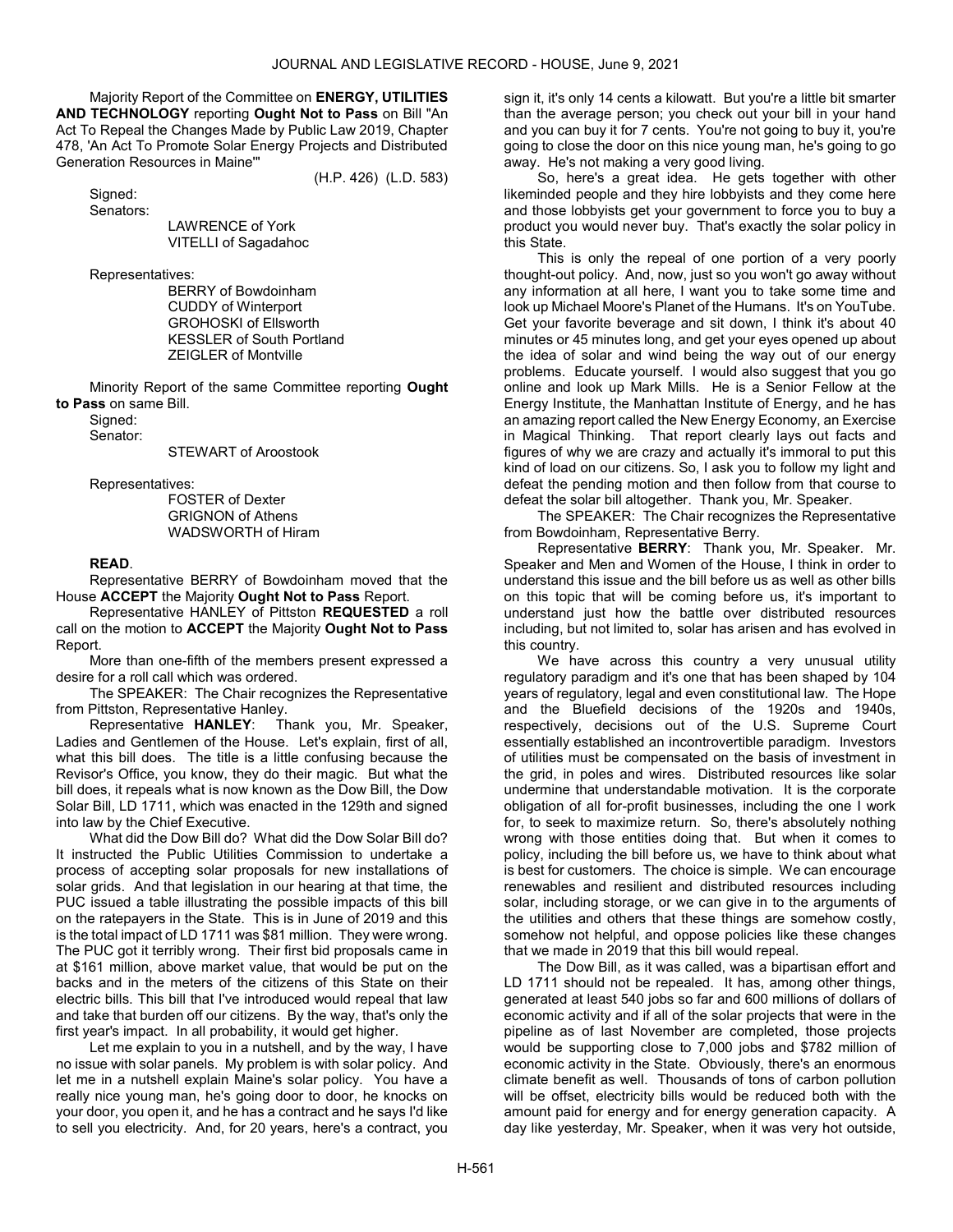the prices on the market for energy were roughly 10 times what they really should be. That's across the New England ISO and other parts of the country as well. We were paying more for utility infrastructure because the lines in the heat become less efficient and so, the longer distances the electricity is required to travel, the more costly our system gets. And, Mr. Speaker, in order to truly address the looming climate crisis before us, we need to be very careful about sending these kinds of whiplash signals to the market that this bill and others we'll be seeing would present. So, with due respect to the sponsor, I urge you, Mr. Speaker, and my Colleagues, to vote in favor of the pending motion. Thank you.

 The SPEAKER: The Chair recognizes the Representative from Pittston, Representative Hanley.

 Representative HANLEY: Thank you, Mr. Speaker. Another component of this cost to our citizens I forgot was that the interconnection fees when the solar people started approaching Central Maine Power to connect their new grids to our existing grid, the cost to do so became outrageously prohibitive. Under the law, they're supposed to pay that. Rest assured, in this House, sooner or later, we're going to see those lobbyists I talked about earlier lobbying again to put that burden of tens of millions of additional dollars onto the ratepayers. This is something that is constantly overlooked by this. And it's unbelievable that we would vote to do this to our citizens. Not just the homeowners, the retired, the fixed income, all those people, their families, but your small grocery stores, your industrial people, their costs are going to be tremendous. And for what? We never discuss other forms of energy; the hydro potential, atomic energy. If we don't put that into our future discussions, it's going to be lights out in a different way. But I urge you again, follow my light. Thank you.

 The SPEAKER: The Chair recognizes the Representative from Presque Isle, Representative Underwood.

 Representative UNDERWOOD: Private enterprise always does things more efficiently than publicly-owned, governmentowned enterprises. Vote against the pending motion. Thank you.

 The SPEAKER: A roll call has been ordered. The pending question before the House is Acceptance of the Majority Ought Not to Pass Report. All those in favor will vote yes, those opposed will vote no.

### ROLL CALL NO. 195

 YEA - Alley, Arford, Babbidge, Bailey, Bell, Berry, Blume, Brennan, Brooks, Bryant, Caiazzo, Cardone, Cloutier, Collings, Copeland, Corey, Crafts, Craven, Crockett, Cuddy, Dodge, Doore, Doudera, Dunphy, Evangelos, Evans, Fay, Geiger, Gere, Gramlich, Grohoski, Harnett, Hasenfus, Hepler, Hymanson, Kessler, Landry, Lookner, Madigan, Martin J, Martin R, Mathieson, Matlack, McCrea, McCreight, McDonald, Melaragno, Meyer, Millett, Morales, Moriarty, O'Connell, O'Neil, Osher, Paulhus, Pebworth, Perry A, Perry J, Pierce, Pluecker, Reckitt, Rielly, Riseman, Roberts, Roeder, Sachs, Salisbury, Sheehan, Stover, Supica, Sylvester, Talbot Ross, Tepler, Terry, Tucker, Tuttle, Warren C, Warren S, White, Williams, Wood, Zager, Zeigler, Mr. Speaker.

 NAY - Andrews, Arata, Austin, Bernard, Bickford, Blier, Bradstreet, Carlow, Carmichael, Cebra, Collamore, Connor, Costain, Dillingham, Dolloff, Downes, Drinkwater, Ducharme, Faulkingham, Fecteau, Foster, Gifford, Greenwood, Griffin, Hall, Hanley, Harrington, Hutchins, Javner, Johansen, Kinney, Kryzak, Lemelin, Libby, Lyford, Lyman, Mason, Millett, Morris, Nadeau, Newman, O'Connor, Ordway, Parry, Perkins, Pickett, Poirier, Prescott, Quint, Rudnicki, Sampson, Skolfield, Stanley, Stearns, Stetkis, Theriault, Thorne, Tuell, Underwood, Wadsworth, White.

 ABSENT - Grignon, Haggan, Head, Martin, Roche, Sharpe.

Yes, 84; No, 61; Absent, 6; Excused, 0.

 84 having voted in the affirmative and 61 voted in the negative, with 6 being absent, and accordingly the Majority Ought Not to Pass Report was ACCEPTED and sent for concurrence.

\_\_\_\_\_\_\_\_\_\_\_\_\_\_\_\_\_\_\_\_\_\_\_\_\_\_\_\_\_\_\_\_\_

 Majority Report of the Committee on ENERGY, UTILITIES AND TECHNOLOGY reporting Ought Not to Pass on Bill "An Act Regarding the Solicitation of Contracts for Distributed Resources That Use Renewable Energy"

(H.P. 1051) (L.D. 1435)

 Signed: Senators: LAWRENCE of York VITELLI of Sagadahoc

Representatives:

 BERRY of Bowdoinham CUDDY of Winterport GROHOSKI of Ellsworth KESSLER of South Portland WOOD of Portland ZEIGLER of Montville

 Minority Report of the same Committee reporting Ought to Pass on same Bill.

 Signed: Senator:

STEWART of Aroostook

Representatives:

 FOSTER of Dexter GRIGNON of Athens WADSWORTH of Hiram

### READ.

 Representative BERRY of Bowdoinham moved that the House ACCEPT the Majority Ought Not to Pass Report.

 Representative FOSTER of Dexter REQUESTED a roll call on the motion to ACCEPT the Majority Ought Not to Pass Report.

 More than one-fifth of the members present expressed a desire for a roll call which was ordered.

 The SPEAKER: The Chair recognizes the Representative from Dexter, Representative Foster.

 Representative FOSTER: Thank you, Mr. Speaker. Mr. Speaker, Ladies and Gentlemen of the House, I rise today in opposition to the pending motion. I ask for the Speaker's forbearances; some of what I have to say may have already been discussed in the previous bill.

 In the 129th Legislature, LD 1711, the big so-called Dow Solar Bill was passed to jumpstart solar investment in Maine, although solar investment was already well underway. Despite concerns raised on potential added costs to ratepayers by many, including the Public Utilities Commission, LD 1711 passed and a floor amendment I proposed failed. Due to the solar goldrush that 1711 caused, the PUC actually refused the first round of bids, which included net energy billing, due to the cost to ratepayers of an additional \$161 million. As a result, several bills were submitted to the 130th Legislature to address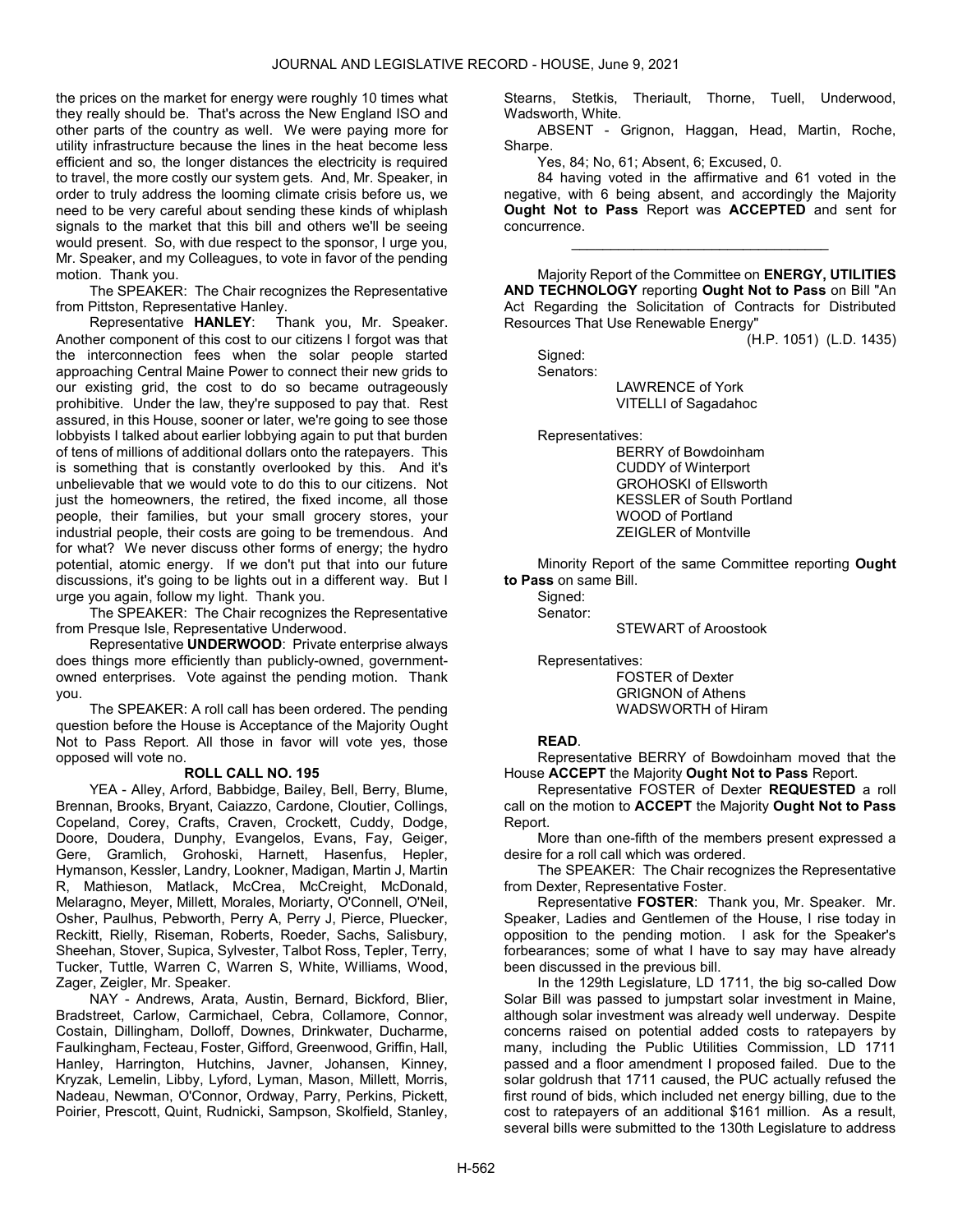this issue from both parties. Because of this, an EUT subcommittee was formed to look at all bills and find a possible solution to this net energy billing issue. LD 1435 is very similar to the floor amendment I proposed for LD 1711. It would allow the PUC to bid all the megawatts called for as grid scale projects. Those projects called for in 1711 came in at about three and a half cents a kilowatt hour versus 13 cents or more for net energy billing projects.

 Despite the work done by the EUT subcommittee, I ask that you support LD 1435 and oppose the pending motion. If the net energy billing projects are allowed to continue, ratepayers will be picking up the tab. If you've had constituents ask you about offers they're getting from solar companies to reduce their light bill by 15% or more, net energy billing is the reason. It's why they are getting these offers at the expense of other ratepayers. The PUC estimates of costs to ratepayers going forward are as follows, and I'll go slow, you may want to jot these down so you can explain to your constituents why you opposed the pending motion. Depending on how many pending projects are actually completed, the net energy billing capacity, the cost per year in millions of dollars and the estimated delivery rate increase for ratepayers are as follows. For 250 megawatts, it would be \$38,350,000, or a 5% rate increase. I'll skip down through some of these in the interest of time. For 1,000 megawatts of NEB capacity, the cost per year will be \$153,390,000, or a 20% rate increase. And, finally, if the full 1500 megawatts of capacity generation is realized, the cost will be an additional \$230,080,000, or a 31% increase to ratepayers. Again, those are the PUC estimates of what's pending now.

 Finally, I'd like to read a statement submitted by AARP of Maine, and I quote; AARP of Maine continues to track and engage deliberations regarding legislation that will impact Maine ratepayers in an effort to represent all consumers, but especially those older Mainers living on a fixed income who are far more likely to feel the burden of even the smallest rate hike. AARP Maine objects to the proposal submitted for consideration. Our concerns reflect the high costs and unreasonable impacts associated with these proposals. The result would be a legislative approval of a 20-year contract between electric ratepayers and distributed generation solar providers that would require payments totaling between \$115 million and \$153 million annually from ratepayers, resulting in a distribution rate increase of 15% to 20% annually.

 The SPEAKER: The Member will defer. The Chair recognizes the Representative from Bowdoinham, Representative Berry, and inquires to his Point of Order.

 Representative BERRY: Mr. Speaker, Point of Order. Thank you, Mr. Speaker. I don't believe that the testimony we just heard is actually related to this bill. Thank you.

The SPEAKER: The Member may proceed.

 Representative FOSTER: Thank you, Mr. Speaker. In my defense, these comments were submitted during discussions on NEB, which also involve the bill that is before us now. To continue from AARP's comments. And I quote; the rate increases stemming from this NEB policy will impact Maine's ability to achieve affordable electrification, pay for our other worthy climate change projects, and achieve our climate change goals. As documented in the November 2020 PUC report, individual ratepayer savings resulting from participation in the NEB program will be offset to a substantial degree by rate increases resulting from lost utility revenues that are ultimately paid for by the general body of ratepayers. AARP went on to say thank you for your consideration of our views. We urge you to treat the ratepayer impacts of any resolution regarding this issue as the highest priority, end-quote.

 I ask that you support Maine's seniors, low income, and middle-class citizens as well as large energy use employers by supporting this bill, rejecting the pending motion. LD 1435 may be the last chance we have to legitimately correct the unintended consequences of LD 1711 passed in the 129th Legislature. This bill, 1435, would allow for the same amount of solar, the same number of jobs, but at a much-reduced grid scale wholesale cost per kilowatt hour. Thank you, Mr. Speaker.

 The SPEAKER: The Chair recognizes the Representative from Bowdoinham, Representative Berry.

 Representative BERRY: Thank you, Mr. Speaker. Mr. Speaker, Men and Women of the House, just briefly, there were four pieces of testimony with respect to the legislation before us. The Good Representative from Dexter, the sponsor of the bill, was one. In addition, we did hear from Preti Flaherty, from the Solar Energy Association of Maine and from the PUC. The PUC was quoted just a moment ago. They testified neither for nor against this legislation and the Solar Energy Association of Maine was certainly against this legislation. It pointed out something very important, which is that many of these cost estimates that are bandied about do apply only to the procurement of energy. But when we think about the But when we think about the procurement of energy, we need to understand that this is a very complex market. We actually also pay in our electric bills for RECs, or renewable energy credits, for resource capacity.

 And, again, I ask the Body, Mr. Speaker, to think about the heatwave that appears to be finally subsiding. During that time, when energy prices spike because people turn on their air conditioners and put them at full blast, that is when all of the expenses that are baked into our electric rates are really decided. It is for those hottest days of the year, Mr. Speaker, that we build the entire grid. It needs to be able to handle those few hours of highest use during the year. So, we pay for a grid that is capable of all of that. If we can bring that down by having more solar so when the sun is shining and it is hot, that grid can be a little less expensive, then we save money in our rates. Likewise, we pay for capacity. And what I mean by that, Mr. Speaker, we've all driven down the highway on 295, past the very tall towers in Yarmouth of Wyman Station. Mr. Speaker, that's an oil-fired plant which is only actually there because it is needed for a few days or even a few hours of the year. Again, when it is hottest and those air conditioners are blasting.

 Mr. Speaker, we pay through the year in our rates for those one, you know, that one set of hours that that plant is there. We pay what's called a capacity payment so that it is ready when it is needed, it is available, it is tuned up, it is staffed, it is able to be dispatched at a moment's notice. That's very, very, very expensive air conditioning, Mr. Speaker, and I suggest that we think carefully about the policies we enact. There will be some bills coming before us that provide further tuning, if you will, of the incentives, the complex incentives that are part of our regulatory policies. This is unfortunately not the solution to the present challenges. Thank you.

 The SPEAKER: The Chair recognizes the Representative from Penobscot, Representative Hutchins.

 Representative HUTCHINS: Thank you, Mr. Speaker, Ladies and Gentlemen of the House. Some of the costs that we're talking about appear to be hidden costs, at least from the public, in the way that they're presented. And in years past when we've generated electricity, for instance, at Maine Yankee, I happened to work there in 1993, one of the things that had to be figured into the cost of Maine Yankee was decommissioning Maine Yankee, and they did that. Windmills and solar, to my knowledge, have nothing equivalent to that to let us know what kind of landfill capacity is going to cost for them as they're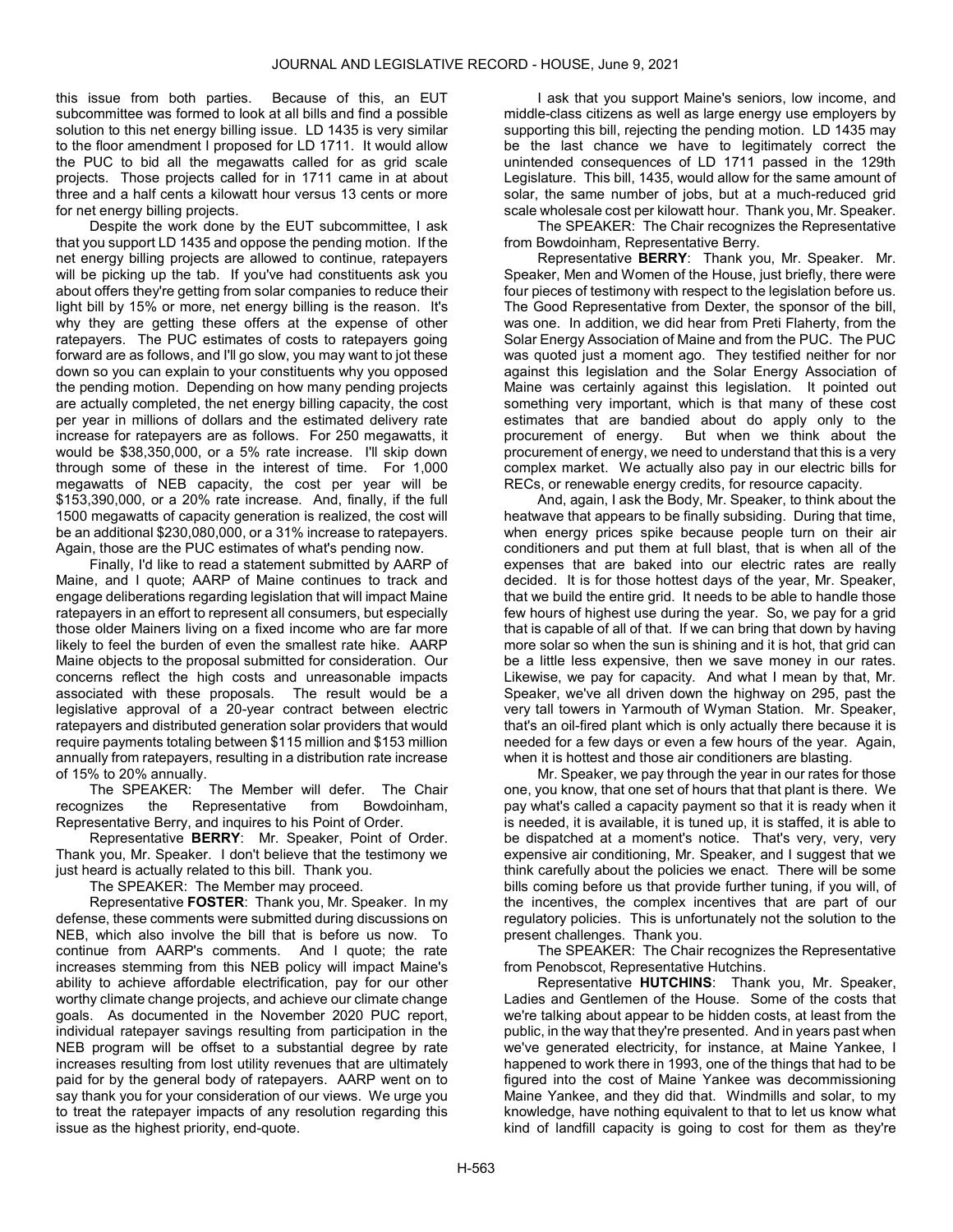phased out and replaced; another hidden cost to so-called green energy. So, something else I think that we need to think about that will be added at some point in time and should've been added several years ago when the projects were started. Thank you.

 The SPEAKER: The Chair recognizes the Representative from Dexter, Representative Foster.

Representative FOSTER: Thank you, Mr. Speaker. I apologize for rising a second time and I thank you for the opportunity. Ladies and Gentlemen of the House, I think if you listen to my comments, I tried to stay away from a debate on the type of energy we needed. My bill would still allow for the same amount of solar capacity to be installed as the Dow Solar Bill initially offered. It does not have us do so at a greatly exaggerated rate which is required to supplement the net energy billing, those who are installing it, the solar companies, but rather would look out for the interests of the consumers, the ratepayers. Again, same number of jobs, same amount of solar capacity, but at a reduced rate. The PUC had no problem at all filling the first half of the Dow Solar Bill at grid scale wholesale prices of around 3.5 cents or 3.4 cents per kilowatt hour versus what came in at 13 cents or more per kilowatt hour to help pay for the net energy billing. It is as simple as that and I ask that you oppose the pending motion and later we can support a bill which will be of greater benefit to our residents and ratepayers in the State of Maine. Thank you, Mr. Speaker.

 The SPEAKER: A roll call has been ordered. The pending question before the House is Acceptance of the Majority Ought Not to Pass Report. All those in favor will vote yes, those opposed will vote no.

# ROLL CALL NO. 196

 YEA - Alley, Arford, Babbidge, Bailey, Bell, Berry, Blume, Brennan, Brooks, Bryant, Caiazzo, Cardone, Cloutier, Collings, Copeland, Corey, Crafts, Craven, Crockett, Cuddy, Dodge, Doore, Doudera, Dunphy, Evangelos, Evans, Fay, Geiger, Gere, Gramlich, Grohoski, Harnett, Hasenfus, Hepler, Hymanson, Kessler, Lookner, Madigan, Martin J, Martin R, Mathieson, Matlack, McCrea, McCreight, McDonald, Melaragno, Meyer, Millett, Morales, Moriarty, O'Connell, O'Neil, Osher, Paulhus, Pebworth, Perry A, Perry J, Pierce, Pluecker, Reckitt, Rielly, Riseman, Roberts, Roeder, Sachs, Salisbury, Sheehan, Stover, Supica, Sylvester, Talbot Ross, Tepler, Terry, Tucker, Tuttle, Warren C, Warren S, White, Williams, Wood, Zager, Zeigler, Mr. Speaker.

 NAY - Andrews, Arata, Austin, Bernard, Bickford, Blier, Bradstreet, Carlow, Carmichael, Cebra, Collamore, Connor, Costain, Dillingham, Dolloff, Downes, Drinkwater, Ducharme, Faulkingham, Fecteau, Foster, Gifford, Greenwood, Griffin, Hall, Hanley, Harrington, Hutchins, Javner, Johansen, Kinney, Kryzak, Landry, Lemelin, Libby, Lyford, Lyman, Mason, Morris, Nadeau, Newman, O'Connor, Ordway, Parry, Perkins, Pickett, Poirier, Prescott, Quint, Rudnicki, Sampson, Skolfield, Stanley, Stearns, Stetkis, Theriault, Thorne, Tuell, Underwood, Wadsworth, White.

 ABSENT - Grignon, Haggan, Head, Martin, Millett, Roche, Sharpe.

Yes, 83; No, 61; Absent, 7; Excused, 0.

 83 having voted in the affirmative and 61 voted in the negative, with 7 being absent, and accordingly the Majority Ought Not to Pass Report was ACCEPTED and sent for concurrence.

\_\_\_\_\_\_\_\_\_\_\_\_\_\_\_\_\_\_\_\_\_\_\_\_\_\_\_\_\_\_\_\_\_

 Majority Report of the Committee on HEALTH AND HUMAN SERVICES reporting Ought Not to Pass on Bill "An Act To Require Electronic Benefits Transfer Cards To Be Printed with the Beneficiary's Photograph"

(H.P. 203) (L.D. 287)

 Signed: Senators:

 CLAXTON of Androscoggin BALDACCI of Penobscot MOORE of Washington

Representatives:

 MEYER of Eliot CRAVEN of Lewiston MADIGAN of Waterville PERRY of Calais STOVER of Boothbay ZAGER of Portland

 Minority Report of the same Committee reporting Ought to Pass as Amended by Committee Amendment "A" (H-469) on same Bill.

Signed:

Representatives:

 CONNOR of Lewiston GRIFFIN of Levant JAVNER of Chester LEMELIN of Chelsea

# READ.

 Representative MEYER of Eliot moved that the House **ACCEPT** the Majority **Ought Not to Pass** Report.

 Representative JAVNER of Chester REQUESTED a roll call on the motion to ACCEPT the Majority Ought Not to Pass Report.

 More than one-fifth of the members present expressed a desire for a roll call which was ordered.

 The SPEAKER: The Chair recognizes the Representative from Lewiston, Representative Connor.

 Representative CONNOR: Thank you, Mr. Speaker, Ladies and Gentlemen of the House. Providing assistance to the most needy among us is critical. During the pandemic, we've seen demand for the services offered by local food banks skyrocket and we've seen great uncertainty for working-class Mainers who may need public assistance. At the same time, however, we've also seen troubling decision-making from the administration. Upon taking office, the current Chief Executive took several actions to undo policies of the former administration. This bill addresses the current Chief Executive's decision to eliminate photos from being printed on electronic benefits cards for the Supplemental Nutrition Assistance Program. When this requirement was merely voluntary, many recipients chose to have their photos added to these benefit cards in order to protect the assistance being provided to them. I contend that the decision to remove these photos was misguided and has weakened the integrity of the program, undoing the previous administration's reforms that commonsense Mainers agree with.

 Mr. Speaker, approximately 16% of Maine's population relies on the SNAP benefit program; the third highest in the nation. It's no coincidence that immediately following the elimination of the photo requirement in 2019, Maine's federal SNAP error rate quickly shot up to 19%, second-highest in the nation. When the New England average error rate is between 7 and 8%. While one might expect policies to change from one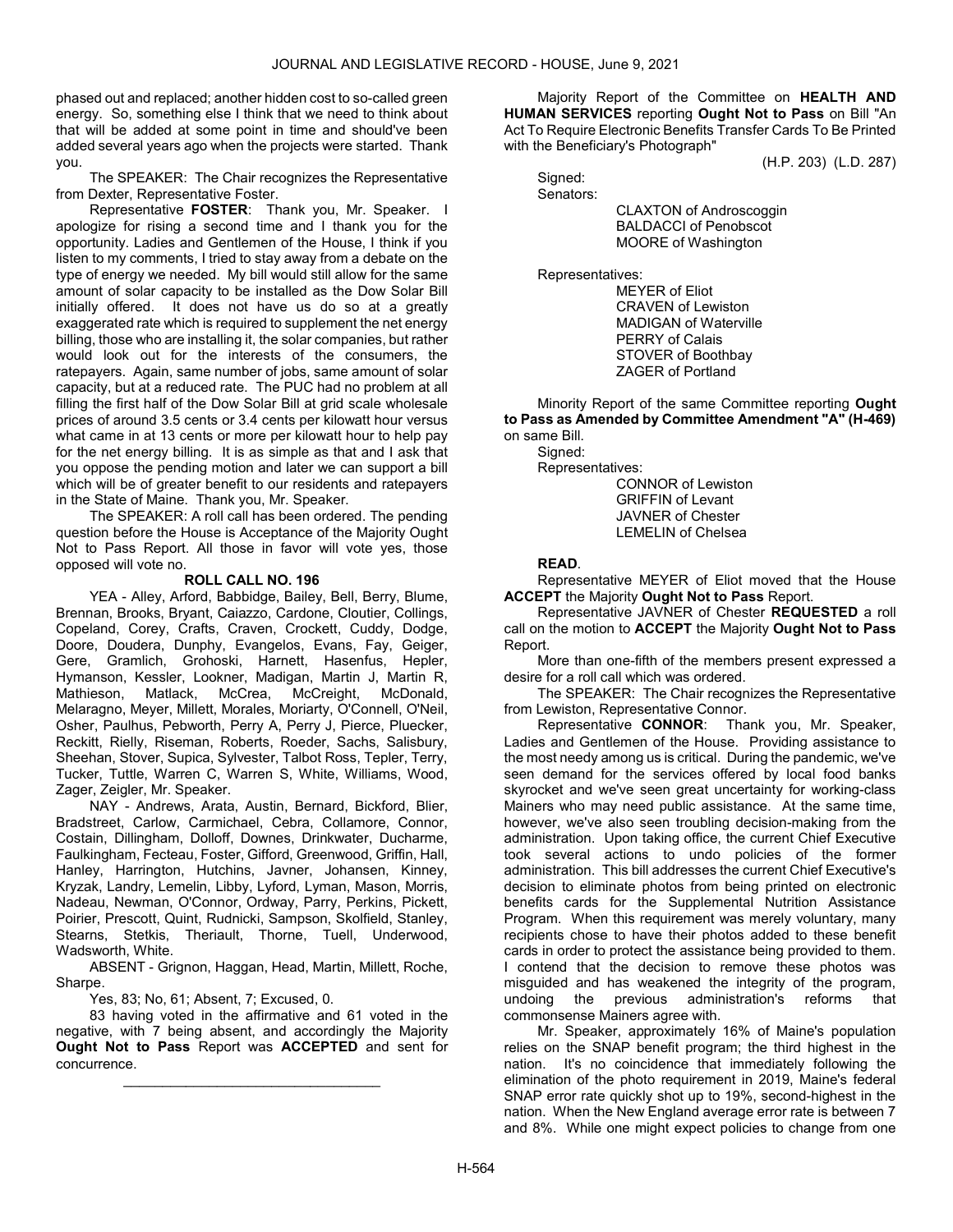administration to the next, this is not D.C. Our policies should not oscillate based on the political whims of whoever might occupy the office of Maine's Chief Executive and whether their last name is Baldacci, King, Lepage or Mills. Instead, we should codify into law this commonsense policy which restores integrity to the vital program helping Mainers. For that reason, I will be voting against the pending motion and I urge you to do the same. Thank you, Mr. Speaker.

 The SPEAKER: The Chair recognizes the Representative from Eliot, Representative Meyer.

 Representative MEYER: Thank you, Mr. Speaker, Women and Men of the House. EBT cards are often issued to households rather than individuals and the card may be used by members of the household or other trusted people doing shopping for them and having the PIN. About a third of SNAP recipients are elderly or disabled and may rely on others to shop for them. When eligible Mainers mistakenly believe SNAP benefits can only be used by the photographed individual, SNAP participation decreases. This problematic and stigmatizing policy was in place here in Maine from 2014 until discontinued in 2019, when clear that photo EBT cards serve little purpose. The cost of EBT cards, on the other hand, are significant. Maine cannot afford to fund a policy that yields no positive impact, discriminates against SNAP benefit recipients, exposes retailers to unnecessary legal risk and exacerbates our already high food insecurity rates. Mainers deserve to keep food on the table without being stigmatized and enduring additional unnecessary scrutiny. Thank you, Mr. Speaker.

 The SPEAKER: A roll call has been ordered. The pending question before the House is Acceptance of the Majority Ought Not to Pass Report. All those in favor will vote yes, those opposed will vote no.

# ROLL CALL NO. 197

 YEA - Alley, Arford, Babbidge, Bailey, Bell, Berry, Blume, Brennan, Brooks, Bryant, Caiazzo, Cardone, Cloutier, Collings, Copeland, Crafts, Craven, Crockett, Cuddy, Dodge, Doore, Doudera, Dunphy, Evangelos, Evans, Fay, Geiger, Gere, Gramlich, Grohoski, Harnett, Hasenfus, Hepler, Hymanson, Kessler, Landry, Lookner, Madigan, Martin J, Martin R, Mathieson, Matlack, McCrea, McCreight, McDonald, Melaragno, Meyer, Millett, Morales, Moriarty, O'Connell, O'Neil, Osher, Paulhus, Pebworth, Pierce, Pluecker, Reckitt, Rielly, Riseman, Roberts, Roeder, Sachs, Salisbury, Sheehan, Stover, Supica, Sylvester, Talbot Ross, Tepler, Terry, Tucker, Tuttle, Warren C, Warren S, White, Williams, Wood, Zager, Zeigler, Mr. Speaker.

 NAY - Andrews, Arata, Austin, Bernard, Bickford, Blier, Bradstreet, Carlow, Carmichael, Cebra, Collamore, Connor, Corey, Costain, Dillingham, Dolloff, Downes, Drinkwater, Ducharme, Faulkingham, Fecteau, Foster, Gifford, Greenwood, Griffin, Hall, Hanley, Harrington, Hutchins, Javner, Johansen, Kinney, Kryzak, Lemelin, Libby, Lyford, Lyman, Mason, Millett, Morris, Nadeau, Newman, O'Connor, Ordway, Parry, Perkins, Pickett, Poirier, Prescott, Quint, Rudnicki, Sampson, Skolfield, Stanley, Stearns, Stetkis, Theriault, Thorne, Tuell, Underwood, Wadsworth, White.

 ABSENT - Grignon, Haggan, Head, Martin, Perry A, Perry J, Roche, Sharpe.

Yes, 81; No, 62; Absent, 8; Excused, 0.

 81 having voted in the affirmative and 62 voted in the negative, with 8 being absent, and accordingly the Majority Ought Not to Pass Report was ACCEPTED and sent for concurrence.

\_\_\_\_\_\_\_\_\_\_\_\_\_\_\_\_\_\_\_\_\_\_\_\_\_\_\_\_\_\_\_\_\_

 Majority Report of the Committee on HEALTH AND HUMAN SERVICES reporting Ought Not to Pass on Bill "An Act To Establish More Transparency, Due Process, Education and Understanding between the Department of Health and Human Services and Certain Maine Businesses"

(H.P. 907) (L.D. 1241)

 Signed: Senators:

 CLAXTON of Androscoggin BALDACCI of Penobscot

Representatives:

 MEYER of Eliot CRAVEN of Lewiston MADIGAN of Waterville PERRY of Calais STOVER of Boothbay ZAGER of Portland

 Minority Report of the same Committee reporting Ought to Pass as Amended by Committee Amendment "A" (H-474) on same Bill.

 Signed: Senator:

MOORE of Washington

Representatives:

 CONNOR of Lewiston GRIFFIN of Levant JAVNER of Chester LEMELIN of Chelsea

# READ.

 Representative MEYER of Eliot moved that the House ACCEPT the Majority Ought Not to Pass Report.

 The SPEAKER: The Chair recognizes the Representative from Auburn, Representative Libby.

 Representative LIBBY: Thank you, Mr. Speaker. I rise in opposition to the pending motion. When a bill dealing with a similar subject matter came before the Judiciary Committee earlier this session, I was shocked to learn that many of my fellow Representatives had never heard of the Maine snitch line. What I am referring to are, of course, the two online portals that were created for Mainers to report each other for any potential noncompliance with the Chief Executive's executive orders during the COVID pandemic, otherwise known as the snitch line.

 As of March 2021, there had been over 12,000 complaints filed via these online portals, comprising 1,768 pages of complaints. Hundreds of businesses in Maine closed their doors permanently over the last year and many did so without any transparency regarding the complaints that were made about their businesses. This bill requires the Department of Health and Human Services to establish a standard procedure for investigating these complaints against establishments licensed under the Maine Revised Statutes, Title 22, Section 2492, Subsection 1. The bill provides that certain information must be shared with the owner or person in charge of the establishment that is the subject of such an investigation, including the name of the complainant, the name of the department employee investigating the complaint, the laws, rules, executive orders, or policies not being complied with, a corrective action plan, possible accommodations as alternatives to requirements and the appeals procedure. The department is required to issue a finding with respect to compliance.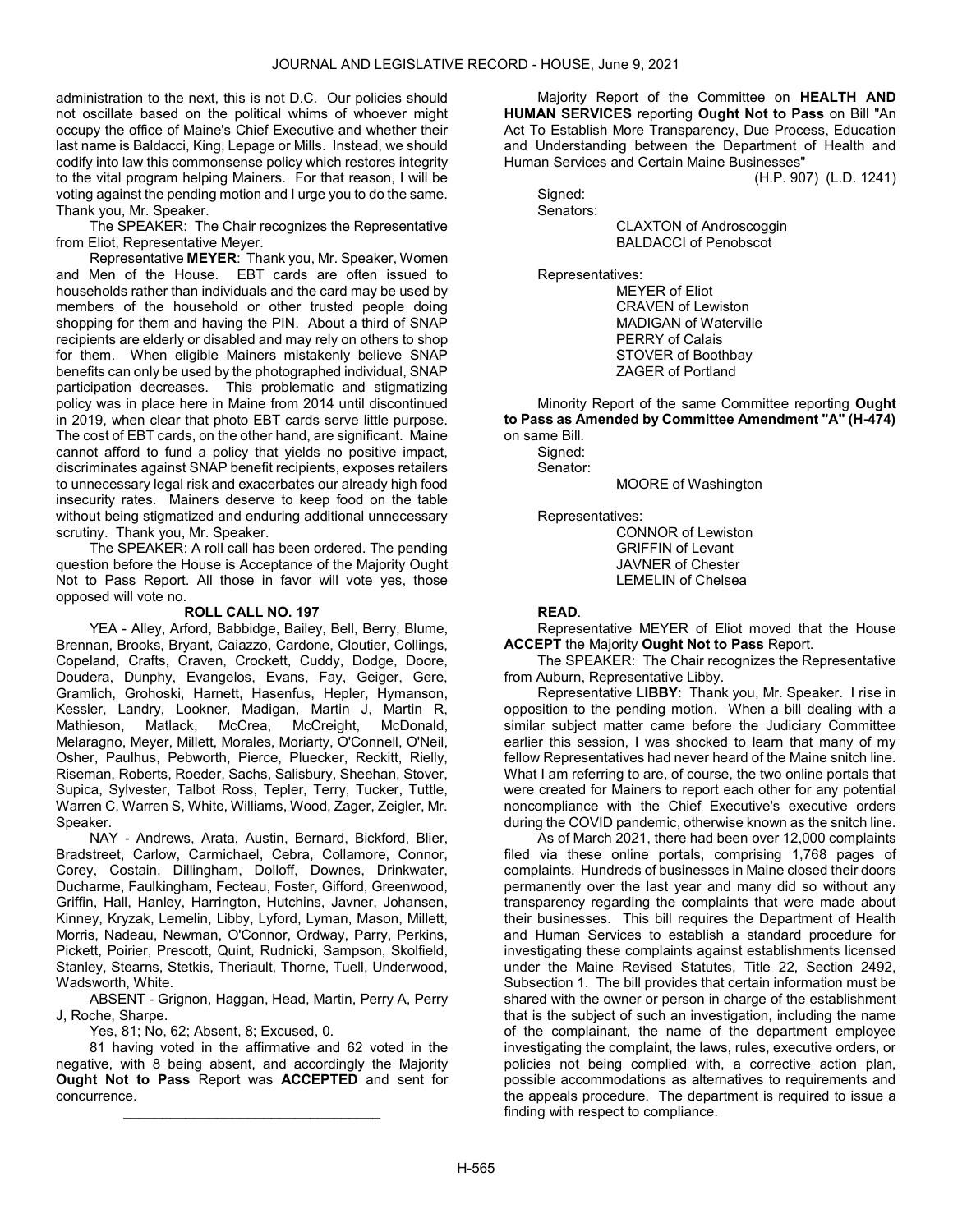The bill also requires any scientific or educational materials that are unrelated to licensing requirements to be clearly identified this way. If a representative of the department visits an establishment to discuss these materials, advanced notice must be provided and the visit must take place in ordinary business hours. These 12,000 and counting complaints were made in an anonymous vacuum and the resultant actions that were taken by the Department of Health and Human Services have been completely lacking in transparency and due process. Maine people have had their lives upended and Maine business owners, their livelihoods crushed by a process that lacks any humanity. This bill would ensure a predictable process for a business that has had a complaint made against them rather than an unpredictable process where the business owner has no rights. I ask this Body to follow my light and vote for transparency and due process for Maine business owners.

 Representative JAVNER of Chester REQUESTED a roll call on the motion to ACCEPT the Majority Ought Not to Pass Report.

 More than one-fifth of the members present expressed a desire for a roll call which was ordered.

 The SPEAKER: The Chair recognizes the Representative from Penobscot, Representative Hutchins.

 Representative HUTCHINS: I was going to request a Roll Call.

The SPEAKER: A Roll Call is in order.

 The SPEAKER: The Chair recognizes the Representative from Knox, Representative Kinney.

 Representative KINNEY: Thank you, Mr. Speaker, Ladies and Gentlemen of the House. I rise in opposition to the pending motion. During the pandemic, a business in my district received a letter with a complaint from an anonymous accuser. And they chose to actually reach out to the Department of Labor. When they were told that no further action was going to occur because there was no teeth, so to speak, quote-unquote, to the accusation, the department was not going to continue to push for anything against them. But I wonder, Mr. Speaker, how many businesses didn't bother to contact the Department of Labor when they got that letter and just closed their doors permanently because they were too scared to stay in business. I believe there are some that did that. We have a right to know our accuser, regardless of who we are, and this bill solidifies that right, if we were to vote down the pending motion. So, I urge the Members of this Body to please follow my light so we can make sure that our rights are never infringed again. Thank you.

 The SPEAKER: The Chair recognizes the Representative from Gray, Representative Austin.

 Representative AUSTIN: Mr. Speaker, thank you, Ladies and Gentlemen of the House. If no one else wants to answer that, I'm going to give it a try. I received word that a brand-new business which had only been open for a number of months, obviously they had planned to open and even though COVID was upon us, they went ahead with their opening. They were doing very well, I was hearing good reports, it was a very small, little eatery on Main Street in Gray. And I heard that there had been an anonymous complaint. And so, the good folks from the department came down and talked with them and they were not fined but, again, this is my resources that often love to share information with me and so, I'm going to hope that they were really valid, they said that the business did make the decision because they had been visited, and it was about masking, that they were in fear that the next complaint would end up in a sizable fine and that would probably do them in, so, they did shut their doors. So, to the Good Representative here off to my side,

that seems to have happened at least in that particular incidence and I'm sure it probably happened with others.

 So, I will share my opinion about when we feel that something is in violation, I think we have to have the strength and the courage to stand behind the thoughts and the concerns we have and put our name to it. And it's pretty easy to go around and, let's just say it, it's probably an extreme phrase to say defame, but to go and cast doubt and shadow on either people or businesses in a very undercover manner really brings question brings question to what their thoughts and their subsequent underpinning for the complaint is. So, I just share that for what it's worth. Thank you, Mr. Speaker.

 The SPEAKER: The Chair recognizes the Representative from Eliot, Representative Meyer.

 Representative MEYER: Thank you, Mr. Speaker. Mr. Speaker, Women and Men of the House, LD 1241 would weaken the integrity with which Maine CDC and the Health Inspection Program conduct their work. The Health Inspection Program, or HIP, provides licensing and inspection services for a wide range of businesses and venues in Maine. Their role is to ensure that we, as the public, have confidence that we are not putting the public health or our personal health at risk when we visit our favorite restaurants, stop at a food truck or send our kids to summer camp. Throughout the pandemic, HIP has also been charged with helping their licensees keep their staff and patrons safe by educating business operators on COVID protocols and requirements and offering education and support when noncompliance has been identified.

 In 2019, HIP fielded approximately 500 complaints. During the pandemic, they have fielded over 4,000 complaints. Eight times the amount, with the same-sized team. Of all these complaints, only 10 fines were issued. Inspectors' focus has been and continues to be working with businesses to support their operations and ensure public safety. According to HIP, many noncompliance issues are corrected on site while the inspector is there. Portions of the bill are duplicative of current HIP procedure. For example, HIP already has comprehensive written standard operating procedures for its work. HIP supplied these to the Health and Human Services Committee while we were working on this bill. Other sections of the bill seek to weaken the integrity of HIP's enforcement by removing the authority to conduct unannounced visits and requiring complainant's personal information to be shared with the business owner. Unannounced visits are necessary so that inspectors can observe how an establishment operates under normal operating conditions instead of how they may operate after they prepare for a prescheduled inspection.

 As for requiring disclosure of complainant personal information, anonymous public complaints are a key protective measure to ensure significant public health hazards do not go unreported. Preserving the ability to file a complaint anonymously without fear of retribution provides an important measure of privacy and protection to complainants. This bill would significantly hinder the Maine CDC's ability to investigate potential health hazards and protect public health through the inspection of licensed establishments. We do not need to cater to the small number of businesses who put politics before the health of their patrons. Please join me in supporting the Ought Not to Pass Report.

 The SPEAKER: A roll call has been ordered. The pending question before the House is Acceptance of the Majority Ought Not to Pass Report. All those in favor will vote yes, those opposed will vote no.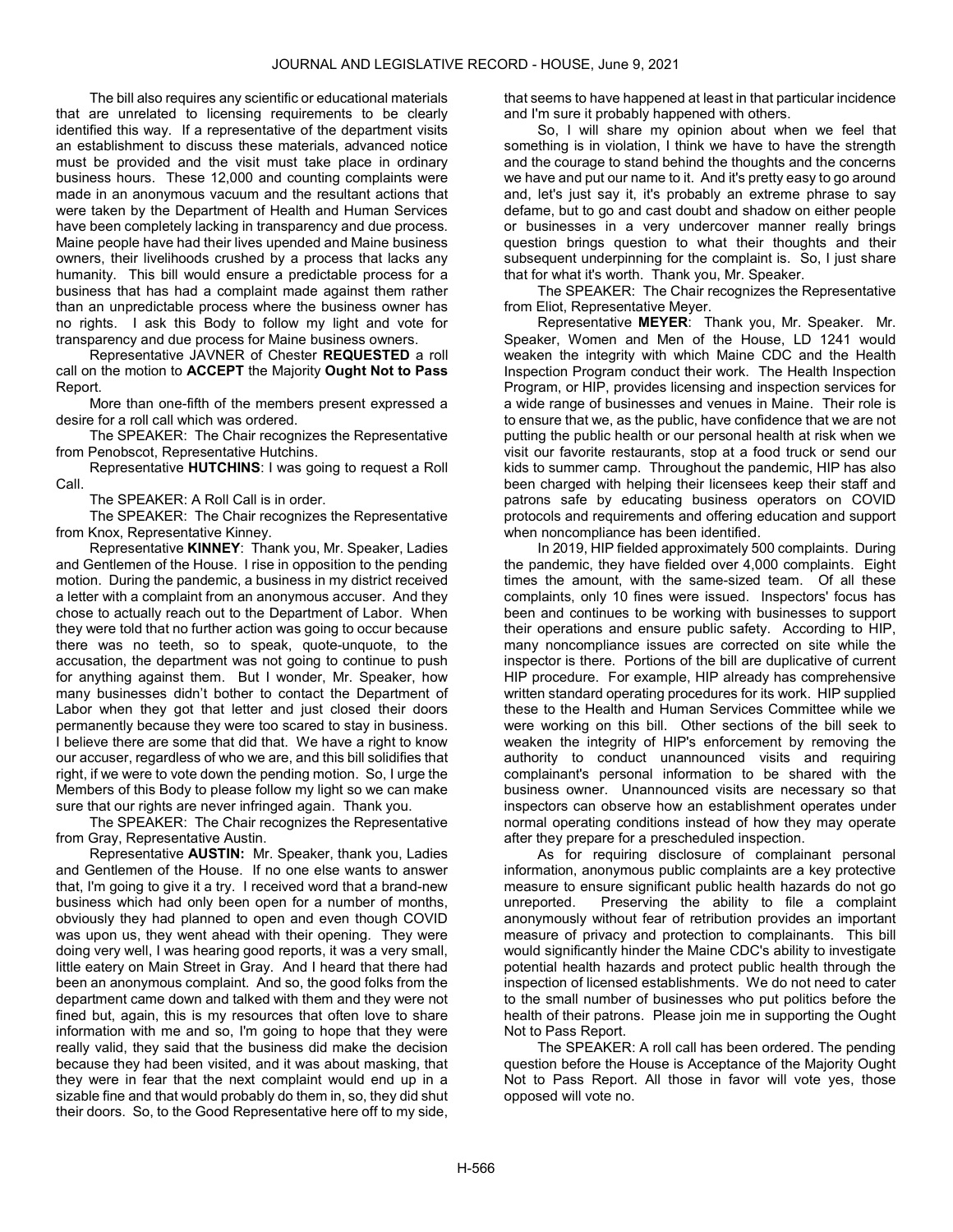### ROLL CALL NO. 198

 YEA - Alley, Arford, Babbidge, Bailey, Bell, Berry, Blume, Brennan, Brooks, Bryant, Caiazzo, Cardone, Cloutier, Collings, Copeland, Crafts, Craven, Crockett, Cuddy, Dodge, Doore, Doudera, Dunphy, Evans, Fay, Geiger, Gere, Gramlich, Grohoski, Harnett, Hasenfus, Hepler, Hymanson, Kessler, Landry, Lookner, Madigan, Martin J, Martin R, Mathieson, Matlack, McCrea, McCreight, McDonald, Melaragno, Meyer, Millett, Morales, Moriarty, O'Connell, O'Neil, Osher, Paulhus, Pebworth, Perry, Pierce, Pluecker, Reckitt, Rielly, Riseman, Roberts, Roeder, Sachs, Salisbury, Sheehan, Stover, Supica, Sylvester, Talbot Ross, Tepler, Terry, Tucker, Tuttle, Warren C, Warren S, White, Williams, Wood, Zager, Zeigler, Mr. Speaker.

 NAY - Andrews, Arata, Austin, Bernard, Bickford, Blier, Bradstreet, Carlow, Carmichael, Cebra, Collamore, Connor, Corey, Costain, Dillingham, Dolloff, Downes, Drinkwater, Ducharme, Evangelos, Faulkingham, Fecteau, Foster, Gifford, Greenwood, Griffin, Hall, Hanley, Harrington, Hutchins, Javner, Johansen, Kinney, Kryzak, Lemelin, Libby, Lyford, Lyman, Mason, Millett, Morris, Nadeau, Newman, O'Connor, Ordway, Parry, Perkins, Pickett, Poirier, Prescott, Quint, Rudnicki, Sampson, Skolfield, Stanley, Stearns, Stetkis, Theriault, Thorne, Tuell, Underwood, Wadsworth, White.

 ABSENT - Grignon, Haggan, Head, Martin, Perry, Roche, Sharpe.

Yes, 81; No, 63; Absent, 7; Excused, 0.

 81 having voted in the affirmative and 63 voted in the negative, with 7 being absent, and accordingly the Majority Ought Not to Pass Report was ACCEPTED and sent for concurrence.

\_\_\_\_\_\_\_\_\_\_\_\_\_\_\_\_\_\_\_\_\_\_\_\_\_\_\_\_\_\_\_\_\_

 Majority Report of the Committee on HEALTH AND HUMAN SERVICES reporting Ought to Pass as Amended by Committee Amendment "A" (H-477) on Bill "An Act Directing the Maine Center for Disease Control and Prevention To Release Annually Public Health Data Regarding Certain Fatalities and Hospitalizations"

(H.P. 1026) (L.D. 1392)

 Signed: Senators:

 CLAXTON of Androscoggin BALDACCI of Penobscot

Representatives:

 MEYER of Eliot CRAVEN of Lewiston MADIGAN of Waterville PERRY of Calais STOVER of Boothbay ZAGER of Portland

 Minority Report of the same Committee reporting Ought Not to Pass on same Bill.

Signed:

Senator:

MOORE of Washington

Representatives:

 CONNOR of Lewiston GRIFFIN of Levant JAVNER of Chester LEMELIN of Chelsea

 Representative MEYER of Eliot moved that the House **ACCEPT** the Majority Ought to Pass as Amended Report.

 Representative JAVNER of Chester REQUESTED a roll call on the motion to ACCEPT the Majority Ought to Pass as Amended Report.

 More than one-fifth of the members present expressed a desire for a roll call which was ordered.

 The SPEAKER: The Chair recognizes the Representative from Chester, Representative Javner.

 Representative JAVNER: Thank you, Mr. Speaker, Men and Women of the House. I rise in opposition to this pending motion. This bill is requiring the Maine CDC to compile data for firearm fatalities and hospitalizations. The Department of Public Safety testified neither for nor against, however, they did provide some great information concerning the process of compiling this data. Somehow, there is no fiscal note on this bill. It baffles me. Because the Department of Public Safety says that they are going to require a computer, the technology piece, in order to compile this, which we especially in Health and Human Services understand is thousands and thousands and thousands of dollars, if not hundreds of thousands of dollars, for that computer piece. So, they are not even at the point as a department that they are going to be able to compile this data for this annual report that we are requesting from them. So, I would please ask that you reject this motion. Thank you.

 The SPEAKER: The Chair recognizes the Representative from Paris, Representative Andrews.

 Representative ANDREWS: Thank you, Mr. Speaker. Public health that is funded by our tax dollars should not be used as a backdoor mechanism to infringe upon our Second Amendment rights to keep and bear arms. Please follow my light. Thank you.

 The SPEAKER: The Chair recognizes the Representative from Dixfield, Representative Pickett.

 Representative PICKETT: Thank you, Mr. Speaker, Ladies and Gentlemen of the House. I also rise in opposition to the pending motion. This amended bill proposes to collect data on firearms-related fatalities sorted by age. Yet, in my opinion, it's another attempt to create a gun owner registry. The Maine State Police currently oversee the data submission of the Uniform Crime Reporting incidents for every law enforcement agency in the State. This amendment would require a new central database where law enforcement would submit relevant data in a standardized format. There would most certainly be, as mentioned before, a significant cost and much time devoted to the building of and the ongoing maintenance of this new database together and report on the information gathering this amended bill requires. Please follow my light and vote no on the pending motion. Thank you, Mr. Speaker.

 The SPEAKER: The Chair recognizes the Representative from Old Orchard Beach, Representative Gramlich.

 Representative GRAMLICH: Thank you, Mr. Speaker, Colleagues of the House. I rise up in support of LD 1392. What we don't know can and does indeed hurt us. Good data collection is a vital preventative tool. It is, in fact, the very essence of good public health. Data collection is how effective public health policy is developed and how we understand the exact dimensions of an issue. Once we have a keen understanding of an issue, an understanding driven by data, we can then develop appropriate interventions if necessary. Data collection tells us if our interventions are working or if we need to take another approach. Data collection is the north star of good public health.

 Currently, this information is not found elsewhere in one centralized location to obtain all of this data. The intent of LD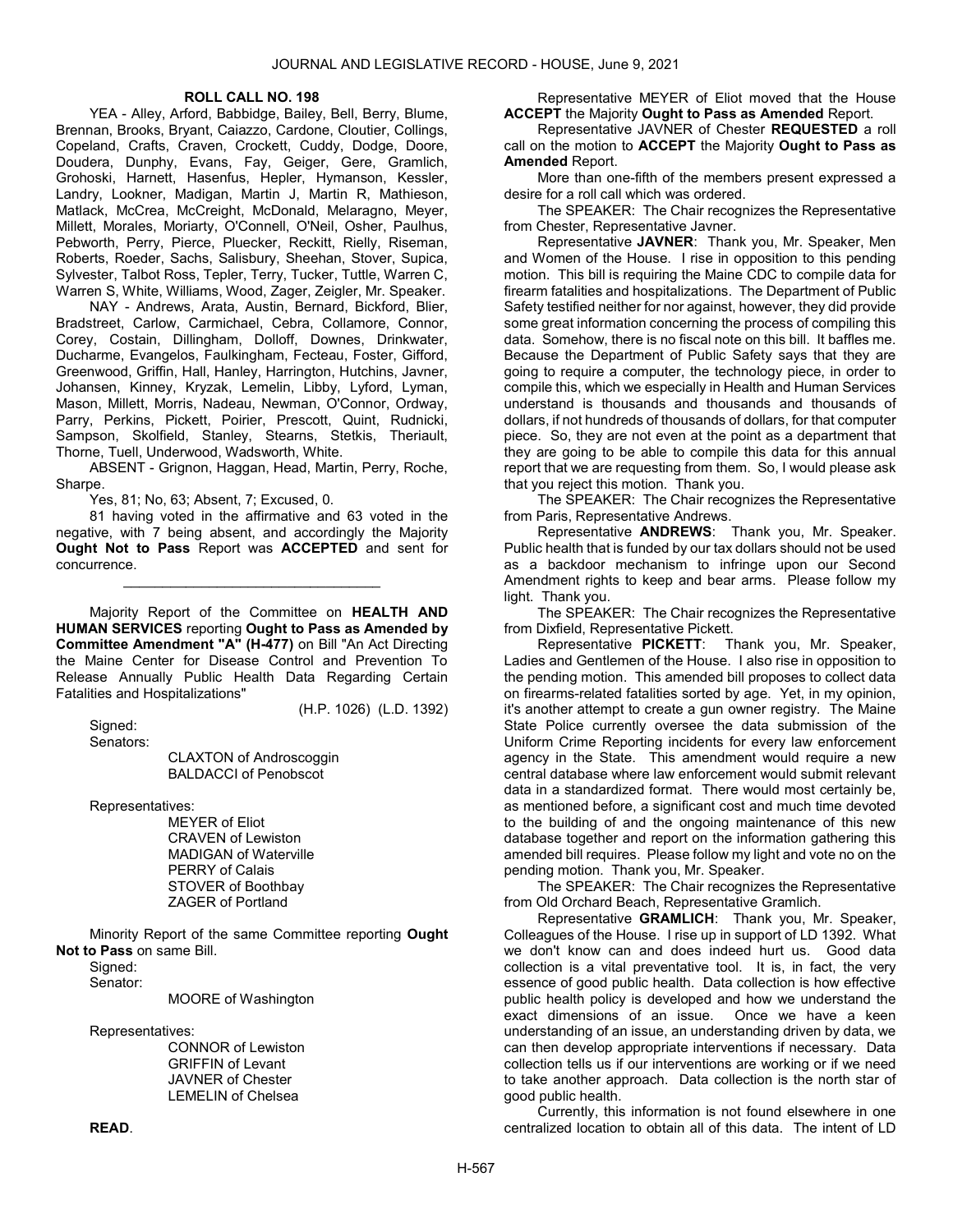1392 is to gather public health data and report such annually, much like we do now with the annual opioid report. This bill is supported by the Maine Academy of Pediatrics, the Maine Hospital Association, the Maine Medical Association, the former Chief Public Health Officer for the State of Maine, as well as the Department of Public Safety and the Maine Department of Health and Human Services. I urge you to support public health and to vote Ought to Pass on LD 1392. Thank you, Mr. Speaker.

 The SPEAKER: The Chair recognizes the Representative from Penobscot, Representative Hutchins.

 Representative HUTCHINS: Thank you, Mr. Speaker, Ladies and Gentlemen of the House. This is not supported by the Second Amendment. Thank you.

 The SPEAKER: The Chair recognizes the Representative from Windham, Representative Corey.

 Representative COREY: Thank you, Mr. Speaker. I've been looking at this bill and I'm kind of a little bit confused and I'm hoping somebody may be able to answer a question for me through the Chair?

The SPEAKER: The Member may proceed.

 Representative COREY: Great. So, as I'm reading this and we're talking about the information that's put into the bureau's statistics, it talks about a category for unintentional and intentional firearm discharges in the State of Maine. There are a lot of firearm discharges in the State of Maine every year. Can somebody explain what kind of firearm discharges are being mandated to be added to the bureau data?

 The SPEAKER: The Member has posed a question to anyone who wishes to respond. Seeing none, a roll call has been ordered. The pending question before the House is Acceptance of the Majority Ought to Pass as Amended Report. All those in favor will vote yes, those opposed will vote no.

#### ROLL CALL NO. 199

 YEA - Arford, Babbidge, Bailey, Bell, Berry, Blume, Brennan, Brooks, Bryant, Caiazzo, Cardone, Cloutier, Collings, Copeland, Crafts, Craven, Crockett, Cuddy, Dodge, Doore, Doudera, Dunphy, Evangelos, Evans, Fay, Geiger, Gere, Gramlich, Grohoski, Harnett, Hasenfus, Hepler, Hymanson, Kessler, Lookner, Madigan, Martin J, Martin R, Mathieson, Matlack, McCrea, McCreight, McDonald, Melaragno, Meyer, Millett, Morales, Moriarty, O'Connell, O'Neil, Osher, Paulhus, Pebworth, Perry, Pierce, Pluecker, Reckitt, Rielly, Riseman, Roberts, Roeder, Sachs, Salisbury, Sheehan, Stover, Supica, Sylvester, Talbot Ross, Tepler, Terry, Tucker, Tuttle, Warren C, Warren S, White, Williams, Wood, Zager, Zeigler, Mr. Speaker.

 NAY - Alley, Andrews, Arata, Austin, Bernard, Bickford, Blier, Bradstreet, Carlow, Carmichael, Cebra, Collamore, Connor, Corey, Costain, Dillingham, Dolloff, Downes, Drinkwater, Ducharme, Faulkingham, Fecteau, Foster, Gifford, Greenwood, Griffin, Hall, Hanley, Harrington, Hutchins, Javner, Johansen, Kinney, Kryzak, Landry, Lemelin, Libby, Lyford, Lyman, Mason, Millett, Morris, Nadeau, Newman, O'Connor, Ordway, Parry, Perkins, Pickett, Poirier, Prescott, Quint, Rudnicki, Sampson, Skolfield, Stanley, Stearns, Stetkis, Theriault, Thorne, Tuell, Underwood, Wadsworth, White.

 ABSENT - Grignon, Haggan, Head, Martin, Perry, Roche, Sharpe.

Yes, 80; No, 64; Absent, 7; Excused, 0.

 80 having voted in the affirmative and 64 voted in the negative, with 7 being absent, and accordingly the Majority Ought to Pass as Amended Report was ACCEPTED.

 The Bill was READ ONCE. Committee Amendment "A" (H-477) was READ by the Clerk and ADOPTED.

 Under suspension of the rules the Bill was given its SECOND READING WITHOUT REFERENCE to the Committee on Bills in the Second Reading.

 Under further suspension of the rules the Bill was PASSED TO BE ENGROSSED as Amended by Committee Amendment "A" (H-477) and sent for concurrence.

\_\_\_\_\_\_\_\_\_\_\_\_\_\_\_\_\_\_\_\_\_\_\_\_\_\_\_\_\_\_\_\_\_

 By unanimous consent, all matters having been acted upon were ORDERED SENT FORTHWITH. \_\_\_\_\_\_\_\_\_\_\_\_\_\_\_\_\_\_\_\_\_\_\_\_\_\_\_\_\_\_\_\_\_

 Majority Report of the Committee on HEALTH COVERAGE, INSURANCE AND FINANCIAL SERVICES reporting Ought Not to Pass on Bill "An Act Relating to the Use of Genetic Information for Insurance Purposes"

(H.P. 800) (L.D. 1085)

 Signed: Senators:

 SANBORN of Cumberland BRENNER of Cumberland STEWART of Aroostook

Representatives:

 TEPLER of Topsham BLIER of Buxton CONNOR of Lewiston MATHIESON of Kittery MELARAGNO of Auburn MORRIS of Turner QUINT of Hodgdon

 Minority Report of the same Committee reporting Ought to Pass as Amended by Committee Amendment "A" (H-454) on same Bill.

 Signed: Representatives:

 ARFORD of Brunswick BROOKS of Lewiston EVANS of Dover-Foxcroft

### READ.

 Representative TEPLER of Topsham moved that the House ACCEPT the Majority Ought Not to Pass Report.

 The SPEAKER: The Chair recognizes the Representative from York, Representative Hymanson.

 Representative HYMANSON: Thank you, Mr. Speaker, Men and Women of the House. I rise to speak against the motion. This bill would prohibit insurance companies from using our genetic test results when underwriting life and long-term care insurance. The problem is that we need this genetic information for our own health more than the insurance underwriter needs another tool in their toolbox.

 My husband had genetic testing for a trait that might've made him and our kids susceptible to cancer. When we filled out the forms, the genetic counselor in York, who happened to be head of genetic counseling at the Massachusetts General Hospital, gave us multiple forms to check off other susceptibility genetic markers if we wanted to know. If he knew, say, that he was susceptible to skin cancer, he would know to be careful in the sun, use sunscreen, etcetera, to reduce his risk. But we learned that insurance underwriters could pull this information from his medical chart and use it without knowing if he had modified his behavior. We declined. I wondered if others declined testing because they were unsure about how it would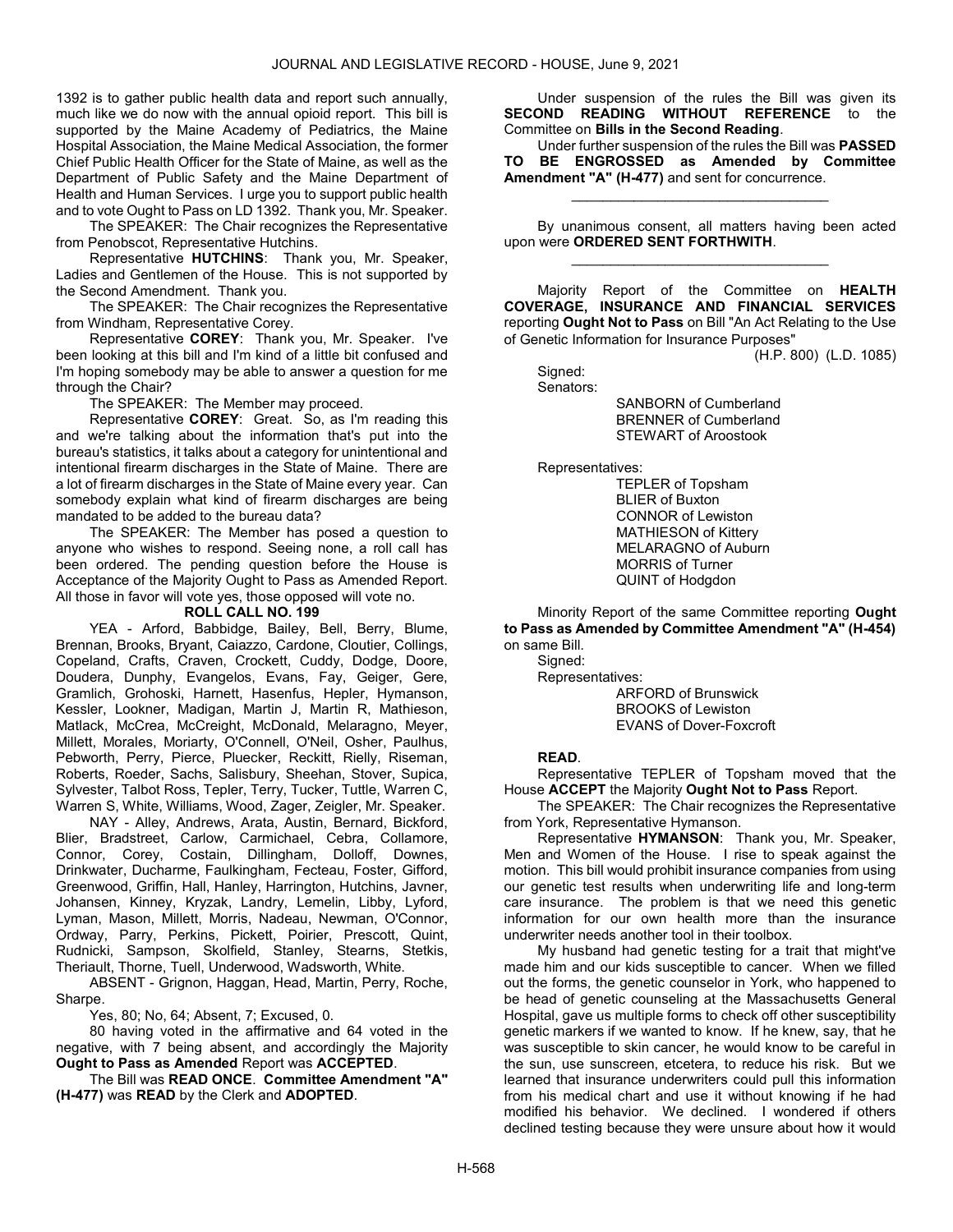affect their insurability for life and long-term care insurance. What I found out and when I found out that Florida had the first in the nation vote and passed this bill into law last year, I put in this bill.

 So, here's the testimony when I went to my colleagues in Maine and asked them if they had anything to say about this. Here's the testimony in strong support of LD 1085 from Susan Miesfeldt, who is a physician at Maine Medical Center, a medical oncologist, and director of the Maine Health Cancer Risk and Prevention Program. She sees over a thousand Mainers from throughout the State yearly. She says despite the documented public health benefits of identifying and managing hereditary cancer risk, it's our clinic's experience that individuals and families often decline either referral for assessment or the offer of genetic testing for fear of genetic discrimination which includes concerns regarding life and long-term care insurance based on a positive genetic test result. Unfortunately, lack of existing legislation at state or national levels greatly impacts these decisions and results in individuals declining services that can greatly reduce their personal cancer risk as well as the risk among close relatives. She ends by saying we strongly support LD 1085.

 So, I asked Kristen Shannon, who is the senior director of the Massachusetts General Hospital genetics program, who was our genetic counselor, and I was going to read her testimony to you, but it's a case of someone who is young and declined testing because he was fearful of life insurance and long-term care insurance ramifications and he didn't have the colonoscopy that he needed because he declined the test and 10 years later he finally got one. She was writing at the time that he had gotten the colonoscopy, I don't have anything to report to you about what showed up, but she was worried about him and knew that he had done it because he hadn't had the testing because of the fear of not getting insurance.

 So, when you hear the arguments against this, the insurance company says well, the patient knows something that they don't know, that's not fair. But these are mostly susceptibility genes and the insurance company doesn't know how the person will live their life to decrease the risk. Also, the person just gets a letter from the insurance company they are accepted or denied, no explanation. We have language in law now that says if a person thinks that their genetic information is used improperly, they can make a claim with the Bureau of Insurance, but no one ever knows how the insurance was used. So, the problem is that we need this genetic information for our own health more than the insurance underwriter needs another tool in their toolbox. I hope you'll follow the issue in sessions to come, I'm not calling for a Roll Call, and that my words serve as an introduction to those who have a growing understanding about the issue of genetic testing use and privacy. Thank you, Mr. Speaker.

 Representative WARREN of Scarborough REQUESTED a roll call on the motion to ACCEPT the Majority Ought Not to Pass Report.

 Fewer than one-fifth of the members present expressed a desire for a roll call which was not ordered.

 The SPEAKER: The Chair recognizes the Representative from Scarborough, Representative Warren.

 Representative WARREN: I just wanted to speak briefly that I understand that there is perhaps a strong diversity of perspective on this issue, but I believe strongly in this bill.

 Mr. Speaker, my own mother has been dealing with a reproductive cancer that is genetic in part in nature and it is a similar cancer that killed my grandmother. And I want to have that information and I don't believe that the economics of it

should play a role in the decision that I make or the way that I have to make choices as a young person about how to protect myself and make considerations between the best health care and the way that an insurance company would use that information. So, I understand my motion failed. I know that I am not the only one and I wish that had been an opportunity to put us on the record just to understand where we're at today and maybe where we could go in the future. Again, I believe strongly where we are now. I think Maine people deserve that. But, thank you, I appreciate your time.

 Subsequently, the Majority Ought Not to Pass Report was ACCEPTED and sent for concurrence. \_\_\_\_\_\_\_\_\_\_\_\_\_\_\_\_\_\_\_\_\_\_\_\_\_\_\_\_\_\_\_\_\_

 Majority Report of the Committee on LABOR AND HOUSING reporting Ought to Pass as Amended by Committee Amendment "A" (H-488) on Bill "An Act To Create the Maine Rental Assistance and Voucher Guarantee Program" (H.P. 347) (L.D. 473)

Signed:

Senators:

 HICKMAN of Kennebec MIRAMANT of Knox

Representatives:

 SYLVESTER of Portland CUDDY of Winterport GERE of Kennebunkport PEBWORTH of Blue Hill ROEDER of Bangor WARREN of Scarborough

 Minority Report of the same Committee reporting Ought Not to Pass on same Bill.

Sianed: Senator:

GUERIN of Penobscot

Representatives:

 BRADSTREET of Vassalboro DRINKWATER of Milford MORRIS of Turner PRESCOTT of Waterboro

### READ.

 Representative SYLVESTER of Portland moved that the House ACCEPT the Majority Ought to Pass as Amended Report.

 Representative BRADSTREET of Vassalboro REQUESTED a roll call on the motion to ACCEPT the Majority Ought to Pass as Amended Report.

 More than one-fifth of the members present expressed a desire for a roll call which was ordered.

 The SPEAKER: The Chair recognizes the Representative from Vassalboro, Representative Bradstreet.

 Representative BRADSTREET: Thank you, ladies and gentlemen, Mr. Speaker. I appreciate your attention. I'd like to thank the sponsor for all the work she did on this to try to get this to a place where we could all be in agreement, but it has fallen a little bit short. I believe that the way the bill is now worded, it still requires too much of the Maine State Housing and it's too directive into what their policies should be. Part of it is the report must include a request for funds if necessary to provide rental assistance to a minimum of a thousand households that are ineligible for or are on a waiting list for other rental assistance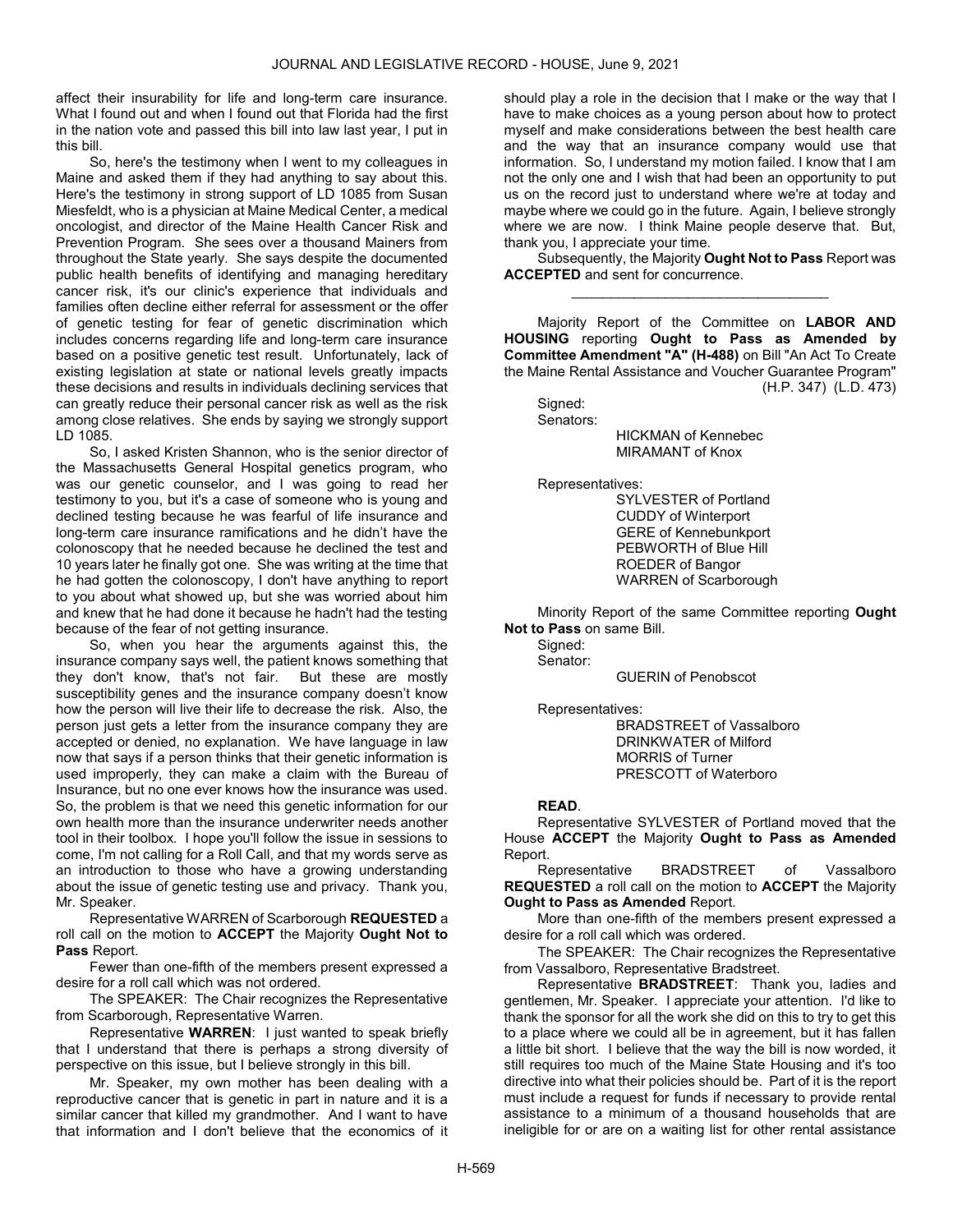programs. And that's commendable, but we don't know what, looking ahead, what Maine State Housing might want to do.

 Furthermore, we've had a lot of housing bills in our committee and they're all over the place. There have been a lot of requests for money. We do have \$200 million coming from the federal government, we have another \$150 million to follow. That could dramatically change the landscape of housing affordability and homelessness in Maine. I think it's wise to hold off on this until we use that money and invest it wisely, then we might find that there's no need for this \$9 million per year. Thank you, Mr. Speaker.

 The SPEAKER: The Chair recognizes the Representative from South Portland, Representative Morales.

 Representative MORALES: Thank you, Mr. Speaker, Friends and Colleagues in the House. Just to respond to the Good Representative who spoke before me, I worked very hard with Maine Housing and with all of the community members who spoke on behalf of this bill and Maine Housing is in support of this bill and I'm very grateful for their support. This policy came about as a result of the specific recommendations of the 2020 Maine Economic Recovery Committee. The committee was made up of professionals in almost every industry, including CEOs of Maine companies, presidents of our universities, community organizations, and representatives from municipalities, the State and the Honorable Senator Angus King. To make recommendations they believed were critical to improving Maine's economy. As one of the 11 recommendations made, the committee importantly named that we have been in a housing crisis for years and that a significant investment in a rental assistance program is a key component to improving Maine's economy. The committee recognized that Maine has been experiencing an affordable housing crisis. Before the onset of the pandemic, over 25,000 very low-income households in Maine were extremely rent cost burdened, with rents exceeding 50% of their income, leaving those households at risk of homelessness.

 The committee recognized housing intersects our economy at every level. Employers need their employees to have safe and affordable housing, schools need their students to have safe and affordable housing, doctors and nurses need their patients to have safe and affordable housing; because without it, their work is nearly impossible to do. Housing is, quite simply, the lynchpin to their success. The committee then recommended that Maine create, quote, a housing program that will support landlords by helping tenants to pay their rent, keeping tens of thousands of people in Maine housed, and support people experiencing homelessness to retain permanent housing, thus relieving pressures on our already-stretched shelters. The Labor and Housing Committee, as I mentioned, worked this bill thoroughly. It heard over four hours of testimony from the community about the need and suggestions to make this bill stronger. The stories told by those testifying included housing providers, seniors, veterans, those experiencing health care challenges, those reentering their communities from incarceration, talking about how nearly impossible it is to secure housing today for those without financial means.

 The committee took those suggestions and put them into the amendment today and I am proud to say that the bill is a stronger bill that truly supports landlords and tenants in the following four ways. Number one, it provides landlords and tenants with secure rental assistance payments tailored to Maine's specific needs. Number two, it provides landlords and tenants with housing navigators to help make each tenancy successful. Number three, it provides financial guarantees for landlords in the event that tenancies are unsuccessful. And,

number four, the bill also provides financial support for landlords to make renovations related to lead abatement and other life safety issues. This policy is a true win-win-win. It's a win for landlords, it's a win for tenants, and it's a huge win, Mr. Speaker, for our economy in Maine. So, I ask my fellow colleagues in the House to support this policy as it aligns with the Economic Recovery Committee's major recommendations and is key to providing economic stability and prosperity in Maine. Thank you, Mr. Speaker.

 The SPEAKER: The Chair recognizes the Representative from Milford, Representative Drinkwater.

 Representative DRINKWATER: Thank you, Mr. Speaker. Just briefly, some of the things I learned while serving on the Housing Committee and Labor Committee. The good Representative is absolutely right; there is a need, absolutely a strong need for housing. But what we discovered during this process, and as a previous landlord, what I've discovered, it's not for a lack of vouchers, it's for a lack of housing. There were many times I could've taken a Section 8 housing tenant, but I didn't want to take that reduced amount of rent. And that's the problem that we're running into statewide. If we really want to encourage landlords to take in Section 8 housing people, then we need to encourage landlords, perhaps through a tax break, and give them some type of incentive to accept the lower rate. The other thing I discovered was we have a navigator program. I checked with my local housing authority, which is in the Old Town area, and they're not familiar with navigators. They don't use them in the rural district, apparently, and that's something was pointed out in Southern Maine, it's very popular, and it is a paid position. So, what I've come to conclude is it's a lack of landlords willing to take the reduced rent. And that seems to be the problem. Thank you, Mr. Speaker.

 The SPEAKER: The Chair recognizes the Representative from Portland, Representative Sylvester.

 Representative SYLVESTER: Thank you, Mr. Speaker. I think it's important to clarify a few things about this bill because the concepts that are in this bill are tremendously important. The good Representative is right; there is a difference between the voucher and what some of the rents are and there is some distrust from landlords. Perhaps there will be a bill later that will address that gap. However, what this bill does is it allows a conversation between local organizations and landlords, between local organizations and folks who are seeking renting who have fallen through the cracks because of bankruptcy, because of rental history, for whatever reason, who do not qualify for the federal program, and it creates a Maine program. To have the communication neighbor to neighbor that Mainers are known for, Mr. Speaker.

 And so, the reason that it is not used, this navigator program has not been used in local areas at this point, is it's a fairly new concept that has been used in a couple of areas with tremendous success. And when you see a program like this that has such tremendous success, Mr. Speaker, you want to bring it everywhere. And that's what this bill does. And I appreciate the work of the sponsor, I appreciate the work of my committee, Mr. Speaker, and we look forward to putting people into houses. Thank you.

 The SPEAKER: A roll call has been ordered. The pending question before the House is Acceptance of the Majority Ought to Pass as Amended Report. All those in favor will vote yes, those opposed will vote no.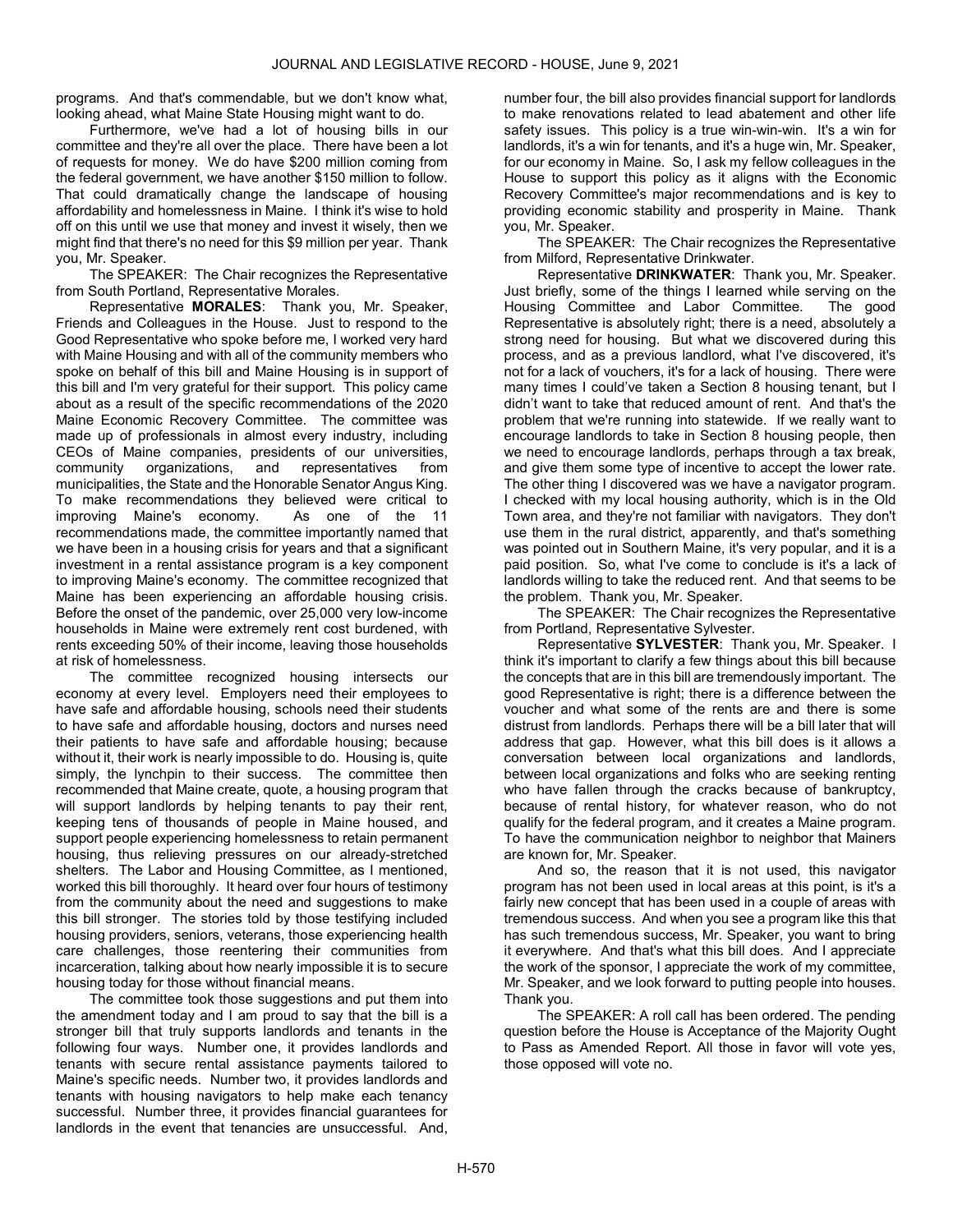### ROLL CALL NO. 200

 YEA - Alley, Arford, Babbidge, Bailey, Bell, Berry, Blume, Brennan, Brooks, Bryant, Caiazzo, Cardone, Cloutier, Collings, Copeland, Crafts, Craven, Crockett, Cuddy, Dodge, Doore, Doudera, Dunphy, Evangelos, Evans, Fay, Geiger, Gere, Gramlich, Grohoski, Harnett, Hasenfus, Hepler, Hymanson, Kessler, Landry, Lookner, Madigan, Martin J, Martin R, Mathieson, Matlack, McCrea, McCreight, McDonald, Melaragno, Meyer, Millett, Morales, Moriarty, O'Connell, O'Neil, Osher, Paulhus, Pebworth, Perry A, Perry J, Pierce, Pluecker, Reckitt, Rielly, Roberts, Roeder, Sachs, Salisbury, Sheehan, Stover, Supica, Sylvester, Talbot Ross, Tepler, Terry, Tucker, Tuttle, Warren C, Warren S, White, Williams, Wood, Zager, Zeigler, Mr. Speaker.

 NAY - Andrews, Arata, Austin, Bernard, Bickford, Blier, Bradstreet, Carlow, Carmichael, Cebra, Collamore, Connor, Corey, Costain, Dillingham, Dolloff, Downes, Drinkwater, Ducharme, Faulkingham, Fecteau, Foster, Gifford, Greenwood, Griffin, Hall, Hanley, Harrington, Hutchins, Javner, Johansen, Kinney, Lemelin, Libby, Lyford, Lyman, Mason, Millett, Morris, Nadeau, Newman, O'Connor, Ordway, Parry, Perkins, Pickett, Poirier, Prescott, Quint, Riseman, Rudnicki, Sampson, Skolfield, Stanley, Stearns, Stetkis, Theriault, Thorne, Tuell, Underwood, Wadsworth.

 ABSENT - Grignon, Haggan, Head, Kryzak, Martin, Roche, Sharpe, White.

Yes, 82; No, 61; Absent, 8; Excused, 0.

 82 having voted in the affirmative and 61 voted in the negative, with 8 being absent, and accordingly the Majority Ought to Pass as Amended Report was ACCEPTED.

 The Bill was READ ONCE. Committee Amendment "A" (H-488) was READ by the Clerk and ADOPTED.

 Under suspension of the rules the Bill was given its SECOND READING WITHOUT REFERENCE to the Committee on Bills in the Second Reading.

 Under further suspension of the rules the Bill was PASSED TO BE ENGROSSED as Amended by Committee Amendment "A" (H-488) and sent for concurrence.

\_\_\_\_\_\_\_\_\_\_\_\_\_\_\_\_\_\_\_\_\_\_\_\_\_\_\_\_\_\_\_\_\_

 Majority Report of the Committee on LABOR AND HOUSING reporting Ought Not to Pass on Bill "An Act To Direct the Department of Labor To Work with the Department of Education and Colleges and Universities and Career and Technical Education Centers To Develop a Preapprenticeship Program and Career Ladder for the Direct Care Workforce"

(H.P. 591) (L.D. 786)

 Signed: Senators:

> GUERIN of Penobscot MIRAMANT of Knox

Representatives:

 SYLVESTER of Portland BRADSTREET of Vassalboro CUDDY of Winterport DRINKWATER of Milford MORRIS of Turner PRESCOTT of Waterboro ROEDER of Bangor WARREN of Scarborough

 Minority Report of the same Committee reporting Ought to Pass as Amended by Committee Amendment "A" (H-472) on same Bill.

 Signed: Senator:

HICKMAN of Kennebec

Representatives:

 GERE of Kennebunkport PEBWORTH of Blue Hill

### READ.

 On motion of Representative SYLVESTER of Portland, the Majority Ought Not to Pass Report was ACCEPTED and sent for concurrence.

\_\_\_\_\_\_\_\_\_\_\_\_\_\_\_\_\_\_\_\_\_\_\_\_\_\_\_\_\_\_\_\_\_

 Majority Report of the Committee on LABOR AND HOUSING reporting Ought to Pass as Amended by Committee Amendment "A" (H-475) on Resolve, To Study Best Practices and Different Area Needs for Development of Affordable Homes and Expanding Home Ownership in Maine **Communities** 

(H.P. 912) (L.D. 1246)

 Signed: Senators:

 HICKMAN of Kennebec MIRAMANT of Knox

Representatives:

 SYLVESTER of Portland CUDDY of Winterport GERE of Kennebunkport PEBWORTH of Blue Hill ROEDER of Bangor WARREN of Scarborough

 Minority Report of the same Committee reporting Ought Not to Pass on same Resolve.

 Signed: Senator:

GUERIN of Penobscot

Representatives:

 BRADSTREET of Vassalboro MORRIS of Turner PRESCOTT of Waterboro

# READ.

 On motion of Representative SYLVESTER of Portland, the Majority Ought to Pass as Amended Report was ACCEPTED.

 The Resolve was READ ONCE. Committee Amendment "A" (H-475) was READ by the Clerk and ADOPTED.

 Under suspension of the rules the Resolve was given its SECOND READING WITHOUT REFERENCE to the Committee on Bills in the Second Reading.

 Under further suspension of the rules the Resolve was PASSED TO BE ENGROSSED as Amended by Committee Amendment "A" (H-475) and sent for concurrence.

\_\_\_\_\_\_\_\_\_\_\_\_\_\_\_\_\_\_\_\_\_\_\_\_\_\_\_\_\_\_\_\_\_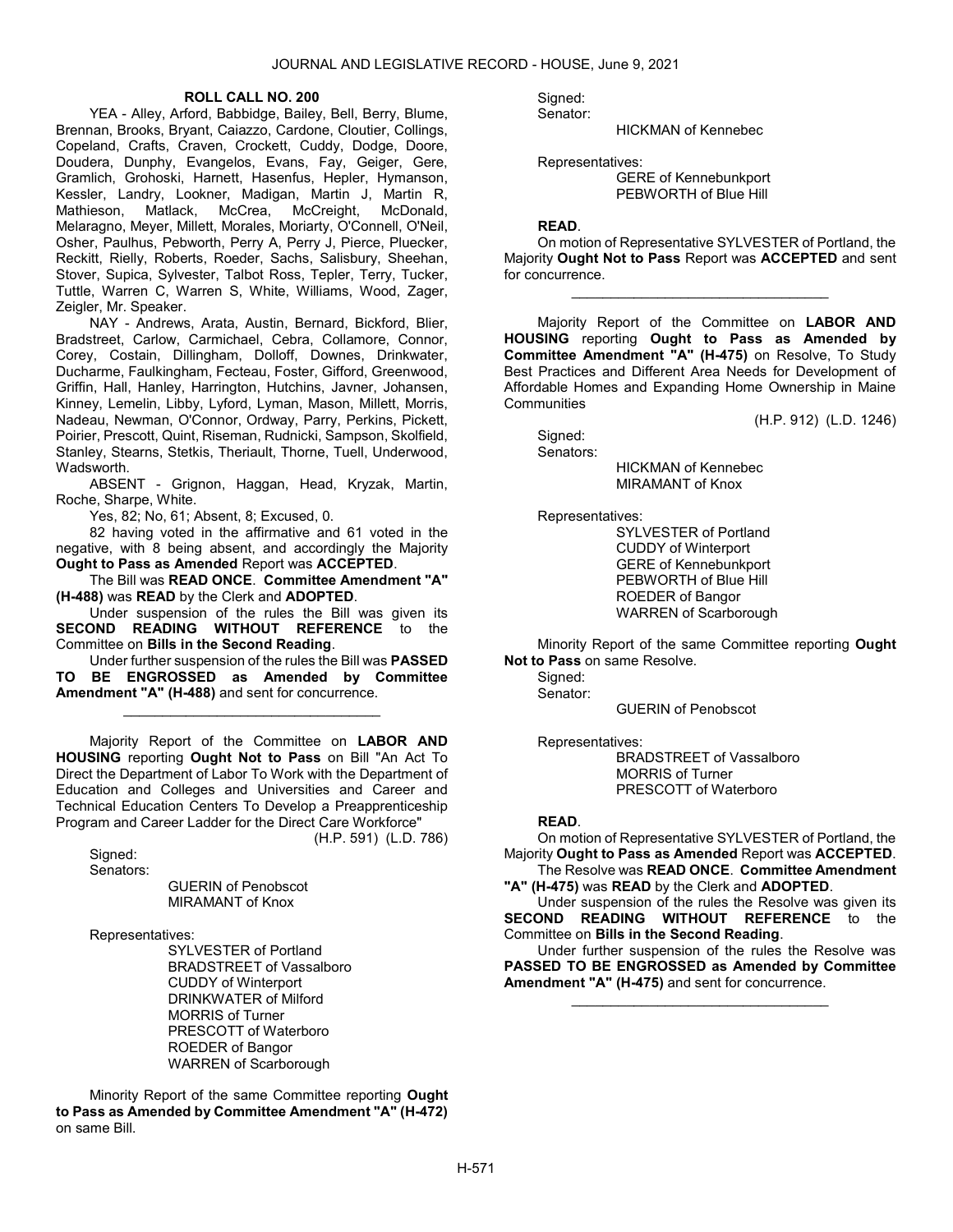Majority Report of the Committee on LABOR AND HOUSING reporting Ought to Pass as Amended by Committee Amendment "A" (H-476) on Bill "An Act To Preserve Fair Housing in Maine"

(H.P. 929) (L.D. 1269)

 Signed: Senators:

 HICKMAN of Kennebec MIRAMANT of Knox

Representatives:

 SYLVESTER of Portland CUDDY of Winterport GERE of Kennebunkport PEBWORTH of Blue Hill ROEDER of Bangor WARREN of Scarborough

 Minority Report of the same Committee reporting Ought Not to Pass on same Bill.

Signed:

Senator:

GUERIN of Penobscot

Representatives:

 BRADSTREET of Vassalboro DRINKWATER of Milford MORRIS of Turner PRESCOTT of Waterboro

## READ.

 Representative SYLVESTER of Portland moved that the House ACCEPT the Majority Ought to Pass as Amended Report.

 Representative ANDREWS of Paris REQUESTED a roll call on the motion to ACCEPT the Majority Ought to Pass as Amended Report.

 More than one-fifth of the members present expressed a desire for a roll call which was ordered.

 The SPEAKER: A roll call has been ordered. The pending question before the House is Acceptance of the Majority Ought to Pass as Amended Report. All those in favor will vote yes, those opposed will vote no.

# ROLL CALL NO. 201

 YEA - Alley, Arata, Arford, Babbidge, Bailey, Bell, Berry, Blume, Brennan, Brooks, Bryant, Caiazzo, Cardone, Carlow, Cloutier, Collings, Copeland, Corey, Crafts, Craven, Crockett, Cuddy, Dodge, Doore, Doudera, Dunphy, Evangelos, Evans, Fay, Geiger, Gere, Gramlich, Grohoski, Harnett, Hasenfus, Hepler, Hymanson, Kessler, Landry, Lookner, Madigan, Martin J, Martin R, Mathieson, Matlack, McCrea, McCreight, McDonald, Melaragno, Meyer, Millett, Morales, Moriarty, Morris, Newman, O'Connell, O'Neil, Osher, Paulhus, Pebworth, Perry A, Perry J, Pierce, Pluecker, Reckitt, Rielly, Riseman, Roberts, Roeder, Sachs, Salisbury, Sheehan, Stover, Supica, Sylvester, Talbot Ross, Tepler, Terry, Tucker, Tuttle, Warren C, Warren S, White, Williams, Wood, Zager, Zeigler, Mr. Speaker.

 NAY - Andrews, Austin, Bernard, Bickford, Blier, Bradstreet, Carmichael, Cebra, Collamore, Connor, Costain, Dillingham, Dolloff, Downes, Drinkwater, Ducharme, Faulkingham, Fecteau, Foster, Gifford, Greenwood, Griffin, Hall, Hanley, Harrington, Hutchins, Javner, Johansen, Kinney, Kryzak, Lemelin, Libby, Lyford, Lyman, Mason, Millett, Nadeau, O'Connor, Ordway, Parry, Perkins, Poirier, Prescott, Quint, Rudnicki, Sampson, Skolfield, Stanley, Stearns, Stetkis, Theriault, Thorne, Tuell, Underwood, Wadsworth.

 ABSENT - Grignon, Haggan, Head, Martin, Pickett, Roche, Sharpe, White.

Yes, 88; No, 55; Absent, 8; Excused, 0.

 88 having voted in the affirmative and 55 voted in the negative, with 8 being absent, and accordingly the Majority Ought to Pass as Amended Report was ACCEPTED.

 The Bill was READ ONCE. Committee Amendment "A" (H-476) was READ by the Clerk and ADOPTED.

 Under suspension of the rules the Bill was given its SECOND READING WITHOUT REFERENCE to the Committee on Bills in the Second Reading.

 Under further suspension of the rules the Bill was PASSED TO BE ENGROSSED as Amended by Committee Amendment "A" (H-476) and sent for concurrence.

\_\_\_\_\_\_\_\_\_\_\_\_\_\_\_\_\_\_\_\_\_\_\_\_\_\_\_\_\_\_\_\_\_

 Majority Report of the Committee on LABOR AND HOUSING reporting Ought to Pass as Amended by Committee Amendment "A" (H-478) on Bill "An Act Regarding the Waiting Period for Compensation for Incapacity To Work under the Maine Workers' Compensation Act of 1992"

(H.P. 1046) (L.D. 1430)

Signed: Senators:

 HICKMAN of Kennebec MIRAMANT of Knox

Representatives:

 SYLVESTER of Portland CUDDY of Winterport GERE of Kennebunkport PEBWORTH of Blue Hill ROEDER of Bangor WARREN of Scarborough

 Minority Report of the same Committee reporting Ought Not to Pass on same Bill.

Signed:

Senator:

GUERIN of Penobscot

Representatives:

 BRADSTREET of Vassalboro DRINKWATER of Milford MORRIS of Turner PRESCOTT of Waterboro

# READ.

 Representative SYLVESTER of Portland moved that the House ACCEPT the Majority Ought to Pass as Amended Report.

 Representative BRADSTREET of Vassalboro REQUESTED a roll call on the motion to ACCEPT the Majority Ought to Pass as Amended Report.

 More than one-fifth of the members present expressed a desire for a roll call which was ordered.

 The SPEAKER: The Chair recognizes the Representative from Vassalboro, Representative Bradstreet.

 Representative BRADSTREET: Thank you, Mr. Speaker and Ladies and Gentlemen of the House. I rise in opposition to the pending motion. I do appreciate the sponsor's effort to see that employees are taken care of in mental health institutes, but what this does, this would set a precedent, it would be the first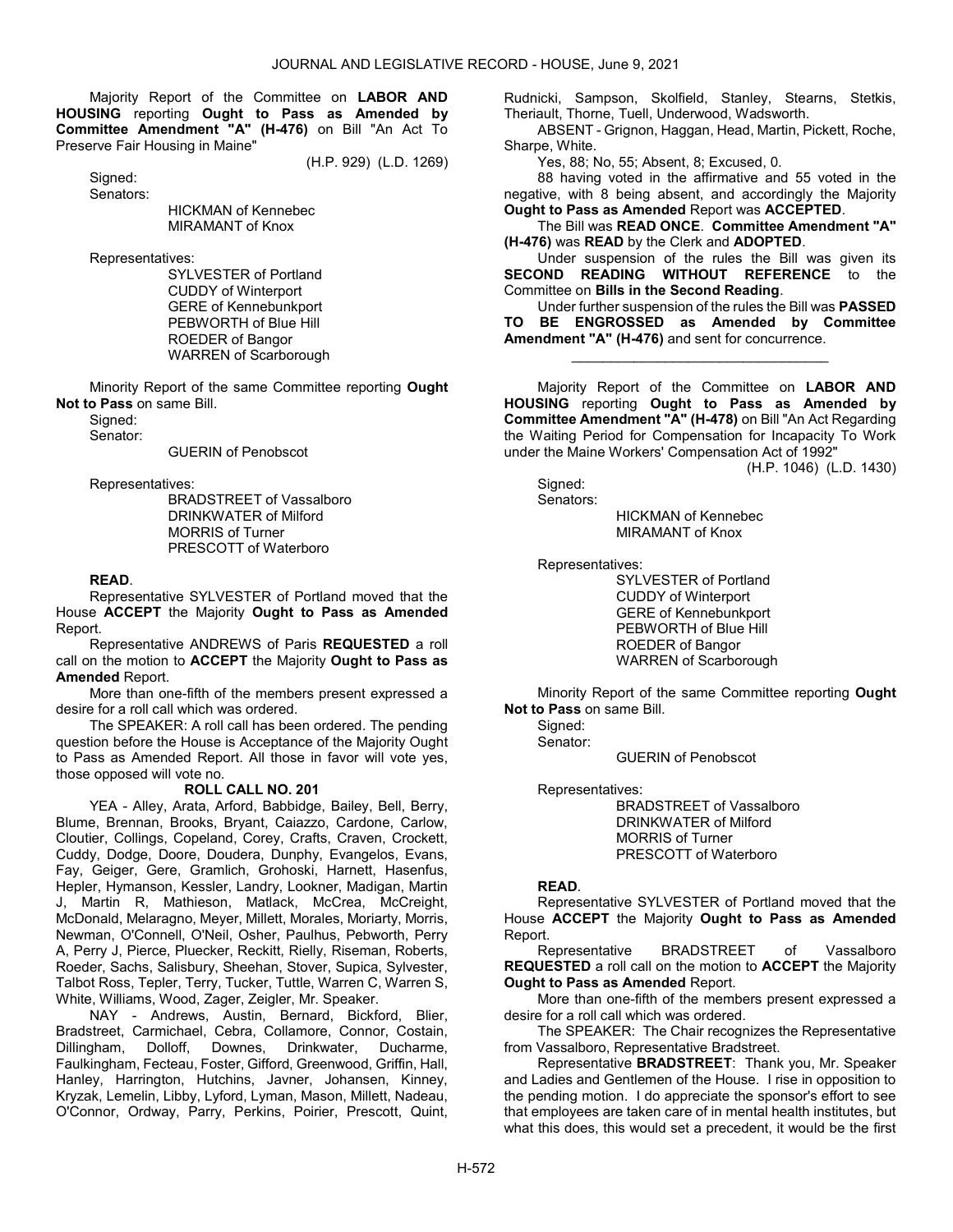in the nation which would remove the waiting period under normal Worker's Compensation claims. It would put them in the same class as firefighters in Maine and, as a matter of fact, Maine is one of the few states that allow firefighters to come into this classification. So, my concern is that it would set an unfortunate precedent and it'd be very, very costly going forward. So, I urge you to vote against the pending motion. Thank you, Mr. Speaker.

 The SPEAKER: A roll call has been ordered. The pending question before the House is Acceptance of the Majority Ought to Pass as Amended Report. All those in favor will vote yes, those opposed will vote no.

### ROLL CALL NO. 202

 YEA - Alley, Arford, Babbidge, Bailey, Bell, Berry, Blume, Brennan, Brooks, Bryant, Caiazzo, Cardone, Cloutier, Collings, Copeland, Crafts, Craven, Crockett, Cuddy, Dodge, Doore, Doudera, Dunphy, Evangelos, Evans, Fay, Geiger, Gere, Grohoski, Harnett, Hasenfus, Hepler, Hymanson, Kessler, Landry, Lookner, Madigan, Martin, Mathieson, Matlack, McCrea, McCreight, McDonald, Melaragno, Meyer, Millett, Morales, Moriarty, Newman, O'Connell, O'Neil, Osher, Paulhus, Pebworth, Perkins, Perry A, Perry J, Pierce, Pluecker, Reckitt, Rielly, Riseman, Roberts, Roeder, Sachs, Salisbury, Sheehan, Stover, Supica, Sylvester, Talbot Ross, Tepler, Terry, Tucker, Tuttle, Warren C, Warren S, White, Williams, Wood, Zager, Zeigler, Mr. Speaker.

 NAY - Andrews, Arata, Austin, Bernard, Bickford, Blier, Bradstreet, Carlow, Carmichael, Cebra, Collamore, Connor, Corey, Costain, Dillingham, Dolloff, Downes, Drinkwater, Ducharme, Faulkingham, Fecteau, Foster, Gifford, Greenwood, Griffin, Hall, Hanley, Harrington, Hutchins, Javner, Johansen, Kinney, Kryzak, Lemelin, Libby, Lyman, Mason, Millett, Morris, Nadeau, O'Connor, Ordway, Parry, Pickett, Poirier, Prescott, Quint, Rudnicki, Sampson, Skolfield, Stanley, Stearns, Stetkis, Theriault, Thorne, Tuell, Underwood, Wadsworth.

 ABSENT - Gramlich, Grignon, Haggan, Head, Lyford, Martin R, Martin T, Roche, Sharpe, White.

Yes, 83; No, 58; Absent, 10; Excused, 0.

 83 having voted in the affirmative and 58 voted in the negative, with 10 being absent, and accordingly the Majority Ought to Pass as Amended Report was ACCEPTED.

 The Bill was READ ONCE. Committee Amendment "A" (H-478) was READ by the Clerk and ADOPTED.

 Under suspension of the rules the Bill was given its SECOND READING WITHOUT REFERENCE to the Committee on Bills in the Second Reading.

 Under further suspension of the rules the Bill was PASSED TO BE ENGROSSED as Amended by Committee Amendment "A" (H-478) and sent for concurrence.

\_\_\_\_\_\_\_\_\_\_\_\_\_\_\_\_\_\_\_\_\_\_\_\_\_\_\_\_\_\_\_\_\_

 Majority Report of the Committee on LABOR AND HOUSING reporting Ought to Pass as Amended by Committee Amendment "A" (H-479) on Bill "An Act To Promote Energy-efficient Affordable Housing"

(H.P. 1227) (L.D. 1656)

Sianed: Senators:

 HICKMAN of Kennebec MIRAMANT of Knox

Representatives:

 SYLVESTER of Portland CUDDY of Winterport GERE of Kennebunkport

### PEBWORTH of Blue Hill ROEDER of Bangor WARREN of Scarborough

 Minority Report of the same Committee reporting Ought Not to Pass on same Bill.

 Signed: Senator:

GUERIN of Penobscot

Representatives:

 BRADSTREET of Vassalboro DRINKWATER of Milford MORRIS of Turner PRESCOTT of Waterboro

### READ.

 Representative SYLVESTER of Portland moved that the House ACCEPT the Majority Ought to Pass as Amended Report.

 Representative BRADSTREET of Vassalboro REQUESTED a roll call on the motion to ACCEPT the Majority Ought to Pass as Amended Report.

 More than one-fifth of the members present expressed a desire for a roll call which was ordered.

 The SPEAKER: The Chair recognizes the Representative from Vassalboro, Representative Bradstreet.

 Representative BRADSTREET: Thank you, Mr. Speaker, Ladies and Gentlemen of the House. I once again rise in opposition to the pending motion. This bill has a considerable fiscal note of \$25 million the first year and \$75 million the second year. And I would like to also go back to the observation I made previously that Maine State Housing has a lot of money coming from the federal government and perhaps that would change the entire outlook on affordable housing in Maine. Beyond that, this establishes a green housing construction program, anyway, it would go through Maine State Housing, which would require the developer to enter into a pre-hire, collectively-bargained project labor agreement and this must apply to all contractors and subcontractors. This part of the bill alone as amended would really limit the number of businesses who will even be willing to bid on a project. Businesses have repeatedly told us they will not bid on a project with a project labor agreement in place. So, it will undermine the affordability, which is in the title of the bill; it would drive costs up. It would act counter to the purpose of the bill. There are other issues as well I have with it, but I think that's sufficient for now. I urge people to vote against the pending motion. Thank you, Mr. Speaker.

 The SPEAKER: The Chair recognizes the Representative from Cape Elizabeth, Representative Millett.

 Representative MILLETT: Thank you, Mr. Speaker, Ladies and Gentlemen of the House. Many of the issues that we try to address in this Body are very complex and often interwoven. The legislation before us is in recognition of that. We desperately need affordable housing, we desperately need housing that is sustainable and we need families to be earning livable wages. I'm simply going to address the issue around project labor agreements. They have actually, in research, not been shown to increase costs and according to the University of Maine, PLAs maximize efficiency, stability, predictability and productivity. Their purpose is to facilitate the completion of the project by getting all the participants to agree to certain ground rules. They benefit everyone involved; the employer, developers, contractors, workers, unions and local and state economies. Thank you, Mr. Speaker.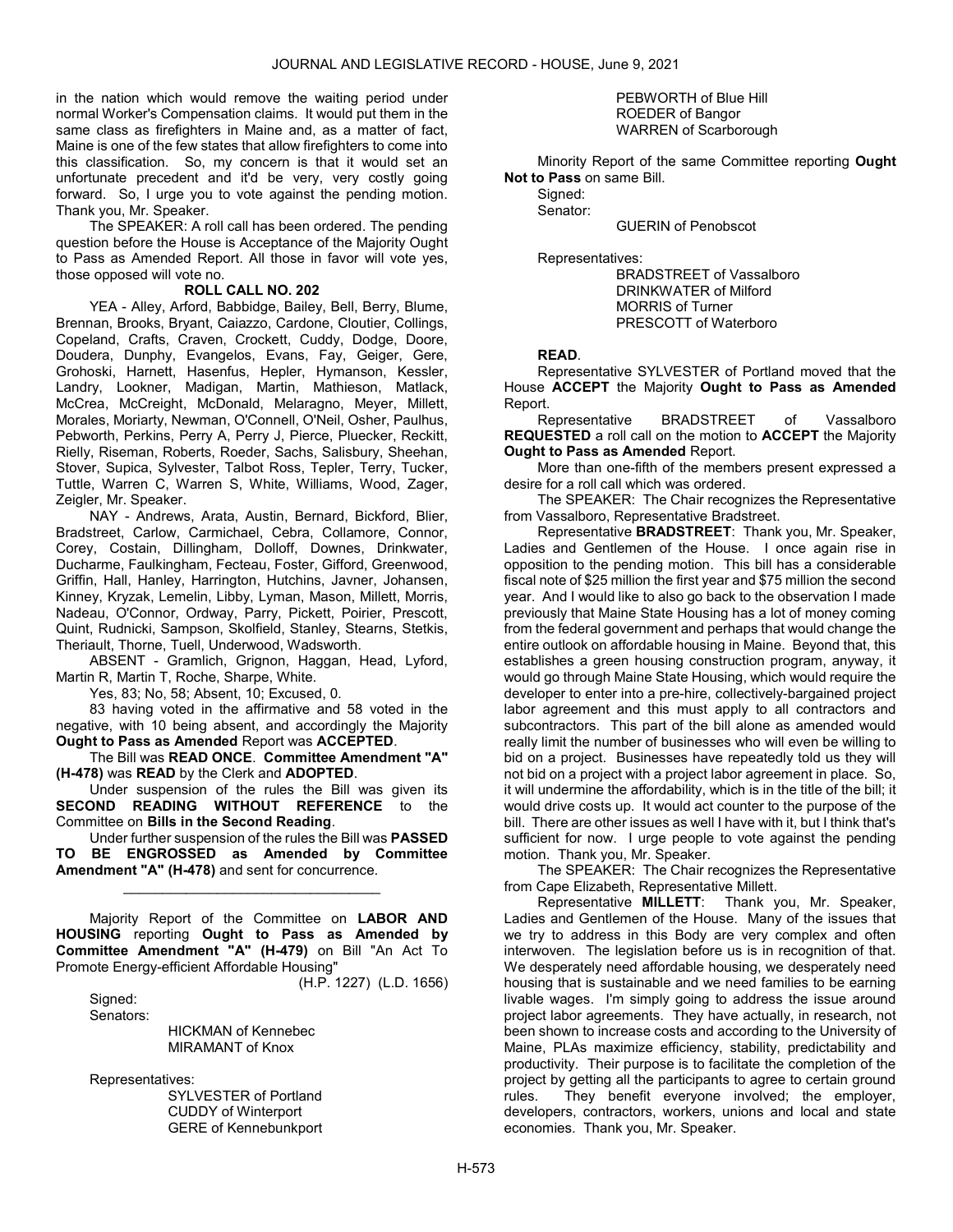The SPEAKER: The Chair recognizes the Representative from Rockland, Representative Geiger.

 Representative GEIGER: Thank you, Mr. Speaker. I rise in support of this motion. Twice a month, I do a breakfast with the women of my community. We spend a lot of time talking about housing. We invited two realtors to come a couple weeks ago and talk about what was happening on the ground. One of those realtors with 15 years' experience said she starts her work every morning by opening up the multiple listings page. And that for 15 years, somewhere between nine and 11,000 houses are for sale in the State of Maine. On the morning that she came to speak to us, she opened it up and there were 2500 houses for sale in the State of Maine and 500 of them were already under contract. She said the average house lasts 11 days and that now she has a completely different conversation when she comes to speak with someone about listing their house. Now, she starts the conversation by saying do you have a plan, because your house will sell, it will sell very quickly, and there is nothing out there to buy and there is nothing out there to rent. We are in a true crisis situation here. People want to come to Maine, our young people want to live in Maine, they can find neither rent nor housing. We have to take a stand, we have to figure out how to increase the number of housing units on the ground. This bill does that. Thank you.

 The SPEAKER: The Chair recognizes the Representative from Portland, Representative Sylvester.

 Representative SYLVESTER: Thank you, Mr. Speaker. I rise very quickly. The Good Representative from Vassalboro has talked a couple of times about federal money and I just wanted to clear up what that federal money was. The 200 million that has come, it's very specific money for COVID-related rent issues. So, I would encourage every Member in this Body, because that money goes away very soon and we have to ship a check back to the federal government. So, if you know anyone in your district who has been affected by COVID, has past rent due, has past utility bills due, etcetera, etcetera, they should apply for that money because otherwise we have to give it back. The 165 million that we expect to get has no direction yet as to how that money should be spent and so, we have no idea whether or not that money can be used for a program such as this or not, but we are certainly hoping that it can be used with great flexibility. However, we don't know that. Thank you, Mr. Speaker.

 The SPEAKER: The Chair recognizes the Representative from Canaan, Representative Stetkis.

 Representative STETKIS: Thank you, Mr. Speaker, Men and Women of the House. There's no question we have a housing shortage causing low-income Mainers and retirees major issues in finding adequate housing, especially in rural Maine. With the 300% increase in building material, a shortage of people in the trades to construct housing, as well as the average housing prices rising about 30% during COVID, without this bill, housing is going to be even more difficult for all Mainers to find decent housing. Mr. Speaker, if you think housing is expensive now; you ain't seen nothing yet. If this bill passes, it's going to require the construction of already sky-high expensive housing to start using the most expensive products and some of the most expensive methods of construction out there, which is going to add at least an additional 20-30% cost to these buildings.

 Mr. Speaker, it's undeniable that financial resources in Maine are infinite or, finite, I think some probably think infinite. Increasing the cost of affordable housing 20-30% guarantees we're going to get 20-30% less housing. That's hundreds, if not thousands of Maine families that we will be failing by literally

leaving them out in the cold. Mr. Speaker, let's promote building the safest, cleanest, most efficient housing for many more Maine families by defeating this very expensive housing cost increase. Thank you.

 The SPEAKER: The Chair recognizes the Representative from Buxton, Representative Blier.

 Representative BLIER: Thank you, Mr. Speaker, Ladies and Gentlemen of the House. Wow; that's all I can say about this bill. I started on the first paragraph; collective bargain and project labor agreement. Only labor union are the only ones that can build these projects. How come? People that are not in the labor unions can't build houses? I had a gentleman reach out to me, a business in my area, he says you know what, the labor union reached out to me, I pay my people \$17 an hour, and they wanted me to join their labor union and I would have to pay them \$35 an hour at the end of it. But that's okay because the projects will pay more money. Do you know that labor is the biggest cost of any project and here we are, we're going to put an organization that's going to cost us twice as much to build? We're complaining about the shortage of housing and we're going to go with green housing. My brother-in-law used to build greenhouses; it was twice as expensive. Now you've got three times the cost in labor, twice as much in building materials and we're complaining about shortage of housing. We're going to build one-third of the houses for the price of one? It doesn't make any sense. The most confusing part of this bill is \$100,000 fiscal note. Are we even going to be able to complete one project with that kind of money? I think Big Dig, I mean, it's like a total disaster here. We've had so many bills come in here for getting money for Maine State Housing. I see why; you guys are going to need it. This is a horrible bill. Please vote Ought Not to Pass. Thank you.

 The SPEAKER: The Chair recognizes the Representative from Winterport, Representative Cuddy.

 Representative CUDDY: Thank you very much, Mr. Speaker. When the Representative from Vassalboro first made his comments, he made them correctly regarding PLAs. There are contractors who will choose not to bid upon a PLA. That's their choice, that's their right, they don't have to bid on the PLA. They can, however, bid on the PLA, be they union or nonunion. The construction worker, being he or she union or nonunion can work on the project. There is no prescription against a nonunion contractor bidding on or working on a project labor agreement project. It can't happen. So, to say that only one group or another would be able to work on this project is not the case. There are union and nonunion contractors around the country who have worked on project labor agreement projects.

 The cost that we are talking about for some of these things, in my world, as a construction worker, is called a paycheck. And if you want to drive down costs through labor, then what you are doing, Mr. Speaker, is you are driving down paychecks or you are driving down benefits, you are driving down the working conditions of the people who are actually putting together the projects.

 I joined a labor union in 2005 because I wanted the respect and dignity at work that having a say in my working conditions generates. That's what I get. I get that today. I am greatly looking forward to our finishing our work here so that I can go back onto projects in the State of Maine and get my hands dirty again, sweating because of my labor instead of sweating because it's 85 degrees and I'm wearing a three-piece suit, which is my own fault, I get that. But I joined that labor union because I wanted that dignity at work, I wanted that respect, I wanted the wage. I've been willing to fight for that the whole time. A PLA, if it raises costs, which there are studies that show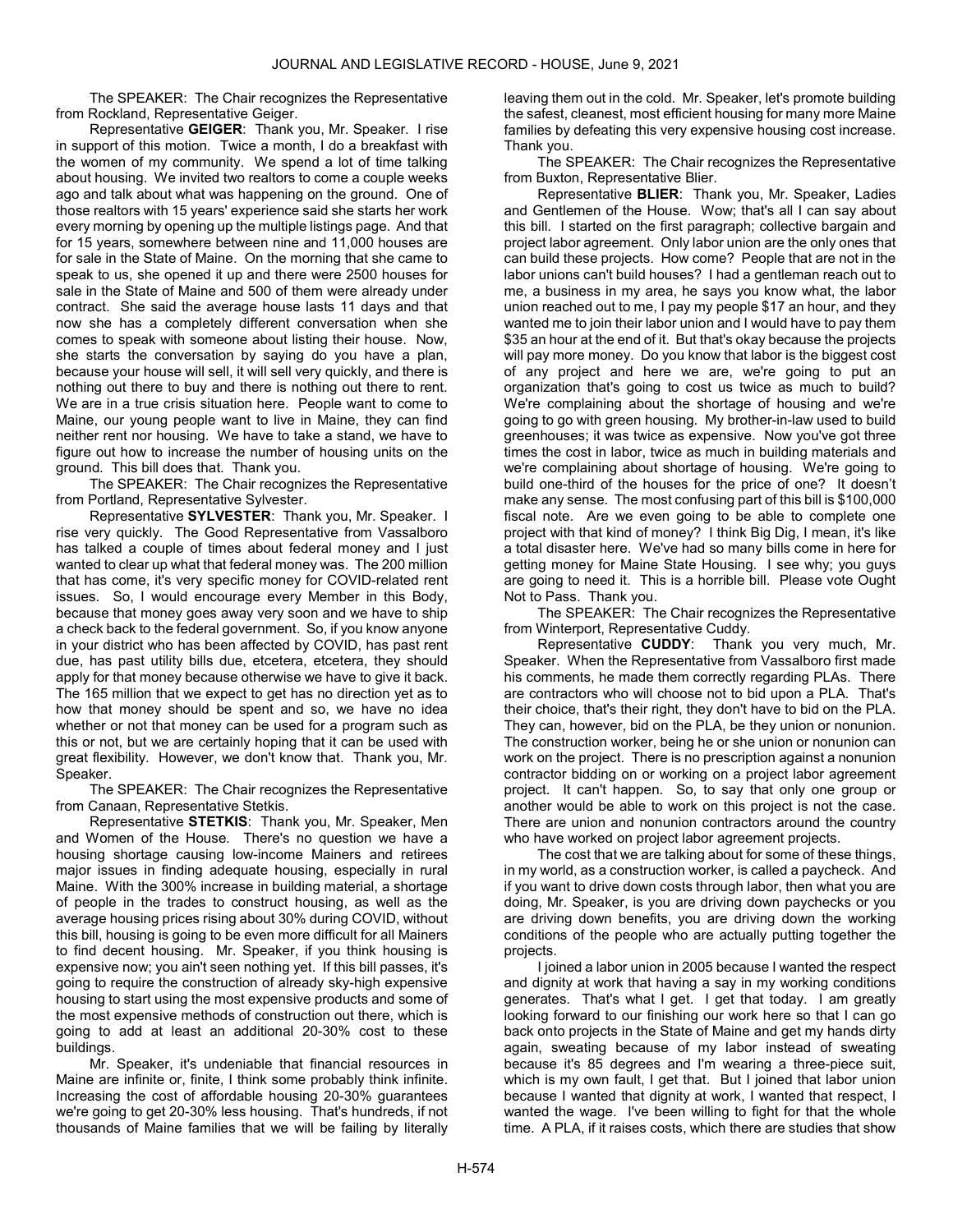it does not, it's raising them through the wages of the people who are doing the work, it's raising them through benefits to people who are doing the work. So, I would hope that folks will support working people in the State of Maine, I would hope that we will support low-income housing in the State of Maine, affordable housing in the State of Maine, and I would hope that we would support this majority Ought to Pass as Amended motion.

 The SPEAKER: The Chair recognizes the Representative from Milford, Representative Drinkwater.

 Representative DRINKWATER: Thank you, Mr. Speaker. Well, there's some passionate speeches here about housing today. You know, I've been searching for the answer, and what is affordable housing? I still haven't figured that out. Hopefully someday I'll find that out. When this bill came first before a hearing, I actually wanted to be on board with this bill, and I mentioned that during the public hearing. There were just a couple issues I had with the bill. I thought maybe we could get a bipartisan agreement, I thought maybe they would work with us. I asked about the PLA, because we've heard testimony from the three largest independent construction companies in the State of Maine, one of them being Cianbro that says they will not bid on any project that requires a PLA. I thought maybe that we could work around that. The other part of the bill that I had concerns with, because I live in a rural district without a bus service, that perhaps we could remove the bus service requirement. Well, no, no, can't do it. In my simple mind, Mr. Speaker, we've got Brunswick Naval Air Station, tremendous amount of empty houses over there. Years ago, in Bangor, they took the Dow Air Force Base housing and turned that into affordable housing. Perhaps we should think about taking this \$100 million, putting it over where there's houses already in place, and spending the money to make that affordable housing. Because, obviously, the need in southern Maine is a lot greater than the need in rural districts. Thank you, Mr. Speaker.

 The SPEAKER: The Chair recognizes the Representative from Pittston, Representative Hanley.

 Representative HANLEY: Thank you, Mr. Speaker. Mr. Speaker, Ladies and Gentlemen of the House, I rise in opposition to the pending motion. I have worked all my life in labor unions. And my district that I represent, I'm going to guess only 5% of the people I represent are union people. So, I can't ignore the 95% that are not members of labor unions. And as I read this document, on page one, under article one, line 21, the authority of the project labor agreement, and the last sentence in that, it says a project labor agreement must protect the collective bargaining rights of the workers involved in the building of affordable housing. That spells a labor contract which is unionized and there's no other way to accept that. So, you would isolate 95% of the people I represent from being able to work on this project. I know a lot of very small contractors that do building projects and they're not unionized. They're going to hire and subcontract all kind whether it's the plumbers or electricians or insulators, they're not going to have collective bargaining agreements. There's no way to do this. This to me, you're creating a tiny island for a very specific group of people and you're ignoring the rest of the workers in the State of Maine. Follow my light and defeat this motion.

 The SPEAKER: The Chair recognizes the Representative from Buxton, Representative Blier.

 Representative BLIER: Thank you, Mr. Speaker, Ladies and Gentlemen of the House. Thank you for allowing me to rise a second time. And if you read article one, it says the developer must enter into a pre-hire collective bargain and project labor agreement with the workers who will build the housing. Because

a person comes and delivers coffee to the workers and he gets paid even though he's not part of that agreement, the cost to build is what's expensive here. So, I disagree with the Representative and so it's very clear that I'm not going to get any campaign funding from this group, but some people will. Thank you.

 The SPEAKER: The Chair recognizes the Representative from Portland, Representative Collings.

 Representative COLLINGS: Thank you, Mr. Speaker, Ladies and Gentlemen of the House. I rise in support of this motion and I do want to reiterate the statement from the Representative from Winterport that a project labor agreement is not just for one group of workers. There are preconditions set forth but everybody that knows about the laws of project labor agreements and their history going back to 1930, which came out in labor laws sponsored by Senator Wagner from New York, signed by President Roosevelt, we have a long history of project labor agreements. Everybody knows that they're not just for labor unions; any company can apply for a bid, they just need to go into that bid knowing that there are these preconditions and there are certain standards that are put in place in a project. And I also will reiterate what was said by the Representative from Cape Elizabeth saying how there's evidence of how efficient and the benefits of a project labor agreement in a project including, is it Gillette Stadium, where the Patriots play? That was with a project labor agreement. It was specifically put in place because they had a tight deadline and they knew by doing so, it would help them reach their deadline with the quality work done. So, this is a very common practice, it's been almost, you know, a 100 years in our history, and it does not discriminate against any company. Anyone can apply for this project; they just need to follow the preconditions that have been set. Thank you.

 The SPEAKER: The Chair recognizes the Representative from Canaan, Representative Stetkis.

 Representative STETKIS: Thank you, Mr. Speaker. So, in the real world, if you want to drive down wages, you price projects so high that they never happen. And then everyone earns zero. Exactly like this bill's going to do. I'm really glad that the Representative from Winterport shined the light on this bill, that it's about union labor and their paychecks and it's not about our most needy Mainers. Support more housing by defeating this overpriced, insane bill.

 The SPEAKER: The Chair recognizes the Representative from Vassalboro, Representative Bradstreet.

 Representative BRADSTREET: I thank you once again, Mr. Speaker. I'd like to clarify something here. Those people testifying that they would not be willing to bid on such a project did not say that they would not bid on it because it is a union agreement, they said it was a collective bargaining agreement dealing with a project labor agreement. Most people know full well what a project labor agreement is and they will choose not to bid on it, thereby decreasing the number of people who will be bidding on the project, thereby driving up the cost of the project, thereby undermining affordability. Thank you, Mr. Speaker.

 The SPEAKER: The Chair recognizes the Representative from Berwick, Representative O'Connor.

 Representative O'CONNOR: Thank you, Mr. Speaker, Ladies and Gentlemen of the House. The Beacon Hill Institute actually just did a study this August. In that study, it showed clearly that project labor agreements actually increase the cost of anywhere from 12 to 18% and in public school construction about 20%. And, right now, to answer the question about affordable housing, there is no such thing when we're paying 66 bucks a sheet for plywood. Thank you.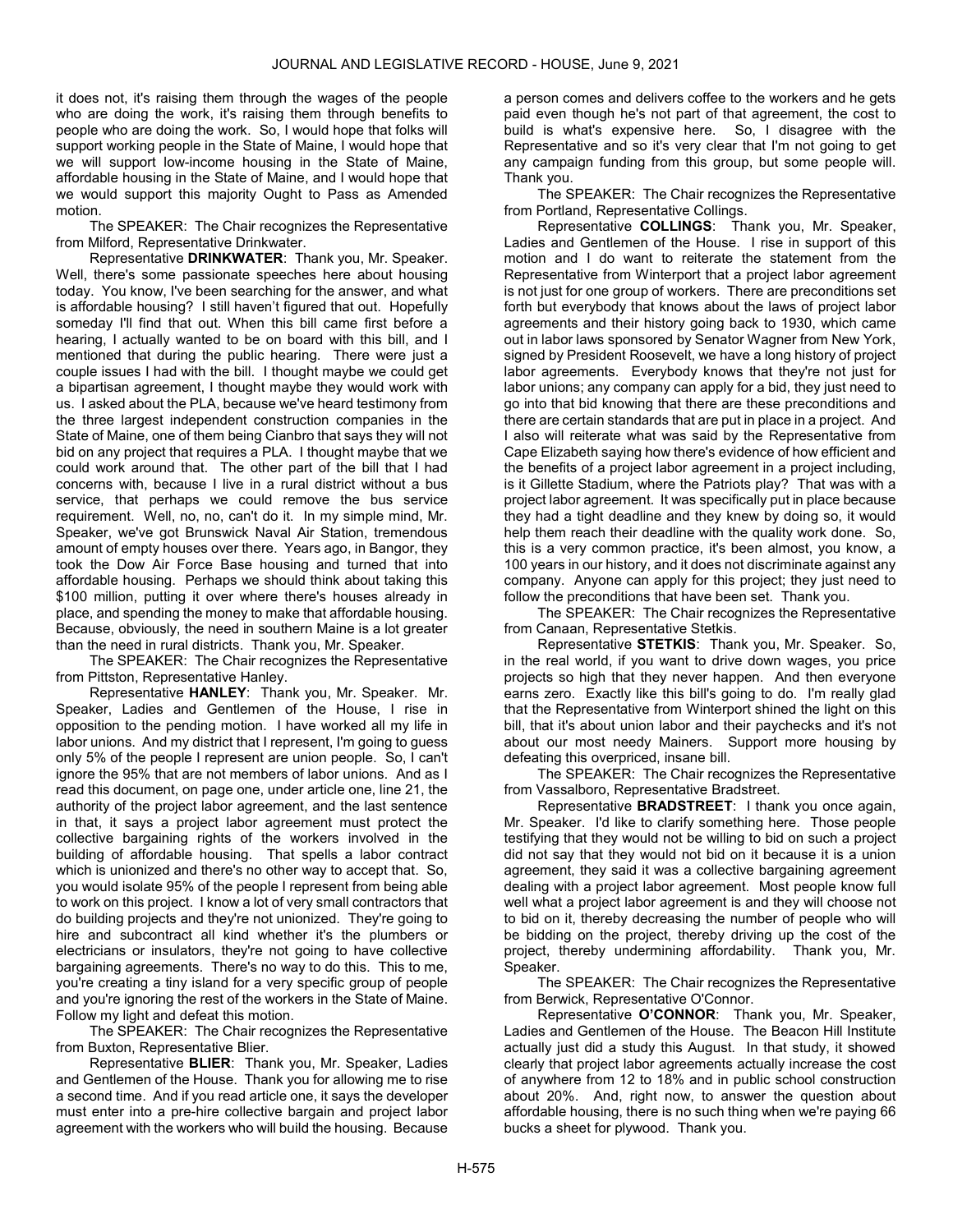The SPEAKER: The Chair recognizes the Representative from Rockland, Representative Geiger.

Representative GEIGER: Thank you, Mr. Speaker, and thank you Members for allowing me to speak for a second time. I'm a new legislator. I'm here for my first term. And I have been so struck by how many bills we pass or discuss that are meant to help Mainers who are struggling. We just passed and the other Body just passed unanimously a bill that would feed children breakfast and lunch –

 The SPEAKER: The Member will defer. The Chair would remind the Member, first and foremost, not to refer to the actions of the other Body, and to relate her comments to the motion before us.

 On POINT OF ORDER, The Chair advised all members that it is inappropriate to refer to the potential action of the office of the executive or the other Body in order to influence the vote of the House.

The SPEAKER: The Member may proceed.

 Representative GEIGER: We have hungry children, we have lack of housing, we have numerous bills that we pass to try and help people. But the real issue is that they're not making a livable wage. We have increasing depths of despair, we have innumerable programs to try and help opiate addiction, but these are addictions of despair.

 The SPEAKER: The Member will defer. The Chair would recognize the Representative from Canaan, Representative Stetkis, and inquire to his Point of Order.

 Representative STETKIS: Are we still talking about LD 1430? It doesn't seem so.

 On POINT OF ORDER, Representative STETKIS of Canaan asked the Chair if the remarks of Representative GEIGER of Rockland were germane to the pending question.

 The SPEAKER: The Chair would advise the Member that the bill before us is LD 1656. There's been a pretty good deal of latitude. I would just remind the Body, again, to please direct your remarks at the matter before us.

 The Chair reminded Representative GEIGER of Rockland to stay as close as possible to the pending question.

The SPEAKER: The Member may proceed.

 Representative GEIGER: Thank you, Mr. Speaker. I bring all those up because one of the problems in Maine is a lack of a livable wage. We have too many people who are working but yet can't afford housing. This bill, like many others, addresses a complexity of problems and it says that one of the ways we get affordable housing, one of the ways we begin to increase the number of people who can afford that affordable housing, is to pay people for the work that they do. Each time we keep minimum wages low, we don't pay people enough, we return here to pass bills to feed them lunch, we return here to expand Medicaid, we return here to find another way other than to say if you work, if you have the dignity of work, you should also have the dignity of a living wage. This bill is part of that complex. Thank you.

 The SPEAKER: The Chair recognizes the Representative from Arundel, Representative Parry.

 Representative PARRY: Thank you, Mr. Speaker. Mr. Speaker, as we've seen today on most of our votes, you know, my good friends on the other side of the aisle have won every vote, pretty much. But we've also heard on several bills here, and this one, too, about affordable housing. I guess I need to ask to my good friends on the other side of the aisle; do you want affordable housing or do you want to drive up labor cost? Because you can't have both. If you increase the cost of building houses, they're going to make them unaffordable. And you've got to make that choice. You know, we've heard about livable wage by the last speaker. Down our way, Mr. Speaker, McDonalds is paying \$17 or \$18 an hour to start. Construction workers are making double. You know, we're driving up the cost so much, we will never have affordable housing. And this bill here only makes it worse. So, do we in this Body want to have affordable housing or not? Because you can't double the cost and have affordable housing. You've got to pick. Thank you.

 The SPEAKER: The Chair recognizes the Representative from Carmel, Representative Thorne.

 Representative THORNE: Thank you, Mr. Speaker, Members of the House. I, too, am a freshman legislator. I'm not a lawyer, I'm not a builder, I'm not a contractor, but I can recognize a bill that is not good for Maine citizens and this is one of those bills. It's not about voting party lines, it's about helping our constituents and our fellow Mainers and this will not help them in any way, shape or form. It will only help some get richer. I urge you to vote against the pending legislation. Thank you, Mr. Speaker.

 The SPEAKER: The Chair recognizes the Representative from Fairfield, Representative Rudnicki.

Representative RUDNICKI: Thank you, Mr. Speaker. I was just looking at the fiscal note on this particular bill. It's \$25 million in the fiscal year 21/22, \$75 million in fiscal year 22/23. But what struck me in the particular bill is the bill authorizes up to 10% of the program funds a maximum of 2.5 million in the first year of 21/22 and 7.5 million in the second year to be used for the program's administrative costs. Okay, this is affordable housing. Thank you.

 The SPEAKER: The Chair recognizes the Representative from Portland, Representative Lookner.

Representative LOOKNER: Thank you, Mr. Speaker. I just want to address a lot of the concerns that we've heard about labor costs driving up the price of housing. I think that's off the mark. The real culprit that's driving up the cost of housing is a lack of supply. If we're treating housing like a commodity, you know, supply and demand or it's subject to those laws and economics. We need more supply, that's the bottom line. Exclusionary zoning ordinances among a lot of municipalities are also driving up costs, so, when we're talking about costs, we have to think about the whole picture. Labor is not responsible for driving up the price of housing. That's what I wanted to say. Thanks.

 The SPEAKER: A roll call has been ordered. The pending question before the House is Acceptance of the Majority Ought to Pass as Amended Report. All those in favor will vote yes, those opposed will vote no.

# ROLL CALL NO. 203

 YEA - Alley, Arford, Babbidge, Bell, Berry, Blume, Brennan, Brooks, Bryant, Caiazzo, Cardone, Cloutier, Collings, Copeland, Crafts, Craven, Crockett, Cuddy, Dodge, Doore, Doudera, Dunphy, Evangelos, Evans, Fay, Geiger, Gere, Grohoski, Harnett, Hasenfus, Hepler, Hymanson, Kessler, Landry, Lookner, Madigan, Martin J, Martin R, Mathieson, Matlack, McCrea, McCreight, McDonald, Melaragno, Meyer, Millett, Morales, Moriarty, O'Connell, O'Neil, Osher, Paulhus, Pebworth, Perry A, Perry J, Pierce, Pluecker, Reckitt, Rielly, Roberts, Roeder, Sachs, Salisbury, Sheehan, Stover, Supica, Sylvester, Talbot Ross, Tepler, Terry, Tucker, Tuttle, Warren C, Warren S, White, Williams, Wood, Zager, Zeigler, Mr. Speaker.

 NAY - Andrews, Arata, Austin, Bailey, Bernard, Bickford, Blier, Bradstreet, Carlow, Carmichael, Cebra, Collamore, Connor, Corey, Costain, Dillingham, Dolloff, Downes, Drinkwater, Ducharme, Faulkingham, Fecteau, Foster, Gifford, Greenwood, Griffin, Hall, Hanley, Harrington, Hutchins, Javner, Johansen, Kinney, Kryzak, Lemelin, Libby, Lyford, Lyman,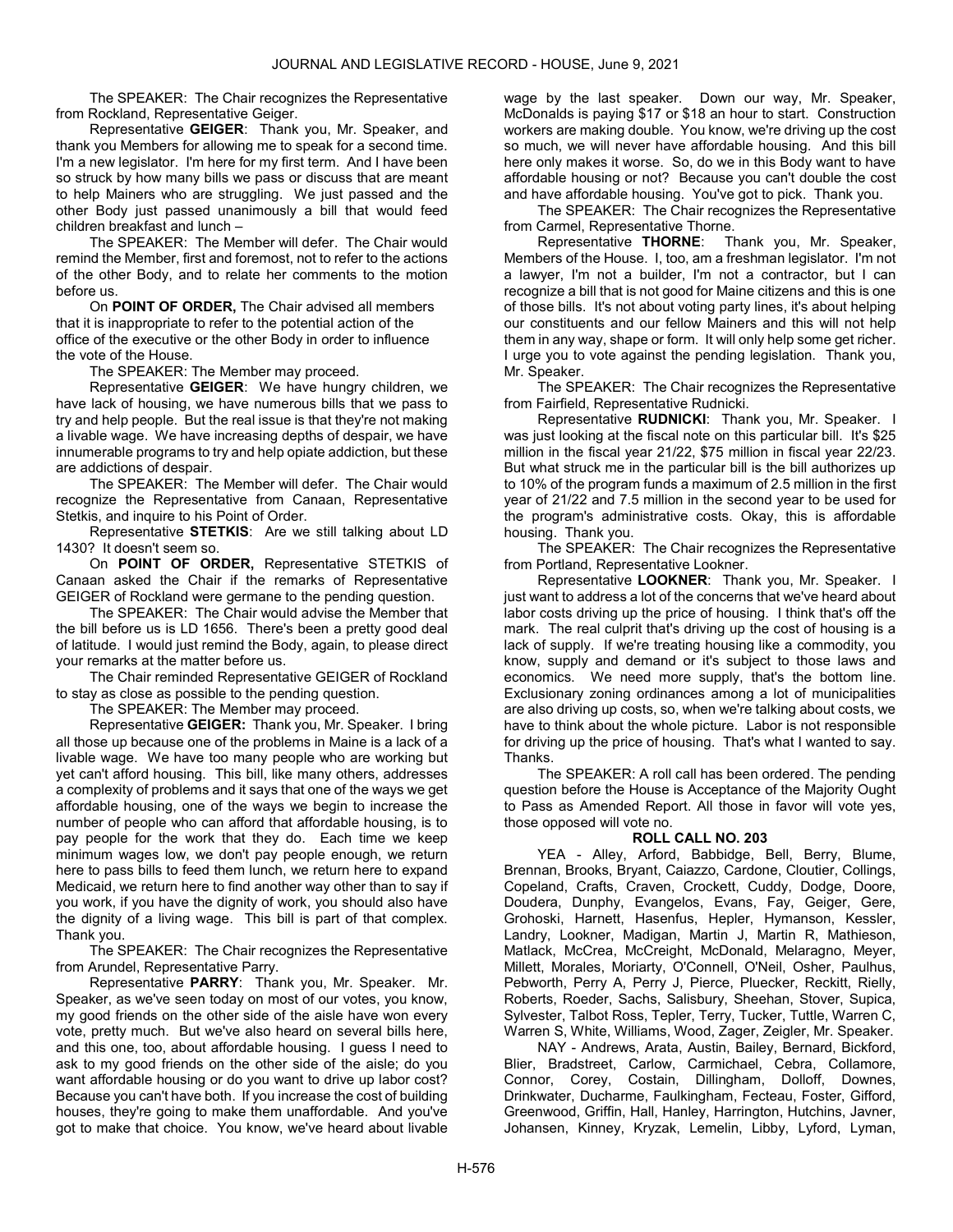Mason, Millett, Morris, Nadeau, Newman, O'Connor, Ordway, Parry, Perkins, Pickett, Poirier, Prescott, Quint, Riseman, Rudnicki, Sampson, Skolfield, Stanley, Stearns, Stetkis, Theriault, Thorne, Tuell, Underwood, Wadsworth.

 ABSENT - Gramlich, Grignon, Haggan, Head, Martin, Roche, Sharpe, White.

Yes, 80; No, 63; Absent, 8; Excused, 0.

 80 having voted in the affirmative and 63 voted in the negative, with 8 being absent, and accordingly the Majority Ought to Pass as Amended Report was ACCEPTED.

 The Bill was READ ONCE. Committee Amendment "A" (H-479) was READ by the Clerk and ADOPTED.

 Under suspension of the rules the Bill was given its SECOND READING WITHOUT REFERENCE to the Committee on Bills in the Second Reading.

 Under further suspension of the rules the Bill was PASSED TO BE ENGROSSED as Amended by Committee Amendment "A" (H-479) and sent for concurrence.

\_\_\_\_\_\_\_\_\_\_\_\_\_\_\_\_\_\_\_\_\_\_\_\_\_\_\_\_\_\_\_\_\_

 Majority Report of the Committee on VETERANS AND LEGAL AFFAIRS reporting Ought to Pass as Amended by Committee Amendment "A" (H-468) on Bill "An Act To Support Maine's Medical Marijuana Program and Ensure Patient Access"

(H.P. 695) (L.D. 939)

 Signed: Senators:

 FARRIN of Somerset HICKMAN of Kennebec

Representatives:

 COREY of Windham DOLLOFF of Milton Township KINNEY of Knox McCREIGHT of Harpswell RIELLY of Westbrook SUPICA of Bangor WOOD of Portland

 Minority Report of the same Committee reporting Ought Not to Pass on same Bill.

 Signed: Senator:

LUCHINI of Hancock

Representatives:

 CAIAZZO of Scarborough TUTTLE of Sanford

# READ.

 On motion of Representative CAIAZZO of Scarborough, the Majority Ought to Pass as Amended Report was ACCEPTED.

 The Bill was READ ONCE. Committee Amendment "A" (H-468) was READ by the Clerk and ADOPTED.

 Under suspension of the rules the Bill was given its SECOND READING WITHOUT REFERENCE to the Committee on Bills in the Second Reading.

 Under further suspension of the rules the Bill was PASSED TO BE ENGROSSED as Amended by Committee Amendment "A" (H-468) and sent for concurrence.

\_\_\_\_\_\_\_\_\_\_\_\_\_\_\_\_\_\_\_\_\_\_\_\_\_\_\_\_\_\_\_\_\_

 Eight Members of the Committee on EDUCATION AND CULTURAL AFFAIRS report in Report "A" Ought to Pass as Amended by Committee Amendment "A" (H-463) on Bill "An Act To Require That Private Schools That Enroll 60 Percent or More Publicly Funded Students Meet Certain Requirements"

(H.P. 1243) (L.D. 1672)

 Signed: Senators:

 RAFFERTY of York DAUGHTRY of Cumberland

Representatives:

 BRENNAN of Portland CROCKETT of Portland DODGE of Belfast McCREA of Fort Fairfield MILLETT of Cape Elizabeth SALISBURY of Westbrook

 Four Members of the same Committee report in Report "B" Ought Not to Pass on same Bill.

 Signed: Senator:

WOODSOME of York

Representatives:

 LYMAN of Livermore Falls ROCHE of Wells SAMPSON of Alfred

 One Member of the same Committee reports in Report "C" Ought to Pass as Amended by Committee Amendment "B" (H-464) on same Bill.

Signed: Representative: STEARNS of Guilford

# READ.

 Representative BRENNAN of Portland moved that the House ACCEPT Report "A" Ought to Pass as Amended.

 The SPEAKER: The Chair recognizes the Representative from Portland, Representative Brennan.

 Representative BRENNAN: Thank you, Mr. Speaker, Men and Women of the House. In a number of communities across the State of Maine, we have what we call 60/40 schools. They are private schools that act as public schools. The amended version of this bill simply asks three things; one, that schools in this situation follow the same health and safety guidelines as public schools. Secondly, that their curriculum aligns with learning results. And, lastly, if 85% of the students in that school are publicly-funded students, that they provide services for children with special needs. It's a very reasonable bill, the committee worked on the bill, and I think it deserves the support of this Body.

 Representative STEARNS of Guilford REQUESTED a roll call on the motion to ACCEPT Report "A" Ought to Pass as Amended.

 More than one-fifth of the members present expressed a desire for a roll call which was ordered.

 The SPEAKER: The Chair recognizes the Representative from Guilford, Representative Stearns.

 Representative STEARNS: Thank you. I certainly agree with my good friend from Portland on the quality and the importance of our town academies, our 60/40 schools, or the Big 11, however you'd like to refer to them. The piece on this bill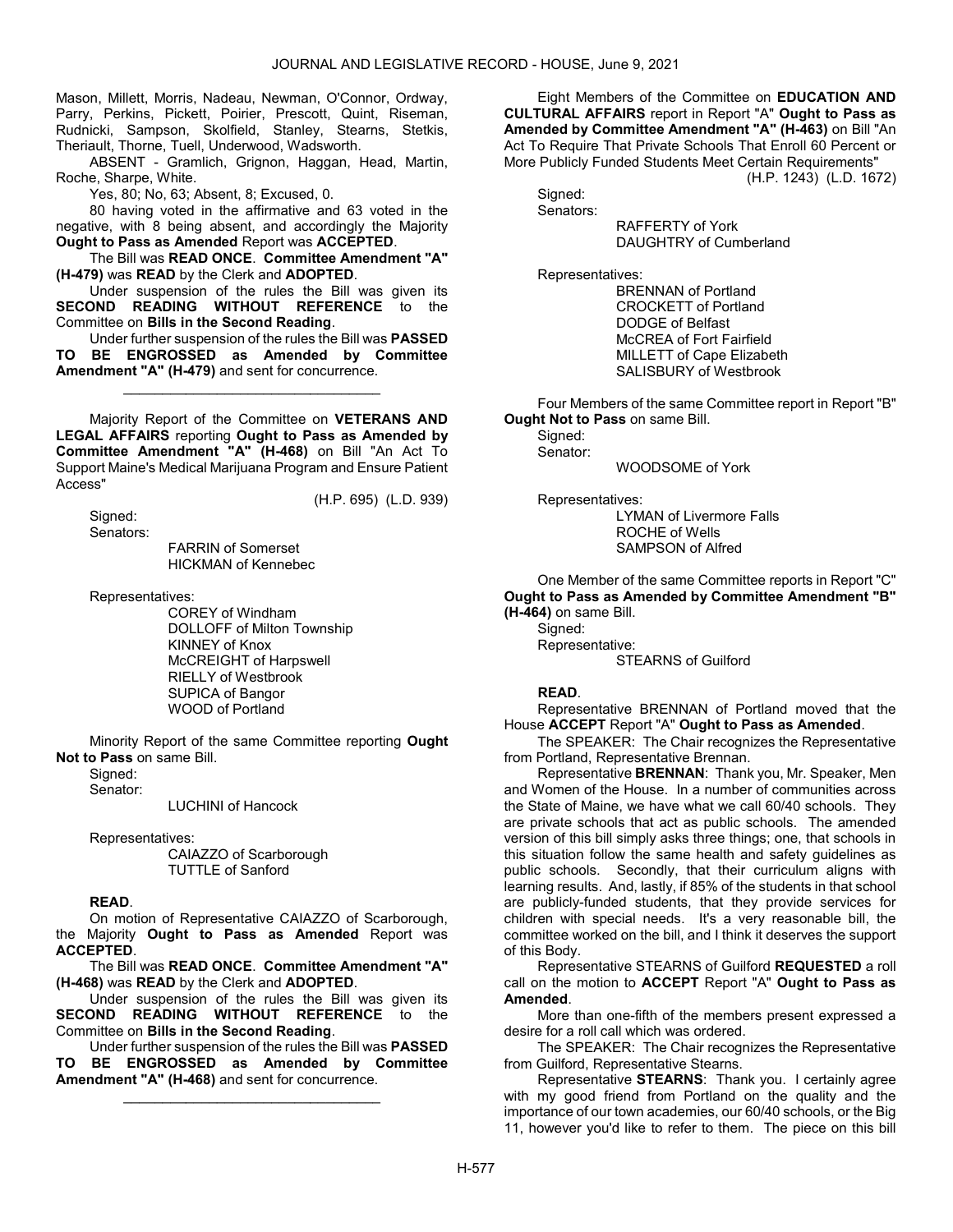that is problematic for me, it would insinuate that our town academies are not following high standards for curriculum and high standards for safety. And I don't feel that that's the case whatsoever. A board of trustees oversees those institutions. They're also held with their feet to the fire through a very rigorous accreditation process. And lastly, the sending school districts or towns certainly have the ability through their contractual arrangements for those institutions to make absolutely sure that their students are being treated in a safe and equitable manner while on the campuses. Thank you.

 The SPEAKER: The Chair recognizes the Representative from Cape Elizabeth, Representative Millett.

 Representative MILLETT: Thank you, Mr. Speaker, Ladies and Gentlemen of the House. I rise to address one of the issues that was just raised, and it's actually a little concerning. Because we have in Statute, current Statute, in two places, 20 MRSA Section 2902, Subsection 4, where we already require all private schools, whether you're 60/40 or not, to provide instruction in the basic curriculum established by rule by the Commissioner in alignment with the system of learning results. This is already in law. And there's another section that states this. So, to have individuals insinuate that they shouldn't be held to Maine law is very concerning. Thank you, Mr. Speaker.

 The SPEAKER: A roll call has been ordered. The pending question before the House is Acceptance of Report "A" Ought to Pass as Amended. All those in favor will vote yes, those opposed will vote no.

# ROLL CALL NO. 204

 YEA - Alley, Arford, Babbidge, Bailey, Bell, Berry, Blume, Brennan, Brooks, Bryant, Caiazzo, Cardone, Cloutier, Collings, Copeland, Craven, Crockett, Cuddy, Dodge, Doore, Doudera, Dunphy, Evangelos, Evans, Fay, Geiger, Gere, Grohoski, Harnett, Hasenfus, Hepler, Hymanson, Kessler, Landry, Lookner, Madigan, Martin J, Martin R, Mathieson, Matlack, McCrea, McCreight, McDonald, Melaragno, Meyer, Millett, Morales, Moriarty, O'Connell, O'Neil, Paulhus, Pebworth, Perry A, Perry J, Pierce, Reckitt, Rielly, Riseman, Roberts, Roeder, Sachs, Salisbury, Sheehan, Stover, Supica, Sylvester, Talbot Ross, Tepler, Terry, Tucker, Tuell, Tuttle, Warren C, Warren S, White, Williams, Wood, Zager, Zeigler, Mr. Speaker.

 NAY - Andrews, Arata, Austin, Bernard, Blier, Bradstreet, Carlow, Carmichael, Cebra, Collamore, Connor, Corey, Costain, Crafts, Dillingham, Dolloff, Downes, Drinkwater, Ducharme, Faulkingham, Fecteau, Foster, Gifford, Greenwood, Griffin, Haggan, Hall, Hanley, Harrington, Hutchins, Javner, Johansen, Kinney, Kryzak, Lemelin, Libby, Lyford, Lyman, Mason, Millett, Morris, Nadeau, Newman, O'Connor, Ordway, Parry, Perkins, Pickett, Pluecker, Poirier, Prescott, Quint, Rudnicki, Sampson, Skolfield, Stanley, Stearns, Stetkis, Theriault, Thorne, Underwood, Wadsworth.

 ABSENT - Bickford, Gramlich, Grignon, Head, Martin, Osher, Roche, Sharpe, White.

Yes, 80; No, 62; Absent, 9; Excused, 0.

 80 having voted in the affirmative and 62 voted in the negative, with 9 being absent, and accordingly Report "A" Ought to Pass as Amended was ACCEPTED.

 The Bill was READ ONCE. Committee Amendment "A" (H-463) was READ by the Clerk and ADOPTED.

 Under suspension of the rules the Bill was given its SECOND READING WITHOUT REFERENCE to the Committee on Bills in the Second Reading.

 Under further suspension of the rules the Bill was PASSED TO BE ENGROSSED as Amended by Committee Amendment "A" (H-463) and sent for concurrence.

 Six Members of the Committee on LABOR AND HOUSING report in Report "A" Ought to Pass as Amended by Committee Amendment "A" (H-481) on Bill "An Act To End Atwill Employment"

\_\_\_\_\_\_\_\_\_\_\_\_\_\_\_\_\_\_\_\_\_\_\_\_\_\_\_\_\_\_\_\_\_

(H.P. 398) (L.D. 553)

 Signed: Representatives:

 SYLVESTER of Portland CUDDY of Winterport GERE of Kennebunkport PEBWORTH of Blue Hill ROEDER of Bangor WARREN of Scarborough

 Four Members of the same Committee report in Report "B" **Ought Not to Pass on same Bill.** 

 Signed: Senator:

GUERIN of Penobscot

Representatives:

 BRADSTREET of Vassalboro DRINKWATER of Milford MORRIS of Turner

 Two Members of the same Committee report in Report "C" Ought to Pass as Amended by Committee Amendment "B" (H-482) on same Bill.

 Signed: Senators:

> HICKMAN of Kennebec MIRAMANT of Knox

# READ.

 Representative SYLVESTER of Portland moved that the House ACCEPT Report "A" Ought to Pass as Amended.

 On further motion of the same Representative, TABLED pending his motion to ACCEPT Report "A" Ought to Pass as Amended and later today assigned.

\_\_\_\_\_\_\_\_\_\_\_\_\_\_\_\_\_\_\_\_\_\_\_\_\_\_\_\_\_\_\_\_\_

 Eight Members of the Committee on STATE AND LOCAL GOVERNMENT report in Report "A" Ought to Pass on Bill "An Act To Protect State Workers from Exposure to Harmful Substances"

(H.P. 770) (L.D. 1042)

 Signed: Senators:

 BALDACCI of Penobscot CLAXTON of Androscoggin

Representatives:

 MATLACK of St. George BRYANT of Windham COPELAND of Saco DOORE of Augusta PAULHUS of Bath RISEMAN of Harrison

 Three Members of the same Committee report in Report "B" Ought to Pass as Amended by Committee Amendment "A" (H-489) on same Bill. Signed: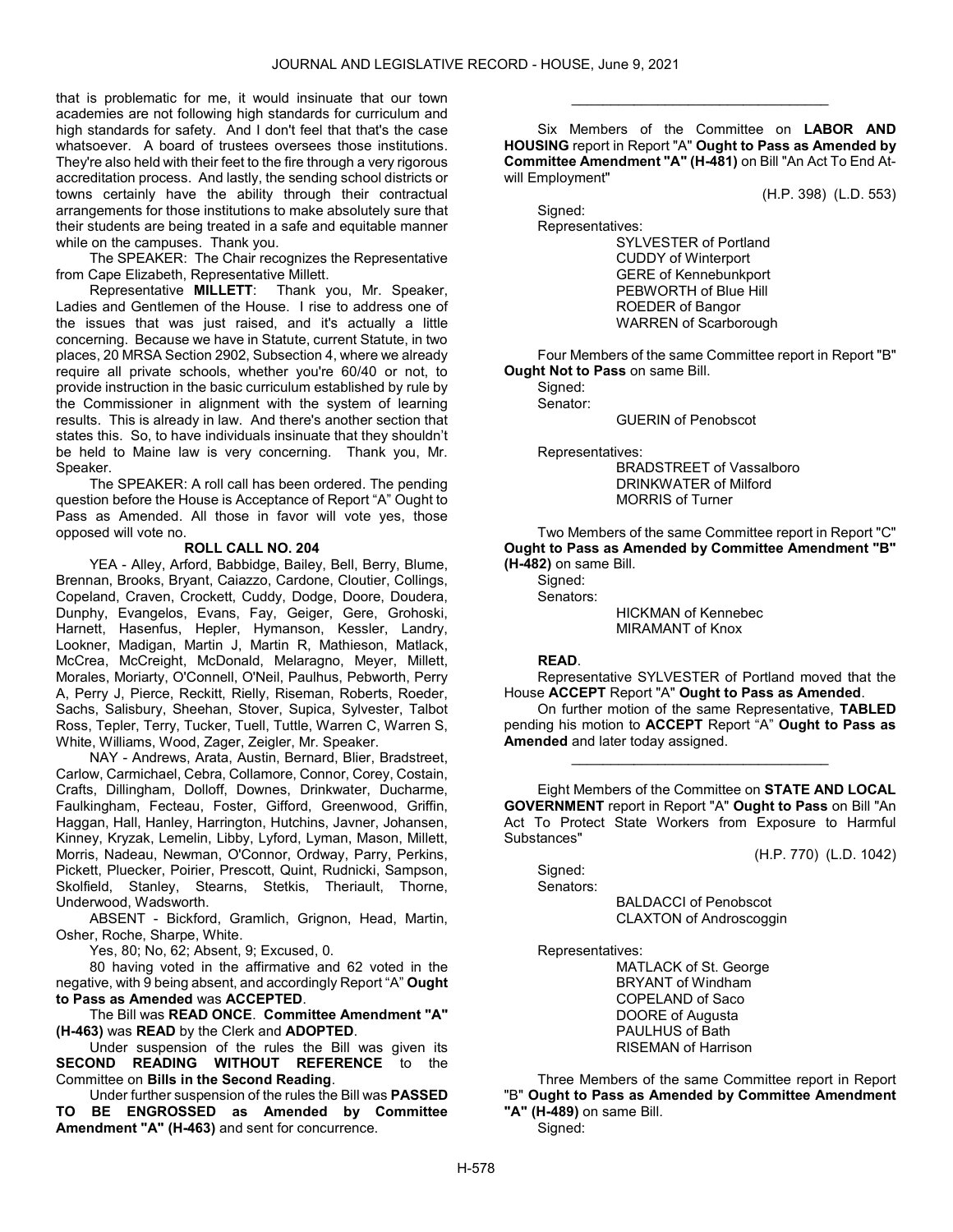Senator:

### ROSEN of Hancock

Representatives:

 DOWNES of Bucksport TUELL of East Machias

 Two Members of the same Committee report in Report "C" Ought Not to Pass on same Bill.

Sianed:

Representatives:

 GREENWOOD of Wales HEAD of Bethel

### READ.

 On motion of Representative MATLACK of St. George, Report "A" Ought to Pass was ACCEPTED.

The Bill was READ ONCE.

 Under suspension of the rules the Bill was given its SECOND READING WITHOUT REFERENCE to the Committee on Bills in the Second Reading.

 Under further suspension of the rules the Bill was PASSED TO BE ENGROSSED and sent for concurrence. \_\_\_\_\_\_\_\_\_\_\_\_\_\_\_\_\_\_\_\_\_\_\_\_\_\_\_\_\_\_\_\_\_

 Eight Members of the Committee on VETERANS AND LEGAL AFFAIRS report in Report "A" Ought to Pass as Amended by Committee Amendment "A" (H-461) on Bill "An Act To Update the Voter Registration Process"

Sianed: Senators: (H.P. 804) (L.D. 1126)

 LUCHINI of Hancock HICKMAN of Kennebec

Representatives:

 CAIAZZO of Scarborough McCREIGHT of Harpswell RIELLY of Westbrook SUPICA of Bangor TUTTLE of Sanford WOOD of Portland

 Four Members of the same Committee report in Report "B" Ought Not to Pass on same Bill.

Signed:

Senator:

FARRIN of Somerset

Representatives:

 DOLLOFF of Milton Township HARRINGTON of Sanford KINNEY of Knox

 One Member of the same Committee reports in Report "C" Ought to Pass as Amended by Committee Amendment "B" (H-462) on same Bill.

Signed:

Representative:

COREY of Windham

# READ.

 Representative DUNPHY of Old Town moved that the House ACCEPT Report "A" Ought to Pass as Amended.

 Representative DILLINGHAM of Oxford REQUESTED a roll call on the motion to **ACCEPT** Report "A" Ought to Pass as Amended.

 More than one-fifth of the members present expressed a desire for a roll call which was ordered.

 The SPEAKER: A roll call has been ordered. The pending question before the House is Acceptance of Report "A" Ought to Pass as Amended. All those in favor will vote yes, those opposed will vote no.

# ROLL CALL NO. 205

 YEA - Alley, Arford, Babbidge, Bailey, Bell, Berry, Blume, Brennan, Brooks, Bryant, Caiazzo, Cardone, Cloutier, Collings, Copeland, Crafts, Craven, Crockett, Cuddy, Dodge, Doore, Doudera, Dunphy, Evangelos, Evans, Fay, Geiger, Gere, Grohoski, Harnett, Hasenfus, Hepler, Hymanson, Kessler, Landry, Lookner, Madigan, Martin J, Martin R, Mathieson, Matlack, McCrea, McCreight, McDonald, Melaragno, Meyer, Millett, Morales, Moriarty, O'Connell, O'Neil, Osher, Paulhus, Pebworth, Perry A, Perry J, Pierce, Pluecker, Reckitt, Rielly, Riseman, Roberts, Roeder, Sachs, Salisbury, Sheehan, Stover, Supica, Sylvester, Talbot Ross, Tepler, Terry, Tucker, Tuttle, Warren C, Warren S, White, Wood, Zager, Zeigler, Mr. Speaker.

 NAY - Andrews, Arata, Austin, Bernard, Bickford, Blier, Bradstreet, Carlow, Carmichael, Cebra, Collamore, Connor, Corey, Costain, Dillingham, Dolloff, Downes, Drinkwater, Ducharme, Faulkingham, Foster, Gifford, Greenwood, Griffin, Haggan, Hall, Hanley, Harrington, Hutchins, Javner, Johansen, Kinney, Kryzak, Lemelin, Libby, Lyford, Lyman, Mason, Millett, Morris, Nadeau, Newman, O'Connor, Ordway, Parry, Perkins, Pickett, Poirier, Prescott, Quint, Rudnicki, Sampson, Skolfield, Stanley, Stearns, Stetkis, Theriault, Thorne, Tuell, Underwood, Wadsworth.

 ABSENT - Fecteau, Gramlich, Grignon, Head, Martin, Roche, Sharpe, White, Williams.

Yes, 81; No, 61; Absent, 9; Excused, 0.

 81 having voted in the affirmative and 61 voted in the negative, with 9 being absent, and accordingly Report "A" Ought to Pass as Amended was ACCEPTED.

 The Bill was READ ONCE. Committee Amendment "A" (H-461) was READ by the Clerk and ADOPTED.

 Under suspension of the rules the Bill was given its SECOND READING WITHOUT REFERENCE to the Committee on Bills in the Second Reading.

 Under further suspension of the rules the Bill was PASSED TO BE ENGROSSED as Amended by Committee Amendment "A" (H-461) and sent for concurrence.

\_\_\_\_\_\_\_\_\_\_\_\_\_\_\_\_\_\_\_\_\_\_\_\_\_\_\_\_\_\_\_\_\_

 By unanimous consent, all matters having been acted upon were ORDERED SENT FORTHWITH. \_\_\_\_\_\_\_\_\_\_\_\_\_\_\_\_\_\_\_\_\_\_\_\_\_\_\_\_\_\_\_\_\_

# UNFINISHED BUSINESS

 The following matter, in the consideration of which the House was engaged at the time of adjournment yesterday, had preference in the Orders of the Day and continued with such preference until disposed of as provided by House Rule 502.

 Resolve, To Establish a Commission To Increase Housing Opportunities in Maine by Studying Zoning and Land Use Restrictions (EMERGENCY)

> (H.P. 445) (L.D. 609) (S. "B" S-177)

TABLED - June 8, 2021 (Till Later Today) by Representative DUNPHY of Old Town. PENDING - FINAL PASSAGE. (Roll Call Ordered)

: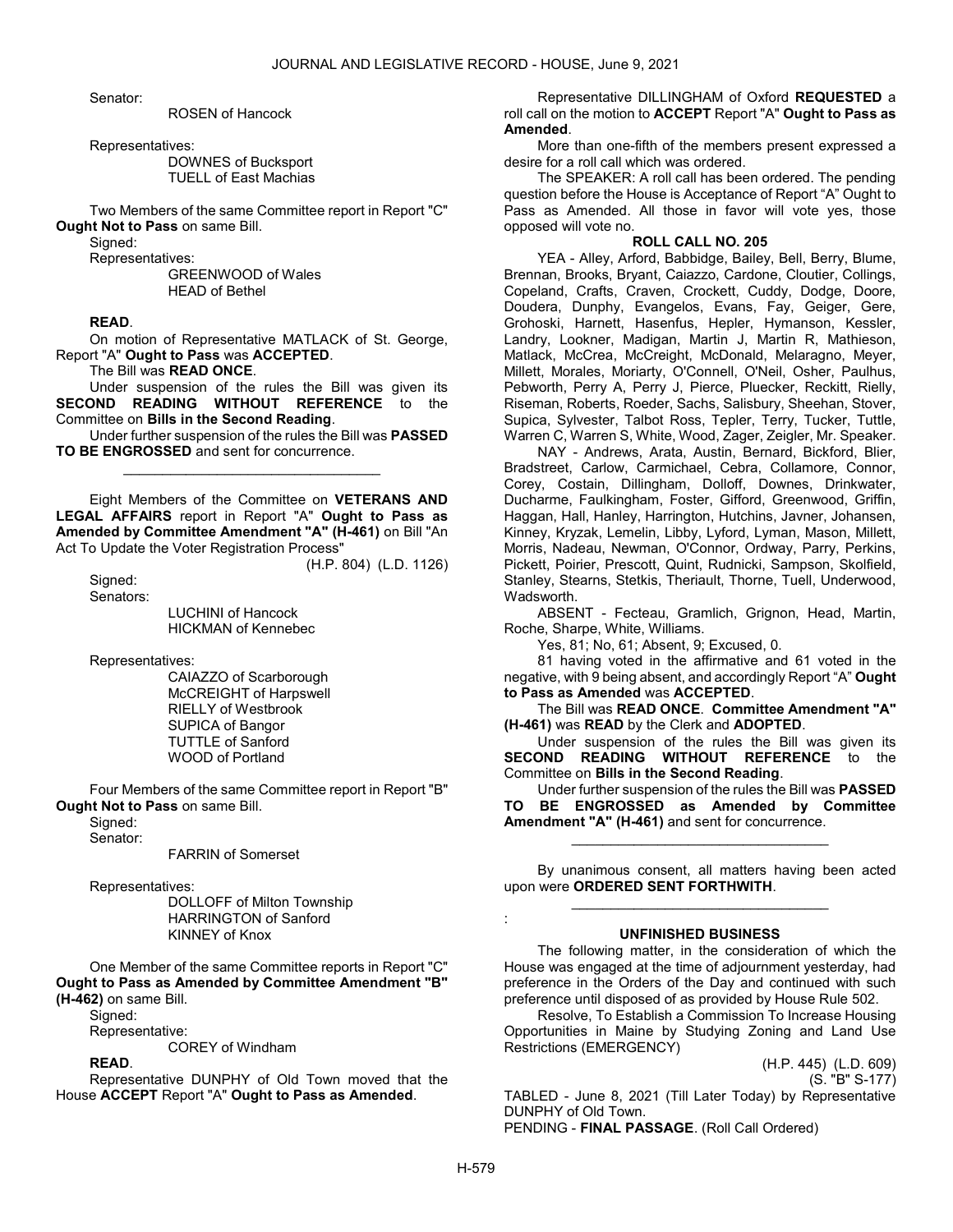The SPEAKER: The Chair recognizes the Representative from Oxford, Representative Dillingham.

 Representative DILLINGHAM: Thank you, Mr. Speaker, Ladies and Gentlemen of the House. I just would like to ask a clarifying question, actually two parts, to the Speaker. I want to clarify that this bill did pass already on an emergency measure in this Body, if my memory serves me correctly, and also that the reason we're doing this again is because there was an amendment in the other Body to allow this to be privately funded instead of actually being paid for through state funds.

 The SPEAKER: The Chair would answer in the affirmative to both questions.

 A roll call having been previously ordered. The pending question before the House is Final Passage. All those in favor will vote yes, those opposed will vote no.

 This being an emergency measure, a two thirds vote of all members elected to the House being necessary, a total was taken.

## ROLL CALL NO. 206

 YEA - Alley, Arata, Arford, Austin, Babbidge, Bailey, Bell, Bernard, Berry, Bickford, Blume, Bradstreet, Brennan, Brooks, Bryant, Caiazzo, Cardone, Carlow, Carmichael, Cloutier, Collamore, Collings, Copeland, Corey, Costain, Crafts, Craven, Crockett, Cuddy, Dillingham, Dodge, Dolloff, Doore, Doudera, Downes, Drinkwater, Ducharme, Dunphy, Evangelos, Evans, Faulkingham, Fay, Fecteau, Geiger, Gere, Gramlich, Griffin, Grohoski, Haggan, Hall, Hanley, Harnett, Harrington, Hasenfus, Hepler, Hymanson, Javner, Kessler, Kinney, Kryzak, Landry, Lemelin, Libby, Lookner, Lyman, Madigan, Martin, Mason,<br>Mathieson, Matlack, McCrea, McCreight, McDonald, Mathieson, Matlack, McCrea, McCreight, McDonald, Melaragno, Meyer, Millett H, Millett R, Morales, Moriarty, Morris, Nadeau, O'Connell, O'Neil, Ordway, Osher, Parry, Paulhus, Pebworth, Perkins, Perry A, Perry J, Pierce, Pluecker, Poirier, Quint, Rielly, Riseman, Roberts, Roeder, Rudnicki, Sachs, Salisbury, Sheehan, Skolfield, Stearns, Stover, Supica, Sylvester, Talbot Ross, Tepler, Terry, Theriault, Thorne, Tucker, Tuell, Tuttle, Wadsworth, Warren C, Warren S, White, Wood, Zager, Zeigler, Mr. Speaker.

 NAY - Andrews, Blier, Connor, Foster, Gifford, Greenwood, Hutchins, Lyford, Newman, O'Connor, Pickett, Prescott, Sampson, Stanley, Stetkis, Underwood.

 ABSENT - Cebra, Grignon, Head, Johansen, Martin R, Martin T, Reckitt, Roche, Sharpe, White, Williams.

Yes, 124; No, 16; Absent, 11; Excused, 0.

 124 having voted in the affirmative and 16 voted in the negative, with 11 being absent, and accordingly, the Resolve was FINALLY PASSED, signed by the Speaker and sent to the Senate.

 By unanimous consent, all matters having been acted upon were ORDERED SENT FORTHWITH. \_\_\_\_\_\_\_\_\_\_\_\_\_\_\_\_\_\_\_\_\_\_\_\_\_\_\_\_\_\_\_\_\_

\_\_\_\_\_\_\_\_\_\_\_\_\_\_\_\_\_\_\_\_\_\_\_\_\_\_\_\_\_\_\_\_\_

 The SPEAKER: The Chair recognizes the Representative from Dixfield, Representative Pickett.

 Representative PICKETT: Mr. Speaker, I wish to speak on the record.

 The SPEAKER: The Representative from Dixfield, Representative Pickett, has requested unanimous consent to speak on the record. Hearing no objection, it is so ordered.

 Representative PICKETT: Mr. Speaker, had I been in my seat for the Roll Call on Item 6-13, LD 1269, I would have voted no on the Ought to Pass as Amended motion.

\_\_\_\_\_\_\_\_\_\_\_\_\_\_\_\_\_\_\_\_\_\_\_\_\_\_\_\_\_\_\_\_\_

# COMMUNICATIONS

### The Following Communication: (H.C. 170) MAINE STATE LEGISLATURE OFFICE OF THE EXECUTIVE DIRECTOR LEGISLATIVE COUNCIL

June 7, 2021

Honorable Ryan Fecteau Speaker of the House 130th Maine Legislature Augusta, Maine 04333 Dear Speaker Fecteau:

I am notifying you that, pursuant to 12 MRSA §683-A, I have forwarded to the Joint Standing Committee on Agriculture, Conservation and Forestry the following nomination made to the Maine Land Use Planning Commission by the Penobscot County Commissioners on May 18, 2021:

Peter Pray of Millinocket

The County asks that this nomination be considered to continue serving a new four-year term that begins July 9, 2021 through July 8, 2025. This position is scheduled to be filled by Penobscot County.

Pursuant to 12 MRSA 683-A, this appointment is subject to confirmation by the Maine Senate after review by the committee having jurisdiction over conservation matters.

\_\_\_\_\_\_\_\_\_\_\_\_\_\_\_\_\_\_\_\_\_\_\_\_\_\_\_\_\_\_\_\_\_

Sincerely,

S/Suzanne M. Gresser

Executive Director

READ and ORDERED PLACED ON FILE.

 The Following Communication: (H.C. 169) STATE OF MAINE CLERK'S OFFICE 2 STATE HOUSE STATION AUGUSTA, MAINE 04333-0002

June 8, 2021

Honorable Ryan M. Fecteau Speaker of the House 2 State House Station Augusta, Maine 04333

Dear Speaker Fecteau:

Pursuant to Joint Rule 310, the following Joint Standing Committee has voted unanimously to report the following bills out "Ought Not to Pass:"

Judiciary<br>L.D. 216

- An Act To Seal Marijuana Criminal Convictions and Civil Adjudications
- L.D. 291 An Act Regarding Continuances for Protection from Abuse Hearings
- L.D. 725 An Act To Improve Transparency in State Code and License Violations by Making Public the Names of Complainants
- L.D. 1055 Resolve, To Automatically Seal the Criminal History Records Relating to Any Crimes Decriminalized in the 130th Legislature
- L.D. 1210 An Act To Remove Barriers to Employment by Sealing the Records of Persons Convicted of Certain Nonviolent Crimes
- L.D. 1401 An Act To Prohibit Biological Males from Participating in School Athletic Programs and Activities Designated for Females at Schools That Receive Federal Funding (EMERGENCY)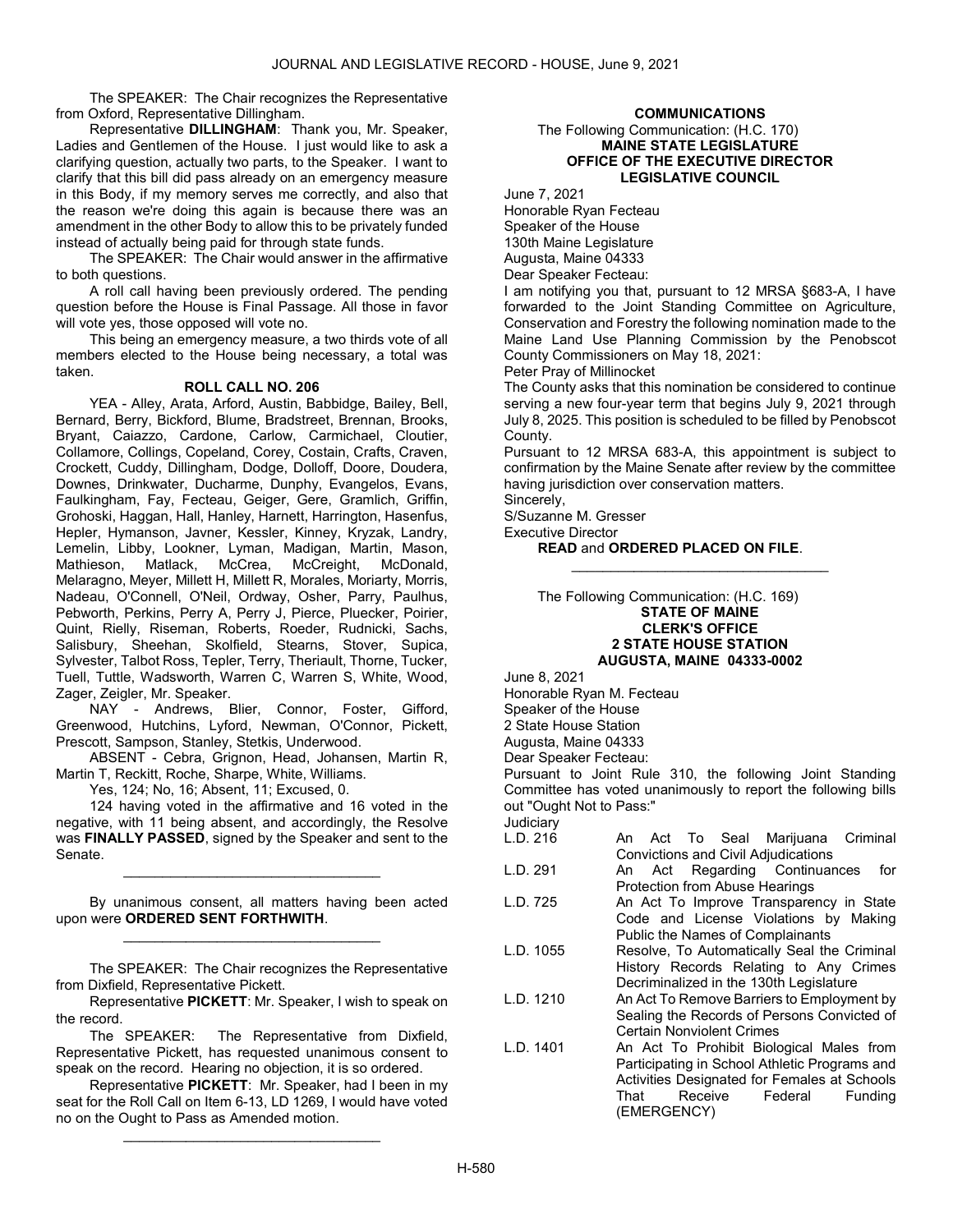- L.D. 1459 An Act Regarding a Post-judgment Motion by a Person Seeking To Satisfy the Prerequisites for Obtaining Special Restrictions on the Dissemination and Use of Criminal History Record Information for Certain Criminal Convictions
- L.D. 1465 An Act To Remove Barriers to Occupational Licensing Due to Criminal Records L.D. 1602 An Act Regarding Criminal Records
- 
- L.D. 1719 An Act To Prevent Human Trafficking and Child Exploitation

Sincerely,

S/Robert B. Hunt

Clerk of House

**READ** and with accompanying papers ORDERED PLACED ON FILE. \_\_\_\_\_\_\_\_\_\_\_\_\_\_\_\_\_\_\_\_\_\_\_\_\_\_\_\_\_\_\_\_\_

 The Following Communication: (S.C. 635) MAINE SENATE 130TH LEGISLATURE

June 8, 2021 Honorable Ryan Fecteau Speaker of the House 2 State House Station

Augusta, ME 04333-0002

Dear Speaker Fecteau:

In accordance with 3 M.R.S.A. §158 and Joint Rule 506 of the 130th Maine Legislature, please be advised that the Senate today confirmed the following nominations:

Upon the recommendation of the Committee on Energy, Utilities and Technology:

- Heather Furth of Old Town for appointment, to the Efficiency Maine Trust Board
- Patrick J. Scully, Esq. of Naples for appointment, to the Public Utilities Commission Upon the recommendation of the Committee on Inland Fisheries and Wildlife:
- Anthony L. Liguori of Kennebunk for appointment, to the Inland Fisheries and Wildlife Advisory Council

Best Regards,

S/Darek M. Grant

Secretary of the Senate

### READ and ORDERED PLACED ON FILE.

 By unanimous consent, all matters having been acted upon were ORDERED SENT FORTHWITH. \_\_\_\_\_\_\_\_\_\_\_\_\_\_\_\_\_\_\_\_\_\_\_\_\_\_\_\_\_\_\_\_\_

\_\_\_\_\_\_\_\_\_\_\_\_\_\_\_\_\_\_\_\_\_\_\_\_\_\_\_\_\_\_\_\_\_

 The following items were taken up out of order by unanimous consent:

### UNFINISHED BUSINESS

 The following matters, in the consideration of which the House was engaged at the time of adjournment, yesterday had preference in the Orders of the Day and continued with such preference until disposed of as provided by House Rule 502.

 SENATE REPORT - Ought to Pass as Amended by Committee Amendment "A" (S-65) - Committee on HEALTH COVERAGE, INSURANCE AND FINANCIAL SERVICES on Bill "An Act To Cap Interest Rates for Consumer Debt"

(S.P. 205) (L.D. 522) - In Senate, Unanimous OUGHT TO PASS AS AMENDED Report READ and ACCEPTED and the Bill PASSED TO BE

### ENGROSSED AS AMENDED BY COMMITTEE AMENDMENT "A" (S-65).

TABLED - May 19, 2021 (Till Later Today) by Representative DUNPHY of Old Town.

PENDING - ACCEPTANCE OF COMMITTEE REPORT.

Subsequently, the Unanimous Committee Report was ACCEPTED.

 The Bill was READ ONCE. Committee Amendment "A" (S-65) was READ by the Clerk and ADOPTED.

 Under suspension of the rules the Bill was given its SECOND READING WITHOUT REFERENCE to the Committee on Bills in the Second Reading.

 Under further suspension of the rules the Bill was PASSED TO BE ENGROSSED as Amended by Committee Amendment "A" (S-65) in concurrence.

\_\_\_\_\_\_\_\_\_\_\_\_\_\_\_\_\_\_\_\_\_\_\_\_\_\_\_\_\_\_\_\_\_

Bill "An Act To Make Election Day a State Holiday"

(H.P. 202) (L.D. 286)

- In House, Bill and accompanying papers COMMITTED to the Committee on STATE AND LOCAL GOVERNMENT on April 28, 2021.

- In Senate, Majority (8) OUGHT NOT TO PASS Report of the Committee on STATE AND LOCAL GOVERNMENT READ and ACCEPTED in NON-CONCURRENCE.

TABLED - June 2, 2021 (Till Later Today) by Representative DUNPHY of Old Town.

PENDING - FURTHER CONSIDERATION.

 Subsequently, on motion of Representative COLLINGS of Portland, the House voted to RECEDE.

 On further motion of same Representative, the Minority Ought to Pass as Amended Report was ACCEPTED.

 The Bill was READ ONCE. Committee Amendment "A" (H-39) was READ by the Clerk and ADOPTED.

 Under suspension of the rules the Bill was given its SECOND READING WITHOUT REFERENCE to the Committee on Bills in the Second Reading.

 Representative COLLINGS of Portland PRESENTED House Amendment "A" (H-492), which was READ by the Clerk.

 The SPEAKER: The Chair recognizes the Representative from Portland, Representative Collings.

 Representative COLLINGS: Thank you, Mr. Speaker, Ladies and Gentlemen of the House. As those of you who were here in the last session will recall, this was a bill that was passed and was on the appropriation table. We adjourned early and that was that for the bill. I brought it back up again and it's the same bill as last session which, very simply, makes election day a state holiday every two years in a general election, which is the case in, I don't remember, maybe in about 12 or 13 other states, and there's legislation pending in other states, it's being considered at the federal level as well for a national holiday. And what this amendment does, Mr. Speaker, is it adds language which is also typical in about two-thirds of all the states currently which the amendment put in based on feedback I received from both Democrats and Republicans. They said if this is a state holiday, that doesn't mean that everyone that works and all these different employers in the State actually get the day off, so, if you're trying to get more people to have the option to vote when they're working, more workers in the state, this original bill doesn't do that. So, the amendment simply puts in place, again, what happens in about two-thirds of other States, is they allow people to have some time off to go and vote.

 Now, in these other states around the country, they all have different versions of this law. Some give unlimited time,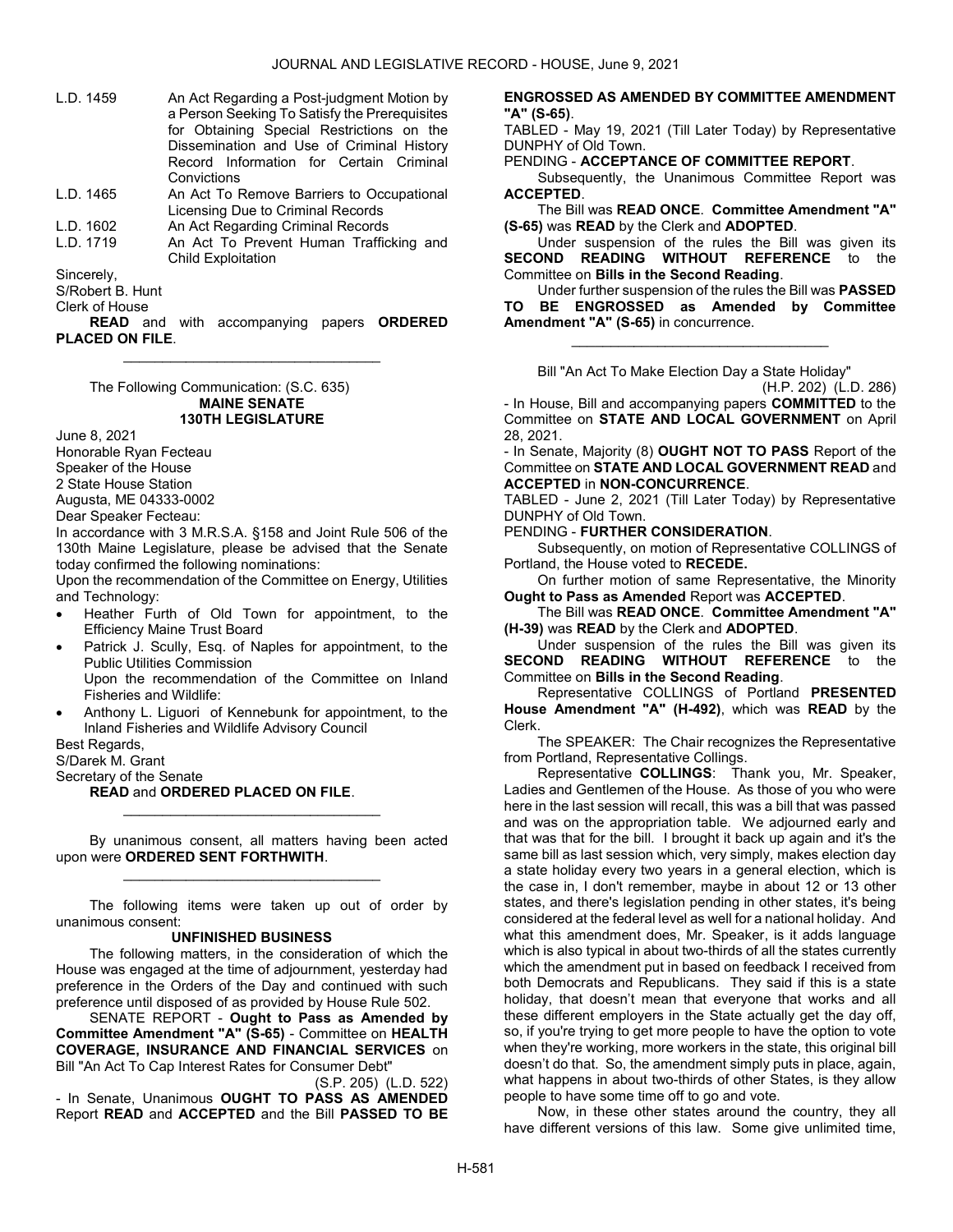some give two hours, three hours, I went right in the middle of all these states, I thought three hours was a fair amount of time, and what the amendment also says is that you just don't simply walk up and leave to go vote, you need to talk to your employer in advance, ask them to go vote, and then you can go do so. So, that's what the amendment does, and I'll just summarize briefly. I have two thoughts in mind with this bill. Number one is I want to provide more options for workers to vote that prefer to go and vote on the day of the election. Now, there's lots of talks about early voting, voting in mail. For myself and many people, we like to go exercise our right to vote with our family, our neighbors, we like to go and vote. So, that's what part of it goes to address.

 The other part of it talks about having a new holiday in the State every two years. What is the criteria or why should we have a holiday? Well, we have different holidays, Mr. Speaker; to recognize veterans, to recognize different religious observances, and there's a few of them. And when I put this in, there were two things that came to mind of why I thought this reached this level that this should be a day that we should honor and recognize. Number one is our democracy is fragile, we've seen that more than ever this past year in our elections and what happened at the Capitol in D.C., and it's not something we should take for granted. I believe the right to vote is a sacred institution and it should rise to that occasion that we recognize and honor that. And, in the past history of our country, everyone has not had the right to vote and it's taken many years for every single person in this country to have the right to vote. We started out at the beginning of this country, only 6% of the people could vote; they were white property owners. And then, in about 1820, non-property owners got the right to vote, but those were males. And then, in 1920, women got the right to vote. That was only white women. And then, I forgot to say before 1920, in 1870, after the Civil War, black men, not black women, but black men were given the right to vote. And then finally, in 1965 with the Federal Voting Act, they tried to get rid of prohibitive laws that specifically targeted black people that denied them the right to vote by giving tests, by making them pay fees. That's what a lot of the Civil Rights Act did, besides reacting to the violence of people being beaten and killed trying to exercise their right to vote. And, finally, Mr. Speaker, in 1967, I believe, after the Civil Rights Act, finally, Native Americans in this State could vote. So, they finally got that.

 So, it's been a long process, it's been a long history. I think, though, that this voting is a sacred part of our country, we should give it that due and so, for those reasons I presented this, I've added the amendment because I don't want to exclude many people that wouldn't've been included in the original bill, as many of my colleagues on both sides of the aisle pointed out. Thank you, Mr. Speaker.

 The SPEAKER: The Chair recognizes the Representative from East Machias, Representative Tuell.

 Representative TUELL: Thank you, Mr. Speaker. Before I begin, I'd like to pose a question to the Chair.

The SPEAKER: The Member may proceed.

 Representative TUELL: Thank you, Mr. Speaker. So, to be clear, are we voting on the amendment or the bill plus the amendment?

 The SPEAKER: The pending question is the Adoption of House Amendment "A" presented by the Representative from Portland.

 Representative TUELL: Okay. So, were we to proceed with debating the amendment, we would then have another opportunity to discuss and debate the bill as a whole, correct?

 The SPEAKER: The Chair would advise the Member that there will be an opportunity to debate the bill on engrossment.

Representative TUELL: Okay. Thank you, Mr. Speaker. And, with that, I would like to speak to the amendment because as the amendment is what is before us, it's important for folks to know that the amendment was not presented at the public hearing as part of the bill. Employers around the State were not aware that it was being presented. What it boils down to as an amendment is a requirement that employers provide so many hours of time for employees to go vote on Election Day. And with all that our employers are facing, our employers didn't have the chance to weigh in, didn't really have the chance to comment for this to come up after the public hearing, to even come up after the work session. I have a real problem with that and I would certainly request a Roll Call on it and will speak to the rest of the bill when the appropriate time comes.

 The same Representative REQUESTED a roll call on the motion to ADOPT House Amendment "A" (H-492).

 More than one-fifth of the members present expressed a desire for a roll call which was ordered.

 The SPEAKER: The Chair recognizes the Representative from Auburn, Representative Bickford.

 Representative BICKFORD: Thank you, Mr. Speaker. Mr. Speaker, Ladies and Gentlemen of the House, I was amazed at the history lesson we heard. It was enlightening, it was very good. Some of it, I learned in eighth grade, some of it I lived through. But the history lesson we heard has nothing at all to do with this bill. The solution this bill is looking for was made when we allowed early voting and absentee voting.

 Mr. Speaker, I don't know anyone that works from seven in the morning until eight o'clock at night, and those are the only people that should be affected by this bill. If I work seven to five, if I work 12 to 12, I have the opportunity on voting day to vote before I go to work or after I get out of work. As in today, when I'm voting at home on the school budget. If I get home before eight o'clock, I'm able to go in and vote on a school budget. It was my choice to risk not doing it this morning; I could've done it at 7:30 this morning before I came up. I chose not to. I chose to think we were going to get out on time. But that is not a fault of this Body or of the Speaker, it's my fault for not realizing that I was going to get out on time. The same thing happens in the real world. People work. They know their schedule; they know that they may have to vote a day early. I actually used to work some days from 4 a.m. until 10 p.m. It was my choice then to vote early or vote absentee. Mr. Speaker, this is not a good bill. It's just another attack on business, as we see quite often in this chamber. Please vote down this amendment and the pending bill. Thank you.

 The SPEAKER: The Chair recognizes the Representative from Rumford, Representative Dolloff.

 Representative DOLLOFF: Thank you, Mr. Speaker and Ladies and Gentlemen of the House. You might find this hard to believe, but I've been voting for over 45 years. I've never missed a vote or going to the polls. And if, for some reason, I'm on vacation or we're here late and I know we have a session that day, then I go and I request my absentee ballot and return it. It's that simple. I've always been lucky enough to have some really good bosses that in my job, in my field, did let me go vote and come back. I don't feel this is necessary. Thank you, Mr. Speaker.

 The SPEAKER: The Chair recognizes the Representative from Cumberland, Representative Moriarty.

 Representative MORIARTY: Thank you, Mr. Speaker, Fellow Members of the House. Just a few hours ago, the veterans of both Bodies of the Legislature had their picture taken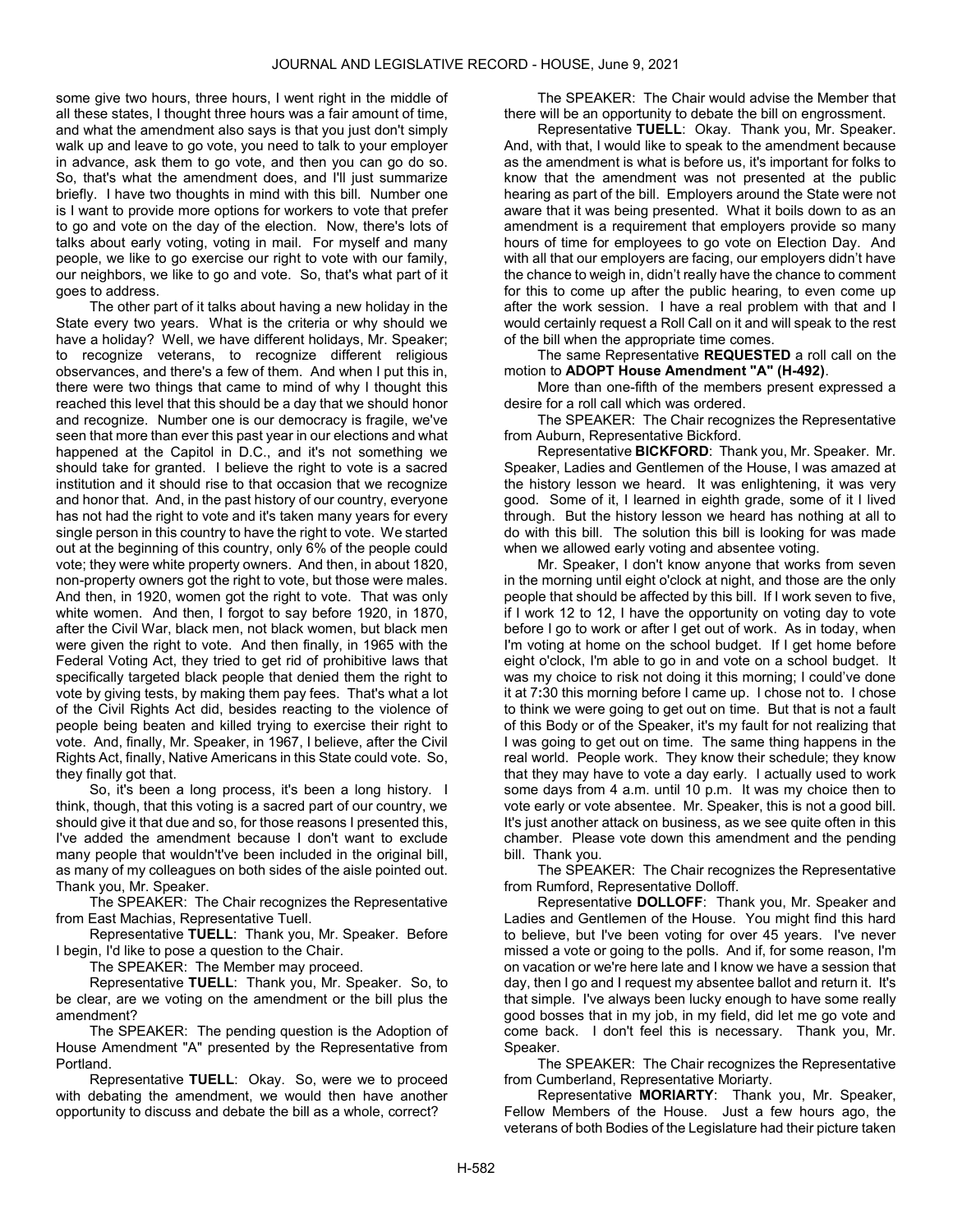on the balcony. It reminded me that just a week ago Monday we celebrated Memorial Day nationwide and we expressed our thanks and gratitude to those men and women who have given their lives in the service of their country and to defend the country and its values. In November, at about the same time as election day occurs, we celebrate Veterans Day, where we recognize the sacrifices and contributions of all people who have served in uniform, some of whom may have come home injured and damaged for life, others who have served perhaps without incident but have served nonetheless.

 I don't mean to digress into speaking about veterans, the point is it's appropriate at this point for us to remember why all of these individuals who we commemorate on these two holidays put on the uniform of their country and chose to serve their country. The answer is clear and we hear it each year on the occasion of these holidays. They did so to protect and preserve American values and the attributes of our Constitution and our civilization. I don't need to reiterate everything in the Constitution that is of value and incredible importance to us for which these individuals gave their health and/or their lives. It's necessary –

Representative BICKFORD: Point of Order.

 The SPEAKER: The Member will defer. The Chair recognizes the Representative from Auburn, Representative Bickford, and inquires to his Point of Order.

 Representative BICKFORD: Mr. Speaker, I'm not sure in the last five minutes I've heard anything germane to the subject matter.

 On POINT OF ORDER, Representative BICKFORD of Auburn asked the Chair if the remarks of Representative MORIARTY of Cumberland were germane to the pending question.

The SPEAKER: The Member may proceed.

 Representative MORIARTY: Thank you, Mr. Speaker. It's important at this point to, as I said, to remember why these individuals gave their lives and their health; to preserve the values of the country. One of the most important values that we all treasure and cherish is the freedom to vote for those who are to serve as our leaders. We should take all steps reasonable to ensure that as many people have an opportunity to vote to select their leaders. That is a value for which our veterans have served and, in some cases, given their lives. I support the comments of my colleague from Portland and would simply close with this message, and I repeat words spoken by our greatest president. It is altogether fitting and appropriate that we should do this. Thank you, Mr. Speaker.

 The SPEAKER: The Chair recognizes the Representative from Dixfield, Representative Pickett.

 Representative PICKETT: Thank you, Mr. Speaker, Ladies and Gentlemen of the House. I hate to admit it, but I've been voting for 52 years. And I've many times been able to go in person and when the absentee ballots came about, I was able to do a lot of voting through absentee ballot, but I've always voted. I never expected, nor do I expect, an employer to have to pay an employee to leave work and go in and vote. We have a process for it. I never was ever paid. I think we need to use what we have now, the absentee ballot, which is very simple to get, very easy to use, and there's no excuse for anybody not to vote if they truly want to. I would ask that you follow my light and vote this motion down. Thank you.

 The SPEAKER: The Chair recognizes the Representative from Wales, Representative Greenwood.

 Representative GREENWOOD: Thank you, Mr. Speaker. Mr. Speaker, Ladies and Gentlemen of the House, I, too, agree with the Representative Collings from Portland; that voting is our most important right. However, that being said, Mr. Speaker, I don't believe that an employer should be required to pay an employee to go do what the employee should do on their own. Mr. Speaker, during the public hearing on this bill, there was no reference or no indication that this was going to be statewide, this was merely making a state holiday for state employees. This last-minute amendment request here has kind of taken me by surprise, Mr. Speaker. Every individual who wants to vote has the opportunity to vote 30 days in advance. Mr. Speaker, every individual who wants to vote has the opportunity to an absentee ballot, 30 days in advance. Mr. Speaker, anybody who wishes to vote may do so in person on election day. The 129th Legislature passed what's called earned paid leave. An employee is granted one hour of paid time off to do anything necessary after 40 hours of employ. So, if an employee works 120 hours, they've earned that three hours to request from their employer to take the time off to go vote. Mr. Speaker, this amendment is absurd and should not be put on the backs of the Maine businesses. Thank you.

 The SPEAKER: The Chair recognizes the Representative from Vassalboro, Representative Bradstreet.

 Representative BRADSTREET: Thank you, Mr. Speaker. I'd like to pose a question through the Chair?

The SPEAKER: The Member may proceed.

 Representative BRADSTREET: Yes, it's related to the statement just made by the good Representative from Wales. The amendment talks about three consecutive hours of paid leave. Given that we have just enacted paid time off as the Representative referred to, is this intended to be in addition to that which has been awarded to the employees?

 The SPEAKER: The Member has posed a question through the Chair to any Member who may wish to answer. The Chair recognizes the Representative from Carmel, Representative Thorne.

 Representative THORNE: Thank you, Mr. Speaker, Members of the House. I'd like to thank the good Representative from Cumberland for his kind remarks regarding veterans and the sacrifices they've made over the years so that we can have the freedoms that we have today. I'd like to pose a question to the Chair, if I may, the Speaker?

The SPEAKER: The Member may proceed.

 Representative THORNE: Thank you. I would like to ask anybody that's able to answer it how many Maine citizens were unable to vote in 2020 because Election Day was not a state holiday.

 The SPEAKER: The Member has posed a question through the Chair to any Member who may wish to answer. The Chair recognizes the Representative from Greenbush, Representative Carmichael.

 Representative CARMICHAEL: Thank you, Mr. Speaker. I rise in opposition to this bill. I have a small transportation company in Old Town with 90-some-odd employees and my cost alone to give them time off to vote would be \$8,000. And that's not a small insignificant amount. I think it's kind of shortsided of this Body to put that on small businesses. Thank you.

 The SPEAKER: The Chair recognizes the Representative from Bangor, Representative Roeder.

Representative ROEDER: Thank you, Mr. Speaker. I wanted to address something that my esteemed colleague from Auburn mentioned in regarding his point about this being an expense for already hard-hit businesses. Many of our other colleagues have raised that point. I'll tell you a little story about when I was a director and I had employees under me, I offered them paid time off to go vote. Every single one of them came to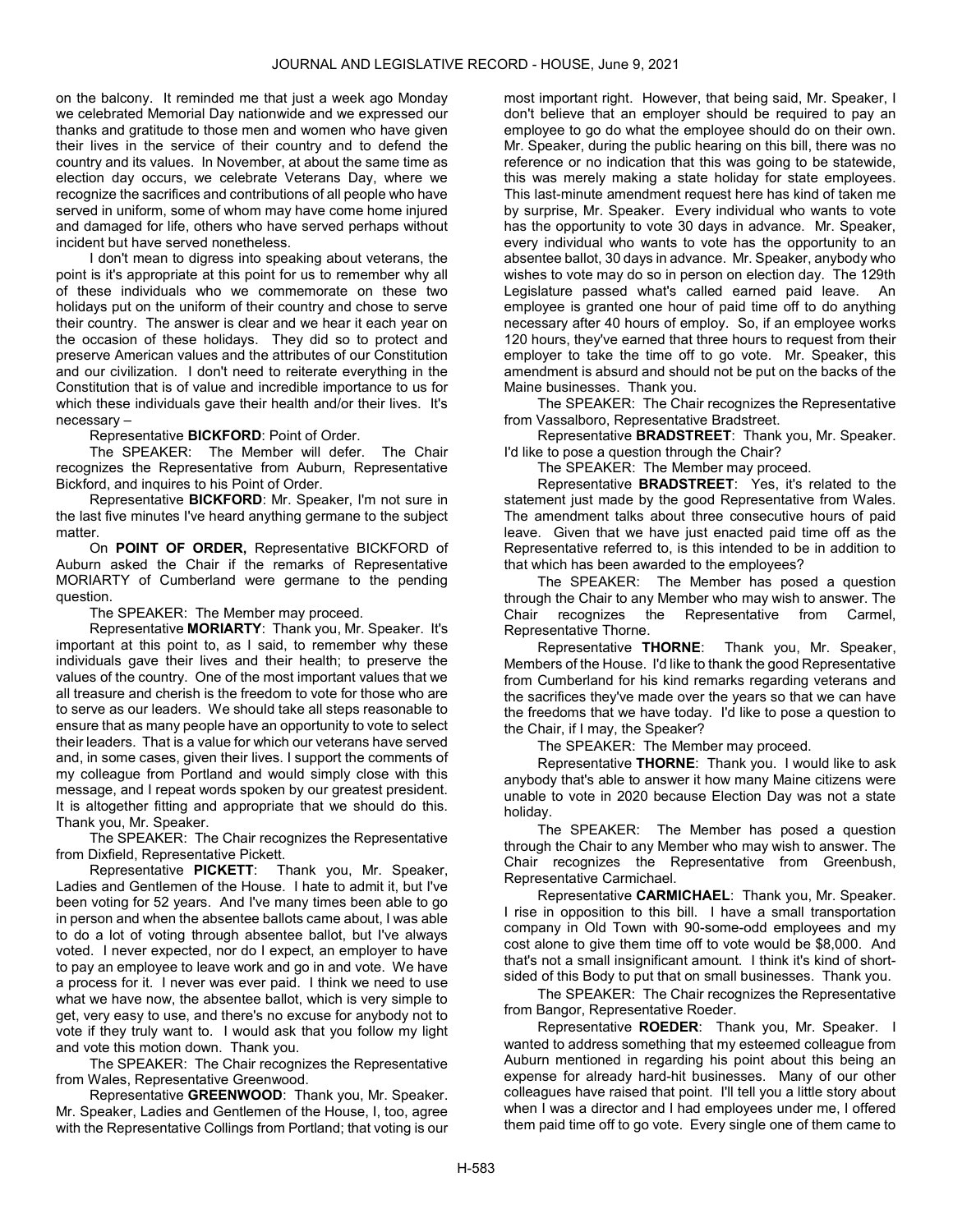me and said I already voted; I don't need it. I would posit that because we have such generous absentee voting laws in this State that it won't be a vast expense for businesses. And I would also gently remind this Body that each and every one of us have constituents that at some point in their work lives worked 12 hour shifts and might work those 12-hour shifts on election day. Thank you.

 The SPEAKER: A roll call has been ordered. The pending question before the House is Adoption of House Amendment "A" (H-492). All those in favor will vote yes, those opposed will vote no.

# ROLL CALL NO. 207

 YEA - Alley, Arford, Babbidge, Bell, Berry, Blume, Brennan, Brooks, Bryant, Caiazzo, Cardone, Cloutier, Collings, Copeland, Crafts, Craven, Crockett, Cuddy, Dodge, Doore, Doudera, Dunphy, Evans, Geiger, Gere, Gramlich, Grohoski, Harnett, Hasenfus, Hepler, Kessler, Landry, Lookner, Madigan, Martin J, Martin R, Mathieson, McCrea, McCreight, McDonald, Melaragno, Meyer, Morales, Moriarty, O'Connell, O'Neil, Osher, Paulhus, Pebworth, Perry A, Perry J, Pluecker, Rielly, Roberts, Roeder, Sachs, Salisbury, Sheehan, Stover, Supica, Sylvester, Talbot Ross, Tepler, Terry, Tucker, Tuttle, Warren C, Warren S, White, Williams, Wood, Zager, Zeigler, Mr. Speaker.

 NAY - Arata, Austin, Bailey, Bernard, Bickford, Bradstreet, Carlow, Carmichael, Collamore, Connor, Corey, Costain, Dillingham, Dolloff, Downes, Drinkwater, Ducharme, Faulkingham, Fay, Foster, Gifford, Greenwood, Griffin, Haggan, Hall, Hanley, Harrington, Hymanson, Johansen, Kryzak, Lemelin, Libby, Lyford, Lyman, Mason, Millett, Morris, Nadeau, Newman, O'Connor, Ordway, Parry, Perkins, Pickett, Poirier, Prescott, Quint, Riseman, Rudnicki, Sampson, Skolfield, Stanley, Stearns, Stetkis, Theriault, Thorne, Tuell, Underwood, Wadsworth, White.

 ABSENT - Andrews, Blier, Cebra, Evangelos, Fecteau, Grignon, Head, Hutchins, Javner, Kinney, Martin, Matlack, Millett, Pierce, Reckitt, Roche, Sharpe.

Yes, 74; No, 60; Absent, 17; Excused, 0.

 74 having voted in the affirmative and 60 voted in the negative, with 17 being absent, and accordingly House Amendment "A" (H-492) was ADOPTED.

 The SPEAKER: The Chair recognizes the Representative from East Machias, Representative Tuell.

 Representative TUELL: Thank you, Mr. Speaker. Now it would appear to be the appropriate time to debate the bill in its entirety. I rise in opposition to it. As others who mentioned, this bill, it really isn't necessary. We already have absentee voting, people can go to their town office a month ahead of time and vote in person. They can bring their ballot home, they can even have it mailed to them, they can go online and get their ballot. And, sure enough, this past year, Maine's voting percentage was upwards of 70%. Beyond that, historically, Maine's voting percentage has been one of the highest in the country and one of the reasons for that is because, from generation to generation, we have had people whose firmly believe in passing the tradition of voting down from one generation to the next. I would argue we do not need a state holiday for folks to vote. For those reasons, but also because folks can register to vote sameday. I'm not suggesting we do away with same-day voter registration, I think that has allowed many folks to vote. I registered 25 years ago, 26, when I turned 18, I registered the same day and voted then and there. And I think that's important. I think it's important for folks to know that they have options. And, also, that there are a lot of folks that for any number of reasons choose not to vote and some of those reasons may be

the politics of the day, some may be any number of things, but it isn't necessarily that people don't have a chance.

 You know, I'm legally blind. One could argue that it would be really hard for me to get out and vote. But, you know, I rely on the generosity of others to get me from point A to point B. I never fail to get here to session every day and I never fail to get to the polls, because I ask, and there are plenty of folks out there that are willing to help folks get to the polls. The League of Women Voters was not in favor of this bill either. In fact, they were indifferent to the bill. There was hardly anyone who spoke in favor of it. And the original bill, as bad as it was, the amendment that we just passed makes it even worse and puts an onus and a burden on the employers of the State. For those reasons, I oppose the bill and request a Roll Call. Thank you, Mr. Speaker.

The same Representative REQUESTED a roll call on PASSAGE TO BE ENGROSSED as Amended by Committee Amendment "A" (H-39) and House Amendment "A" (H-492).

 More than one-fifth of the members present expressed a desire for a roll call which was ordered.

 The SPEAKER: A roll call has been ordered. The pending question before the House is Passage to be Engrossed as Amended by Committee Amendment "A" (H-39) and House Amendment "A" (H-492). All those in favor will vote yes, those opposed will vote no.

 The SPEAKER: The Chair recognizes the Representative from Vassalboro, Representative Bradstreet.

 Representative BRADSTREET: Thank you, Mr. Speaker. Yeah, I'd just reiterate what the Good Representative from East Machias just stated. I also want to point out that, strictly speaking, looking at the bill, you give three hours, consecutive hours of paid leave on the day of the general election and down below it says if the employee requests time to vote in the general election, but nowhere does it say that the person has to go vote during that general election. Thank you.

 The SPEAKER: The Chair recognizes the Representative from Portland, Representative Collings.

 Representative COLLINGS: Thank you, Mr. Speaker. I just wanted to say very briefly in support of this motion. There was a time in our history when actually Election Day was a holiday. Now, of course, it was at a time over a 100 years ago when not many people actually had the right to vote, but when it did exist, we had a very high voting rate and what happened was, like any other holiday, there's great participation, there's buildup, there's some excitement, so, what would happen is entire families and communities would go together and vote. And, so, when you look at that, compared to other holidays, you look at like Veterans Day or you look at Thanksgiving or other holidays, there are people that at a very high rate in this country say that they support those holidays and they're going to do something on Memorial Day, you know, I could go over every holiday and tell you that the people support them and because they support them there is activity that's planned around that. And so when you allow this to be a holiday and get people to have some excitement about it, they are going to participate at a greater rate.

 Now, across the country most developed nations have much higher voting rates than us and what happens is that they can either vote on a weekend or they have the day off. Now, I understand that Maine has a very high voting rate compared to other states and I think if we had this day as a holiday, you'd even see that go up. A presidential year in Maine, very high turnout; a gubernatorial election, it's fairly okay but there's still so many people that don't show up to vote. So, I believe that this actually would increase turnout by quite a bit. I did look at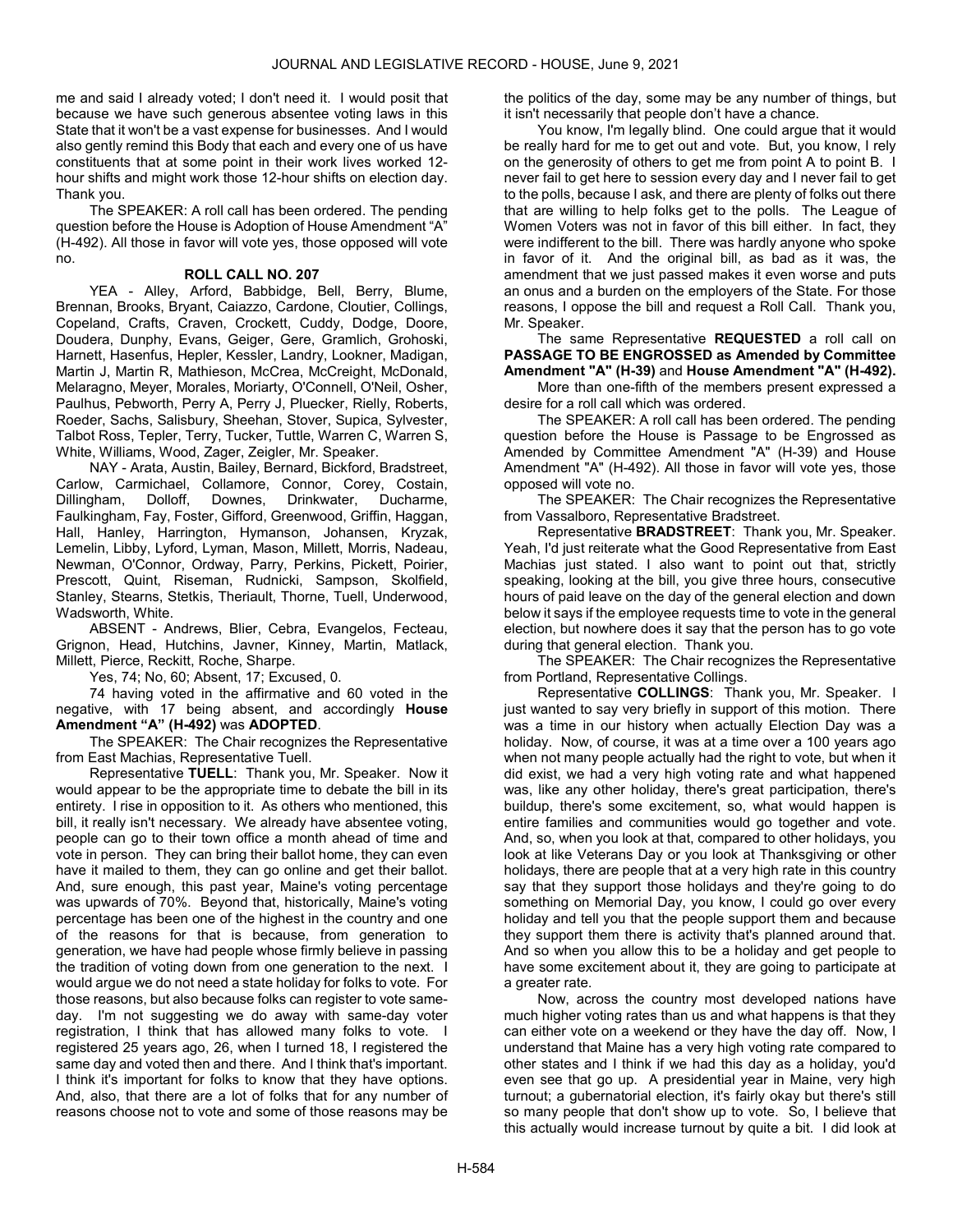some polling of why people don't vote. It's not all because they don't have an Election Day holiday, there are very many reasons, but out of that, there's about 15-20% of the people that don't vote that said that they would, so, I see this as a way to encourage turnout. The more people that participate in our voting process, in our democracy, it's better for all of us. And so, for those reasons, I ask people to follow me. Thank you.

 The SPEAKER: The Chair recognizes the Representative from Arundel, Representative Parry.

 Representative PARRY: Thank you, Mr. Speaker. May I ask a question through the Chair?

The SPEAKER: The Member may proceed.

 Representative PARRY: Are employees that take this three hours going to have to prove that they voted by taking this three hours off and could that cause undue influence on the employee by the employer?

 The SPEAKER: The Member has posed a question through the Chair to any Member who may wish to answer. The Chair recognizes the Representative from Portland, Representative Collings.

 Representative COLLINGS: Thank you, Mr. Speaker. All I can say to that is there are about 30 or so states that have a similar law, so, I think you might want to ask them. It works fine there and I'm sure it will work fine here as well. Thank you.

 The SPEAKER: The Chair recognizes the Representative from Carmel, Representative Thorne.

Representative THORNE: Thank you, Mr. Speaker. I would just make the clarifying point on this bill that the holidays that the Good Representative from Portland mentioned were national holidays that have been in place for dozens and sometimes over hundreds of years, in slight comparison to a Maine holiday that will be brand new. And I'd also like to pose a question to the Speaker, if I may?

The SPEAKER: The Member may proceed.

 Representative THORNE: My question is how long does it take the average person to vote and is an entire day necessary in order to perform that task? Thank you.

 The SPEAKER: The Member has posed a question through the Chair to any Member who may wish to answer. The Chair recognizes the Representative from East Machias, Representative Tuell.

Representative TUELL: Thank you, Mr. Speaker. I will clear up that question for the Representative from Carmel slightly in that the bill proposes not a full day but a part of a day but in doing so, to answer the Representative from Arundel's question, there really is no proof required, and there really is no proof that folks are actually going to go vote or that they have voted, I'm sorry. So, there is quite a bit of a gray area here. So, that's how I would answer, Mr. Speaker.

 The SPEAKER: The Chair recognizes the Representative from Weld, Representative Skolfield.

 Representative SKOLFIELD: Thank you, Mr. Speaker. I'm wondering, Mr. Speaker, if I was an Allagash Park Ranger up at Churchill Dam and I lived in, say, Pittsfield, for instance, and I wanted to vote on election day, I'm not sure that the time allotted would allow me to drive from Churchill Dam to Pittsfield and back. So, I'm wondering, sir, I'm just wondering, if I had decided the last time I was on my days off and I was back home in Pittsfield and I went in my town office and I voted absentee, would I still take the three hours or whatever off to vote on election day? I'm just wondering that. And I'm wondering how many others might, in that situation, have that same thought go through their head.

 It seems to me that we have such a lenient voting situation here in this State that this is very unnecessary and I really am proud of the State of Maine and the way we handle our voting here in Maine. I think we allow people to vote very easily, far easily than it was for those who served us to make it happen. The folks who went ashore in Normandy probably think my goodness, I'm allowing them to do something that's quite easy back home in Maine, and they would be right. Thank you, Mr. Speaker.

 The SPEAKER: The Chair recognizes the Representative from Arundel, Representative Parry.

 Representative PARRY: Thank you, Mr. Speaker. I just wanted to clarify something, and Google is a wonderful thing. Maine currently has a higher turnout than any of the states that have the state holiday. Thank you.

 The SPEAKER: A roll call has been ordered. The pending question before the House is Passage to be Engrossed as Amended by Committee Amendment "A" (H-39) and House Amendment "A" (H-492). All those in favor will vote yes, those opposed will vote no.

# ROLL CALL NO. 208

 YEA - Alley, Arford, Babbidge, Bell, Brennan, Brooks, Bryant, Caiazzo, Cardone, Cloutier, Collings, Copeland, Crafts, Cuddy, Dodge, Doore, Doudera, Dunphy, Evans, Geiger, Gere, Gramlich, Grohoski, Harnett, Hasenfus, Kessler, Landry, Lookner, Madigan, Martin J, Martin R, Mathieson, McCrea, McCreight, McDonald, Melaragno, Meyer, Morales, Moriarty, O'Connell, O'Neil, Osher, Paulhus, Pebworth, Perry, Pluecker, Rielly, Roberts, Roeder, Sachs, Salisbury, Sheehan, Stover, Supica, Sylvester, Talbot Ross, Tepler, Terry, Tucker, Tuttle, Warren C, Warren S, White, Williams, Wood, Zager, Zeigler, Mr. Speaker.

 NAY - Arata, Austin, Bailey, Bernard, Bickford, Blume, Bradstreet, Carlow, Carmichael, Collamore, Connor, Corey, Costain, Crockett, Dillingham, Dolloff, Downes, Drinkwater, Ducharme, Faulkingham, Fay, Gifford, Greenwood, Griffin, Haggan, Hall, Hanley, Harrington, Hepler, Hymanson, Johansen, Kryzak, Lemelin, Libby, Lyford, Lyman, Mason, Millett, Morris, Nadeau, Newman, O'Connor, Ordway, Parry, Perkins, Perry, Pickett, Poirier, Prescott, Quint, Riseman, Rudnicki, Sampson, Skolfield, Stanley, Stearns, Stetkis, Theriault, Thorne, Tuell, Underwood, Wadsworth, White.

 ABSENT - Andrews, Berry, Blier, Cebra, Craven, Evangelos, Fecteau, Foster, Grignon, Head, Hutchins, Javner, Kinney, Martin, Matlack, Millett, Pierce, Reckitt, Roche, Sharpe.

Yes, 68; No, 63; Absent, 20; Excused, 0.

 68 having voted in the affirmative and 63 voted in the negative, with 20 being absent, and accordingly the Bill was PASSED TO BE ENGROSSED as Amended by Committee Amendment "A" (H-39) and House Amendment "A" (H-492) in NON-CONCURRENCE and sent for concurrence.

 By unanimous consent, all matters having been acted upon were ORDERED SENT FORTHWITH. \_\_\_\_\_\_\_\_\_\_\_\_\_\_\_\_\_\_\_\_\_\_\_\_\_\_\_\_\_\_\_\_\_

\_\_\_\_\_\_\_\_\_\_\_\_\_\_\_\_\_\_\_\_\_\_\_\_\_\_\_\_\_\_\_\_\_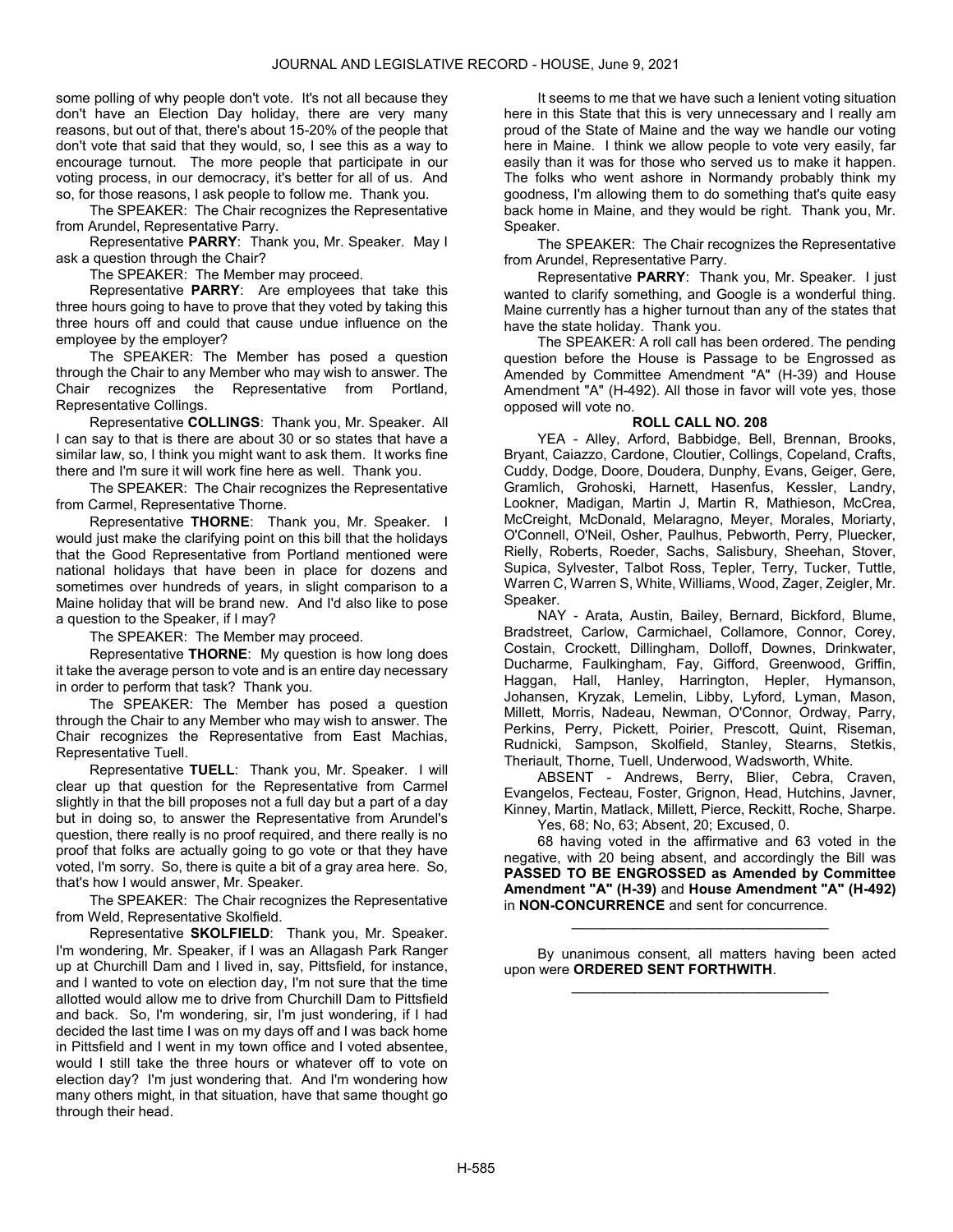SENATE DIVIDED REPORT - Majority (11) Ought to Pass as Amended by Committee Amendment "A" (S-125) - Minority (2) Ought Not to Pass - Committee on VETERANS AND LEGAL AFFAIRS on Bill "An Act To Prohibit Contributions, Expenditures and Participation by Foreign Government-owned Entities To Influence Referenda" (EMERGENCY)

(S.P. 82) (L.D. 194) - In Senate, Majority **OUGHT TO PASS AS AMENDED** Report READ and ACCEPTED and the Bill PASSED TO BE ENGROSSED AS AMENDED BY COMMITTEE AMENDMENT "A" (S-125).

TABLED - June 3, 2021 (Till Later Today) by Representative CAIAZZO of Scarborough.

PENDING - Motion of same Representative to ACCEPT the Majority OUGHT TO PASS AS AMENDED Report.

 Representative CAIAZZO of Scarborough REQUESTED a roll call on the motion to ACCEPT the Majority Ought to Pass as Amended Report.

 More than one-fifth of the members present expressed a desire for a roll call which was ordered.

 The SPEAKER: The Chair recognizes the Representative from Scarborough, Representative Caiazzo.

 Representative CAIAZZO: Thank you, Mr. Speaker. Mr. Speaker, colleagues, friends, fellow Mainers, I find myself in the unenviable position of being the sole member of my committee caucus to rise in opposition to this bill. As such, I have very little faith that my words today will sway many of you. But I want to be very clear that I respect each and every Member for voting their conscience and I hope my words will give you a moment of pause before we cast our votes. The title of this bill is An Act to Prohibit Contributions, Expenditures and Participation by Foreign Government-owned Entities to Influence Referenda. That's a pretty impressive title, and if we were just voting on bills by title, who wouldn't support this bill? As my good colleagues across the aisle regularly point out, the devil is in the details, and in my opinion, this is a bad bill.

 Federal and state law clearly prohibits contributions by foreign nationals to political candidates or candidate PACs and I support that concept 100%. So, what's the different between funding a candidate versus a ballot initiative? As Representatives, we take thousands of votes on multiple policies every session. A ballot initiative allows the people to vote on a very specific, single issue. This bill is a direct attempt to influence the New England Clean Energy Corridor Citizens Ballot Initiative. Now, it's no secret that I support the Clean Energy Corridor. I'm not going to rehash the debates from the 129th as to why I continue to support this project, but I'm happy to discuss the reasons with anyone at another time. But by its very nature, the ballot initiative process forces us as elected representatives to place our faith and trust in the very people that elected each and every one of us. Like each and every one of us, I believe Maine people are fair and honest by nature and are capable of hearing both sides of an issue, then voting their conscience. This bill attempts to put a finger on the scale of reason by silencing one side of an argument in an attempt to skew the outcome of a vote and it sends a bad message to anyone looking to invest in Maine. We cannot, in all good conscience, legitimately ask companies to invest millions in Maine people, our communities, and our economy, and pay their fair share of local and state taxes and then mute them when it comes time to advocate for positions or issues that directly impact them and our State.

 This bill is not only likely unconstitutional from a political speech perspective, but in essence, could also be misconstrued as taxation without representation, and I think we all know how that's worked out in the past. Business needs stable and predictable regulations in order to make sound decisions. I was born and raised here in the wonderful State of Maine and like each and every one of you, I have dedicated myself to create opportunities for all of the people of the State of Maine to live happy and healthy lives, make decent livings, and to raise their families in a great state so that we can continue to evolve and progress as an amazing state. Mainers are proud, independent, and determined people, but we cannot make our way alone in an increasingly global community. If we continue down the path of reckless abandon, casting aside due process and legitimate regulatory practices, what do you suppose that will do the reputation of our great state? Who will invest in our future then? Most importantly, who will suffer the consequences of such actions; the foreign governments targeted by this desperate act to stop a single project or the hardworking people of Maine? For the benefit of Maine workers and families now and in the future, I urge you to please follow my light and vote no on LD 194. Thank you, Mr. Speaker.

 The SPEAKER: The Chair recognizes the Representative from Berwick, Representative O'Connor.

 Representative O'CONNOR: Thank you, Mr. Speaker, Ladies and Gentlemen of the House. So, when we talk about constitutional issues, the U.S. Constitution First Amendment strictly prohibits free speech by any person lawfully in the United States, including foreign nationals, aliens and foreign government-owned entities. States cannot restrict or prohibit free speech on public policy issues nor curtail spending to express free speech on these issues. States cannot restrict what information is provided to voters in a public policy referendum and LD 194 would violate these constitutional provisions. In addition to that, this will not just affect the New England Clean Energy Connect. This will affect well over 100 businesses in the State of Maine with thousands upon thousands of employees, and they come from every single county in this State. In fact, some of those companies are American Steel and Aluminum Corporation, Backyard Farms, Cooke Aquaculture, Douglas Brothers Stainless Steel, Highland Lumber, McCain Foods, Sunlight Financial, TD Bank, Hannaford Brothers, I will spare you and not read through the entire list because we would be here for a long time, but these employers and these employees, each and every one of them is in your community and one of your family members is probably employed by them. Thank you.

 Representative KESSLER of South Portland REQUESTED that the Clerk READ the Committee Report.

The Clerk READ the Committee Report in its entirety.

 The SPEAKER: The Chair recognizes the Representative from Ellsworth, Representative Grohoski.

Representative GROHOSKI: Thank you, Mr. Speaker. Good afternoon, House Colleagues. I appreciate the opportunity to speak in support of the pending motion. Maine law contains a shocking loophole that allows foreign governments to directly influence Maine policy via expenditures on referendum questions. Federal law does not allow these governments to contribute money to the elections of lawmakers, so, it is astounding that we allow them to directly influence the making of laws through referendum electioneering. LD 194 as amended proposes to close this loophole in order to prevent foreign government interference in our democracy through electioneering. It does not prevent free speech; it prevents paid speech. The foreign government-owned entities that this bill would limit can still write op eds and letters to the editor, be interviewed by the media and promote their business and operations more generally through paid advertising.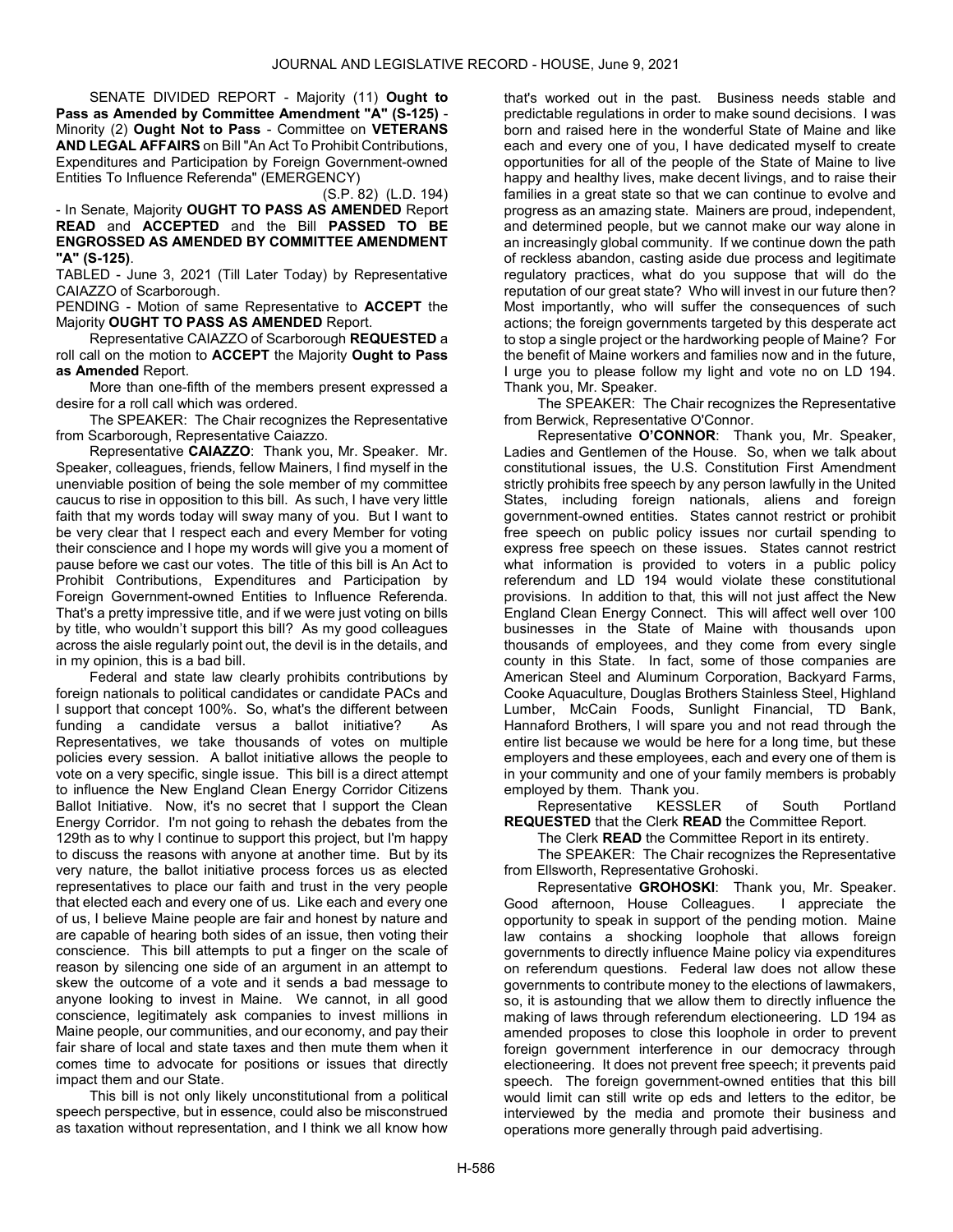The inconsistency in our laws on foreign government expenditures was brought to light when Hydro-Quebec, a corporation that is 100% owned by the government of Quebec, started spending significant funds to influence a citizens initiative long before it was certain to go to ballot; more than has ever been spent before in Maine history. Interestingly, such spending is prohibited in Quebec under its laws. Quebec is exploiting our loophole in order to profit and return that benefit to its taxpayers. They have good reason to spend some money here to make more money and reduce their own tax burden. I do not blame them for their profit motivations, but I must ask; why should the citizens and taxpayers of Maine tolerate their electioneering?

 Constituents in my district regularly contact me to ask when the Legislature will put a stop to this. They are tired of seeing ads that use unrelated images of beloved Maine sites like Katahdin and Jordan Pond and the Bubbles in Acadia National Park to persuade them that this project is for and about Maine. They are tired of their airwaves continually being clogged by the message that the CMP Corridor is necessary to save our lobsters, blueberries and children's future. Some are for the project, others against; what unites them is that they know how to seek information and make an informed decision without being inundated with millions of dollars of paid advertising. Regardless of your position on the CMP Corridor, I hope you will agree that a foreign government and its own entities should not be allowed to electioneer; full-stop. We can count ourselves lucky that the only foreign government currently exploiting this loophole is Canadian. We cannot leave this loophole open and take the risk that hostile governments will not exploit it in the future. The consequences of an action today are dire to our democratic republic. I ask that you join me in supporting the pending motion.

 The SPEAKER: The Chair recognizes the Representative from Bangor, Representative Cardone.

Representative CARDONE: Thank you, Mr. Speaker. I hadn't intended to speak today, but I feel compelled to rise to voice the concern that I have on behalf of our constituents, on behalf of the voters of this State. I'm concerned, Mr. Speaker, that what this bill amounts to is a suppression of information to the voters of this State. We are entrusting these voters to make decisions concerning the CMP Corridor or any other number of referenda that may come along. But yet we as a Body are attempting to restrict where those voters get their information. Who are we to tell our constituents whether they should be getting their information from the Bangor Daily News or the Wall Street Journal or the National Inquirer or their friend's Facebook page? Now, I have my own preferences, but I think each one of our constituents has the right to seek out information from wherever they can find it and wherever it's offered to them. It's up to those constituents to then sift through that information, weigh the facts, the information, the figures that they are given, and make their decision at the polls. I, for one, Mr. Speaker, do not want to stand in the way of that process. It is fundamental to our right of free elections. I will not be supporting this motion.

 The SPEAKER: The Chair recognizes the Representative from Gorham, Representative Bailey.

 Representative BAILEY: Thank you, Mr. Speaker, Ladies and Gentlemen of the House, I rise in support of the pending motion. I thank the Senator from Oxford County for submitting this bipartisan proposal to address a very big concern about foreign interference in our elections, specifically in regards to referendum elections. Foreign nationals should not be circulating petitions to place questions on our ballots. They

should not be running television ads or paying people to knock on the doors of voters in our State to influence the outcomes of our referendum elections. The argument by opponents of the pending motion that this legislation is somehow unfair to foreign governments and government-owned entities makes little sense to me. Maine welcomes foreign investment. To be clear, foreign nationals invest in Maine not because of good will but because they make a profit from doing business in our State. That is our gift to them; our dollars. They can earn our business, but they don't get to buy our elections too. Maine belongs to Maine, not to Russia, China or Canada. I urge support for the pending motion. Thank you, Mr. Speaker.

 The SPEAKER: A roll call has been ordered. The pending question before the House is Acceptance of the Majority Ought to Pass as Amended Report. All those in favor will vote yes, those opposed will vote no.

# ROLL CALL NO. 209

 YEA - Alley, Arford, Babbidge, Bailey, Bell, Blume, Brennan, Brooks, Bryant, Carlow, Collings, Copeland, Corey, Crafts, Craven, Crockett, Cuddy, Dodge, Doore, Doudera, Dunphy, Evans, Faulkingham, Fay, Geiger, Gere, Gramlich, Grohoski, Harnett, Hasenfus, Hepler, Hymanson, Kessler, Landry, Lookner, Madigan, Martin J, Martin R, Mathieson, McCrea, McCreight, McDonald, Melaragno, Millett, Morales, Moriarty, O'Connell, O'Neil, Osher, Pebworth, Perry, Pluecker, Poirier, Prescott, Rielly, Riseman, Roberts, Roeder, Sachs, Salisbury, Sheehan, Stover, Supica, Sylvester, Talbot Ross, Tepler, Tuell, Tuttle, Warren C, Warren S, White, Williams, Wood, Zager, Zeigler, Mr. Speaker.

 NAY - Arata, Austin, Bernard, Bickford, Bradstreet, Caiazzo, Cardone, Carmichael, Cloutier, Collamore, Connor, Costain, Dillingham, Dolloff, Downes, Drinkwater, Ducharme, Gifford, Greenwood, Griffin, Haggan, Hall, Hanley, Harrington, Johansen, Kryzak, Lemelin, Libby, Lyford, Lyman, Mason, Meyer, Morris, Nadeau, Newman, O'Connor, Ordway, Parry, Perkins, Perry, Pickett, Quint, Rudnicki, Sampson, Skolfield, Stanley, Stearns, Stetkis, Terry, Theriault, Thorne, Tucker, Underwood, Wadsworth, White.

 ABSENT - Andrews, Berry, Blier, Cebra, Evangelos, Fecteau, Foster, Grignon, Head, Hutchins, Javner, Kinney, Martin, Matlack, Millett, Paulhus, Pierce, Reckitt, Roche, Sharpe.

Yes, 76; No, 55; Absent, 20; Excused, 0.

 76 having voted in the affirmative and 55 voted in the negative, with 20 being absent, and accordingly the Majority Ought to Pass as Amended Report was ACCEPTED.

The Bill was READ ONCE. Committee Amendment "A" (S-125) was READ by the Clerk and ADOPTED.

 Under suspension of the rules the Bill was given its SECOND READING WITHOUT REFERENCE to the Committee on Bills in the Second Reading.

 Under further suspension of the rules the Bill was PASSED TO BE ENGROSSED as Amended by Committee Amendment "A" (S-125) in concurrence.

\_\_\_\_\_\_\_\_\_\_\_\_\_\_\_\_\_\_\_\_\_\_\_\_\_\_\_\_\_\_\_\_\_

 By unanimous consent, all matters having been acted upon were ORDERED SENT FORTHWITH. \_\_\_\_\_\_\_\_\_\_\_\_\_\_\_\_\_\_\_\_\_\_\_\_\_\_\_\_\_\_\_\_\_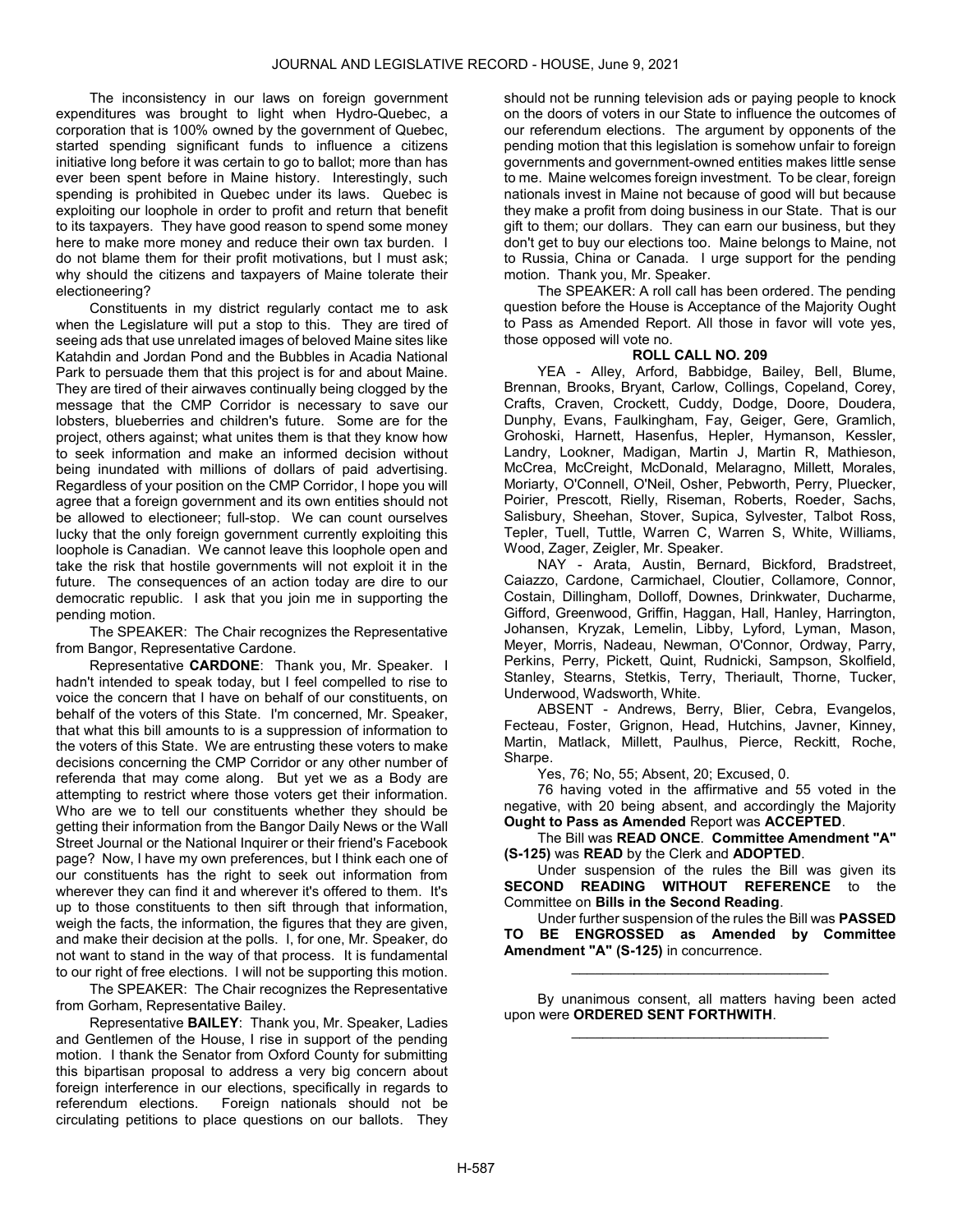SENATE DIVIDED REPORT - Majority (9) Ought to Pass as Amended by Committee Amendment "A" (S-184) - Minority (4) Ought to Pass as Amended by Committee Amendment "B" (S-185) - Committee on AGRICULTURE, CONSERVATION AND FORESTRY on Bill "An Act To Prohibit the Aerial Spraying of Glyphosate and Other Synthetic Herbicides for the Purpose of Silviculture"

(S.P. 58) (L.D. 125)

- In Senate, Minority OUGHT TO PASS AS AMENDED Report READ and ACCEPTED and the Bill PASSED TO BE ENGROSSED AS AMENDED BY COMMITTEE AMENDMENT "B" (S-185).

TABLED - June 8, 2021 (Till Later Today) by Representative O'NEIL of Saco.

PENDING - ACCEPTANCE OF EITHER REPORT.

 Subsequently, Representative O'NEIL of Saco moved that the House ACCEPT the Minority Ought to Pass as Amended Report.

 Representative DILLINGHAM of Oxford REQUESTED a roll call on the motion to ACCEPT the Minority Ought to Pass as Amended Report.

 More than one-fifth of the members present expressed a desire for a roll call which was ordered.

 The SPEAKER: The Chair recognizes the Representative from Fort Fairfield, Representative McCrea.

 Representative McCREA: Thank you, Mr. Speaker, Women and Men of the House. I rise in opposition to the pending motion. I wish to state that I am not a fan of pesticides, nor are many of us. However, this bill is not about pesticides, it is simply about the method of application. If this bill, LD 125, were likely to pass, I would certainly be in support of this bill. The Chief Executive's staff testified against this bill in committee and I take that as a suggestion. The Agriculture, Conservation and Forestry Committee spent many, many, many hours in hearings and several work sessions on this bill over the last two Legislatures. In the end, that committee voted for the amended version by a majority of nine to four. Again, I repeat, nine to four. The people of this committee listened, studied, analyzed, discussed, everything we could do with this bill. Timing is everything. Anyway, we spent many, many hours and did a lot of deliberating, etcetera, and because several of us thought that this was quite likely not to become law in the end, we thought we would try to get what we can for environmental law. So, should this version that was a majority of nine to four, should this motion to pass, the minority fail, we will discuss the majority report soon. I thank you very much for your time and I appreciate it, Mr. Speaker.

 The SPEAKER: The Chair recognizes the Representative from Saco, Representative O'Neil.

 Representative O'NEIL: Thank you, Mr. Speaker. Mr. Speaker, the Senate President and people from his area brought this bill to us. This bill would create a ban on spraying herbicide on forestland after clearcutting. Right now, big landowners like Irving spray herbicide from a helicopter after clearcutting to reduce competition from naturally-occurring growth such as beech trees or raspberries. We've been discussing this bill for a couple of years now in ACF. Here's what we learned in the process. This is a public health and environmental issue. Right now, our State allows a handful of the biggest landowners, like Irving, to aerially spray toxic herbicides over thousands of acres of forest. Spraying aerial herbicides isn't healthy for people in the area, and it's bad for wildlife and the environment. It also isn't necessary to grow trees. In fact, the vast majority of forest landowners in Maine do not spray herbicides at all. We're talking about 15,000 acres of the land that the biggest landowners manage per year. The risk to human health, folks from the county who came to testify in support of this bill, say health concerns such as high cancer rates and concerns about their drinking water. During the public hearing, we learned that regulators aren't testing water, including drinking water, for glyphosate persistence in and around residents' wells. Glyphosate is classified by the WHO as a probable human carcinogen. It's linked to chromosomal damage, harm to fetal development, reduced liver and kidney function and the endocrine system disruption. In 2018, the maker of Roundup paid a \$10 billion settlement for a class action regarding non-Hodgkin's lymphoma. Now the company intends to pay out an additional 2 billion over the next few years.

 Regarding safety and drift, we also learned that glyphosate is being applied from a helicopter at three times the height of what the label allows; around 30 feet instead of the recommended 10 feet. That means that there's more potential for the chemicals to travel and cause harm. We had the chance to talk with the applicator who is doing these aerial applications. He's based out of New Hampshire. The practice of applying herbicide at a height three times higher than the glyphosate label allowed was a big topic of concern to farmers as well as residents. We heard from area farmers who were concerned about drift, and they talked about how their crops have been destroyed by drift. Regarding environmental concerns, aerial herbicide spraying reduces food and habitat for wildlife. Some herbicides persist in the soil for months or even years. Glyphosate is toxic to the forest ecosystem, including amphibians and soil fungi. The EPA reported in December of this year that glyphosate greatly threatens nearly all species on the endangered species list and their habitat. We learned from an Allagash-based guide and other wildlife advocates about impacts to wildlife and loss of habitat. That guide and former logger also talked about soils warming and streams drying up as a result of current practices. He talked about the lack of accountability for where cutting and spraying are taking place right now. That person said the buffers are like posting a speed limit and having no police.

 Others from the area expressed concern about chemical persistence in animals that they hunt and eat. Many who testified also talked about the potential for chemicals to persist and run into feeder streams and down hills into the big rivers. State regulators acknowledge that they aren't testing for groundwater contamination and other potential health impacts to area residents and wildlife. It's a serious environmental justice concern. During this process, no parties demonstrated that aerial spraying of toxic chemicals over complex ecosystems is healthy or that it protects our future. No parties other than industry argued for maintaining this practice that just a handful of the big landowners use. Supporting the bill were local people expressing concern about spraying and the resulting health and environmental consequences. The Environmental Priority Coalition selected this bill as one of their top priorities for this session. Bottom line; Maine shouldn't let the regulated community make the rules. Current practices prioritize profits at the expense of people living in the region, at the expense of public health and environmental health. Big landowners like Irving engage in these practices because they can make more money and because we allow them to do it. Big companies like Irving aren't passing that extra money along to Maine workers. We heard testimony from local people, residents, workers, guides, who talked about how benefits don't get passed along to workers.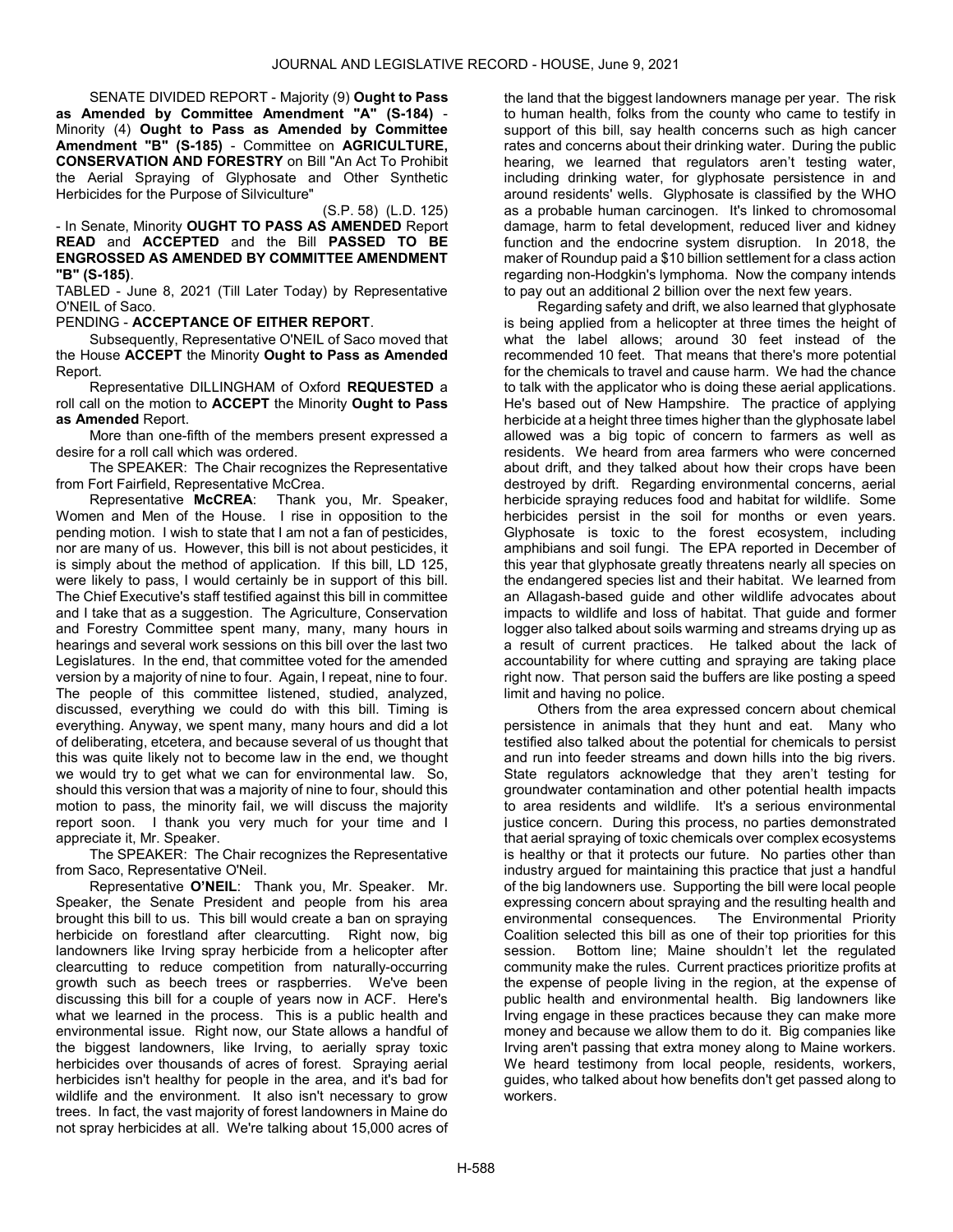This ban will protect Mainers and it won't make us an outlier. Right now, some municipalities in Maine already ban the use of herbicides for forestry and other protections exist for coastal areas to protect marine life. Vermont banned the aerial spraying of herbicide in forestry in 1997, the Province of Quebec in 2001 and the EU in 2009. And finally, these practices don't support our Climate Council goals. In addition to concerns brought by local stakeholders, aerial spraying doesn't support our Climate Council goals. According to the report released on impacts in Maine, we face unpredictable weather, sea level rise, a warming and increasingly acidified Gulf of Maine, decreased air quality, property damage and threats to biodiversity within our ecosystems. This kind of disruption is already harming our economy, our environment and our quality of life. The actions we take now as a society are going to reverberate in our lifetime and impact future generations. As we establish ourselves as leaders in climate mitigation, we shouldn't wait to ban aerial herbicide spraying.

 And just to go over some of the goals from Climate Council work, the goals include increasing forest carbon storage via a healthy diverse forest, fostering soil health and sustainability and maintaining biodiversity including in our working forests. Clearcutting, tearing up the ground, and spraying herbicide doesn't increase our carbon storage. Suppressing early successional growth with herbicide is likely to prolong the time that a stand is a carbon source rather than a carbon sink by knocking back early growth. Numerous studies have recommended longer, not shorter rotations, for improving carbon storage. The same goes for soil health. Spraying the forest with herbicide to help the trees grow a few years faster doesn't serve this goal and we have expert testimony to this effect. To address climate change, everyone needs to make adjustments and help, especially large companies. It's a team effort and each of us has a role to play to avoid extreme costs and catastrophe down the road. My generation and people younger than me are going to pay for everything that our leaders don't do to mitigate the climate crisis and this bill asks large landowner corporations such as Irving to do their part to be accountable to Mainers and to future generations.

 In closing, aerial spraying of herbicides on our forests isn't good for Maine, it's not healthy for the communities that live and work in those areas, and it doesn't help us meet our climate goals and it's not benefitting Maine workers. There's a diverse coalition behind this bill and I urge your support for the Minority Ought to Pass Report. Thank you.

 The SPEAKER: The Chair recognizes the Representative from Canaan, Representative Stetkis.

Representative **STETKIS:** Thank you, Mr. Speaker. I'll keep this one simple. This is a rural Maine job killer. Changing the application of this product will greatly reduce the growth in our forests that provide thousands of jobs for loggers, truckers and sawmill workers. Again, this is a job killer for rural Maine. Please vote this down to save thousands of rural Maine jobs.

 The SPEAKER: The Chair recognizes the Representative from Farmington, Representative Landry.

 Representative LANDRY: Thank you, Mr. Speaker. Just to point out; the Minority Report will do nothing to stop the application of glyphosate, it will just stop the aerial application. Also, the Majority Report will inflict or create greater boundaries that have to be followed.

 The SPEAKER: The Member will defer. The Chair would advise the Member that the Member cannot refer to the other report given that that's not before the Body at the moment.

 The Chair reminded Representative PLUECKER of Warren to stay as close as possible to the pending question.

The SPEAKER: The Member may proceed.

 Representative LANDRY: Again, this will not stop glyphosate application, it will just change the method. Currently, it's being applied from the air, it will be applied on the ground by mechanical and human means. Thank you.

 The SPEAKER: The Chair recognizes the Representative from Wilton, Representative Hall.

 Representative HALL of Wilton REQUESTED that the Clerk READ the Committee Report.

The Clerk **READ** the Committee Report in its entirety.

 The SPEAKER: The Chair recognizes the Representative from Warren, Representative Pluecker.

Representative PLUECKER: Thank you, Mr. Speaker. I just wanted to speak to a couple points. One is that approximately 80% of the land which is being maintained for forestry in the North Woods is currently being done without applying aerial or aerial-applied herbicides. It's because it's not being clear-cut, they're doing selective cuts in that land. So, the corporations do have a tried-and-true method for managing this land in a way that makes them money without applying herbicides. Also, just wanted to go ahead and say that when you're no longer applying aerial herbicides over 15,000 acres a year but doing ground applications on a much more limited basis, you will be reducing the application of the glyphosate. Thank you.

 The SPEAKER: A roll call has been ordered. The pending question before the House is Acceptance of the Minority Ought to Pass as Amended Report. All those in favor will vote yes, those opposed will vote no.

## ROLL CALL NO. 210

 YEA - Alley, Arford, Babbidge, Bell, Blume, Brennan, Brooks, Caiazzo, Cardone, Cloutier, Collings, Copeland, Corey, Crafts, Craven, Crockett, Cuddy, Dodge, Doore, Doudera, Dunphy, Evans, Fay, Geiger, Gere, Gramlich, Grohoski, Harnett, Hasenfus, Hepler, Hymanson, Kessler, Lookner, Madigan, Martin J, Martin R, Mathieson, McCreight, McDonald, Melaragno, Meyer, Millett, Morales, Moriarty, O'Connell, O'Connor, O'Neil, Osher, Pebworth, Perry A, Perry J, Pluecker, Poirier, Rielly, Riseman, Roberts, Roeder, Sachs, Salisbury, Sampson, Sheehan, Stover, Supica, Sylvester, Talbot Ross, Tepler, Terry, Tucker, Tuttle, Warren C, Warren S, White, Williams, Wood, Zager, Zeigler, Mr. Speaker.

 NAY - Arata, Austin, Bailey, Bernard, Bickford, Bradstreet, Bryant, Carlow, Carmichael, Collamore, Connor, Costain, Dillingham, Dolloff, Downes, Drinkwater, Ducharme, Faulkingham, Gifford, Greenwood, Griffin, Haggan, Hall, Hanley, Harrington, Johansen, Kryzak, Landry, Lemelin, Libby, Lyford, Lyman, Mason, McCrea, Morris, Nadeau, Newman, Ordway, Parry, Perkins, Pickett, Quint, Rudnicki, Skolfield, Stanley, Stearns, Stetkis, Theriault, Thorne, Tuell, Underwood, Wadsworth, White.

 ABSENT - Andrews, Berry, Blier, Cebra, Evangelos, Fecteau, Foster, Grignon, Head, Hutchins, Javner, Kinney, Martin, Matlack, Millett, Paulhus, Pierce, Prescott, Reckitt, Roche, Sharpe.

Yes, 77; No, 53; Absent, 21; Excused, 0.

 77 having voted in the affirmative and 53 voted in the negative, with 21 being absent, and accordingly the Minority Ought to Pass as Amended Report was ACCEPTED.

 The Bill was READ ONCE. Committee Amendment "B" (S-185) was READ by the Clerk and ADOPTED.

 Under suspension of the rules the Bill was given its SECOND READING WITHOUT REFERENCE to the Committee on Bills in the Second Reading.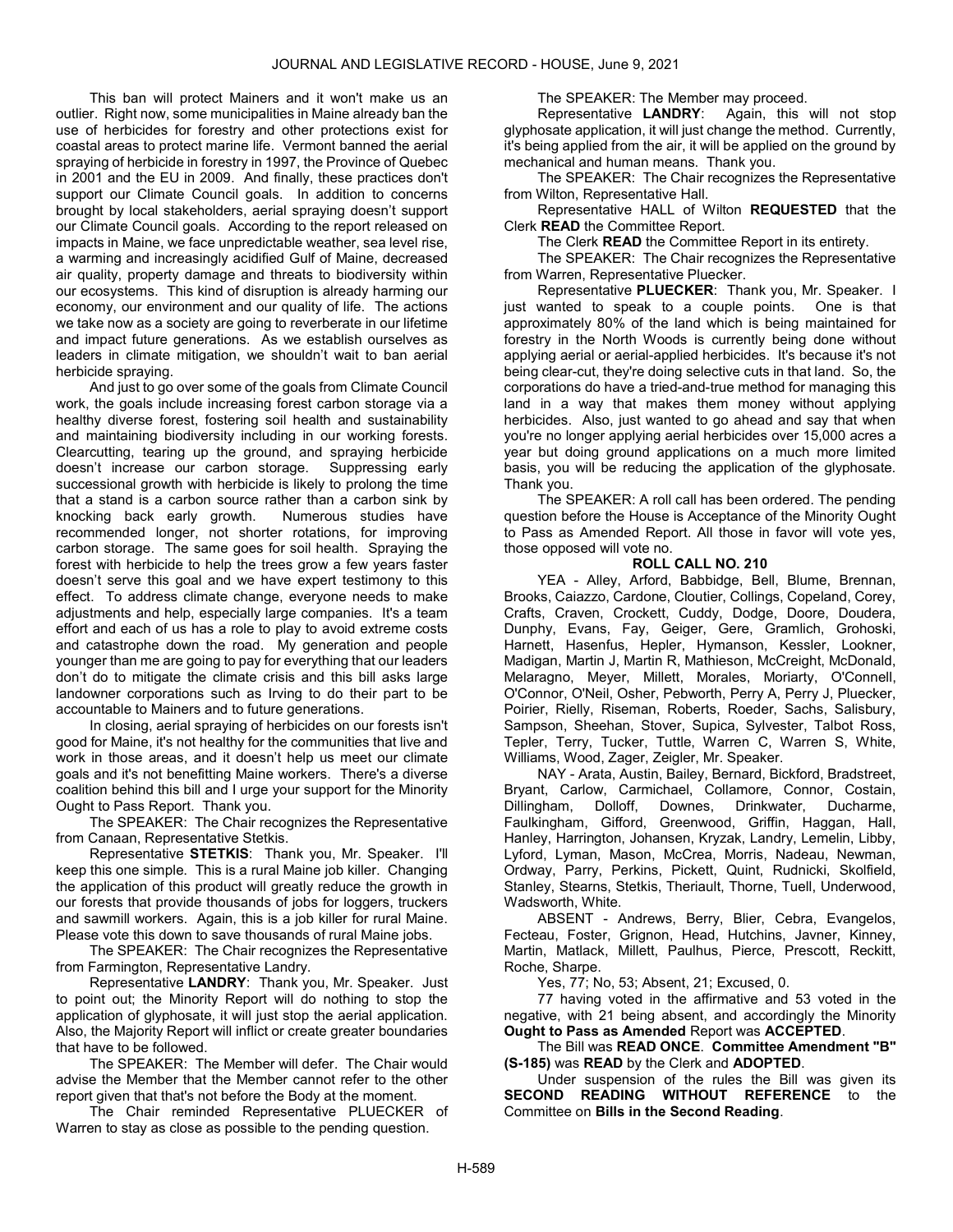Under further suspension of the rules the Bill was PASSED TO BE ENGROSSED as Amended by Committee Amendment "B" (S-185) in concurrence.

\_\_\_\_\_\_\_\_\_\_\_\_\_\_\_\_\_\_\_\_\_\_\_\_\_\_\_\_\_\_\_\_\_

 By unanimous consent, all matters having been acted upon were ORDERED SENT FORTHWITH. \_\_\_\_\_\_\_\_\_\_\_\_\_\_\_\_\_\_\_\_\_\_\_\_\_\_\_\_\_\_\_\_\_

# REPORTS OF COMMITTEE Divided Reports

 Majority Report of the Committee on TAXATION reporting Ought Not to Pass on Bill "An Act To Provide Stimulus for Economic Recovery by Enacting a 5 Percent Flat Income Tax" (H.P. 1003) (L.D. 1369)

 Signed: Senators:

 CHIPMAN of Cumberland LIBBY of Androscoggin

Representatives:

 TERRY of Gorham BICKFORD of Auburn CARMICHAEL of Greenbush COLLINGS of Portland GRAMLICH of Old Orchard Beach HANLEY of Pittston KRYZAK of Acton MATLACK of St. George PERRY of Bangor SACHS of Freeport

 Minority Report of the same Committee reporting Ought to Pass as Amended by Committee Amendment "A" (H-500) on same Bill.

 Signed: Senator:

POULIOT of Kennebec

# READ.

 On motion of Representative TERRY of Gorham, the Majority Ought Not to Pass Report was ACCEPTED and sent for concurrence.

\_\_\_\_\_\_\_\_\_\_\_\_\_\_\_\_\_\_\_\_\_\_\_\_\_\_\_\_\_\_\_\_\_

 Majority Report of the Committee on TAXATION reporting Ought Not to Pass on Bill "An Act To Serve the Public Interest, Promote Journalism and Save Jobs by Restoring the Sales and Use Tax Exemption for Newspapers"

(H.P. 1078) (L.D. 1462)

Signed: Senator:

POULIOT of Kennebec

Representatives:

 TERRY of Gorham BICKFORD of Auburn CARMICHAEL of Greenbush KRYZAK of Acton MATLACK of St. George SACHS of Freeport

 Minority Report of the same Committee reporting Ought to Pass as Amended by Committee Amendment "A" (H-499) on same Bill.

 Signed: Senators:

> CHIPMAN of Cumberland LIBBY of Androscoggin

 Representatives: COLLINGS of Portland GRAMLICH of Old Orchard Beach

## READ.

 On motion of Representative TERRY of Gorham, the Majority Ought Not to Pass Report was ACCEPTED and sent for concurrence.

\_\_\_\_\_\_\_\_\_\_\_\_\_\_\_\_\_\_\_\_\_\_\_\_\_\_\_\_\_\_\_\_\_

 By unanimous consent, all matters having been acted upon were ORDERED SENT FORTHWITH. \_\_\_\_\_\_\_\_\_\_\_\_\_\_\_\_\_\_\_\_\_\_\_\_\_\_\_\_\_\_\_\_\_

 Majority Report of the Committee on HEALTH COVERAGE, INSURANCE AND FINANCIAL SERVICES reporting Ought Not to Pass on Bill "An Act To Increase the Availability of Health Care Services by Eliminating the Certificate of Need for All Health Care Services"

(H.P. 683) (L.D. 927)

 Signed: Senators:

 SANBORN of Cumberland BRENNER of Cumberland

Representatives:

 TEPLER of Topsham ARFORD of Brunswick BROOKS of Lewiston EVANS of Dover-Foxcroft MATHIESON of Kittery MELARAGNO of Auburn

 Minority Report of the same Committee reporting Ought to Pass as Amended by Committee Amendment "A" (H-498) on same Bill.

 Signed: Senator:

STEWART of Aroostook

Representatives:

 BLIER of Buxton CONNOR of Lewiston MORRIS of Turner QUINT of Hodgdon

# READ.

 Representative TEPLER of Topsham moved that the House ACCEPT the Majority Ought Not to Pass Report.

 Representative MORRIS of Turner REQUESTED a roll call on the motion to ACCEPT the Majority Ought Not to Pass Report.

 More than one-fifth of the members present expressed a desire for a roll call which was ordered.

 The SPEAKER: The Chair recognizes the Representative from Turner, Representative Morris.

 Representative MORRIS: Thank you, Mr. Speaker, Ladies and Gentlemen of the House. I rise today in opposition to the pending motion. Repealing this particular certificate of need for health care services will help in our battle against substance use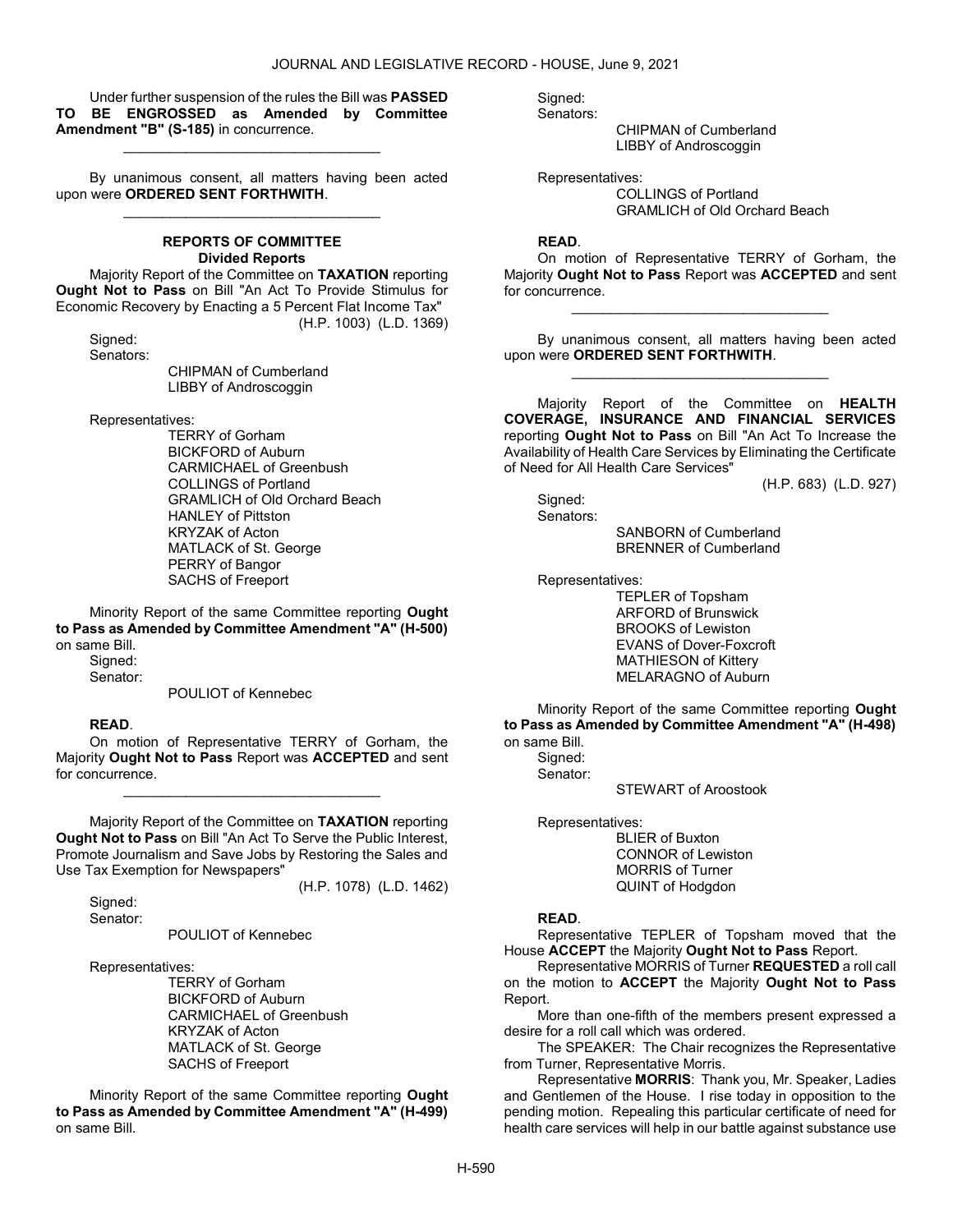disorder, as this is one area that is covered under certificate of need. It also would apply to mental health services, which I know that we are all committed to helping on that issue as well. But, also, repealing on this particular certificate of need will allow for new or innovative health care services to have a chance to compete in a free market without having to ask permission from the government or from their competitors. I urge this Body to reject the pending motion. Thank you.

 The SPEAKER: The Chair recognizes the Representative from Auburn, Representative Libby.

 Representative LIBBY: Mr. Speaker and my Esteemed Colleagues, I rise in opposition to the pending motion. LD 927 repeals the requirements for a certificate of need issued by the Department of Health and Human Services for the offering of new health care services by a health care facility. Included in that category are the following; alcohol and drug dependence treatment and substance use disorder services as well as mental health services. Over the last 15 months, we've seen a mental health crisis in our State and around the country. According to the CDC, beginning in April 2020, the proportion of children's mental health-related ED visits among all pediatric ED visits increased and remained elevated through October 2020. Compared with 2019, the proportion of mental health-related visits for children age five to 11 and 12 to 17 years old increased approximately 24% and 31%, respectively. I have received many messages for months now from parents both inside and outside of my district, concerns for their children's mental health, and without resources to get their children help as waitlists abound. We have also seen a drastic increase in overdoses, with 502 drug overdose deaths setting a new annual record in Maine in 2020, and 2021 is now on track to beat that record. Our State is lacking in adequate resources to provide mental health care and treat substance use disorder and repealing this category of certificate of need law is one small piece in that puzzle that will make a difference in those areas. I ask you to vote against the pending motion.

 The SPEAKER: The Chair recognizes the Representative from Topsham, Representative Tepler.

 Representative TEPLER: Thank you, Mr. Speaker. Mr. Speaker and Men and Women of the House, there is no free market in health care. Health care is not a market that works to provide a price at the correct amount of demand. Those lines just don't cross. If need is there, certificate of need applications will be approved. I have not heard of any treatment centers, particularly in rural areas of the State, that have had a certificate of need application not approved. Simply eliminating the step of certificate of need, which helps create good distribution of health care resources in our State does not mean that we will suddenly find a whole bunch of providers rushing to serve rural areas of Maine. That simply isn't the case.

 The SPEAKER: The Chair recognizes the Representative from Waterville, Representative Madigan.

 Representative MADIGAN: Thank you, Mr. Speaker. May I ask a question of the Chair?

The SPEAKER: The Member may proceed.

 Representative MADIGAN: Just a question out there for anyone who can possibly answer it. I work in mental health and children's mental health and is anyone aware of any certificate of need that any agency or new fledgling agency has put in to provide children's behavioral health care services particularly in rural areas that's been denied or even if it's been put in? Thank you.

 The SPEAKER: The Member has posed a question through the Chair to any Member who may wish to answer. The Chair recognizes the Representative from Auburn, Representative Libby.

 Representative LIBBY: Thank you, Mr. Speaker. During the discussion of this bill, it was noted that 95% of applications are granted, but that doesn't take into account applications that are not made because the attorney fees and application fees are too steep. Application fees for certificate of need in Maine are among the highest in the country and are as high as a quarter of a million dollars per application.

 The SPEAKER: A roll call has been ordered. The pending question before the House is Acceptance of the Majority Ought Not to Pass Report. All those in favor will vote yes, those opposed will vote no.

### ROLL CALL NO. 211

 YEA - Alley, Arford, Babbidge, Bailey, Bell, Blume, Brennan, Brooks, Bryant, Caiazzo, Cardone, Cloutier, Collings, Copeland, Crafts, Craven, Crockett, Cuddy, Dodge, Doore, Doudera, Dunphy, Evans, Fay, Geiger, Gere, Gramlich, Grohoski, Harnett, Hasenfus, Hepler, Hymanson, Kessler, Landry, Lookner, Madigan, Martin J, Martin R, Mathieson, McCrea, McCreight, McDonald, Melaragno, Meyer, Millett, Morales, Moriarty, O'Connell, O'Neil, Osher, Pebworth, Perry A, Perry J, Pierce, Pluecker, Rielly, Riseman, Roberts, Roeder, Sachs, Salisbury, Sheehan, Stover, Supica, Sylvester, Talbot Ross, Tepler, Terry, Tucker, Tuttle, Underwood, Warren C, Warren S, White, Williams, Wood, Zager, Zeigler, Mr. Speaker.

 NAY - Arata, Austin, Bernard, Bickford, Bradstreet, Carlow, Carmichael, Collamore, Connor, Corey, Dillingham, Dolloff, Downes, Drinkwater, Ducharme, Faulkingham, Gifford, Greenwood, Griffin, Haggan, Hall, Hanley, Harrington, Johansen, Kryzak, Lemelin, Libby, Lyford, Lyman, Mason, Morris, Nadeau, Newman, O'Connor, Ordway, Parry, Perkins, Pickett, Poirier, Quint, Rudnicki, Sampson, Skolfield, Stanley, Stearns, Stetkis, Theriault, Thorne, Tuell, Wadsworth, White.

 ABSENT - Andrews, Berry, Blier, Cebra, Costain, Evangelos, Fecteau, Foster, Grignon, Head, Hutchins, Javner, Kinney, Martin, Matlack, Millett, Paulhus, Prescott, Reckitt, Roche, Sharpe.

Yes, 79; No, 51; Absent, 21; Excused, 0.

 79 having voted in the affirmative and 51 voted in the negative, with 21 being absent, and accordingly the Majority Ought Not to Pass Report was ACCEPTED and sent for concurrence.

\_\_\_\_\_\_\_\_\_\_\_\_\_\_\_\_\_\_\_\_\_\_\_\_\_\_\_\_\_\_\_\_\_

 Majority Report of the Committee on JUDICIARY reporting Ought Not to Pass on Bill "An Act To Enact the Stop Guilt by Accusation Act" (EMERGENCY)

(H.P. 679) (L.D. 923)

 Signed: Senators:

 CARNEY of Cumberland SANBORN of Cumberland

Representatives:

 HARNETT of Gardiner BABBIDGE of Kennebunk EVANGELOS of Friendship MORIARTY of Cumberland RECKITT of South Portland SHEEHAN of Biddeford

 Minority Report of the same Committee reporting Ought to Pass on same Bill.

Signed: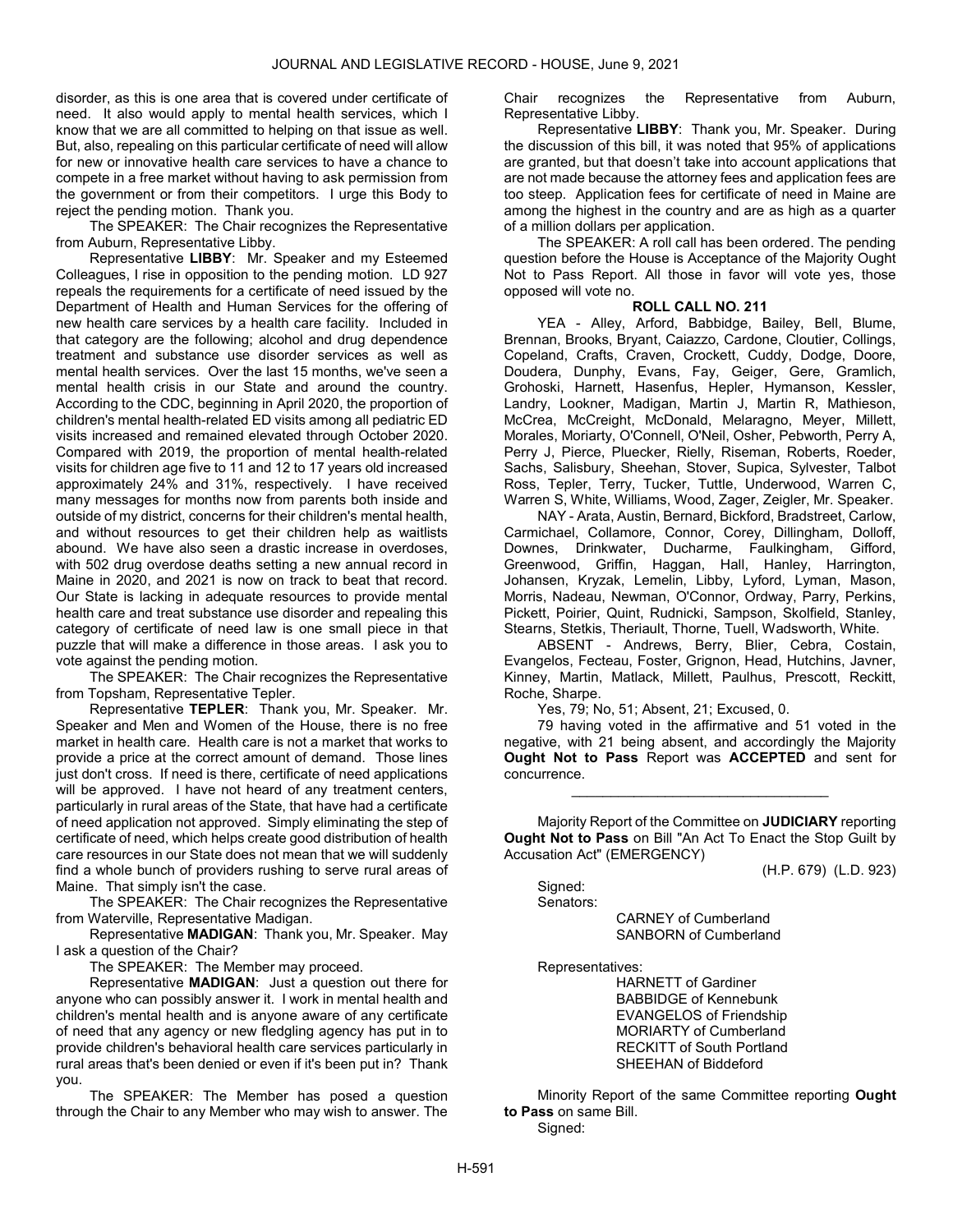Senator:

KEIM of Oxford

Representatives:

 HAGGAN of Hampden LIBBY of Auburn POIRIER of Skowhegan THORNE of Carmel

 Representative NEWELL of the Passamaquoddy Tribe - of the House - supports the Majority Ought Not to Pass Report.

#### READ.

 Representative HARNETT of Gardiner moved that the House ACCEPT the Majority Ought Not to Pass Report.

 Representative HAGGAN of Hampden REQUESTED a roll call on the motion to ACCEPT the Majority Ought Not to Pass Report.

 More than one-fifth of the members present expressed a desire for a roll call which was ordered.

 The SPEAKER: The Chair recognizes the Representative from Alfred, Representative Sampson.

 Representative SAMPSON: Thank you, Mr. Speaker, Ladies and Gentlemen of the House. I'd like you to reflect on criminal justice reform. So, as an example, please consider a young adult minority male who is accused of a heinous crime. This issue receives lots of news coverage; after all, it's a salacious, juicy, newsworthy story. Obviously, the media will cover the story, as they should. If, however, this young man is acquitted, the story doesn't rise to the same newsworthy level. For whatever reason, the media fails to report it. This is actually quite dishonest and falls in the realm of the sin of omission. Without any intervention, this individual is now stigmatized for life and left to his own devices to explain away the cloud of suspicion. This has now destroyed his reputation, self-respect, character and dignity. He is continually faced with a cloud of suspicion which can prevent him from getting a job, housing or having a productive future. He faces the real possibility of becoming an outcast in society, permanently stigmatized, avoided and shunned. This bill would allow him to submit an affidavit within 20 days of being acquitted to the respective media outlets who covered the story originally. In turn, these outlets will have 10 days to report the same manner, time, place, scale and magnitude of the original reporting. If a media outlet does not follow up in a timely manner, the victim can file a lawsuit in civil court against the media outlet to seek damages. This will encourage the media to demonstrate integrity and honesty in their reporting. Out of respect of a human being's future, they should tell the rest of the story. In turn, this will restore the media to its original intent; a watchdog for the people. It will also stem the erosion of fundamental civil liberties when individuals are cast in a false light, resulting in destroyed lives. Think of this as the Paul Harvey Bill, where we should hear the rest of the story. Thank you, and I ask you would oppose this motion.

 The SPEAKER: The Chair recognizes the Representative from Gardiner, Representative Harnett.

 Representative HARNETT: Mr. Speaker, this bill tells the press what it must publish and says that if they do not comply with that, they may be subject to civil damages and a private civil lawsuit. I would draw the Members of the House attention to Miami Herald Publishing v Tornillo, a United States Supreme Court from a decision from 1974, which plainly stated that a state law requiring a newspaper to publish something or not to publish something violates the First Amendment freedom of the press as it intrudes into the function of editors in choosing what material goes into a newspaper and in deciding the size and content of the paper and the treatment of public issues. It's my firm belief that this bill, if enacted, would be subject to a constitutional challenge and found to be unconstitutional. I ask you to support the motion.

 The SPEAKER: A roll call has been ordered. The pending question before the House is Acceptance of the Majority Ought Not to Pass Report. All those in favor will vote yes, those opposed will vote no.

## ROLL CALL NO. 212

 YEA - Alley, Arford, Babbidge, Bailey, Bell, Blume, Brennan, Brooks, Bryant, Caiazzo, Cardone, Carlow, Cloutier, Collings, Copeland, Corey, Crafts, Craven, Crockett, Cuddy, Dodge, Doore, Doudera, Dunphy, Evans, Fay, Geiger, Gere, Gramlich, Grohoski, Harnett, Hasenfus, Hepler, Hymanson, Kessler, Landry, Lookner, Madigan, Martin J, Martin R, Mathieson, McCrea, McCreight, McDonald, Melaragno, Meyer, Millett, Morales, Moriarty, O'Connell, O'Neil, Osher, Pebworth, Perry A, Perry J, Pierce, Pluecker, Rielly, Riseman, Roberts, Roeder, Sachs, Salisbury, Sheehan, Stover, Supica, Sylvester, Talbot Ross, Tepler, Terry, Tucker, Tuell, Tuttle, Warren, White, Williams, Wood, Zager, Zeigler, Mr. Speaker.

 NAY - Austin, Bernard, Bickford, Bradstreet, Carmichael, Collamore, Connor, Dillingham, Dolloff, Downes, Drinkwater, Ducharme, Gifford, Greenwood, Griffin, Haggan, Hall, Hanley, Harrington, Johansen, Kryzak, Lemelin, Libby, Lyford, Lyman, Mason, Morris, Nadeau, Newman, O'Connor, Ordway, Parry, Perkins, Pickett, Poirier, Quint, Rudnicki, Sampson, Skolfield, Stanley, Stearns, Stetkis, Theriault, Thorne, Underwood, Wadsworth, White.

 ABSENT - Andrews, Arata, Berry, Blier, Cebra, Costain, Evangelos, Faulkingham, Fecteau, Foster, Grignon, Head, Hutchins, Javner, Kinney, Martin, Matlack, Millett, Paulhus, Prescott, Reckitt, Roche, Sharpe, Warren.

Yes, 80; No, 47; Absent, 24; Excused, 0.

 80 having voted in the affirmative and 47 voted in the negative, with 24 being absent, and accordingly the Majority Ought Not to Pass Report was ACCEPTED and sent for concurrence.

\_\_\_\_\_\_\_\_\_\_\_\_\_\_\_\_\_\_\_\_\_\_\_\_\_\_\_\_\_\_\_\_\_

 Majority Report of the Committee on LABOR AND HOUSING reporting Ought Not to Pass on Bill "An Act To Ensure Maine Workers' Right To Request a Schedule Change at Their Places of Employment"

(H.P. 694) (L.D. 938)

 Signed: Senators:

 HICKMAN of Kennebec GUERIN of Penobscot MIRAMANT of Knox

Representatives:

 SYLVESTER of Portland BRADSTREET of Vassalboro CUDDY of Winterport DRINKWATER of Milford GERE of Kennebunkport MORRIS of Turner PEBWORTH of Blue Hill ROEDER of Bangor

 Minority Report of the same Committee reporting Ought to Pass as Amended by Committee Amendment "A" (H-501) on same Bill.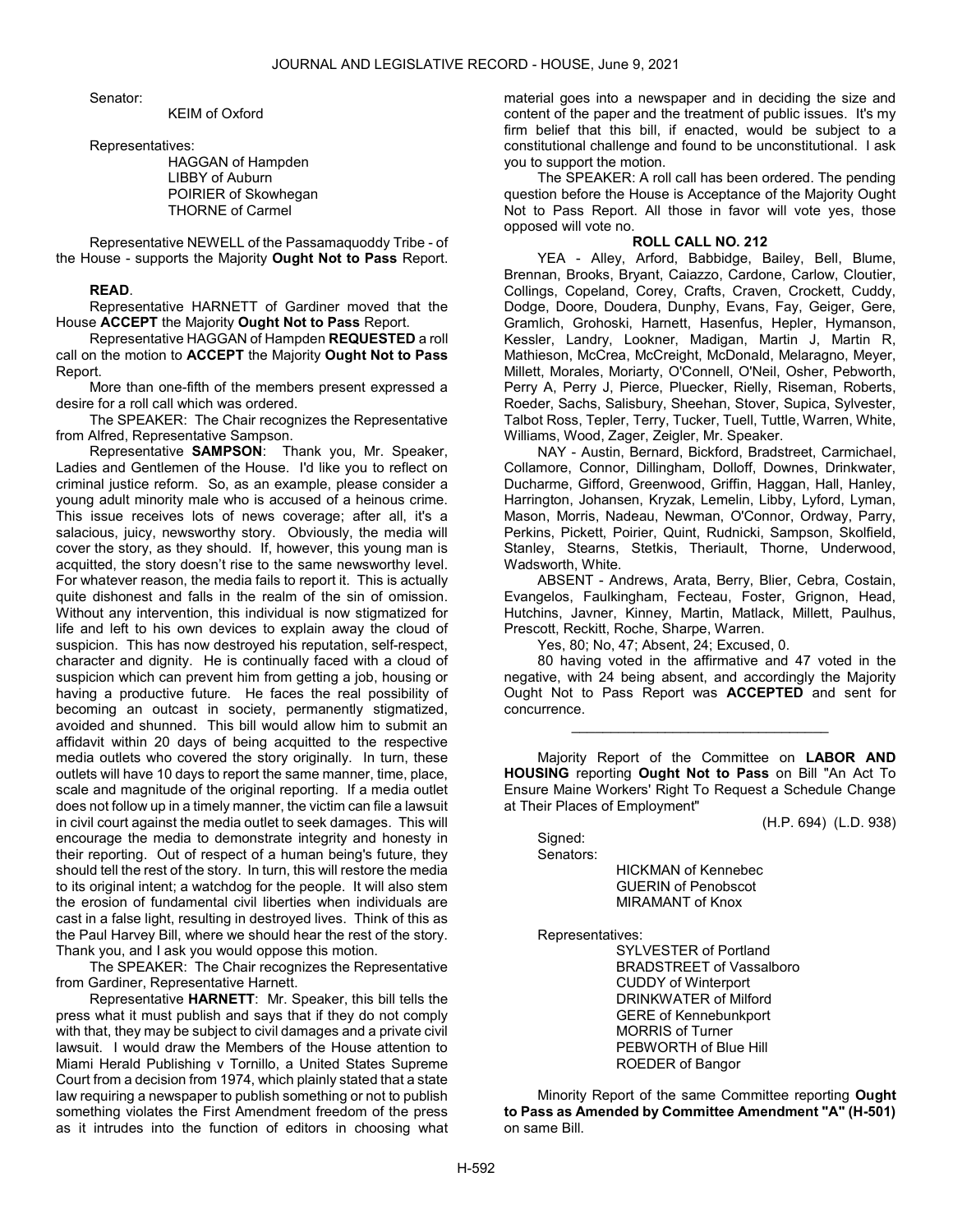Signed:

Representative:

WARREN of Scarborough

### READ.

 On motion of Representative SYLVESTER of Portland, the Majority Ought Not to Pass Report was ACCEPTED and sent for concurrence.

\_\_\_\_\_\_\_\_\_\_\_\_\_\_\_\_\_\_\_\_\_\_\_\_\_\_\_\_\_\_\_\_\_

 By unanimous consent, all matters having been acted upon were ORDERED SENT FORTHWITH. \_\_\_\_\_\_\_\_\_\_\_\_\_\_\_\_\_\_\_\_\_\_\_\_\_\_\_\_\_\_\_\_\_

 Majority Report of the Committee on CRIMINAL JUSTICE AND PUBLIC SAFETY reporting Ought Not to Pass on Bill "An Act To Expand the Definition of Unlawful Sexual Touching"

(S.P. 291) (L.D. 877)

 Signed: Senators:

> DESCHAMBAULT of York CYRWAY of Kennebec

Representatives:

 WARREN of Hallowell COSTAIN of Plymouth LOOKNER of Portland MORALES of South Portland NEWMAN of Belgrade PICKETT of Dixfield PLUECKER of Warren RUDNICKI of Fairfield SHARPE of Durham

 Minority Report of the same Committee reporting Ought to Pass on same Bill.

Signed:

Representative:

RECKITT of South Portland

 Came from the Senate with the Reports READ and the Bill and accompanying papers INDEFINITELY POSTPONED. READ.

 On motion of Representative DUNPHY of Old Town, the Majority Ought Not to Pass Report was ACCEPTED in concurrence.

\_\_\_\_\_\_\_\_\_\_\_\_\_\_\_\_\_\_\_\_\_\_\_\_\_\_\_\_\_\_\_\_\_

 Majority Report of the Committee on HEALTH AND HUMAN SERVICES reporting Ought to Pass as Amended by Committee Amendment "A" (S-116) on Resolve, To Direct the Permanent Commission on the Status of Racial, Indigenous and Maine Tribal Populations To Study and Propose Solutions to Disparities in Access to Prenatal Care in the State (EMERGENCY)

(S.P. 376) (L.D. 1113)

Sianed: Senators:

 CLAXTON of Androscoggin BALDACCI of Penobscot

Representatives:

 MEYER of Eliot CRAVEN of Lewiston MADIGAN of Waterville  PERRY of Calais STOVER of Boothbay ZAGER of Portland

 Minority Report of the same Committee reporting Ought to Pass as Amended by Committee Amendment "B" (S-117) on same Resolve.

 Signed: Senator:

MOORE of Washington

Representatives:

 GRIFFIN of Levant JAVNER of Chester LEMELIN of Chelsea

 Came from the Senate with the Majority OUGHT TO PASS AS AMENDED Report READ and ACCEPTED and the Resolve PASSED TO BE ENGROSSED AS AMENDED BY COMMITTEE AMENDMENT "A" (S-116) AS AMENDED BY SENATE AMENDMENT "A" (S-159) thereto.

READ.

 On motion of Representative MEYER of Eliot, the Majority Ought to Pass as Amended Report was ACCEPTED.

 The Resolve was READ ONCE. Committee Amendment "A" (S-116) was READ by the Clerk.

Senate Amendment "A" (S-159) to Committee Amendment "A" (S-116) was READ by the Clerk and ADOPTED.

Committee Amendment "A" (S-116) as Amended by Senate Amendment "A" (S-159) thereto was ADOPTED.

 Under suspension of the rules the Resolve was given its SECOND READING WITHOUT REFERENCE to the Committee on Bills in the Second Reading.

 Under further suspension of the rules the Resolve was PASSED TO BE ENGROSSED as Amended by Committee Amendment "A" (S-116) as Amended by Senate Amendment "A" (S-159) thereto in concurrence.

\_\_\_\_\_\_\_\_\_\_\_\_\_\_\_\_\_\_\_\_\_\_\_\_\_\_\_\_\_\_\_\_\_

 Majority Report of the Committee on STATE AND LOCAL GOVERNMENT reporting Ought Not to Pass on Bill "An Act To Provide Transparency Regarding State Contracts during a State of Emergency"

(S.P. 280) (L.D. 729)

 Signed: Senators:

 BALDACCI of Penobscot CLAXTON of Androscoggin

Representatives:

 MATLACK of St. George BRYANT of Windham COPELAND of Saco DOORE of Augusta PAULHUS of Bath RISEMAN of Harrison

 Minority Report of the same Committee reporting Ought to Pass on same Bill.

Sianed:

Senator:

ROSEN of Hancock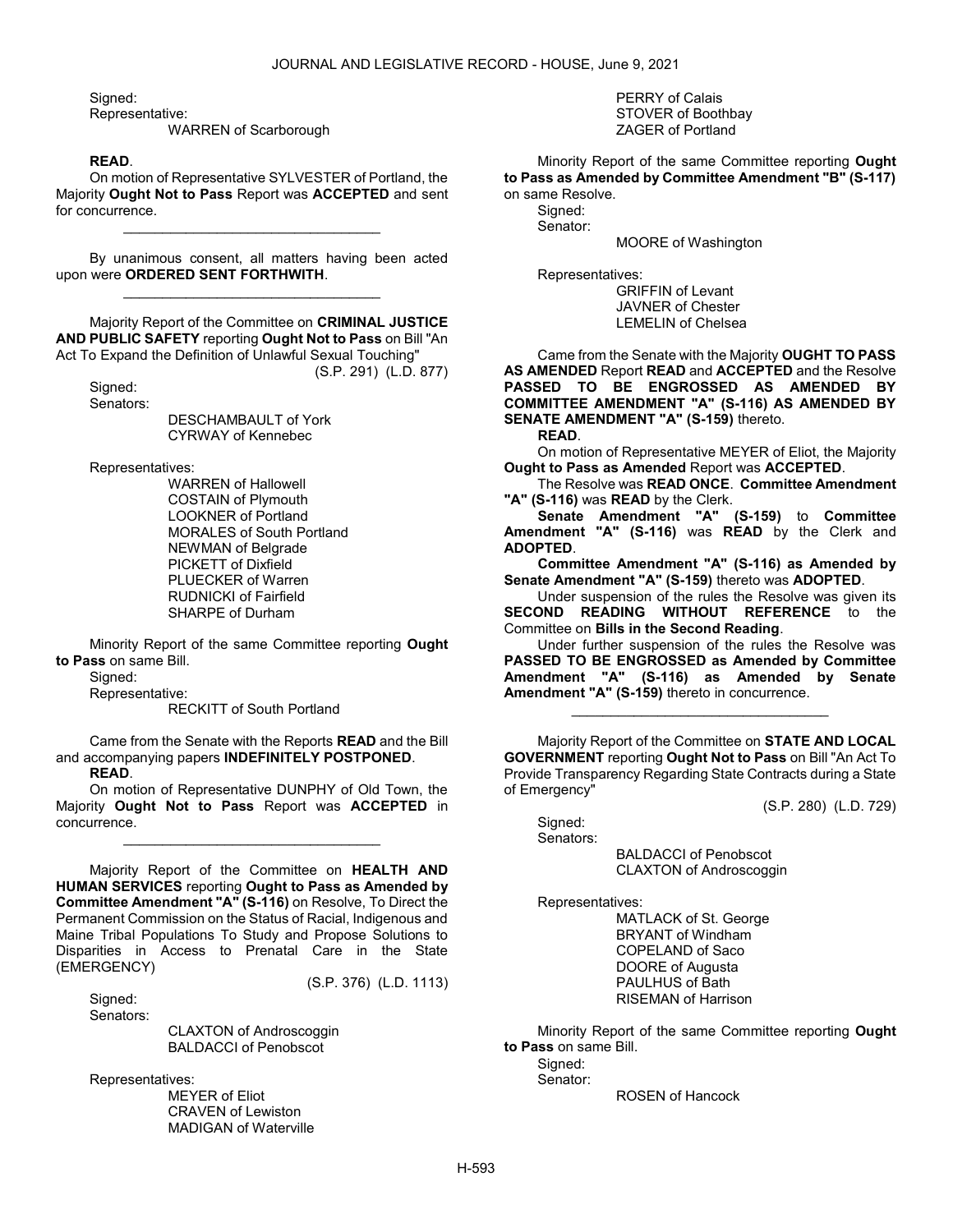Representatives:

 DOWNES of Bucksport GREENWOOD of Wales HEAD of Bethel TUELL of East Machias

 Came from the Senate with the Minority OUGHT TO PASS Report READ and ACCEPTED and the Bill PASSED TO BE ENGROSSED AS AMENDED BY SENATE AMENDMENT "A" (S-197).

READ.

 Representative DUNPHY of Old Town moved that the House ACCEPT the Majority Ought Not to Pass Report.

 Representative TUELL of East Machias REQUESTED a roll call on the motion to ACCEPT the Majority Ought Not to Pass Report.

 More than one-fifth of the members present expressed a desire for a roll call which was ordered.

 The SPEAKER: A roll call has been ordered. The pending question before the House is Acceptance of the Majority Ought Not to Pass Report. All those in favor will vote yes, those opposed will vote no.

### ROLL CALL NO. 213

 YEA - Alley, Arford, Babbidge, Bailey, Bell, Blume, Brennan, Brooks, Bryant, Caiazzo, Cardone, Cloutier, Collings, Copeland, Crafts, Craven, Crockett, Cuddy, Dodge, Doore, Doudera, Dunphy, Evans, Geiger, Gere, Gramlich, Grohoski, Harnett, Hasenfus, Hepler, Hymanson, Kessler, Landry, Lookner, Madigan, Martin J, Martin R, Mathieson, McCrea, McCreight, McDonald, Melaragno, Meyer, Millett, Morales, Moriarty, O'Connell, O'Neil, Osher, Pebworth, Perry A, Perry J, Pierce, Pluecker, Rielly, Riseman, Roberts, Roeder, Sachs, Salisbury, Sheehan, Stover, Supica, Sylvester, Talbot Ross, Tepler, Terry, Tucker, Tuttle, Warren C, Warren S, White, Williams, Wood, Zager, Zeigler, Mr. Speaker.

 NAY - Austin, Bernard, Bickford, Bradstreet, Carlow, Carmichael, Collamore, Connor, Corey, Dillingham, Dolloff, Downes, Drinkwater, Ducharme, Faulkingham, Fay, Gifford, Greenwood, Griffin, Haggan, Hall, Hanley, Harrington, Johansen, Kryzak, Lemelin, Libby, Lyford, Lyman, Mason, Morris, Nadeau, Newman, O'Connor, Ordway, Parry, Perkins, Pickett, Poirier, Quint, Rudnicki, Sampson, Skolfield, Stanley, Stearns, Stetkis, Theriault, Thorne, Tuell, Underwood, Wadsworth, White.

 ABSENT - Andrews, Arata, Berry, Blier, Cebra, Costain, Evangelos, Fecteau, Foster, Grignon, Head, Hutchins, Javner, Kinney, Martin, Matlack, Millett, Paulhus, Prescott, Reckitt, Roche, Sharpe.

Yes, 77; No, 52; Absent, 22; Excused, 0.

 77 having voted in the affirmative and 52 voted in the negative, with 22 being absent, and accordingly the Majority Ought Not to Pass Report was ACCEPTED in NON-CONCUURENCE and sent for concurrence.

\_\_\_\_\_\_\_\_\_\_\_\_\_\_\_\_\_\_\_\_\_\_\_\_\_\_\_\_\_\_\_\_\_

 Majority Report of the Committee on TRANSPORTATION reporting Ought to Pass as Amended by Committee Amendment "A" (S-39) on Bill "An Act To Require Third-party Certification for Persons Undertaking Corrosion Prevention and Mitigation Projects for Public Water Supply and Wastewater Infrastructure and Bridges"

(S.P. 137) (L.D. 311)

 Signed: Senators:

> DIAMOND of Cumberland CHIPMAN of Cumberland FARRIN of Somerset

Representatives:

 MARTIN of Sinclair CEBRA of Naples MARTIN of Greene O'CONNELL of Brewer PARRY of Arundel PERKINS of Oakland WHITE of Mars Hill WHITE of Waterville WILLIAMS of Bar Harbor

 Minority Report of the same Committee reporting Ought Not to Pass on same Bill.

Signed:

Representative:

BRYANT of Windham

 Came from the Senate with the Reports READ and the Bill and accompanying papers INDEFINITELY POSTPONED.

READ.

 On motion of Representative MARTIN of Sinclair, the Bill and all accompanying papers were **INDEFINITELY** POSTPONED in concurrence.

\_\_\_\_\_\_\_\_\_\_\_\_\_\_\_\_\_\_\_\_\_\_\_\_\_\_\_\_\_\_\_\_\_

 By unanimous consent, all matters having been acted upon were ORDERED SENT FORTHWITH. \_\_\_\_\_\_\_\_\_\_\_\_\_\_\_\_\_\_\_\_\_\_\_\_\_\_\_\_\_\_\_\_\_

 Majority Report of the Committee on VETERANS AND LEGAL AFFAIRS reporting Ought to Pass as Amended by Committee Amendment "A" (H-513) on Bill "An Act To Protect Data Privacy and Security in Elections"

(H.P. 672) (L.D. 916)

Signed:

Senators:

 LUCHINI of Hancock HICKMAN of Kennebec

Representatives:

 CAIAZZO of Scarborough COREY of Windham DOLLOFF of Milton Township McCREIGHT of Harpswell RIELLY of Westbrook SUPICA of Bangor TUTTLE of Sanford WOOD of Portland

 Minority Report of the same Committee reporting Ought Not to Pass on same Bill. Signed: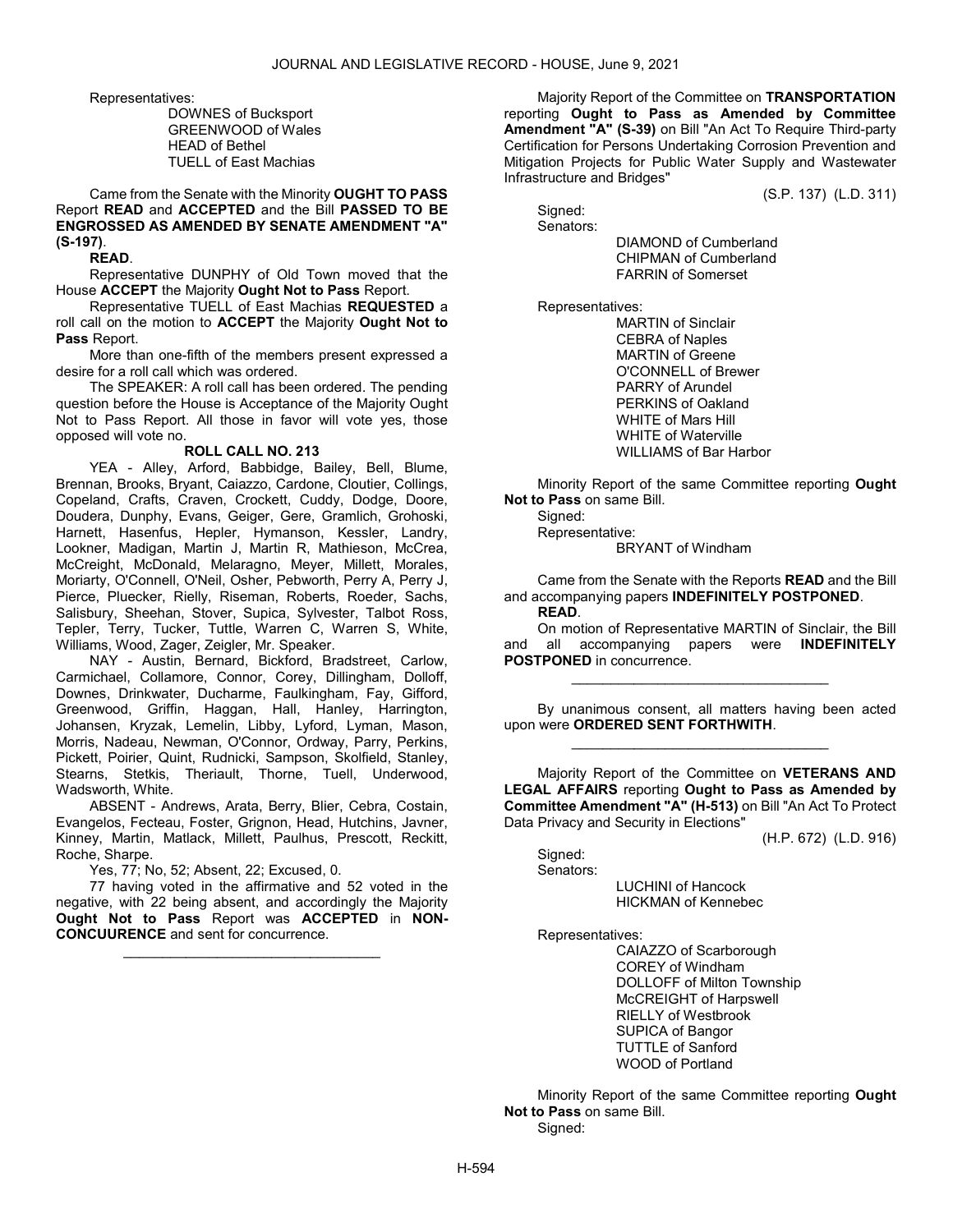Senator:

FARRIN of Somerset

Representatives:

 HARRINGTON of Sanford KINNEY of Knox

# READ.

 On motion of Representative CAIAZZO of Scarborough, the Majority Ought to Pass as Amended Report was ACCEPTED.

 The Bill was READ ONCE. Committee Amendment "A" (H-513) was READ by the Clerk and ADOPTED.

 Under suspension of the rules the Bill was given its SECOND READING WITHOUT REFERENCE to the Committee on Bills in the Second Reading.

 Under further suspension of the rules the Bill was PASSED BE ENGROSSED as Amended by Committee Amendment "A" (H-513) and sent for concurrence.

\_\_\_\_\_\_\_\_\_\_\_\_\_\_\_\_\_\_\_\_\_\_\_\_\_\_\_\_\_\_\_\_\_

 Majority Report of the Committee on VETERANS AND LEGAL AFFAIRS reporting Ought to Pass as Amended by Committee Amendment "A" (H-514) on Bill "An Act Regarding Controlled Entry Areas within Retail Marijuana Stores"

(H.P. 1050) (L.D. 1434)

 Signed: Senators:

 LUCHINI of Hancock FARRIN of Somerset HICKMAN of Kennebec

Representatives:

 CAIAZZO of Scarborough COREY of Windham DOLLOFF of Milton Township McCREIGHT of Harpswell RIELLY of Westbrook SUPICA of Bangor TUTTLE of Sanford WOOD of Portland

 Minority Report of the same Committee reporting Ought Not to Pass on same Bill.

Sianed:

Representative:

KINNEY of Knox

# READ.

 On motion of Representative CAIAZZO of Scarborough, the Majority Ought to Pass as Amended Report was **ACCEPTED.** 

 The Bill was READ ONCE. Committee Amendment "A" (H-514) was READ by the Clerk and ADOPTED.

 Under suspension of the rules the Bill was given its SECOND READING WITHOUT REFERENCE to the Committee on Bills in the Second Reading.

 Under further suspension of the rules the Bill was PASSED TO BE ENGROSSED as Amended by Committee Amendment "A" (H-514) and sent for concurrence.

\_\_\_\_\_\_\_\_\_\_\_\_\_\_\_\_\_\_\_\_\_\_\_\_\_\_\_\_\_\_\_\_\_

 Majority Report of the Committee on VETERANS AND LEGAL AFFAIRS reporting Ought Not to Pass on Bill "An Act To Establish the Board of Canvassers for Certifying Election Results"

(H.P. 1106) (L.D. 1496)

 Signed: Senators:

 LUCHINI of Hancock HICKMAN of Kennebec

Representatives:

 CAIAZZO of Scarborough McCREIGHT of Harpswell RIELLY of Westbrook SUPICA of Bangor TUTTLE of Sanford WOOD of Portland

 Minority Report of the same Committee reporting Ought to Pass as Amended by Committee Amendment "A" (H-515) on same Bill.

Signed: Senator:

FARRIN of Somerset

Representatives:

 COREY of Windham DOLLOFF of Milton Township KINNEY of Knox

# READ.

 Representative CAIAZZO of Scarborough moved that the House ACCEPT the Majority Ought Not to Pass Report.

 Representative DILLINGHAM of Oxford REQUESTED a roll call on the motion to ACCEPT the Majority Ought Not to Pass Report.

 More than one-fifth of the members present expressed a desire for a roll call which was ordered.

 The SPEAKER: A roll call has been ordered. The pending question before the House is Acceptance of the Majority Ought Not to Pass Report. All those in favor will vote yes, those opposed will vote no.

# ROLL CALL NO. 214

 YEA - Alley, Arford, Babbidge, Bailey, Bell, Blume, Brennan, Brooks, Bryant, Caiazzo, Cardone, Cloutier, Collings, Copeland, Crafts, Craven, Crockett, Cuddy, Dodge, Doore, Doudera, Dunphy, Evans, Fay, Geiger, Gere, Gramlich, Grohoski, Harnett, Hasenfus, Hepler, Hymanson, Kessler, Landry, Lookner, Madigan, Martin J, Martin R, Mathieson, McCrea, McCreight, McDonald, Melaragno, Meyer, Millett, Morales, Moriarty, O'Connell, O'Neil, Osher, Pebworth, Perry A, Perry J, Pierce, Pluecker, Rielly, Riseman, Roberts, Roeder, Sachs, Salisbury, Sheehan, Stover, Supica, Sylvester, Talbot Ross, Tepler, Terry, Tucker, Tuttle, Warren, White, Williams, Wood, Zager, Zeigler, Mr. Speaker.

 NAY - Arata, Austin, Bernard, Bickford, Bradstreet, Carlow, Carmichael, Collamore, Connor, Corey, Dillingham, Dolloff, Downes, Drinkwater, Ducharme, Faulkingham, Gifford, Greenwood, Griffin, Haggan, Hall, Hanley, Harrington, Johansen, Kryzak, Lemelin, Libby, Lyford, Lyman, Mason, Nadeau, Newman, O'Connor, Ordway, Parry, Perkins, Pickett, Poirier, Quint, Rudnicki, Sampson, Skolfield, Stanley, Stearns, Stetkis, Theriault, Thorne, Tuell, Underwood, Wadsworth, White.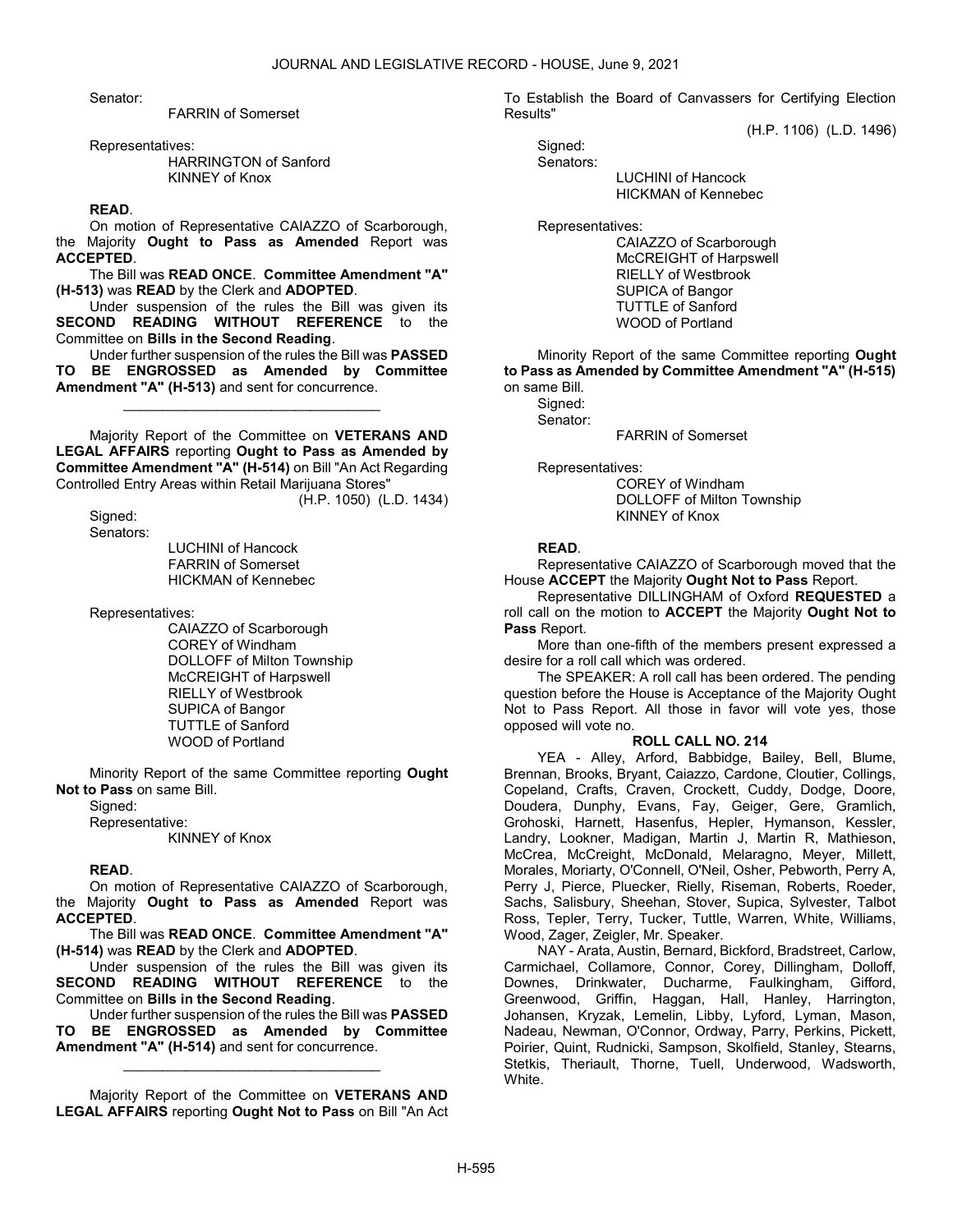ABSENT - Andrews, Berry, Blier, Cebra, Costain, Evangelos, Fecteau, Foster, Grignon, Head, Hutchins, Javner, Kinney, Martin, Matlack, Millett, Morris, Paulhus, Prescott, Reckitt, Roche, Sharpe, Warren.

Yes, 77; No, 51; Absent, 23; Excused, 0.

 77 having voted in the affirmative and 51 voted in the negative, with 23 being absent, and accordingly the Majority Ought Not to Pass Report was ACCEPTED and was sent for concurrence.

\_\_\_\_\_\_\_\_\_\_\_\_\_\_\_\_\_\_\_\_\_\_\_\_\_\_\_\_\_\_\_\_\_

 By unanimous consent, all matters having been acted upon were ORDERED SENT FORTHWITH. \_\_\_\_\_\_\_\_\_\_\_\_\_\_\_\_\_\_\_\_\_\_\_\_\_\_\_\_\_\_\_\_\_

 Majority Report of the Committee on EDUCATION AND CULTURAL AFFAIRS reporting Ought Not to Pass on Bill "An Act To Create Parity between Private Schools and Public Schools Regarding Career and Technical Education Tuition Rates"

(H.P. 298) (L.D. 414)

 Signed: Senators:

 RAFFERTY of York DAUGHTRY of Cumberland

Representatives:

 BRENNAN of Portland CROCKETT of Portland DODGE of Belfast McCREA of Fort Fairfield MILLETT of Cape Elizabeth ROCHE of Wells SALISBURY of Westbrook STEARNS of Guilford

 Minority Report of the same Committee reporting Ought to Pass as Amended by Committee Amendment "A" (H-507) on same Bill.

Signed:

Senator:

WOODSOME of York

Representatives:

 LYMAN of Livermore Falls SAMPSON of Alfred

# READ.

 On motion of Representative BRENNAN of Portland, the Majority Ought Not to Pass Report was ACCEPTED and sent for concurrence.

\_\_\_\_\_\_\_\_\_\_\_\_\_\_\_\_\_\_\_\_\_\_\_\_\_\_\_\_\_\_\_\_\_

 Majority Report of the Committee on EDUCATION AND CULTURAL AFFAIRS reporting Ought to Pass as Amended by Committee Amendment "A" (H-508) on Bill "An Act To Add a Faculty Member and Nonfaculty Staff Member to the Board of Trustees of the University of Maine System" (H.P. 919) (L.D. 1253)

Signed: Senators:

 RAFFERTY of York DAUGHTRY of Cumberland Representatives:

 BRENNAN of Portland CROCKETT of Portland DODGE of Belfast McCREA of Fort Fairfield MILLETT of Cape Elizabeth SALISBURY of Westbrook

 Minority Report of the same Committee reporting Ought Not to Pass on same Bill.

 Signed: Senator:

WOODSOME of York

Representatives:

 LYMAN of Livermore Falls ROCHE of Wells SAMPSON of Alfred STEARNS of Guilford

# READ.

 Representative BRENNAN of Portland moved that the House ACCEPT the Majority Ought to Pass as Amended Report.

 Representative DILLINGHAM of Oxford REQUESTED a roll call on the motion to ACCEPT the Majority Ought to Pass as Amended Report.

 More than one-fifth of the members present expressed a desire for a roll call which was ordered.

 The SPEAKER: A roll call has been ordered. The pending question before the House is Acceptance of the Majority Ought to Pass as Amended Report. All those in favor will vote yes, those opposed will vote no.

# ROLL CALL NO. 215

 YEA - Alley, Arford, Babbidge, Bailey, Bell, Blume, Brennan, Brooks, Bryant, Caiazzo, Cardone, Cloutier, Collings, Copeland, Crafts, Craven, Crockett, Cuddy, Dodge, Doore, Doudera, Dunphy, Evans, Fay, Geiger, Gere, Gramlich, Grohoski, Harnett, Hasenfus, Hepler, Hymanson, Kessler, Landry, Lookner, Madigan, Martin J, Martin R, Mathieson, McCrea, McCreight, McDonald, Melaragno, Meyer, Millett, Morales, Moriarty, O'Connell, O'Neil, Osher, Pebworth, Perry A, Perry J, Pierce, Pluecker, Rielly, Riseman, Roberts, Roeder, Sachs, Salisbury, Sheehan, Stover, Supica, Sylvester, Talbot Ross, Tepler, Terry, Tucker, Tuttle, Warren, White, Williams, Wood, Zager, Zeigler, Mr. Speaker.

 NAY - Arata, Austin, Bernard, Bickford, Bradstreet, Carlow, Carmichael, Collamore, Connor, Corey, Dillingham, Dolloff, Downes, Drinkwater, Ducharme, Faulkingham, Gifford, Greenwood, Griffin, Haggan, Hall, Hanley, Harrington, Johansen, Kryzak, Lemelin, Libby, Lyford, Lyman, Mason, Morris, Nadeau, Newman, O'Connor, Ordway, Parry, Perkins, Pickett, Poirier, Quint, Rudnicki, Sampson, Skolfield, Stanley, Stearns, Stetkis, Theriault, Thorne, Tuell, Underwood, Wadsworth, White.

 ABSENT - Andrews, Berry, Blier, Cebra, Costain, Evangelos, Fecteau, Foster, Grignon, Head, Hutchins, Javner, Kinney, Martin, Matlack, Millett, Paulhus, Prescott, Reckitt, Roche, Sharpe, Warren.

Yes, 77; No, 52; Absent, 22; Excused, 0.

 77 having voted in the affirmative and 52 voted in the negative, with 22 being absent, and accordingly the Majority Ought to Pass as Amended Report was ACCEPTED.

 The Bill was READ ONCE. Committee Amendment "A" (H-508) was READ by the Clerk and ADOPTED.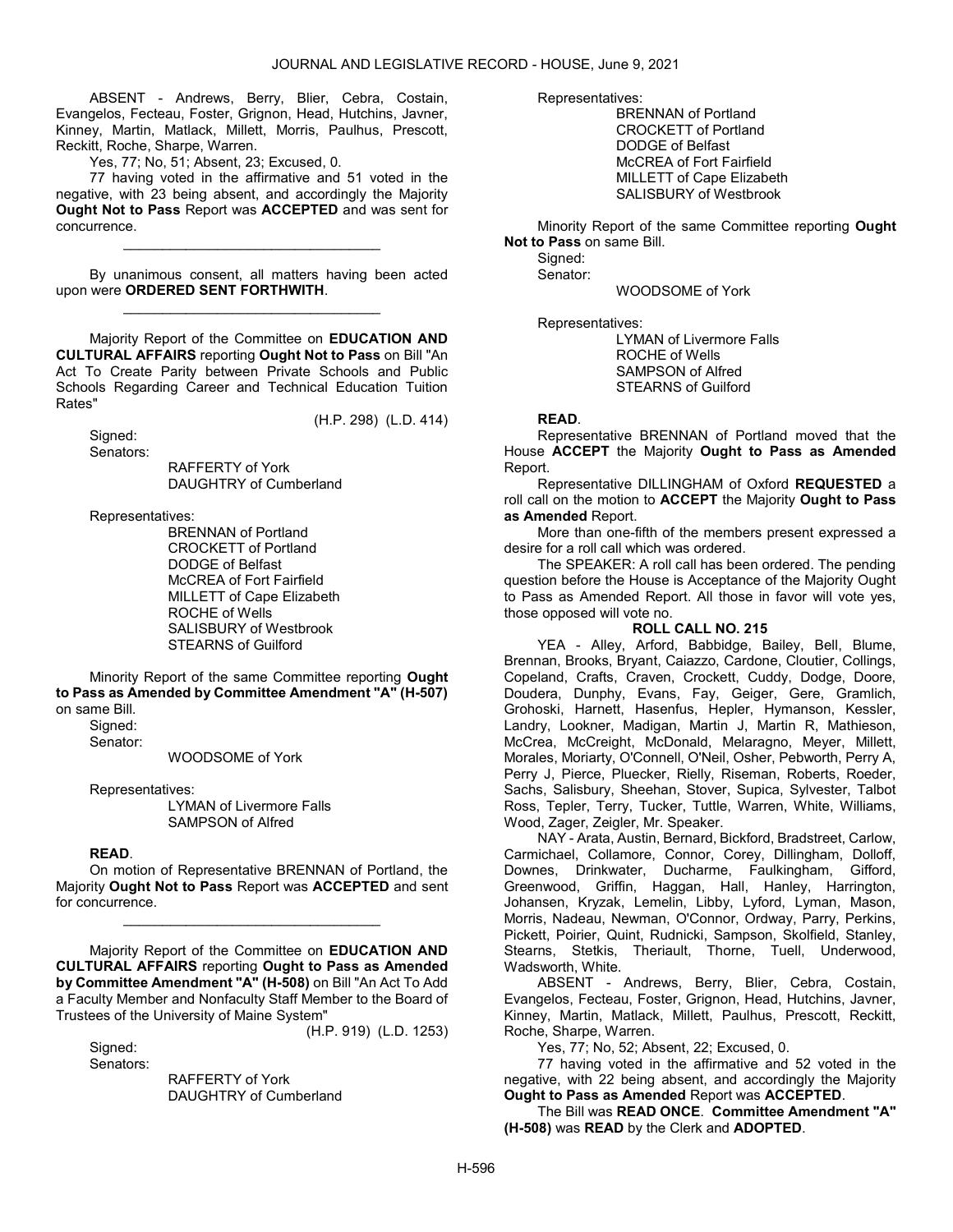Under suspension of the rules the Bill was given its SECOND READING WITHOUT REFERENCE to the Committee on Bills in the Second Reading.

 Under further suspension of the rules the Bill was PASSED TO BE ENGROSSED as Amended by Committee Amendment "A" (H-508) and sent for concurrence.

\_\_\_\_\_\_\_\_\_\_\_\_\_\_\_\_\_\_\_\_\_\_\_\_\_\_\_\_\_\_\_\_\_

 Majority Report of the Committee on ENERGY, UTILITIES AND TECHNOLOGY reporting Ought to Pass as Amended by Committee Amendment "A" (H-510) on Bill "An Act To Provide Climate Change Transition Assistance for Maine's Energyintensive Businesses" (H.P. 1159) (L.D. 1554)

 Signed: Senators:

 LAWRENCE of York STEWART of Aroostook VITELLI of Sagadahoc

Representatives:

 BERRY of Bowdoinham CARLOW of Buxton FOSTER of Dexter WADSWORTH of Hiram WOOD of Portland ZEIGLER of Montville

 Minority Report of the same Committee reporting Ought to Pass as Amended by Committee Amendment "B" (H-511) on same Bill.

Signed:

Representatives:

 CUDDY of Winterport GROHOSKI of Ellsworth KESSLER of South Portland

# READ.

 On motion of Representative DUNPHY of Old Town, the Majority Ought to Pass as Amended Report was ACCEPTED. The Bill was READ ONCE. Committee Amendment "A"

(H-510) was READ by the Clerk and ADOPTED.

 Under suspension of the rules the Bill was given its SECOND READING WITHOUT REFERENCE to the Committee on Bills in the Second Reading.

 Under further suspension of the rules the Bill was PASSED TO BE ENGROSSED as Amended by Committee Amendment "A" (H-510) and sent for concurrence.

\_\_\_\_\_\_\_\_\_\_\_\_\_\_\_\_\_\_\_\_\_\_\_\_\_\_\_\_\_\_\_\_\_

 By unanimous consent, all matters having been acted upon were ORDERED SENT FORTHWITH. \_\_\_\_\_\_\_\_\_\_\_\_\_\_\_\_\_\_\_\_\_\_\_\_\_\_\_\_\_\_\_\_\_

 Majority Report of the Committee on AGRICULTURE, CONSERVATION AND FORESTRY reporting Ought to Pass as Amended by Committee Amendment "A" (H-522) on Bill "An Act To Prohibit Aerial Application of Perfluoroalkyl and Polyfluoroalkyl Substances" (H.P. 185) (L.D. 264)

Sianed: Senators:

> DILL of Penobscot BLACK of Franklin

MAXMIN of Lincoln

Representatives:

 O'NEIL of Saco BERNARD of Caribou GIFFORD of Lincoln HALL of Wilton LANDRY of Farmington McCREA of Fort Fairfield OSHER of Orono PLUECKER of Warren SKOLFIELD of Weld

 Minority Report of the same Committee reporting Ought Not to Pass on same Bill.

Signed:

Representative:

UNDERWOOD of Presque Isle

# READ.

 On motion of Representative O'NEIL of Saco, the Majority Ought to Pass as Amended Report was ACCEPTED.

 The Bill was READ ONCE. Committee Amendment "A" (H-522) was READ by the Clerk and ADOPTED.

 Under suspension of the rules the Bill was given its SECOND READING WITHOUT REFERENCE to the Committee on Bills in the Second Reading.

 Under further suspension of the rules the Bill was PASSED TO BE ENGROSSED as Amended by Committee Amendment "A" (H-522) and sent for concurrence.

\_\_\_\_\_\_\_\_\_\_\_\_\_\_\_\_\_\_\_\_\_\_\_\_\_\_\_\_\_\_\_\_\_

Majority Report of the Committee on **AGRICULTURE**. CONSERVATION AND FORESTRY reporting Ought to Pass as Amended by Committee Amendment "A" (H-520) on Bill "An Act To Strengthen Maine's Agriculture, Food and Forest Economy"

(H.P. 1162) (L.D. 1565)

 Signed: Senators:

 DILL of Penobscot BLACK of Franklin MAXMIN of Lincoln

Representatives:

 O'NEIL of Saco BERNARD of Caribou GIFFORD of Lincoln HALL of Wilton LANDRY of Farmington McCREA of Fort Fairfield PLUECKER of Warren SKOLFIELD of Weld

 Minority Report of the same Committee reporting Ought Not to Pass on same Bill.

 Signed: Representative:

UNDERWOOD of Presque Isle

# READ.

 On motion of Representative O'NEIL of Saco, the Majority Ought to Pass as Amended Report was ACCEPTED. The Bill was READ ONCE. Committee Amendment "A" (H-520) was READ by the Clerk and ADOPTED.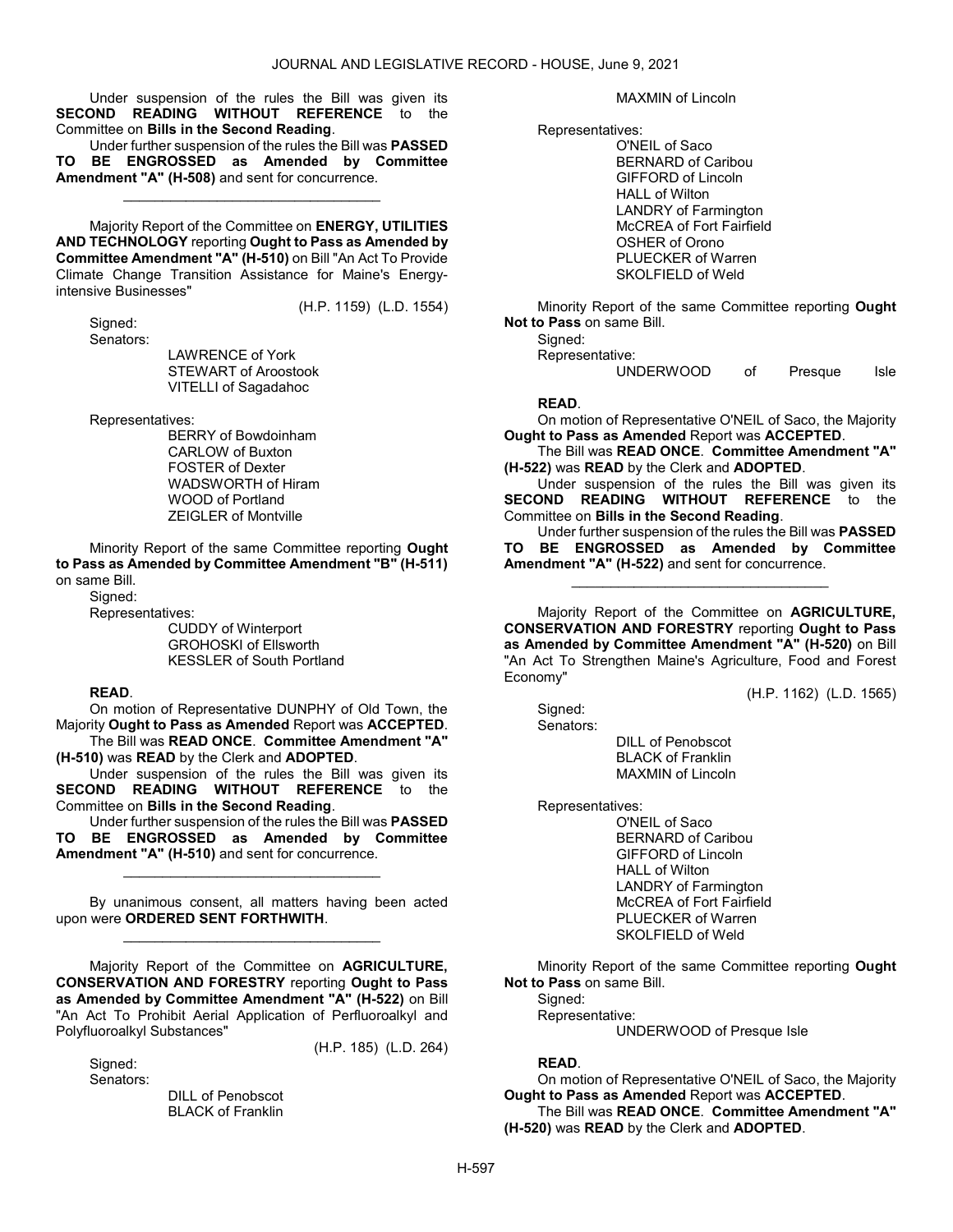Under suspension of the rules the Bill was given its SECOND READING WITHOUT REFERENCE to the Committee on Bills in the Second Reading.

 Under further suspension of the rules the Bill was PASSED TO BE ENGROSSED as Amended by Committee Amendment "A" (H-520) and sent for concurrence.

\_\_\_\_\_\_\_\_\_\_\_\_\_\_\_\_\_\_\_\_\_\_\_\_\_\_\_\_\_\_\_\_\_

 Majority Report of the Committee on ENVIRONMENT AND NATURAL RESOURCES reporting Ought Not to Pass on Bill "An Act To Address Waste Associated with Solar Energy Equipment"

(H.P. 1184) (L.D. 1595)

 Signed: Senators:

 BRENNER of Cumberland CARNEY of Cumberland

Representatives:

 TUCKER of Brunswick BELL of Yarmouth BLUME of York DOUDERA of Camden GRAMLICH of Old Orchard Beach ZEIGLER of Montville

 Minority Report of the same Committee reporting Ought to Pass as Amended by Committee Amendment "A" (H-523) on same Bill.

 Signed: Senator:

BENNETT of Oxford

Representatives:

 HANLEY of Pittston JOHANSEN of Monticello O'CONNOR of Berwick TUELL of East Machias

### READ.

 Representative TUCKER of Brunswick moved that the House ACCEPT the Majority Ought Not to Pass Report.

 Representative O'CONNOR of Berwick REQUESTED a roll call on the motion to ACCEPT the Majority Ought Not to Pass Report.

 More than one-fifth of the members present expressed a desire for a roll call which was ordered.

 The SPEAKER: The Chair recognizes the Representative from Berwick, Representative O'Connor.

 Representative O'CONNOR: Thank you, Mr. Speaker, Ladies and Gentlemen of the House. As many of you know, I have been an opponent of solar since I started here in the Legislature. That being said, I understand that with the solar goldrush that is happening, it's likely here to stay for quite some time. So, what I've decided to turn my focus on is solar recycling because I think that is very, very important. We are going to run into a solar waste crisis. As a matter of fact, a statement was made by a 40-year veteran of the solar industry who is actually ashamed for a lot of his actions and the quotes are three and I will read them. The problem of solar panel disposal, it will explode with full force in two or three decades and wreck the environment because it is a huge amount of waste and they are not easy to recycle, unquote. The reality is that there is a problem now and it's only going to get larger, expanding as rapidly as the PV industry expanded 10 years ago, unquote. Quote; contrary to previous assumptions, pollutants such as lead or carcinogenic cadmium can be almost completely washed out of the fragments of solar modules over a period of several months by rainwater. The International Renewable Energy Agency, IRENA, in 2016, estimated that there were about 250,000 metric tons of solar panel waste in the world, and by 2050; I'll be in my 90s and I hope I'm still around, but at that time, there could be 78 million metric tons of solar waste that can't be disposed of and I know a lot of you young whippersnappers will still be around.

 This bill provides for the stewardship of solar panel waste. It amends the Solar Energy Act to provide for the prevention or minimization of the potential damage from solar panel deterioration and for a tracking system for solar panels. It provides the property with solar panels must be insured to pay the full cost of recycling the solar panels damaged in any form of catastrophe and that the insurance cost be paid from any distributions of insurance proceeds. It provides for state grant funding for the development of a recycling process that recycles 95% of solar panels and the design and construction of recycling equipment and recycling facility using funds from the regional greenhouse gas initiative trust fund and, if needed, funds from the Maine Solid Waste Fund, the Maine Solid Waste Division grant program and the Maine Technology Institute. It provides for penalties for improper disposal of solar energy equipment for failure to register solar energy equipment. It does a lot of things. It's relatively comprehensive and I really wish we could've given it more time. And I do encourage every municipality to actually look at their ordinances and consider with this solar boom that has been happening, how this is going to be disposed of. And to give you a little bit of information on how much solar this is, from Dr. Silkman's report, Zero Carbon by 2050, the estimation is that 40-45,000 acres of solar panels will dot the State of Maine. To put that in perspective, the Acadia National Park sits on 47,000 acres; the Maine potato crop, 47,500 acres; and the blueberry crop, 20,700 acres.

 We should also note that the cobalt used to produce the batteries for not only electric cars but for solar is brought out of the cobalt mines by children. Children who are slaves, who have a lifespan of about 15 years old. That, in itself, is shameful and to think that our children are going to see this solar waste crisis, and our grandchildren, I believe that it is high time we get a jump on this before our pristine Maine and all the land in it is destroyed by cadmium and lead and other poisons that will wick into our beautiful farmland and destroy it. Thank you, Mr. Speaker.

 The SPEAKER: The Chair recognizes the Representative from Pittsfield, Representative Collomore.

 Representative COLLOMORE: Thank you, Mr. Speaker. May I pose a question to the Chair?

The SPEAKER: The Member may proceed.

 Representative COLLOMORE: I have constituents asking me the following and I'm not exactly sure how to reply, so, I'd like to ask; how can we call solar power green energy when the process to decommission the technology is not green and is considered harmful to the environment? Thank you, Mr. Speaker.

 The SPEAKER: The Member has posed a question through the Chair to any Member who may wish to answer. The Chair recognizes the Representative from Brunswick, Representative Tucker.

 Representative TUCKER: Thank you, Mr. Speaker. My colleague from Berwick, has identified a true future problem. This bill would start the process of setting up a stewardship program for managing solar panels and equipment. Unfortunately, this specific bill has too many up-front fees, it has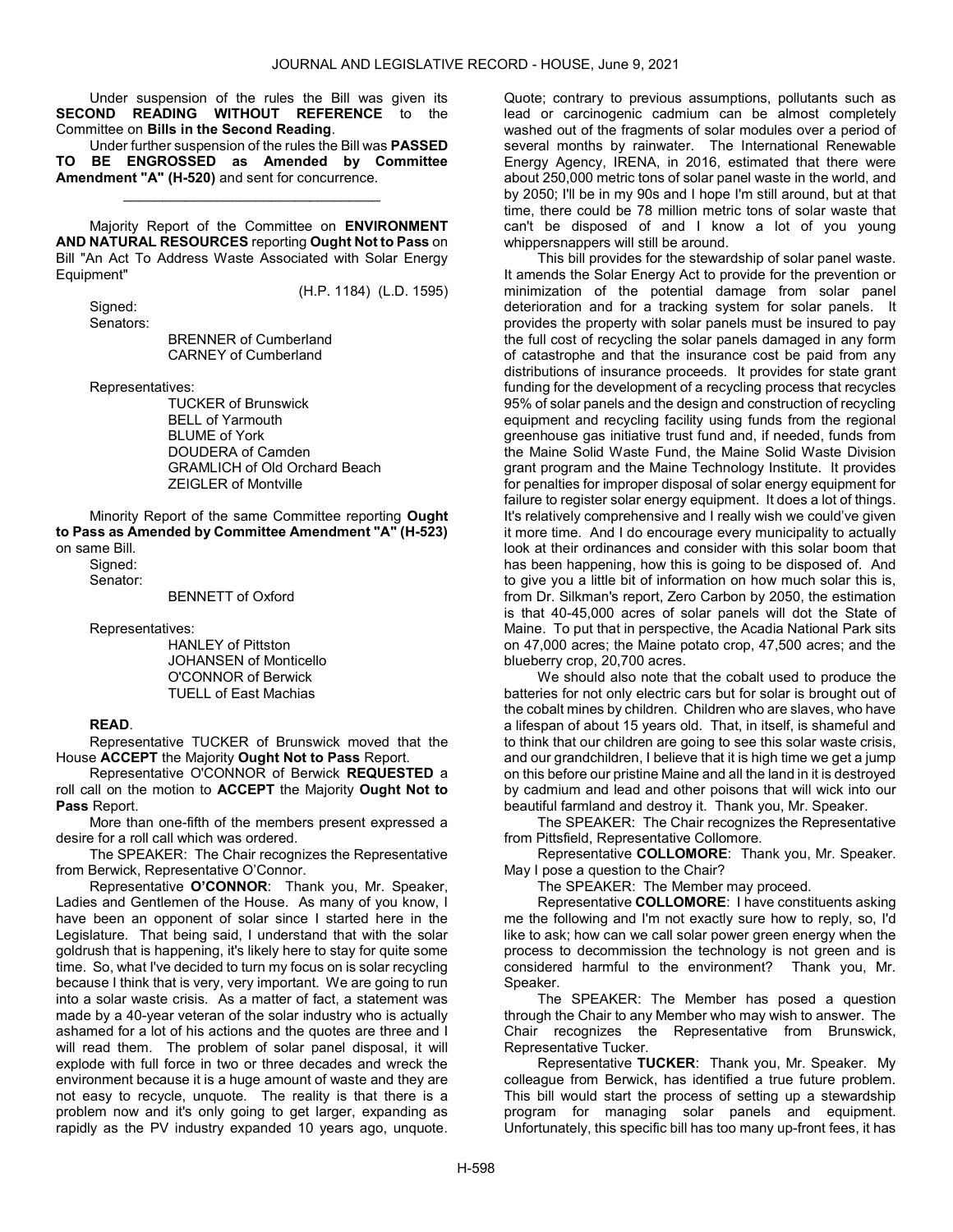too much bureaucracy, it is premature and there are too many questions and uncertainties. However, I look forward to future discussion of this issue which will confront us in the future.

 The SPEAKER: A roll call has been ordered. The pending question before the House is Acceptance of the Majority Ought Not to Pass Report. All those in favor will vote yes, those opposed will vote no.

## ROLL CALL NO. 216

 YEA - Alley, Arford, Babbidge, Bailey, Bell, Blume, Brennan, Brooks, Bryant, Caiazzo, Cardone, Cloutier, Collings, Copeland, Crafts, Craven, Crockett, Cuddy, Dodge, Doore, Doudera, Dunphy, Evans, Fay, Geiger, Gere, Gramlich, Grohoski, Harnett, Hasenfus, Hepler, Hymanson, Kessler, Lookner, Madigan, Martin J, Martin R, Mathieson, McCrea, McCreight, McDonald, Melaragno, Meyer, Millett, Morales, Moriarty, O'Connell, O'Neil, Osher, Pebworth, Perry A, Perry J, Pierce, Pluecker, Rielly, Roberts, Roeder, Sachs, Salisbury, Sheehan, Stover, Supica, Talbot Ross, Tepler, Terry, Tucker, Tuttle, Warren C, Warren S, White, Williams, Wood, Zager, Zeigler, Mr. Speaker.

 NAY - Arata, Austin, Bernard, Bickford, Bradstreet, Carlow, Carmichael, Collamore, Connor, Corey, Dillingham, Dolloff, Downes, Drinkwater, Ducharme, Faulkingham, Gifford, Greenwood, Griffin, Haggan, Hall, Hanley, Harrington, Johansen, Kinney, Kryzak, Lemelin, Libby, Lyford, Lyman, Mason, Morris, Nadeau, Newman, O'Connor, Ordway, Parry, Perkins, Pickett, Poirier, Quint, Riseman, Rudnicki, Sampson, Skolfield, Stanley, Stearns, Stetkis, Theriault, Thorne, Tuell, Underwood, Wadsworth, White.

 ABSENT - Andrews, Berry, Blier, Cebra, Costain, Evangelos, Fecteau, Foster, Grignon, Head, Hutchins, Javner, Landry, Martin, Matlack, Millett, Paulhus, Prescott, Reckitt, Roche, Sharpe, Sylvester.

Yes, 75; No, 54; Absent, 22; Excused, 0.

 75 having voted in the affirmative and 54 voted in the negative, with 22 being absent, and accordingly the Majority Ought Not to Pass Report was ACCEPTED and sent for concurrence.

\_\_\_\_\_\_\_\_\_\_\_\_\_\_\_\_\_\_\_\_\_\_\_\_\_\_\_\_\_\_\_\_\_

 Majority Report of the Committee on LABOR AND HOUSING reporting Ought Not to Pass on Bill "An Act To Promote the Sustainability of Unemployment Insurance by Linking the Duration of Benefits to the State's Average Unemployment Rate"

 Signed: Senators: (H.P. 927) (L.D. 1260)

 HICKMAN of Kennebec MIRAMANT of Knox

Representatives:

 SYLVESTER of Portland CUDDY of Winterport GERE of Kennebunkport PEBWORTH of Blue Hill ROEDER of Bangor WARREN of Scarborough

 Minority Report of the same Committee reporting Ought to Pass as Amended by Committee Amendment "A" (H-524) on same Bill.

Signed:

Senator:

GUERIN of Penobscot

Representatives:

 BRADSTREET of Vassalboro DRINKWATER of Milford PRESCOTT of Waterboro

# READ.

 Representative DUNPHY of Old Town moved that the House ACCEPT the Majority Ought Not to Pass Report.

 Representative BRADSTREET of Vassalboro REQUESTED a roll call on the motion to ACCEPT the Majority Ought Not to Pass Report.

 More than one-fifth of the members present expressed a desire for a roll call which was ordered.

 The SPEAKER: The Chair recognizes the Representative from Vassalboro, Representative Bradstreet.

 Representative BRADSTREET: Thank you, Mr. Speaker. I rise in opposition to the pending motion. The amended version of this bill reads the maximum amount of unemployment insurance benefits is 18 weeks if the state's average unemployment rate is 5% or below, with an additional week added for every one half of one percent if the rate is above 5%, to a maximum of 26 weeks of benefits. I sponsored this bill when I was driving around looking at all the help wanted signs and now hiring signs and it struck me that there are a lot more jobs available than there are people on unemployment. And I think we've provided a disincentive for people to work and this bill seeks to address that, Mr. Speaker. It stands to reason that the lower the unemployment rate, the less time people would need unemployment benefits and the higher the rate, the longer they would need benefits, and that's what this bill addresses. So, when you're going home tonight, if it's still daylight out, Mr. Speaker, every time you see a help wanted sign or a now hiring sign, you'll know why I sponsored this bill. Thank you, Mr. Speaker.

 The SPEAKER: The Chair recognizes the Representative from East Machias, Representative Tuell.

 Representative TUELL: Thank you, Mr. Speaker. I know many of us have heard from employers in our district about how hard it is to find people to go to work and I know one of my favorite local restaurants is struggling to find people and has had to cut back their hours. The place where I stay when I'm here in Augusta has not been able to be fully open from their customary days of Tuesday through Saturday, they're only open Thursday through Saturday, which is great if you're here over the weekend but not so great if you're not. So, that's the case all over the State. So, a few weeks ago, I asked why they're not open and some of it is COVID, I'll grant you, some of it is, at that time, was partially was the COVID restrictions, but equally as important was the fact that they can't find people to come to work. They can't find people that want the jobs, they're screaming for workers, and that's the case everywhere up and down the coast. It's impacting every business, every sector, it's impacting our schools, our towns, everybody. And one of the things I hear is that all of the extra unemployment folks are getting federally is a reason. Now, I realize this bill doesn't deal with that, but if it pushes the needle back to the center, I think it's a good thing and that we should be rejecting the motion before us and encouraging folks to get back to work as quickly as possible since so many of us, myself included, are vaccinated. Thank you, Mr. Speaker.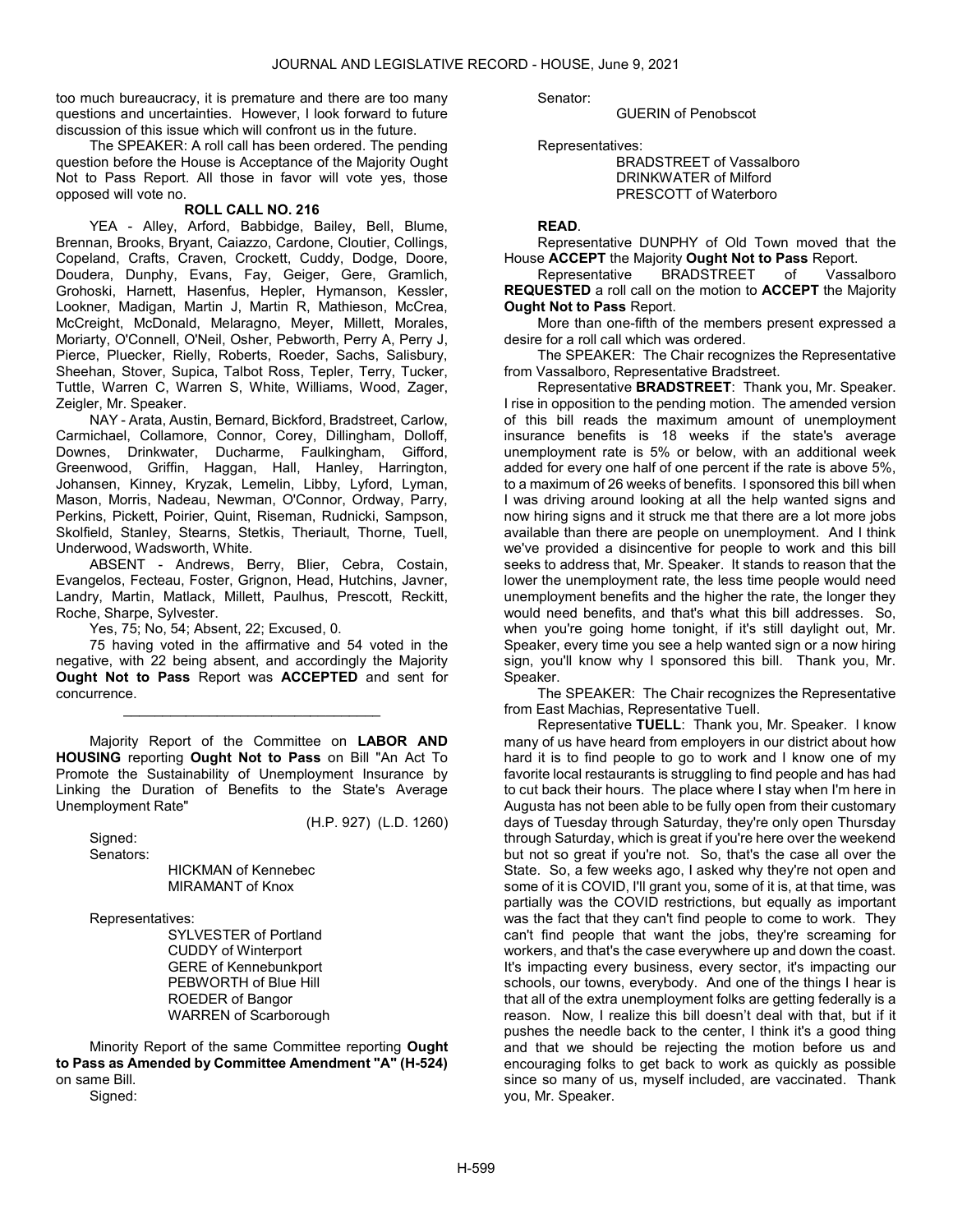The SPEAKER: A roll call has been ordered. The pending question before the House is Acceptance of the Majority Ought Not to Pass Report. All those in favor will vote yes, those opposed will vote no.

# ROLL CALL NO. 217

 YEA - Alley, Arford, Babbidge, Bailey, Bell, Blume, Brennan, Brooks, Bryant, Caiazzo, Cardone, Cloutier, Collings, Copeland, Crafts, Craven, Crockett, Cuddy, Dodge, Doore, Doudera, Dunphy, Evans, Fay, Geiger, Gere, Gramlich, Grohoski, Harnett, Hasenfus, Hepler, Hymanson, Kessler, Landry, Lookner, Madigan, Martin J, Martin R, Mathieson, McCrea, McCreight, McDonald, Melaragno, Meyer, Millett, Morales, Moriarty, O'Connell, O'Neil, Osher, Pebworth, Perry A, Perry J, Pierce, Pluecker, Rielly, Riseman, Roberts, Roeder, Sachs, Salisbury, Sheehan, Stover, Supica, Sylvester, Talbot Ross, Tepler, Terry, Tucker, Tuttle, Warren C, Warren S, White, Williams, Wood, Zager, Zeigler, Mr. Speaker.

 NAY - Arata, Austin, Bernard, Bickford, Bradstreet, Carlow, Carmichael, Collamore, Connor, Corey, Dillingham, Dolloff, Downes, Drinkwater, Ducharme, Faulkingham, Gifford, Greenwood, Griffin, Haggan, Hall, Hanley, Harrington, Johansen, Kinney, Kryzak, Lemelin, Libby, Lyford, Lyman, Mason, Morris, Nadeau, Newman, O'Connor, Ordway, Parry, Perkins, Pickett, Poirier, Quint, Rudnicki, Sampson, Skolfield, Stanley, Stearns, Stetkis, Theriault, Thorne, Tuell, Underwood, Wadsworth, White.

 ABSENT - Andrews, Berry, Blier, Cebra, Costain, Evangelos, Fecteau, Foster, Grignon, Head, Hutchins, Javner, Martin, Matlack, Millett, Paulhus, Prescott, Reckitt, Roche, Sharpe.

Yes, 78; No, 53; Absent, 20; Excused, 0.

 78 having voted in the affirmative and 53 voted in the negative, with 20 being absent, and accordingly the Majority Ought Not to Pass Report was ACCEPTED and sent for concurrence.

\_\_\_\_\_\_\_\_\_\_\_\_\_\_\_\_\_\_\_\_\_\_\_\_\_\_\_\_\_\_\_\_\_

 By unanimous consent, all matters having been acted upon were ORDERED SENT FORTHWITH. \_\_\_\_\_\_\_\_\_\_\_\_\_\_\_\_\_\_\_\_\_\_\_\_\_\_\_\_\_\_\_\_\_

 Majority Report of the Committee on EDUCATION AND CULTURAL AFFAIRS reporting Ought Not to Pass on Bill "An Act To Enact the Campus Free Speech and Free Press Act"

(S.P. 524) (L.D. 1640)

 Signed: Senators:

 RAFFERTY of York DAUGHTRY of Cumberland

Representatives:

 BRENNAN of Portland CROCKETT of Portland DODGE of Belfast McCREA of Fort Fairfield MILLETT of Cape Elizabeth SALISBURY of Westbrook

 Minority Report of the same Committee reporting Ought to Pass as Amended by Committee Amendment "A" (S-212) on same Bill.

Signed:

Senator:

WOODSOME of York

Representatives:

 LYMAN of Livermore Falls ROCHE of Wells SAMPSON of Alfred STEARNS of Guilford

 Came from the Senate with the Majority OUGHT NOT TO PASS Report READ and ACCEPTED.

#### READ.

 Representative BRENNAN of Portland moved that the House ACCEPT the Majority Ought Not to Pass Report.

 Representative DILLINGHAM of Oxford REQUESTED a roll call on the motion to ACCEPT the Majority Ought Not to Pass Report.

 More than one-fifth of the members present expressed a desire for a roll call which was ordered.

 The SPEAKER: A roll call has been ordered. The pending question before the House is Acceptance of the Majority Ought Not to Pass Report. All those in favor will vote yes, those opposed will vote no.

# ROLL CALL NO. 218

 YEA - Alley, Arford, Babbidge, Bailey, Bell, Blume, Brennan, Brooks, Bryant, Caiazzo, Cardone, Cloutier, Collings, Copeland, Crafts, Craven, Crockett, Cuddy, Dodge, Doore, Doudera, Dunphy, Evans, Fay, Geiger, Gere, Gramlich, Grohoski, Harnett, Hasenfus, Hepler, Hymanson, Kessler, Landry, Lookner, Madigan, Martin J, Martin R, Mathieson, McCrea, McCreight, McDonald, Melaragno, Meyer, Millett, Morales, Moriarty, O'Connell, O'Neil, Osher, Pebworth, Perry A, Perry J, Pierce, Pluecker, Rielly, Riseman, Roberts, Roeder, Sachs, Salisbury, Sheehan, Stover, Supica, Sylvester, Talbot Ross, Tepler, Terry, Tucker, Tuttle, Warren C, Warren S, White, Williams, Wood, Zager, Zeigler, Mr. Speaker.

 NAY - Arata, Austin, Bernard, Bickford, Bradstreet, Carlow, Carmichael, Collamore, Connor, Corey, Dillingham, Dolloff, Downes, Drinkwater, Ducharme, Faulkingham, Gifford, Greenwood, Griffin, Haggan, Hall, Hanley, Harrington, Johansen, Kinney, Kryzak, Lemelin, Libby, Lyford, Lyman, Mason, Morris, Nadeau, Newman, O'Connor, Ordway, Parry, Perkins, Pickett, Poirier, Quint, Rudnicki, Sampson, Skolfield, Stanley, Stearns, Stetkis, Theriault, Thorne, Tuell, Underwood, Wadsworth, White.

 ABSENT - Andrews, Berry, Blier, Cebra, Costain, Evangelos, Fecteau, Foster, Grignon, Head, Hutchins, Javner, Martin, Matlack, Millett, Paulhus, Prescott, Reckitt, Roche, Sharpe.

Yes, 78; No, 53; Absent, 20; Excused, 0.

 78 having voted in the affirmative and 53 voted in the negative, with 20 being absent, and accordingly, the Majority Ought Not to Pass Report was ACCEPTED and sent for concurrence.

\_\_\_\_\_\_\_\_\_\_\_\_\_\_\_\_\_\_\_\_\_\_\_\_\_\_\_\_\_\_\_\_\_

 Majority Report of the Committee on ENERGY, UTILITIES AND TECHNOLOGY reporting Ought Not to Pass on Bill "An Act To Eliminate the Current Net Energy Billing Policy in Maine" (S.P. 111) (L.D. 249)

 Signed: Senators:

> LAWRENCE of York VITELLI of Sagadahoc

Representatives:

 BERRY of Bowdoinham CUDDY of Winterport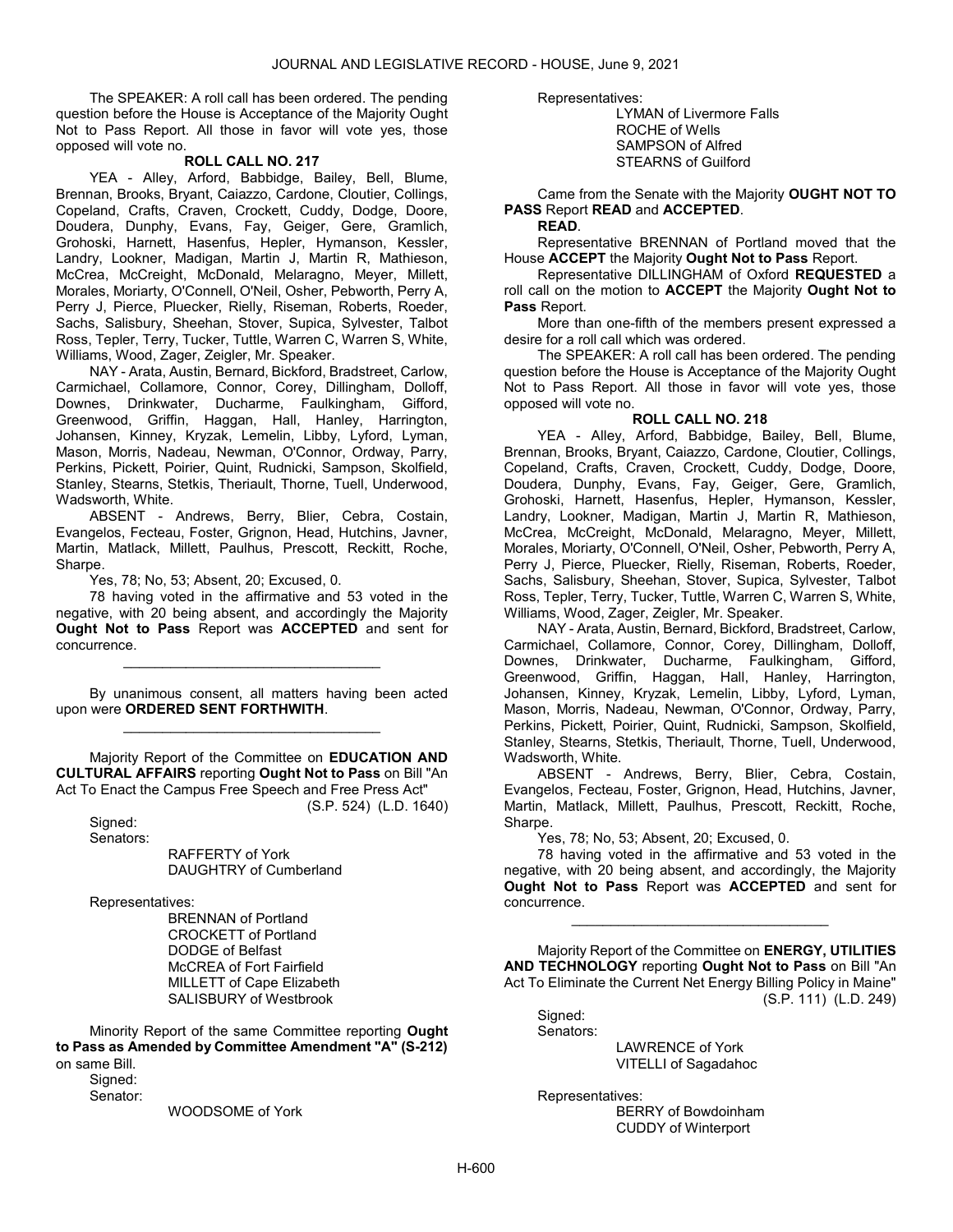GROHOSKI of Ellsworth KESSLER of South Portland ZEIGLER of Montville

 Minority Report of the same Committee reporting Ought to Pass on same Bill.

Signed:

Senator:

STEWART of Aroostook

Representatives:

 FOSTER of Dexter GRIGNON of Athens WADSWORTH of Hiram

 Came from the Senate with the Majority OUGHT NOT TO PASS Report READ and ACCEPTED.

READ.

 Representative GROHOSKI of Ellsworth moved that the House ACCEPT the Majority Ought Not to Pass Report.

 Representative WADSWORTH of Hiram REQUESTED a roll call on the motion to ACCEPT the Majority Ought Not to Pass Report.

 More than one-fifth of the members present expressed a desire for a roll call which was ordered.

 The SPEAKER: A roll call has been ordered. The pending question before the House is Acceptance of the Majority Ought Not to Pass Report. All those in favor will vote yes, those opposed will vote no.

# ROLL CALL NO. 219

 YEA - Alley, Arford, Babbidge, Bailey, Bell, Blume, Brennan, Brooks, Bryant, Caiazzo, Cardone, Cloutier, Collings, Copeland, Corey, Crafts, Craven, Crockett, Cuddy, Dodge, Doore, Doudera, Dunphy, Evans, Fay, Geiger, Gere, Gramlich, Grohoski, Harnett, Hasenfus, Hepler, Hymanson, Kessler, Landry, Lookner, Madigan, Martin J, Martin R, Mathieson, McCrea, McCreight, McDonald, Melaragno, Meyer, Millett, Morales, Moriarty, O'Connell, O'Neil, Osher, Pebworth, Perry A, Perry J, Pierce, Pluecker, Rielly, Riseman, Roberts, Roeder, Sachs, Salisbury, Sheehan, Stover, Supica, Sylvester, Talbot Ross, Tepler, Terry, Tucker, Tuttle, Warren C, Warren S, White, Williams, Wood, Zager, Zeigler, Mr. Speaker.

 NAY - Arata, Austin, Bernard, Bickford, Bradstreet, Carlow, Carmichael, Collamore, Connor, Dillingham, Dolloff, Downes, Drinkwater, Ducharme, Faulkingham, Gifford, Greenwood, Griffin, Haggan, Hall, Hanley, Harrington, Johansen, Kinney, Kryzak, Lemelin, Libby, Lyford, Lyman, Mason, Morris, Nadeau, Newman, O'Connor, Ordway, Parry, Perkins, Pickett, Poirier, Quint, Rudnicki, Sampson, Skolfield, Stanley, Stearns, Stetkis, Theriault, Thorne, Tuell, Underwood, Wadsworth, White.

 ABSENT - Andrews, Berry, Blier, Cebra, Costain, Evangelos, Fecteau, Foster, Grignon, Head, Hutchins, Javner, Martin, Matlack, Millett, Paulhus, Prescott, Reckitt, Roche, Sharpe.

Yes, 79; No, 52; Absent, 20; Excused, 0.

 79 having voted in the affirmative and 52 voted in the negative, with 20 being absent, and accordingly the Majority Ought Not to Pass Report was ACCEPTED and sent for concurrence.

\_\_\_\_\_\_\_\_\_\_\_\_\_\_\_\_\_\_\_\_\_\_\_\_\_\_\_\_\_\_\_\_\_

 Majority Report of the Committee on LABOR AND HOUSING reporting Ought to Pass as Amended by Committee Amendment "A" (S-216) on Bill "An Act To Improve the Disability Retirement Program of the Maine Public Employees Retirement System"

(S.P. 529) (L.D. 1644)

 Signed: Senators:

 HICKMAN of Kennebec MIRAMANT of Knox

Representatives:

 SYLVESTER of Portland CUDDY of Winterport GERE of Kennebunkport PEBWORTH of Blue Hill ROEDER of Bangor WARREN of Scarborough

 Minority Report of the same Committee reporting Ought Not to Pass on same Bill.

Signed: Senator:

GUERIN of Penobscot

Representatives:

 BRADSTREET of Vassalboro DRINKWATER of Milford MORRIS of Turner PRESCOTT of Waterboro

 Came from the Senate with the Majority OUGHT TO PASS AS AMENDED Report READ and ACCEPTED and the Bill PASSED TO BE ENGROSSED AS AMENDED BY COMMITTEE AMENDMENT "A" (S-216).

READ.

 On motion of Representative SYLVESTER of Portland, the Majority Ought to Pass as Amended Report was ACCEPTED.

 The Bill was READ ONCE. Committee Amendment "A" (S-216) was READ by the Clerk and ADOPTED.

 Under suspension of the rules the Bill was given its SECOND READING WITHOUT REFERENCE to the Committee on Bills in the Second Reading.

 Under further suspension of the rules the Bill was PASSED TO BE ENGROSSED as Amended by Committee Amendment "A" (S-216) in concurrence.

\_\_\_\_\_\_\_\_\_\_\_\_\_\_\_\_\_\_\_\_\_\_\_\_\_\_\_\_\_\_\_\_\_

 Majority Report of the Committee on VETERANS AND LEGAL AFFAIRS reporting Ought to Pass as Amended by Committee Amendment "A" (S-209) on Bill "An Act To Amend the Laws Governing Elections"

(S.P. 450) (L.D. 1363)

 Signed: Senator:

LUCHINI of Hancock

Representatives:

 CAIAZZO of Scarborough McCREIGHT of Harpswell RIELLY of Westbrook SUPICA of Bangor TUTTLE of Sanford WOOD of Portland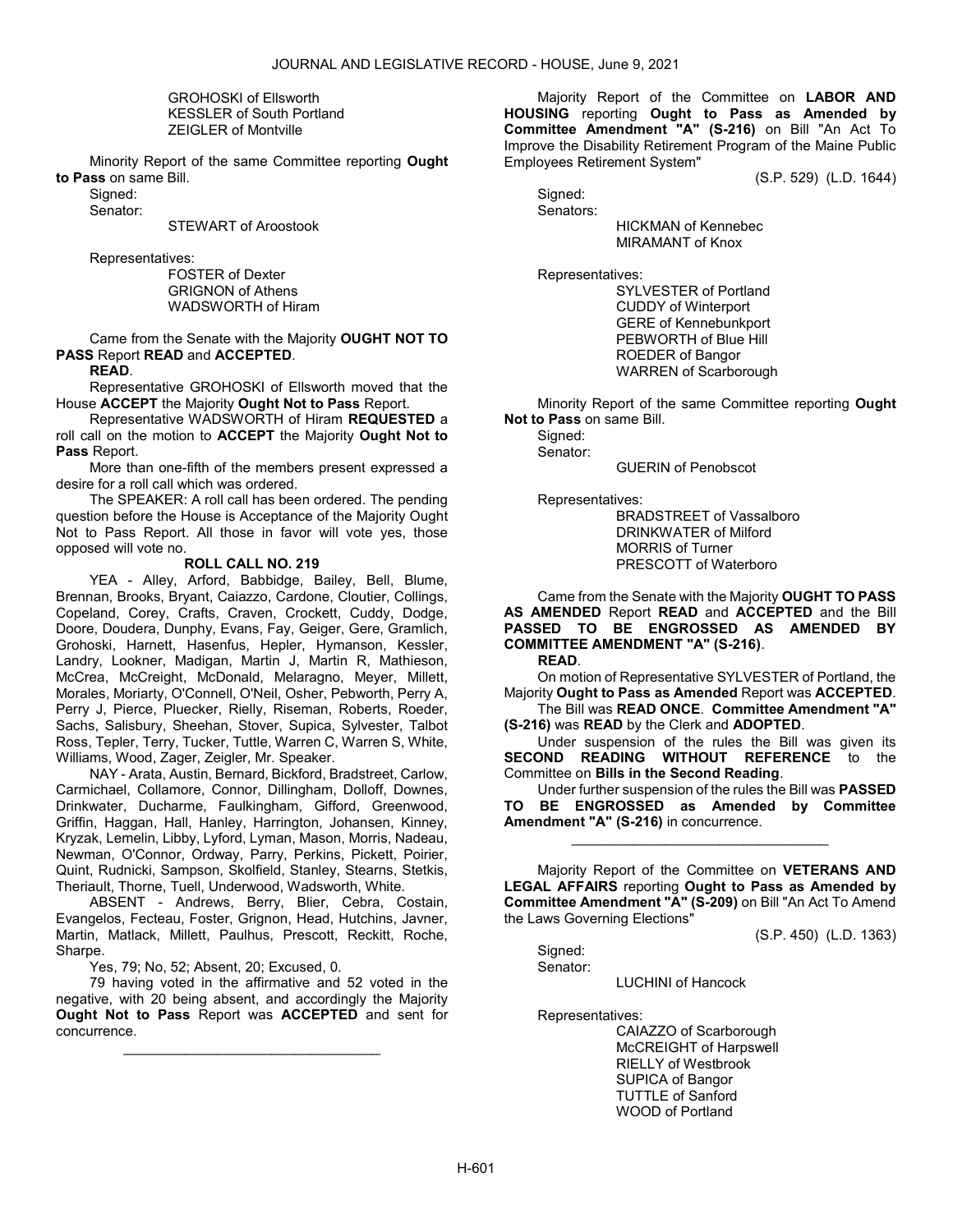Minority Report of the same Committee reporting Ought Not to Pass on same Bill.

 Signed: Senator:

FARRIN of Somerset

Representatives:

 COREY of Windham DOLLOFF of Milton Township HARRINGTON of Sanford KINNEY of Knox

# Came from the Senate with the Majority OUGHT TO PASS AS AMENDED Report READ and ACCEPTED and the Bill PASSED TO BE ENGROSSED AS AMENDED BY COMMITTEE AMENDMENT "A" (S-209).

READ.

 Representative CAIAZZO of Scarborough moved that the House ACCEPT the Majority Ought to Pass as Amended Report.

Representative KINNEY of Knox REQUESTED a roll call on the motion to ACCEPT the Majority Ought to Pass as Amended Report.

 More than one-fifth of the members present expressed a desire for a roll call which was ordered.

 The SPEAKER: A roll call has been ordered. The pending question before the House is Acceptance of the Majority Ought to Pass as Amended Report. All those in favor will vote yes, those opposed will vote no.

### ROLL CALL NO. 220

 YEA - Alley, Arford, Babbidge, Bailey, Bell, Blume, Brennan, Brooks, Bryant, Caiazzo, Cardone, Cloutier, Collings, Copeland, Crafts, Craven, Crockett, Cuddy, Dodge, Doore, Doudera, Dunphy, Evans, Fay, Geiger, Gere, Gramlich, Grohoski, Harnett, Hasenfus, Hepler, Hymanson, Kessler, Landry, Lookner, Madigan, Martin J, Martin R, Mathieson, McCrea, McCreight, McDonald, Melaragno, Meyer, Millett, Morales, Moriarty, O'Connell, O'Neil, Osher, Pebworth, Perry A, Perry J, Pierce, Pluecker, Rielly, Riseman, Roberts, Roeder, Sachs, Salisbury, Sheehan, Stover, Supica, Sylvester, Talbot Ross, Tepler, Terry, Tucker, Tuttle, Warren C, Warren S, White, Williams, Wood, Zager, Zeigler, Mr. Speaker.

 NAY - Arata, Austin, Bernard, Bickford, Bradstreet, Carlow, Carmichael, Collamore, Connor, Corey, Dillingham, Dolloff, Downes, Drinkwater, Ducharme, Faulkingham, Gifford, Greenwood, Griffin, Haggan, Hall, Hanley, Harrington, Johansen, Kinney, Kryzak, Lemelin, Libby, Lyford, Lyman, Mason, Morris, Nadeau, Newman, O'Connor, Ordway, Parry, Perkins, Pickett, Poirier, Quint, Rudnicki, Sampson, Skolfield, Stanley, Stearns, Stetkis, Theriault, Thorne, Tuell, Underwood, Wadsworth, White.

 ABSENT - Andrews, Berry, Blier, Cebra, Costain, Evangelos, Fecteau, Foster, Grignon, Head, Hutchins, Javner, Martin, Matlack, Millett, Paulhus, Prescott, Reckitt, Roche, Sharpe.

Yes, 78; No, 53; Absent, 20; Excused, 0.

 78 having voted in the affirmative and 53 voted in the negative, with 20 being absent, and accordingly the Majority Ought to Pass as Amended Report was ACCEPTED.

 The Bill was READ ONCE. Committee Amendment "A" (S-209) was READ by the Clerk and ADOPTED.

 Under suspension of the rules the Bill was given its SECOND READING WITHOUT REFERENCE to the Committee on Bills in the Second Reading.

 Under further suspension of the rules the Bill was PASSED TO BE ENGROSSED as Amended by Committee Amendment "A" (S-209) in concurrence.

\_\_\_\_\_\_\_\_\_\_\_\_\_\_\_\_\_\_\_\_\_\_\_\_\_\_\_\_\_\_\_\_\_

 By unanimous consent, all matters having been acted upon were ORDERED SENT FORTHWITH. \_\_\_\_\_\_\_\_\_\_\_\_\_\_\_\_\_\_\_\_\_\_\_\_\_\_\_\_\_\_\_\_\_

#### ENACTORS Emergency Measure

 An Act To Further Protect Consumers from Surprise Medical Bills

> (H.P. 12) (L.D. 46) (C. "A" H-452)

 Reported by the Committee on Engrossed Bills as truly and strictly engrossed. This being an emergency measure, a two-thirds vote of all the members elected to the House being necessary, a total was taken. 109 voted in favor of the same and 0 against, and accordingly the Bill was PASSED TO BE ENACTED, signed by the Speaker and sent to the Senate.

### Emergency Measure

\_\_\_\_\_\_\_\_\_\_\_\_\_\_\_\_\_\_\_\_\_\_\_\_\_\_\_\_\_\_\_\_\_

 An Act To Amend the Dental Practice Act To Define "Supervision" and Authorize Teledentistry

> (H.P. 42) (L.D. 76) (C. "A" H-484)

 Reported by the Committee on Engrossed Bills as truly and strictly engrossed. This being an emergency measure, a two-thirds vote of all the members elected to the House being necessary, a total was taken. 104 voted in favor of the same and 2 against, and accordingly the Bill was **PASSED TO BE** ENACTED, signed by the Speaker and sent to the Senate.

### Emergency Measure

\_\_\_\_\_\_\_\_\_\_\_\_\_\_\_\_\_\_\_\_\_\_\_\_\_\_\_\_\_\_\_\_\_

 An Act Making Unified Appropriations and Allocations for the Expenditures of State Government, Highway Fund and Other Funds and Changing Certain Provisions of the Law Necessary to the Proper Operations of State Government for the Fiscal Years Ending June 30, 2021, June 30, 2022 and June 30, 2023

> (H.P. 117) (L.D. 161) (C. "A" H-467)

Was reported by the Committee on Engrossed Bills as truly and strictly engrossed.

 The SPEAKER: The Chair recognizes the Representative from Sinclair, Representative Martin.

 Representative MARTIN: Thank you, Mr. Speaker. Mr. Speaker, Ladies and Gentlemen of the House, it is my pleasure to have LD 161, the Highway Fund Budget for Fiscal Year 2022/2023 before us for enactment. Mr. Speaker, this budget is the unanimous report of members of the Transportation Committee. I know, Mr. Speaker, that each and every one of us know the importance of Maine's transportation system, whether it be the 8800 centerline miles of highway that carries 87% of all vehicles traveled, the almost 3,000 bridges and minor spans within state control, one of Maine's seven owned ferry boats or one of other equally important modes this budget will support. Mr. Speaker, our constituents depend on a safe and reliable transportation system to access employment, health care and receive life-sustaining goods. This highway fund, Mr. Speaker, is used to account for revenues derived from the excise taxes, license and other fees related to the registration, operation, and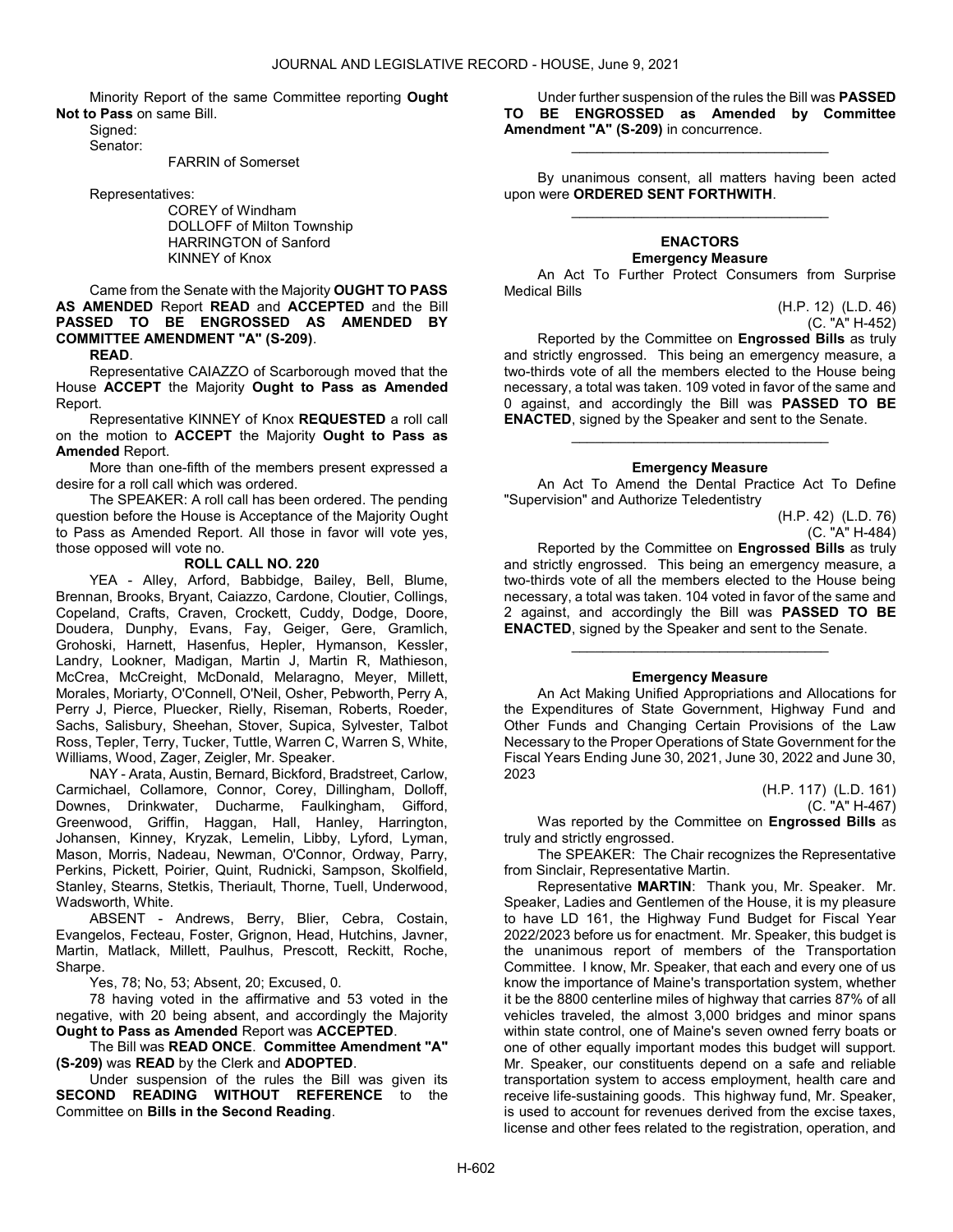use of vehicles on public highways, as well as fuel taxes. These represent roughly two-thirds of highway fund revenues. This revenue must be used for highway-related activities.

 LD 161, Mr. Speaker, allocates approximately 670 million highway fund dollars to the Department of Administration and Financial Services, Environmental Protection, Public Safety, Secretary of State and Transportation over this biennium. The funding proposed within LD 161 is essential to supporting the 2180 work items with the Maine Department of Transportation's annual three-year work plan, 77% of highway fund budget also supports the roughly 1800 dedicated men and women who work for Maine DOT. It provides critical funding toward Maine DOT's goal of delivering 725 miles of light capital paving in each calendar year for 2022 and 2023, of a highway capital paving program as many of us refers to as skinny-mix program is primarily a way the department cost effectively keeps over half our state highway system miles statewide in serviceable condition. In addition, Mr. Speaker, this budget also provides for \$42.9 million over the biennium to the Local Road Assistance Program, the ongoing municipal revenue sharing of the highway fund for local capital highway needs, something our municipalities have come to rely on each year.

 Mr. Speaker, while this session was my first serving as House Chair of the Transportation Committee, I was immediately impressed by the way the committee conducts business and for that I want to thank all committee members, committee members on both sides of the aisle, for their dedication and their compromising spirit. I am incredibly proud of the fact that our committee reported out close to 80% of our bills on a unanimous basis. The funding, Mr. Speaker, included in LD 161 is mission critical to the department it supports. I urge you to follow my light and vote for this outstanding piece of legislation. Thank you, ladies and gentlemen.

 This being an emergency measure, a two-thirds vote of all the members elected to the House being necessary, a total was taken. 116 voted in favor of the same and 0 against, and accordingly the Bill was PASSED TO BE ENACTED, signed by the Speaker and sent to the Senate.

#### Emergency Measure

\_\_\_\_\_\_\_\_\_\_\_\_\_\_\_\_\_\_\_\_\_\_\_\_\_\_\_\_\_\_\_\_\_

 An Act To Protect Teachers from a Decrease in Retirement Benefits Arising from the COVID-19 Pandemic

(H.P. 372) (L.D. 509) (C. "A" H-490)

 Reported by the Committee on Engrossed Bills as truly and strictly engrossed. This being an emergency measure, a two-thirds vote of all the members elected to the House being necessary, a total was taken. 106 voted in favor of the same and 10 against, and accordingly the Bill was **PASSED TO BE** ENACTED, signed by the Speaker and sent to the Senate.

### Emergency Measure

\_\_\_\_\_\_\_\_\_\_\_\_\_\_\_\_\_\_\_\_\_\_\_\_\_\_\_\_\_\_\_\_\_

 An Act To Amend the Marijuana Legalization Act (H.P. 441) (L.D. 605)

(C. "A" H-466)

 Reported by the Committee on Engrossed Bills as truly and strictly engrossed. This being an emergency measure, a two-thirds vote of all the members elected to the House being necessary, a total was taken. 101 voted in favor of the same and 24 against, and accordingly the Bill was PASSED TO BE ENACTED, signed by the Speaker and sent to the Senate.

\_\_\_\_\_\_\_\_\_\_\_\_\_\_\_\_\_\_\_\_\_\_\_\_\_\_\_\_\_\_\_\_\_

### Emergency Measure

 An Act To Ensure Continued Health-related Services for Children To Access Education

(H.P. 622) (L.D. 854) (C. "A" H-444)

 Reported by the Committee on Engrossed Bills as truly and strictly engrossed. This being an emergency measure, a two-thirds vote of all the members elected to the House being necessary, a total was taken. 114 voted in favor of the same and 0 against, and accordingly the Bill was PASSED TO BE ENACTED, signed by the Speaker and sent to the Senate.

### Emergency Measure

\_\_\_\_\_\_\_\_\_\_\_\_\_\_\_\_\_\_\_\_\_\_\_\_\_\_\_\_\_\_\_\_\_

 An Act To Amend the Teacher Certification Statutes (H.P. 867) (L.D. 1189)

(C. "A" H-451)

Reported by the Committee on Engrossed Bills as truly and strictly engrossed. This being an emergency measure, a two-thirds vote of all the members elected to the House being necessary, a total was taken. 103 voted in favor of the same and 7 against, and accordingly the Bill was PASSED TO BE ENACTED, signed by the Speaker and sent to the Senate.

#### Emergency Measure

\_\_\_\_\_\_\_\_\_\_\_\_\_\_\_\_\_\_\_\_\_\_\_\_\_\_\_\_\_\_\_\_\_

 Resolve, Regarding Legislative Review of Portions of Chapter 570: Uniform Reporting System for Prescription Drug Price Data Sets, a Major Substantive Rule of the Maine Health Data Organization

(H.P. 7) (L.D. 41)

Was reported by the Committee on Engrossed Bills as truly and strictly engrossed.

 Representative DILLINGHAM of Oxford REQUESTED a roll call on FINAL PASSAGE.

 More than one-fifth of the members present expressed a desire for a roll call which was ordered.

 The SPEAKER: A roll call has been ordered. The pending question before the House is Final Passage. All those in favor will vote yes, those opposed will vote no.

 This being an emergency measure, a two-thirds vote of all the members elected to the House being necessary, a total was taken.

### ROLL CALL NO. 221

 YEA - Alley, Arford, Babbidge, Bailey, Bell, Blume, Brennan, Brooks, Bryant, Caiazzo, Cardone, Cloutier, Collings, Copeland, Crafts, Craven, Crockett, Cuddy, Dodge, Doore, Doudera, Dunphy, Evans, Fay, Geiger, Gere, Gramlich, Grohoski, Harnett, Hasenfus, Hepler, Hymanson, Kessler, Landry, Lookner, Madigan, Martin J, Martin R, Mathieson, McCrea, McCreight, McDonald, Melaragno, Meyer, Millett, Morales, Moriarty, O'Connell, O'Neil, Osher, Pebworth, Perry, Pierce, Pluecker, Rielly, Roberts, Roeder, Sachs, Salisbury, Sheehan, Stover, Supica, Sylvester, Talbot Ross, Tepler, Terry, Tucker, Tuttle, Warren C, Warren S, White, Williams, Wood, Zager, Zeigler, Mr. Speaker.

 NAY - Arata, Austin, Bernard, Bickford, Bradstreet, Carlow, Carmichael, Collamore, Connor, Corey, Dillingham, Dolloff, Downes, Drinkwater, Ducharme, Faulkingham, Gifford, Greenwood, Griffin, Hall, Hanley, Harrington, Johansen, Kinney, Kryzak, Lemelin, Libby, Lyman, Mason, Morris, Nadeau, Newman, O'Connor, Ordway, Parry, Perkins, Pickett, Poirier, Quint, Rudnicki, Sampson, Skolfield, Stanley, Stearns, Stetkis, Theriault, Thorne, Tuell, Underwood, Wadsworth, White.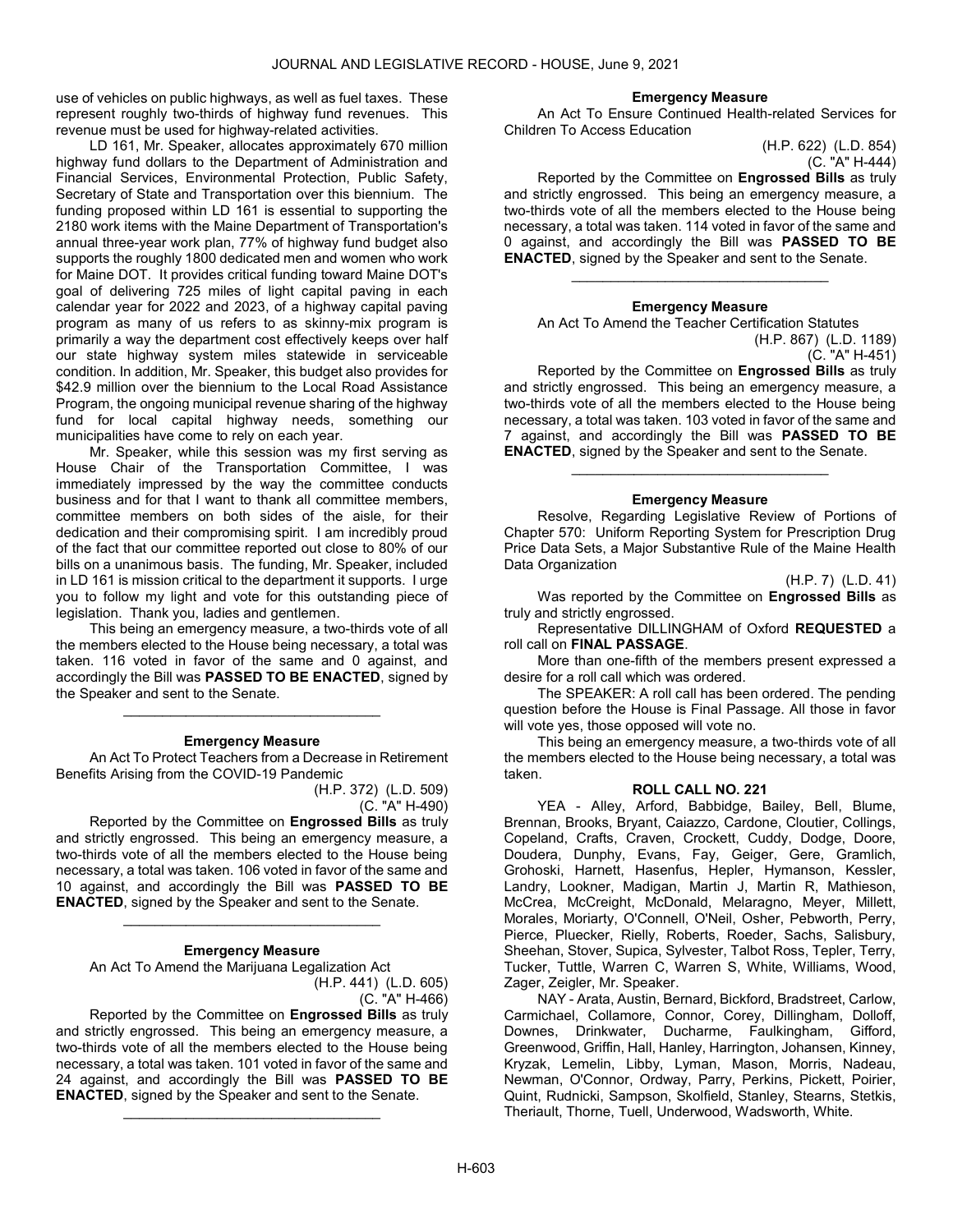ABSENT - Andrews, Berry, Blier, Cebra, Costain, Evangelos, Fecteau, Foster, Grignon, Haggan, Head, Hutchins, Javner, Lyford, Martin, Matlack, Millett, Paulhus, Perry, Prescott, Reckitt, Riseman, Roche, Sharpe.

Yes, 76; No, 51; Absent, 24; Excused, 0.

 76 having voted in the affirmative and 51 voted in the negative, with 24 being absent, and accordingly the Resolve FAILED FINAL PASSAGE and was sent to the Senate.

### Emergency Measure

\_\_\_\_\_\_\_\_\_\_\_\_\_\_\_\_\_\_\_\_\_\_\_\_\_\_\_\_\_\_\_\_\_

 Resolve, To Extend Funding to Maine Veterans' Homes during the COVID-19 Pandemic

> (H.P. 450) (L.D. 614) (C. "A" H-448)

 Reported by the Committee on Engrossed Bills as truly and strictly engrossed. This being an emergency measure, a two-thirds vote of all the members elected to the House being necessary, a total was taken. 116 voted in favor of the same and 0 against, and accordingly the Resolve was FINALLY PASSED, signed by the Speaker and sent to the Senate.

#### Emergency Measure

\_\_\_\_\_\_\_\_\_\_\_\_\_\_\_\_\_\_\_\_\_\_\_\_\_\_\_\_\_\_\_\_\_

 Resolve, To Encourage Employment in the Direct Care **Workforce** 

(H.P. 642) (L.D. 886)

(C. "A" H-473)

 Reported by the Committee on Engrossed Bills as truly and strictly engrossed. This being an emergency measure, a two-thirds vote of all the members elected to the House being necessary, a total was taken. 102 voted in favor of the same and 20 against, and accordingly the Resolve was FINALLY PASSED, signed by the Speaker and sent to the Senate.

# Acts

\_\_\_\_\_\_\_\_\_\_\_\_\_\_\_\_\_\_\_\_\_\_\_\_\_\_\_\_\_\_\_\_\_

 An Act To Reduce the Landfilling of Municipal Solid Waste (H.P. 23) (L.D. 57) (C. "A" H-442)

An Act To Establish Ongoing Absentee Voting

(H.P. 104) (L.D. 148)

(C. "A" H-459)

 An Act To Address Licensure of Behavioral Health Practice in the State

(H.P. 212) (L.D. 299)

(C. "A" H-485)

 An Act To Enact the Maine Uniform Trust Decanting Act (H.P. 306) (L.D. 422)

(C. "A" H-445)

 An Act To Provide Funding for the Maine Outdoor Heritage Fund Program

> (H.P. 750) (L.D. 1012) (C. "A" H-195; H. "A" H-420)

An Act To Implement the Recommendations of the Stakeholder Group Convened by the Emergency Medical Services' Board Related to Reimbursement Rates for Ambulance Services by Health Insurance Carriers and To Improve Participation of Ambulance Service Providers in Carrier **Networks** 

(H.P. 925) (L.D. 1258) (C. "A" H-486)

 An Act To Establish the Career Advancement and Navigation Initiative in the Department of Education To Lower Barriers to Career Advancement

(H.P. 981) (L.D. 1329) (C. "A" H-449) An Act To Improve the Efficiency of Certain Consumer Credit Protection Laws (H.P. 1082) (L.D. 1466) (C. "A" H-483) An Act To Improve and Modernize Home-based Care (H.P. 1148) (L.D. 1543) (C. "A" H-491) An Act To Amend the Law Governing MaineCare Coverage of Chiropractic Treatment (H.P. 1158) (L.D. 1553) (C. "A" H-443) An Act To Improve Maine's Election Laws (H.P. 1172) (L.D. 1575) (C. "A" H-460) An Act To Ensure Equity in the Membership of the Marijuana Advisory Commission

(H.P. 1178) (L.D. 1589)

(C. "A" H-465)

 An Act To Integrate African American Studies and the History of Genocide into the Statewide System of Learning **Results** 

> (H.P. 1235) (L.D. 1664) (C. "A" H-424)

 Was Reported by the Committee on Engrossed Bills as truly and strictly engrossed, PASSED TO BE ENACTED, signed by the Speaker and sent to the Senate.

# Resolves

\_\_\_\_\_\_\_\_\_\_\_\_\_\_\_\_\_\_\_\_\_\_\_\_\_\_\_\_\_\_\_\_\_

 Resolve, Directing the Department of Education To Develop a Process for the Consideration and Implementation of Changes to Mandated Instruction or Training for Students

(H.P. 194) (L.D. 278)

(C. "A" H-450)

 Resolve, To Improve Air Quality and Ventilation in Maine's Public Schools

(H.P. 517) (L.D. 705) (C. "A" H-455)

 Resolve, Directing the Department of Education To Study Disciplinary Policies

(H.P. 652) (L.D. 896)

(C. "A" H-458) Resolve, To Require Continued MaineCare Reimbursement to Nursing Facilities for Bed Hold Days during Hospitalizations and Therapeutic Leaves of Absence

(H.P. 875) (L.D. 1197)

(C. "A" H-446)

 Resolve, Directing the Department of Education To Study the Use of Homework in Public Schools

(H.P. 1017) (L.D. 1383)

(C. "A" H-456)

 Resolve, Directing the Department of Education To Conduct an Analysis of Representation on Educational Boards (H.P. 1025) (L.D. 1391)

(C. "A" H-457)

 Resolve, Regarding Reimbursement for Providing Inpatient Care to Individuals with Acute Mental Health Care Needs

(H.P. 1086) (L.D. 1470) (C. "A" H-447) Resolve, To Analyze the Impact of Sea Level Rise (H.P. 1169) (L.D. 1572) (C. "A" H-480)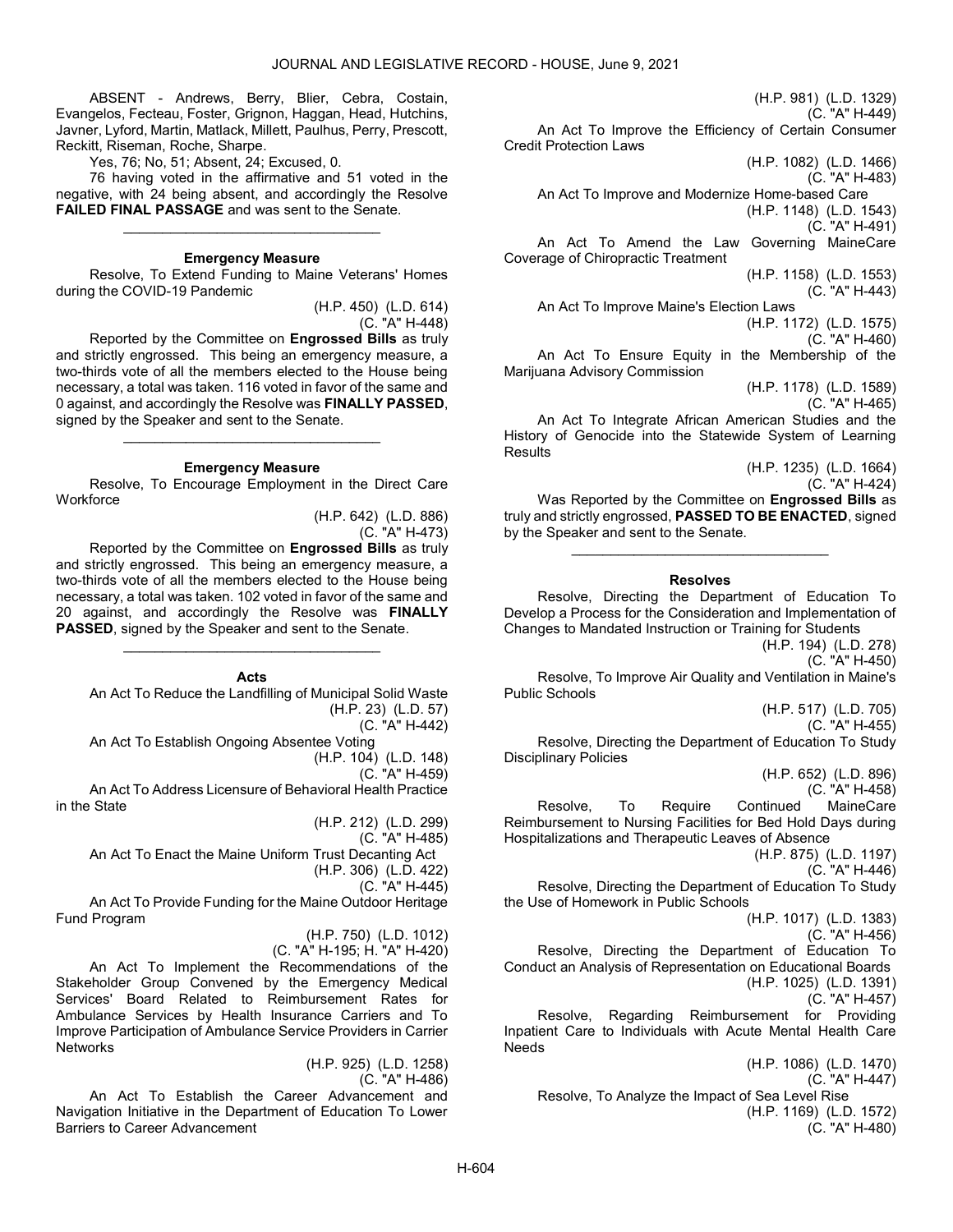Was Reported by the Committee on **Engrossed Bills** as truly and strictly engrossed, FINALLY PASSED, signed by the Speaker and sent to the Senate.

\_\_\_\_\_\_\_\_\_\_\_\_\_\_\_\_\_\_\_\_\_\_\_\_\_\_\_\_\_\_\_\_\_

# ENACTORS Emergency Measure

 Resolve, To Reestablish the Commission To Study College Affordability and College Completion

(S.P. 108) (L.D. 247) (C. "A" S-202)

 Reported by the Committee on Engrossed Bills as truly and strictly engrossed. This being an emergency measure, a two-thirds vote of all the members elected to the House being necessary, a total was taken. 101 voted in favor of the same and 16 against, and accordingly the Resolve was FINALLY PASSED, signed by the Speaker and sent to the Senate.

#### Acts

\_\_\_\_\_\_\_\_\_\_\_\_\_\_\_\_\_\_\_\_\_\_\_\_\_\_\_\_\_\_\_\_\_

An Act Regarding Rural Water Districts

(S.P. 106) (L.D. 245) (C. "A" S-198)

 An Act To Establish a Conditional Presumption of Compensability for Certain Employees in Cases of Impairment from Hypertension or Heart Disease

> (S.P. 228) (L.D. 575) (C. "A" S-73)

 An Act To Establish a Program To Assist Regional Firefighter Training Programs, To Provide Tax Credits to Businesses That Employ Volunteer Firefighters and Emergency Medical Services Persons and To Provide Benefits to Volunteer Firefighters and Emergency Medical Services Persons

(S.P. 283) (L.D. 731)

(C. "A" S-187)

 An Act Regarding Career and Technical Education, Adult Education and Memoranda of Understanding with Community Colleges and the University of Maine System

(S.P. 340) (L.D. 1072)

(C. "A" S-201)

 An Act To Update the Statutes Governing Membership of the Board of Trustees of the Maine Veterans' Homes

(S.P. 373) (L.D. 1111)

(C. "A" S-194)

 An Act To Update and Improve the MaineEARNS Database and Reconvene the State Education and Employment Outcomes Task Force

(S.P. 462) (L.D. 1412)

(C. "A" S-190)

 An Act To Provide Equity in the State Income Tax Deduction for Certain Public Employees Retirement System Pensions

> (S.P. 463) (L.D. 1413) (C. "A" S-147)

 An Act To Support Maine Students Who Are Dependents of Current or Former Members of the Military

(S.P. 557) (L.D. 1705)

(C. "A" S-189)

Was reported by the Committee on Engrossed Bills as truly and strictly engrossed, PASSED TO BE ENACTED, signed by the Speaker and sent to the Senate.

\_\_\_\_\_\_\_\_\_\_\_\_\_\_\_\_\_\_\_\_\_\_\_\_\_\_\_\_\_\_\_\_\_

#### Resolves

 Resolve, Directing the Maine Public Employees Retirement System To Convene a Working Group To Investigate Public Pension Options

(S.P. 366) (L.D. 1105)

 Was reported by the Committee on Engrossed Bills as truly and strictly engrossed, FINALLY PASSED, signed by the Speaker and sent to the Senate.

\_\_\_\_\_\_\_\_\_\_\_\_\_\_\_\_\_\_\_\_\_\_\_\_\_\_\_\_\_\_\_\_\_

#### CONSENT CALENDAR First Day

 In accordance with House Rule 519, the following items appeared on the Consent Calendar for the First Day:

 (H.P. 91) (L.D. 135) Bill "An Act To Address Issues in Funding Prekindergarten Programs" Committee on EDUCATION AND CULTURAL AFFAIRS reporting Ought to Pass as Amended by Committee Amendment "A" (H-496)

 (H.P. 724) (L.D. 978) Bill "An Act To Create an Access to Justice Income Tax Credit" Committee on TAXATION reporting Ought to Pass as Amended by Committee Amendment "A" (H-497)

 (H.P. 1066) (L.D. 1450) Bill "An Act To Provide Fairness in Communications from Pharmacy Benefits Managers" Committee on HEALTH COVERAGE, INSURANCE AND FINANCIAL SERVICES reporting Ought to Pass as Amended by Committee Amendment "A" (H-493)

 (H.P. 1189) (L.D. 1600) Bill "An Act To Investigate Perfluoroalkyl and Polyfluoroalkyl Substance Contamination of Land and Groundwater" Committee on ENVIRONMENT AND NATURAL RESOURCES reporting Ought to Pass as Amended by Committee Amendment "A" (H-494)

 (H.P. 1192) (L.D. 1603) Bill "An Act To Implement the Recommendations of the Committee To Study the Feasibility of Creating Basic Income Security" Committee on HEALTH AND HUMAN SERVICES reporting Ought to Pass as Amended by Committee Amendment "A" (H-495)

 Under suspension of the rules, Second Day Consent Calendar notification was given.

 There being no objection, the House Papers were PASSED TO BE ENGROSSED as Amended and sent for concurrence.

\_\_\_\_\_\_\_\_\_\_\_\_\_\_\_\_\_\_\_\_\_\_\_\_\_\_\_\_\_\_\_\_\_

 In accordance with House Rule 519, the following items appeared on the Consent Calendar for the First Day:

 (S.P. 397) (L.D. 1224) Bill "An Act To Authorize Remote Participation in Maine State Cultural Affairs Council Meetings" Committee on JUDICIARY reporting Ought to Pass

 (S.P. 151) (L.D. 368) Bill "An Act To Amend the Laws Governing Proof of Financial Responsibility with Respect to Motor Vehicles" Committee on HEALTH COVERAGE, INSURANCE AND FINANCIAL SERVICES reporting Ought to Pass as Amended by Committee Amendment "A" (S-208)

 (S.P. 117) (L.D. 803) Bill "An Act Regarding Violation of a Protective Order" Committee on JUDICIARY reporting Ought to Pass as Amended by Committee Amendment "A" (S-204)

 (S.P. 296) (L.D. 882) Bill "An Act To Amend the Maine Medical Use of Marijuana Act" Committee on VETERANS AND LEGAL AFFAIRS reporting Ought to Pass as Amended by Committee Amendment "A" (S-213)

 (S.P. 385) (L.D. 1122) Bill "An Act To Promote Public Safety by Allowing Lighted Signs on Certain Vehicles" Committee on TRANSPORTATION reporting Ought to Pass as Amended by Committee Amendment "A" (S-214)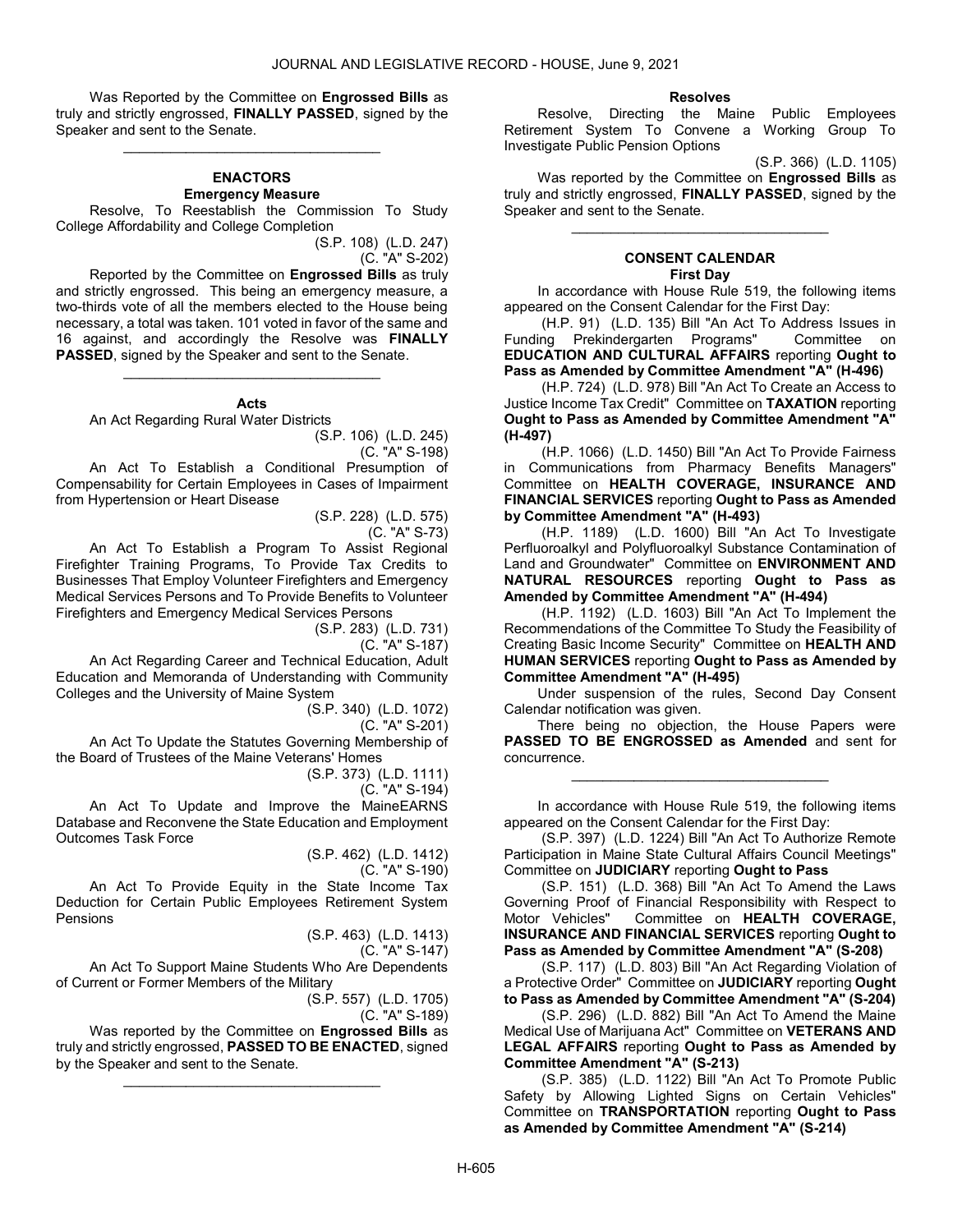(S.P. 423) (L.D. 1317) Bill "An Act To Regulate Insurance Carrier Concurrent, Prepayment and Postpayment Review" Committee on HEALTH COVERAGE, INSURANCE AND FINANCIAL SERVICES reporting Ought to Pass as Amended by Committee Amendment "A" (S-207)

 (S.P. 531) (L.D. 1646) Bill "An Act To Amend the Occupational Therapy Licensing Statutes" Committee on HEALTH COVERAGE, INSURANCE AND FINANCIAL SERVICES reporting Ought to Pass as Amended by Committee Amendment "A" (S-206)

 Under suspension of the rules, Second Day Consent Calendar notification was given.

 There being no objection, the Senate Papers were PASSED TO BE ENGROSSED or PASSED TO BE ENGROSSED as Amended in concurrence.

\_\_\_\_\_\_\_\_\_\_\_\_\_\_\_\_\_\_\_\_\_\_\_\_\_\_\_\_\_\_\_\_\_

 (S.P. 301) (L.D. 949) Resolve, To Restore the MaineCare Nursing Facility COVID-19 Temporary Rate Increase (EMERGENCY) Committee on HEALTH AND HUMAN SERVICES reporting Ought to Pass as Amended by Committee Amendment "A" (S-205)

On motion of Representative DILLINGHAM of Oxford, was REMOVED from the First Day Consent Calendar.

The Unanimous Committee Report was READ.

 On further motion of the same Representative, TABLED pending **ACCEPTANCE** of the Committee Report and later today assigned.

\_\_\_\_\_\_\_\_\_\_\_\_\_\_\_\_\_\_\_\_\_\_\_\_\_\_\_\_\_\_\_\_\_

 In accordance with House Rule 519, the following item appeared on the Consent Calendar for the First Day:

 (S.P. 413) (L.D. 1293) Bill "An Act To Improve Access to Certain Injectable Medications for Treatment of Mental Illness and Substance Use Disorder" Committee on HEALTH COVERAGE, INSURANCE AND FINANCIAL SERVICES reporting Ought to Pass as Amended by Committee Amendment "A" (S-220)

 Under suspension of the rules, Second Day Consent Calendar notification was given.

 There being no objection, the Senate Paper was PASSED TO BE ENGROSSED as Amended in concurrence. \_\_\_\_\_\_\_\_\_\_\_\_\_\_\_\_\_\_\_\_\_\_\_\_\_\_\_\_\_\_\_\_\_

 (H.P. 1278) (L.D. 1723) Bill "An Act Regarding Winter Maintenance on Private Roads in the Town of Windham" Committee on STATE AND LOCAL GOVERNMENT reporting Ought to Pass as Amended by Committee Amendment "A" (H-503)

On motion of Representative BRYANT of Windham, was REMOVED from the First Day Consent Calendar.

The Unanimous Committee Report was READ and ACCEPTED.

 The Bill was READ ONCE. Committee Amendment "A" (H-503) was READ by the Clerk.

 Representative BRYANT of Windham PRESENTED House Amendment "A" (H-526) to Committee Amendment "A" (H-503), which was READ by the Clerk.

 The SPEAKER: The Chair recognizes the Representative from Windham, Representative Bryant.

 Representative BRYANT: Thank you, Mr. Speaker. This is a unanimous report. This just transfers the responsibility of the environmental concerns to the town of Windham as opposed

to DEP and that's the basics of my amendment of our Unanimous Committee Report.

 The SPEAKER: The Chair recognizes the Representative from East Machias, Representative Tuell.

 Representative TUELL: Thank you, Mr. Speaker. I rise to support my good friend from Windham on this bill. I know he and my other good friend from Windham worked really hard on it, as did a Member of the other Body in getting this bill to a position where we could get unanimous support. Along the way, the Representatives from Windham made it clear that they had this amendment, were very upfront, very honorable, very open about it, and I think this is a great opportunity and would also encourage you to support this so this bill and this issue can move forward. Thank you, Mr. Speaker.

Subsequently, House Amendment "A" (H-526) to Committee Amendment "A" (H-503) was ADOPTED.

 Committee Amendment "A" (H-503) as Amended by House Amendment "A" (H-526) thereto was ADOPTED.

 Under suspension of the rules the Bill was given its SECOND READING WITHOUT REFERENCE to the Committee on Bills in the Second Reading.

 Under further suspension of the rules the Bill was PASSED TO BE ENGROSSED as Amended by Committee Amendment "A" (H-503) as Amended by House Amendment "A" (H-526) thereto and sent for concurrence.

 By unanimous consent, all matters having been acted upon were ORDERED SENT FORTHWITH. \_\_\_\_\_\_\_\_\_\_\_\_\_\_\_\_\_\_\_\_\_\_\_\_\_\_\_\_\_\_\_\_\_

\_\_\_\_\_\_\_\_\_\_\_\_\_\_\_\_\_\_\_\_\_\_\_\_\_\_\_\_\_\_\_\_\_

#### ENACTORS Emergency Measure

 An Act To Stop Perfluoroalkyl and Polyfluoroalkyl Substances Pollution

> (H.P. 1113) (L.D. 1503) (C. "A" H-432)

 Reported by the Committee on Engrossed Bills as truly and strictly engrossed. This being an emergency measure, a two-thirds vote of all the members elected to the House being necessary, a total was taken. 105 voted in favor of the same and 0 against, and accordingly the Bill was PASSED TO BE ENACTED, signed by the Speaker and sent to the Senate.

### Emergency Measure

\_\_\_\_\_\_\_\_\_\_\_\_\_\_\_\_\_\_\_\_\_\_\_\_\_\_\_\_\_\_\_\_\_

 An Act Regarding the Qualifications for Licensure as a Physician or Surgeon

> (H.P. 1212) (L.D. 1629) (C. "A" H-431)

 Reported by the Committee on Engrossed Bills as truly and strictly engrossed. This being an emergency measure, a two-thirds vote of all the members elected to the House being necessary, a total was taken. 107 voted in favor of the same and 0 against, and accordingly the Bill was PASSED TO BE ENACTED, signed by the Speaker and sent to the Senate.

### Acts

\_\_\_\_\_\_\_\_\_\_\_\_\_\_\_\_\_\_\_\_\_\_\_\_\_\_\_\_\_\_\_\_\_

 An Act To Require the State To Divest Itself of Assets Invested in the Fossil Fuel Industry

> (H.P. 65) (L.D. 99) (C. "A" H-337)

An Act To Make Technical Changes to the Tax Laws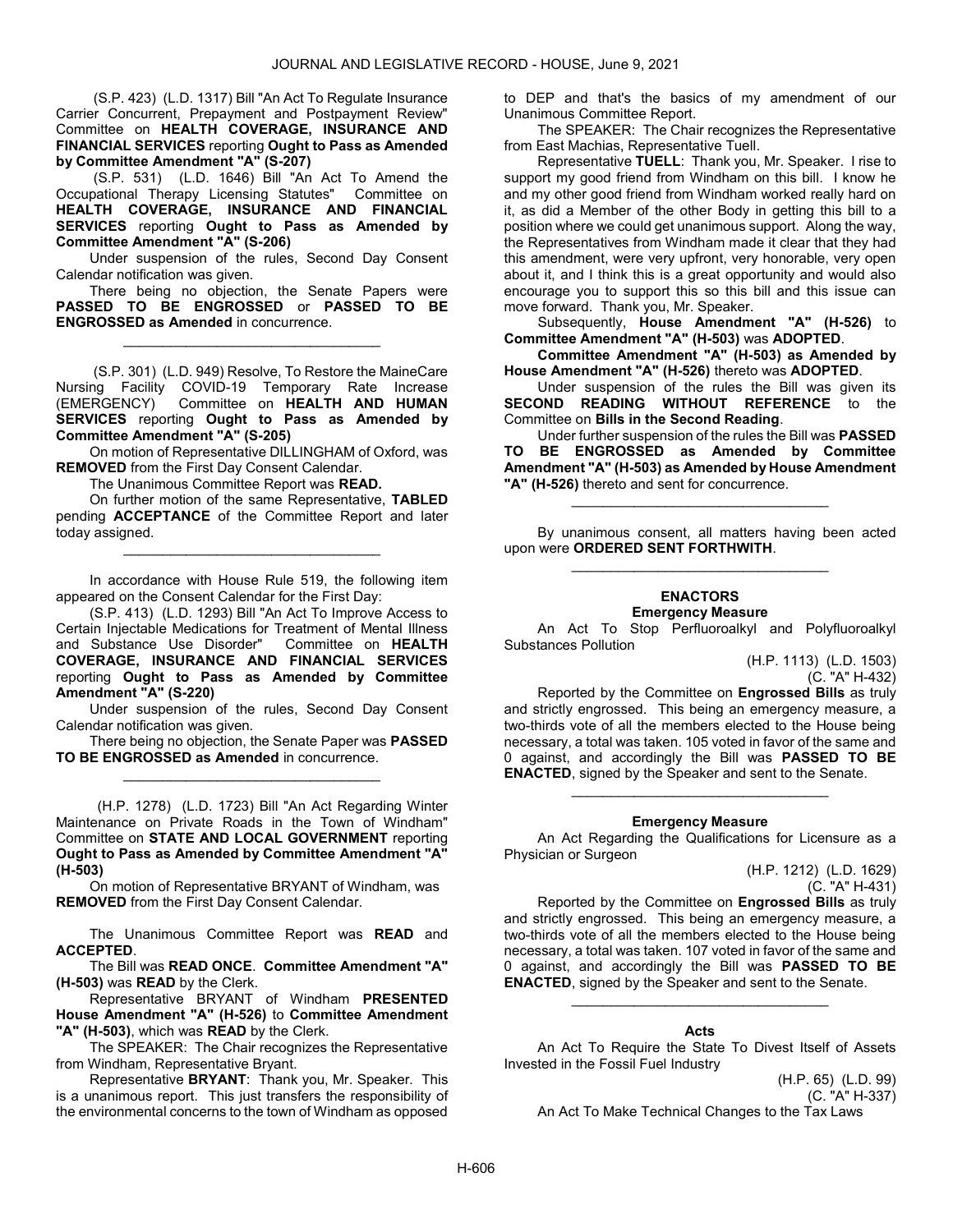(H.P. 97) (L.D. 141)

(C. "A" H-439)

 An Act To Promote Socially Responsible Investing by the Maine Public Employees Retirement System by Prohibiting Investment in For-profit Prisons

> (H.P. 223) (L.D. 319) (C. "A" H-233)

 An Act To Promote Public Health by Eliminating Criminal Penalties for Possession of Hypodermic Apparatuses

(H.P. 732) (L.D. 994)

(C. "A" H-240)

An Act To Allow Microgrids That Are in the Public Interest

(H.P. 782) (L.D. 1053)

(C. "A" H-425)

 An Act To Exempt Certain Disabled Veterans from the Motor Vehicle Excise Tax

(H.P. 871) (L.D. 1193)

(C. "A" H-437)

 An Act To Provide for Exemption from the Sales Tax for Menstrual Products

> (H.P. 986) (L.D. 1335) (C. "A" H-433)

 An Act To Allow Certain Veterans' Organizations To Be Billed for Electricity Usage at the Same Rate as Residential Customers and To Require the Public Utilities Commission To Consider Rate Design Modifications

> (H.P. 1047) (L.D. 1431) (C. "A" H-427)

 An Act To Update the Municipal Gigabit Broadband Network Access Fund

(H.P. 1048) (L.D. 1432)

(C. "A" H-426)

Was reported by the Committee on Engrossed Bills as truly and strictly engrossed, PASSED TO BE ENACTED, signed by the Speaker and sent to the Senate.

\_\_\_\_\_\_\_\_\_\_\_\_\_\_\_\_\_\_\_\_\_\_\_\_\_\_\_\_\_\_\_\_\_

Resolves

 Resolve, To Require a Review of Property Tax Assessment of Energy Efficiency Improvements

(H.P. 132) (L.D. 179) (C. "A" H-438)

Resolve, To Establish an Advisory Panel To Study the

Implications of Genome-editing Technology for the Citizens of the State

(H.P. 1190) (L.D. 1601)

(C. "A" H-413)

 Resolve, To Strengthen Maine's Workforce by Expanding English Language Acquisition and Workforce Training Programs (H.P. 1253) (L.D. 1684)

(C. "A" H-423)

Was reported by the Committee on Engrossed Bills as truly and strictly engrossed, FINALLY PASSED, signed by the Speaker and sent to the Senate.

\_\_\_\_\_\_\_\_\_\_\_\_\_\_\_\_\_\_\_\_\_\_\_\_\_\_\_\_\_\_\_\_\_

 By unanimous consent, all matters having been acted upon were ORDERED SENT FORTHWITH. \_\_\_\_\_\_\_\_\_\_\_\_\_\_\_\_\_\_\_\_\_\_\_\_\_\_\_\_\_\_\_\_\_

#### CONSENT CALENDAR First Day

 In accordance with House Rule 519, the following items appeared on the Consent Calendar for the First Day:

 (S.P. 203) (L.D. 819) Bill "An Act To Reduce Lung Cancer Rates in Maine by Requiring Testing for and Mitigation of Radon in Residential Buildings by Landlords" Committee on HEALTH AND HUMAN SERVICES reporting Ought to Pass as Amended by Committee Amendment "A" (S-228)

 (S.P. 295) (L.D. 881) Bill "An Act To Make Technical Changes to the Maine Medical Use of Marijuana Act" Committee on VETERANS AND LEGAL AFFAIRS reporting Ought to Pass as Amended by Committee Amendment "A" (S-231)

 (S.P. 310) (L.D. 958) Resolve, Directing the Department of Health and Human Services To Conduct a Review of Rules Governing In-home Personal Care Assistance Services Committee on HEALTH AND HUMAN SERVICES reporting Ought to Pass as Amended by Committee Amendment "A" (S-227)

 (S.P. 374) (L.D. 1112) Resolve, To Classify Employee Health Insurance as a Fixed Cost for MaineCare Reimbursement in Nursing Homes Committee on HEALTH AND HUMAN SERVICES reporting Ought to Pass as Amended by Committee Amendment "A" (S-226)

 (S.P. 541) (L.D. 1680) Bill "An Act To Amend Legislative Expenses Reimbursement and Allowances" Committee on STATE AND LOCAL GOVERNMENT reporting Ought to Pass as Amended by Committee Amendment "A" (S-230)

 (H.P. 889) (L.D. 1214) Bill "An Act To Require Vehicle Safety within the Funeral Industry"<br> **INNOVATION, DEVELOPMENT,** DEVELOPMENT, ECONOMIC ADVANCEMENT AND BUSINESS reporting Ought to Pass as Amended by Committee Amendment "A" (H-516)

 (H.P. 1281) (L.D. 1731) Bill "An Act To Create the Belgrade Water District" (EMERGENCY) Committee on ENERGY, UTILITIES AND TECHNOLOGY reporting Ought to Pass as Amended by Committee Amendment "A" (H-517)

 Under suspension of the rules, Second Day Consent Calendar notification was given.

 There being no objection, the Senate Papers were PASSED TO BE ENGROSSED as Amended in concurrence and the House Papers were PASSED TO BE ENGROSSED as Amended and sent for concurrence.

\_\_\_\_\_\_\_\_\_\_\_\_\_\_\_\_\_\_\_\_\_\_\_\_\_\_\_\_\_\_\_\_\_

 By unanimous consent, all matters having been acted upon were ORDERED SENT FORTHWITH. \_\_\_\_\_\_\_\_\_\_\_\_\_\_\_\_\_\_\_\_\_\_\_\_\_\_\_\_\_\_\_\_\_

#### ENACTORS Acts

 An Act To Create Appropriate Standards for the Secretary of State To Follow When Approving the Assignments of Vanity Registration Plates

(S.P. 65) (L.D. 130) (C. "A" S-192)

An Act To Establish Semi-open Primaries

(S.P. 99) (L.D. 231) (C. "A" S-195)

Was reported by the Committee on **Engrossed Bills** as truly and strictly engrossed, PASSED TO BE ENACTED, signed by the Speaker and sent to the Senate.

\_\_\_\_\_\_\_\_\_\_\_\_\_\_\_\_\_\_\_\_\_\_\_\_\_\_\_\_\_\_\_\_\_